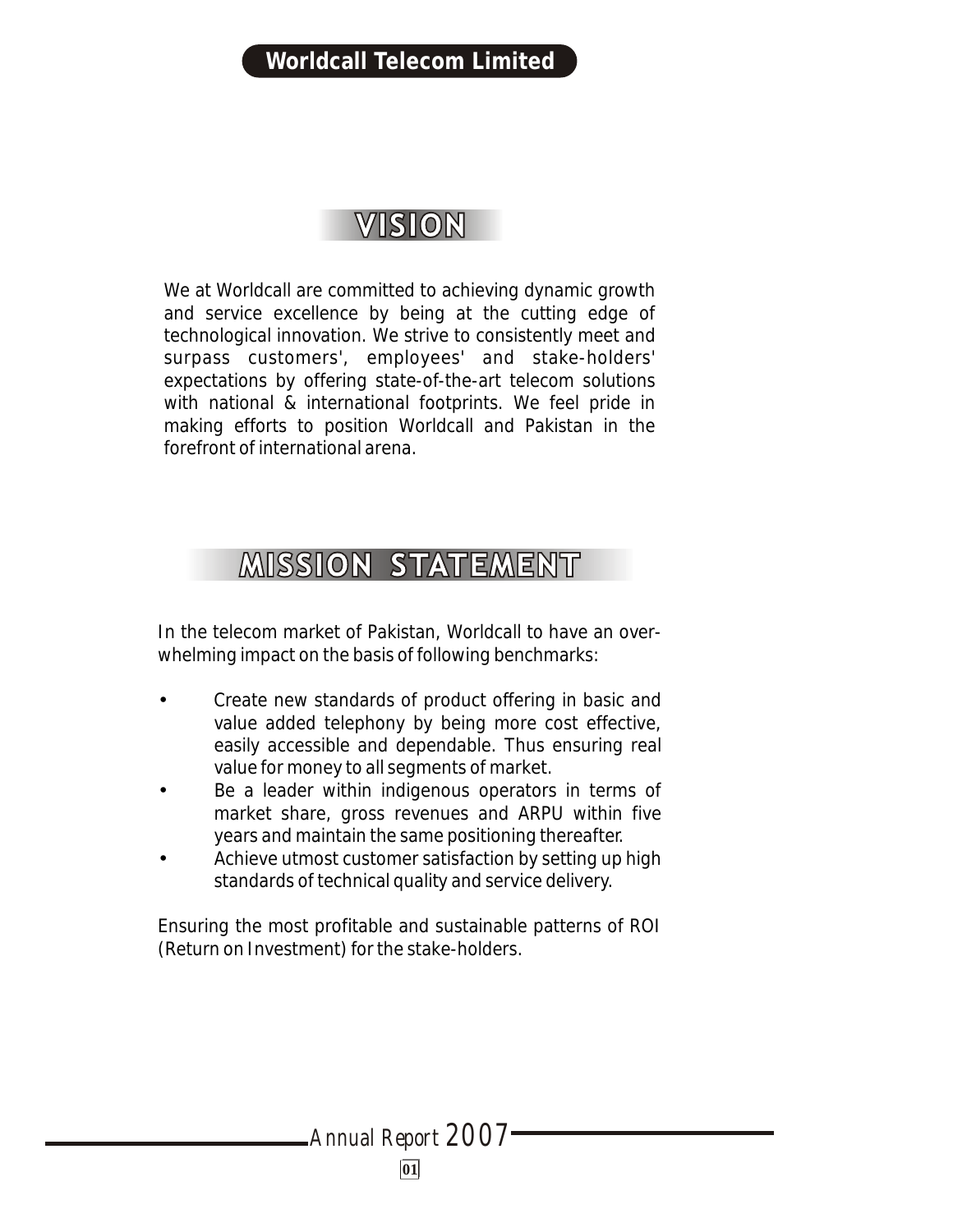# **C O N T E N T S**

| <b>Company Information</b>                                                 | 0 <sub>5</sub> |
|----------------------------------------------------------------------------|----------------|
| <b>Notice of Annual General Meeting</b>                                    | 07             |
| <b>Directors' Report</b>                                                   | 08             |
| <b>Key Financial Information</b>                                           | 13             |
| <b>Statement of Compliance with the best practices on Transfer Pricing</b> | 14             |
| <b>Statement of Compliance with Code of Corporate Governance</b>           | 15             |
| <b>Auditors' Review Report on Statement of Compliance</b>                  |                |
| with Code of Corporate Governance                                          | 17             |
| <b>Auditors' Report to the Members</b>                                     | 18             |
| <b>Balance Sheet</b>                                                       | 19             |
| <b>Profit and Loss Account</b>                                             | <b>20</b>      |
| <b>Cash Flow Statement</b>                                                 | 21             |
| <b>Statement of Changes in Equity</b>                                      | 22             |
| <b>Notes to the Accounts</b>                                               | 23             |
| <b>Consolidated Financial Statements</b>                                   | 60             |
| <b>Pattern of Shareholding</b>                                             | 106            |
| <b>Form of Proxy</b>                                                       | 111            |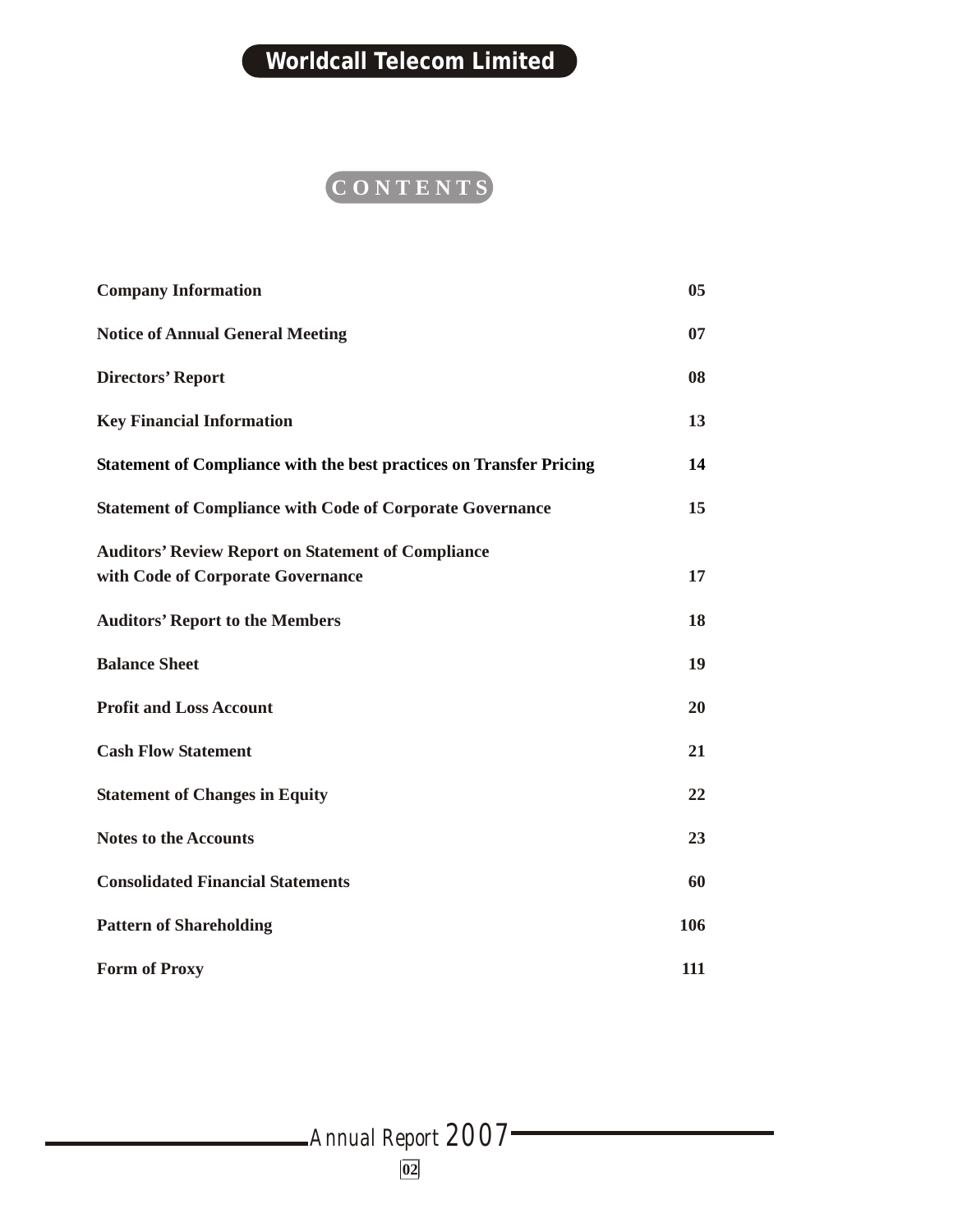# **FINANCIAL STATEMENTS**

**FOR THE YEAR ENDED 30 JUNE 2007**

Annual Report 2007<sup>—</sup>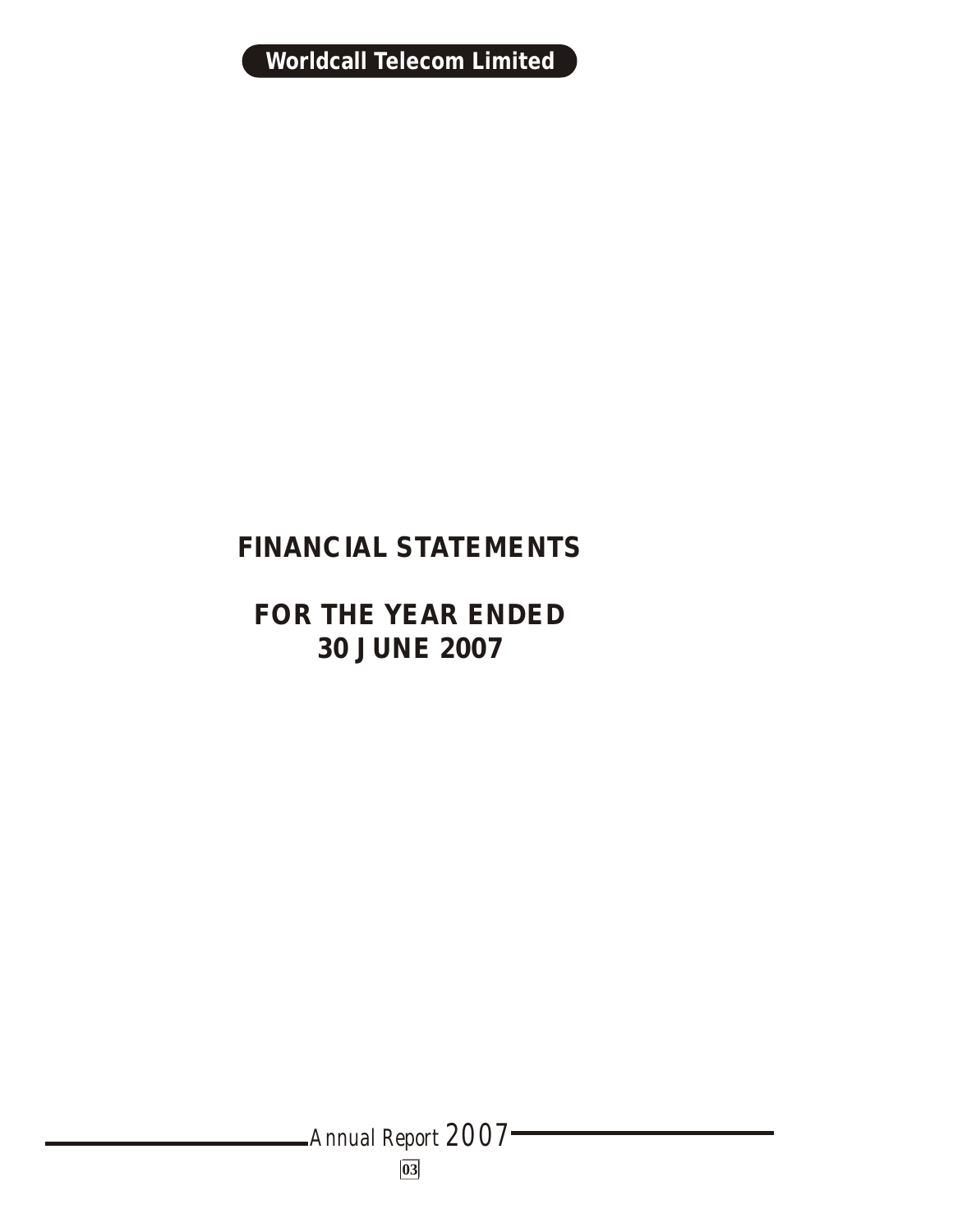$\blacksquare$ Annual Report  $2007$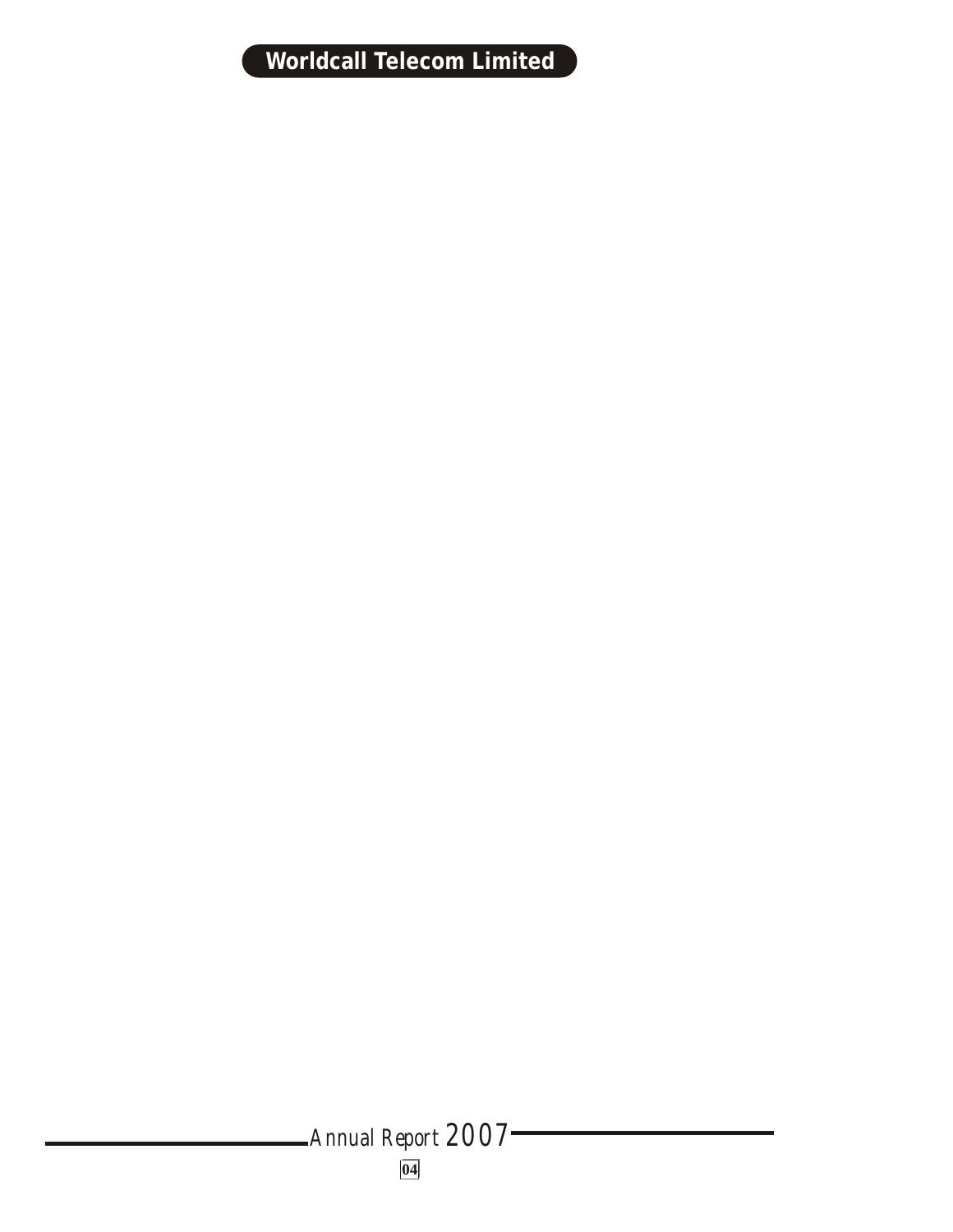# **COMPANY INFORMATION**

| <b>Board of Directors</b>                   | Sulieman Ahmed Said Al-Hoqani (Chairman)<br>Salmaan Taseer (Chief Executive Officer)<br>Aamna Taseer<br><b>Shaan Taseer</b><br>Jamal Said Al-Ojaili<br>Babar Ali Syed<br>Air Vice Marshal (R) Arshad Rashid Sethi<br>Abid Raza<br><b>Arshed Ahmed Khan</b>                                                                                                                                                                                                                                                                                                                                                      |
|---------------------------------------------|-----------------------------------------------------------------------------------------------------------------------------------------------------------------------------------------------------------------------------------------------------------------------------------------------------------------------------------------------------------------------------------------------------------------------------------------------------------------------------------------------------------------------------------------------------------------------------------------------------------------|
| <b>Chief Financial Officer</b>              | Muhammad Naveed Tariq                                                                                                                                                                                                                                                                                                                                                                                                                                                                                                                                                                                           |
| <b>Audit Committee</b>                      | Babar Ali Syed (Chairman)<br>Aamna Taseer<br>Arshed Ahmed Khan                                                                                                                                                                                                                                                                                                                                                                                                                                                                                                                                                  |
| <b>Company Secretary</b>                    | <b>Ahmad Bilal</b>                                                                                                                                                                                                                                                                                                                                                                                                                                                                                                                                                                                              |
| <b>Auditors</b>                             | KPMG Taseer Hadi & Co.,<br><b>Chartered Accountants</b>                                                                                                                                                                                                                                                                                                                                                                                                                                                                                                                                                         |
| <b>Legal Advisers</b>                       | Hosain & Rahim<br>Advocates                                                                                                                                                                                                                                                                                                                                                                                                                                                                                                                                                                                     |
| <b>Bankers</b>                              | <b>Allied Bank Limited</b><br>Askari Bank Limited<br><b>Bank Al-Falah Limited</b><br><b>Barclays Bank Plc</b><br>Citi Bank N.A Pakistan<br>Deutsche Bank AG<br>Faysal Bank Ltd<br>First Women Bank Limited<br>Habib Bank AG Zurich<br>Habib Bank Limited<br>Habib Metropolitan Bank Limited<br><b>KASB Bank Limited</b><br><b>MCB</b> Bank Limited<br>National Bank of Pakistan<br><b>PICIC Commercial Bank Limited</b><br>Prime Commercial Bank Limited<br>Saudi Pak Commercial Bank Limited<br>Soneri Bank Limited<br>Standard Chartered Bank (Pakistan) Limited<br>The Bank of Punjab<br>United Bank Limited |
| <b>Registrar and Shares Transfer Office</b> | THK Associates (Pvt.) Limited<br><b>Ground Floor</b><br>State Life Building No.3,<br>Dr. Ziauddin Ahmed Road Karachi<br>2689021 111-000-322, 5689021                                                                                                                                                                                                                                                                                                                                                                                                                                                            |
| <b>Registered Office/Head Office</b>        | 103-C/II, Gulberg-III<br>Lahore, Pakistan<br>$\bullet$ (042) 5757591-4<br>Fax: (042) 5757590, 5877920                                                                                                                                                                                                                                                                                                                                                                                                                                                                                                           |
|                                             | . Annual Report $2007\text{-}$                                                                                                                                                                                                                                                                                                                                                                                                                                                                                                                                                                                  |
|                                             | $\overline{05}$                                                                                                                                                                                                                                                                                                                                                                                                                                                                                                                                                                                                 |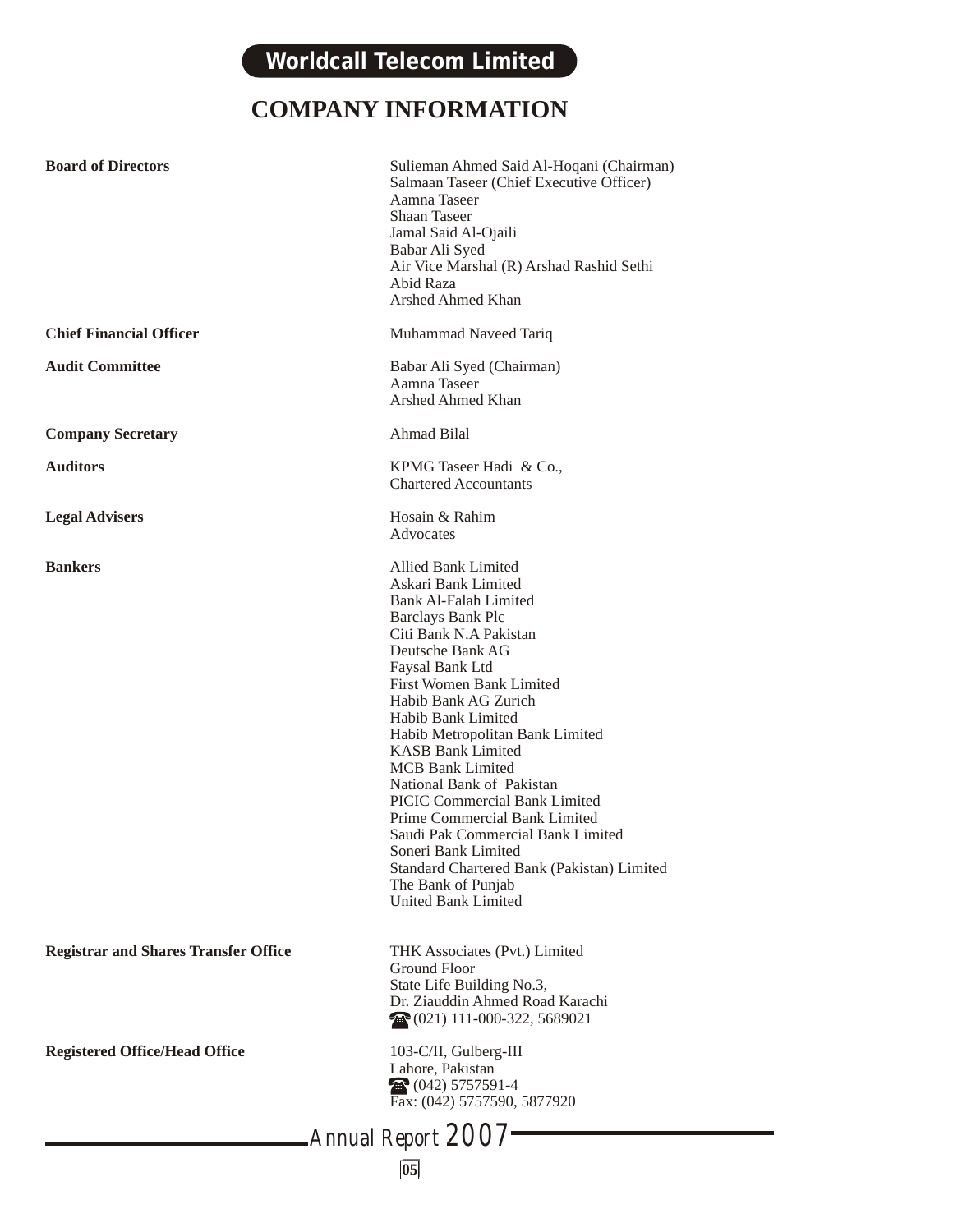$\blacksquare$ Annual Report  $2007$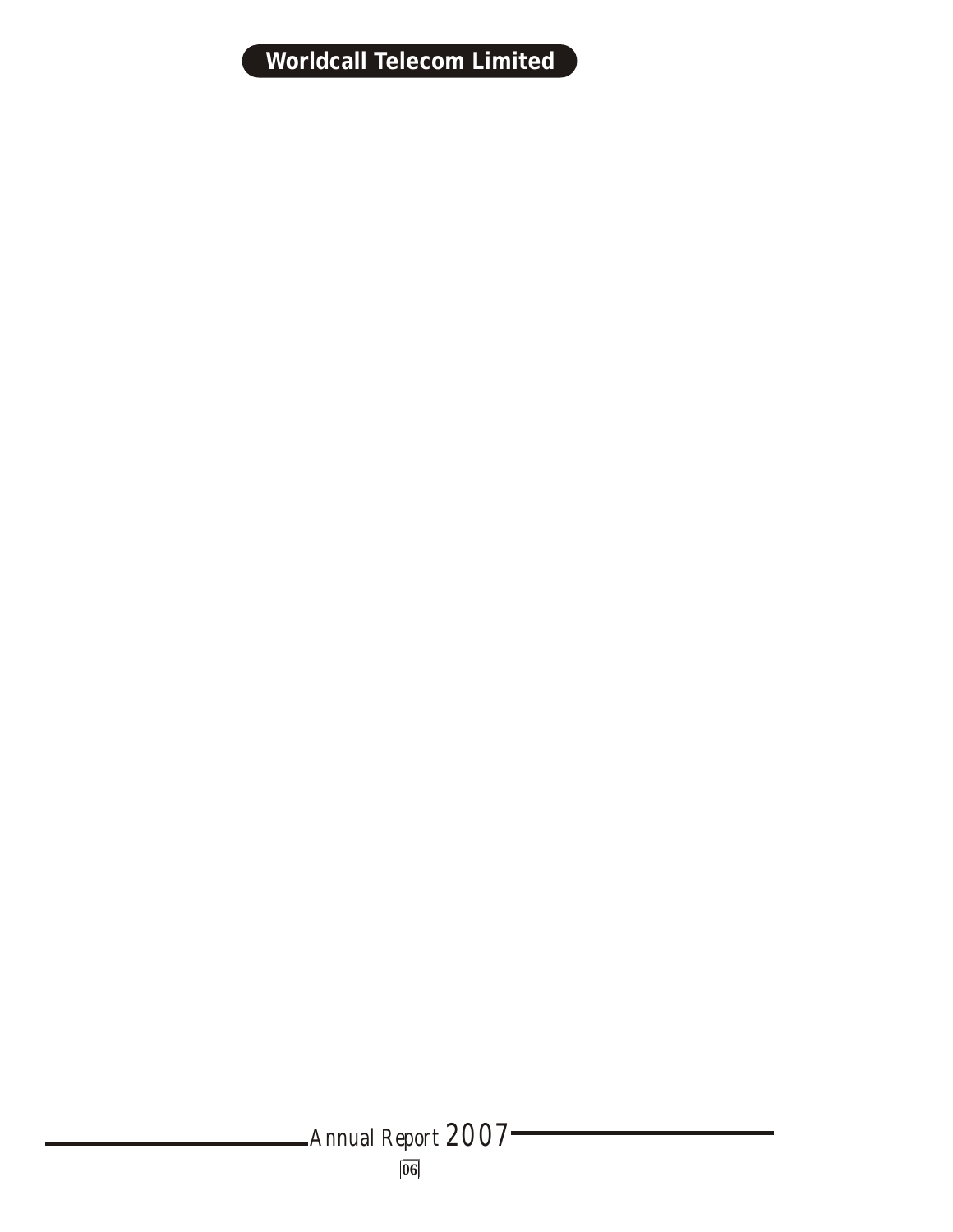# **NOTICE OF ANNUAL GENERAL MEETING**

Notice is hereby given that  $7<sup>th</sup>$  Annual General Meeting of the shareholders of Worldcall Telecom Limited (the "Company" or "WTL") will be held on 31 October 2007 at 12:30 p.m. at the Registered Office of the Company, 103-C/II, Gulberg-III, Lahore, to transact the following business:

- 1. To confirm the minutes of last Annual General Meeting held on 31 October 2006;
- 2. To receive, consider and to adopt the financial statements of the Company for the year ended 30 June 2007 together with the Directors' and Auditors' reports thereon; and
- 3. To appoint the Auditors of the Company for the year ending 30 June 2008 and to fix their remuneration.

**By order of the Board**

Lahore **Ahmad Bilal** 10 October 2007 Company Secretary

### **Notes:**

- 1) The Register of Members will remain closed from 24 October 2007 to 31 October 2007 (both days inclusive). Transfers received at THK Associates (Pvt.) Limited, Ground Floor, State Life Building No.3, Dr. Ziauddin Ahmed Road, Karachi, the Registrar and Shares Transfer Office of the Company by the close of business on 23 October 2007 will be treated in time.
- 2) A member eligible to attend and vote at the meeting may appoint another member as proxy to attend and vote in the meeting. In order to be effective, proxies must be received by the company at the Registered Office not later than 48 hours before the time for holding the meeting.
- 3) In order to be valid, an instrument of proxy and the power of attorney or any other authority under which it is signed, or a notarially certified copy of such power of attorney, must be deposited at the Registered Office of the Company, not less than 48 hours before the time of the meeting.
- 4) a) Individual beneficial owners of CDC entitled to attend and vote at the meeting must bring his/her participant ID and account/sub-account number along with the original NIC or Passport to authenticate his/her identity. In case of Corporate entity, resolution of the Board of Directors/Power of Attorney with specimen signatures of the nominees shall be produced (unless provided earlier) at the time of the meeting. CDC account holders may also refer to Circular 1 dated 26 January 2000 issued by Securities and Exchange Commission of Pakistan for further information.
	- b) For appointing of proxies, the individual beneficial owners of CDC shall submit the proxy form as per above requirements along with participant ID and account/sub-account number together with an attested copy of their NIC or Passport. The proxy form shall be witnessed by two witnesses with their names, addresses and NIC numbers. The proxy shall produce his/her original NIC or Passport at the time of the meeting. In case of Corporate entity, resolution of the Board of Directors/Power of Attorney along with specimen signatures shall be submitted (unless submitted earlier) along with the proxy form.
- 5) Members are requested to notify any change in their registered address immediately.

Annual Report  $2007$   $-$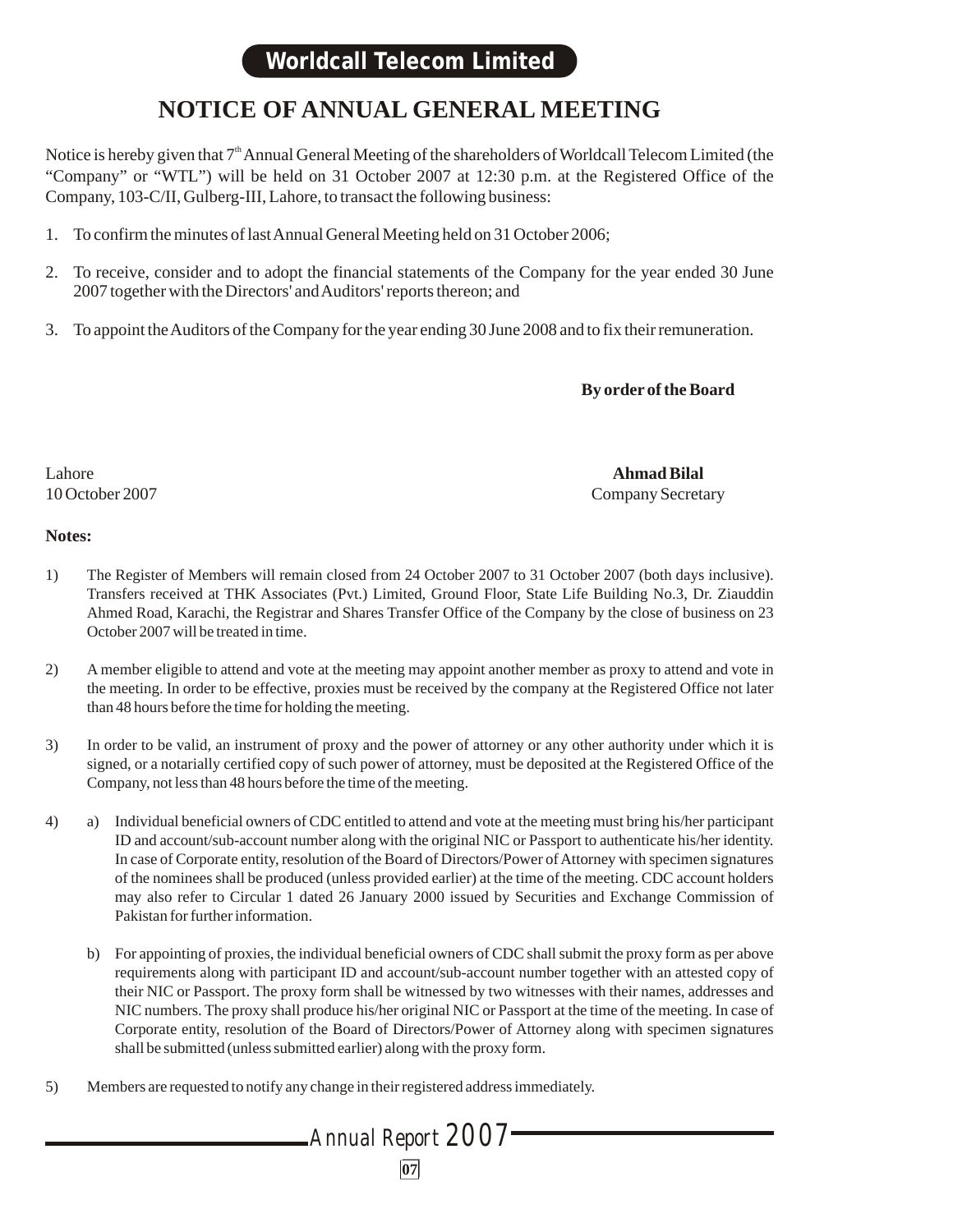# **DIRECTORS' REPORT**

The Directors of Worldcall Telecom Limited ("WTL" or "the Company") are pleased to present before you a review of your Company's performance for the year ended 30 June 2007.

### **Financial Overview**

The Company posted net revenue of PKR 4.3 billion while making a net profit after tax of PKR 623.5 million during the year. The Company maintained same level of revenue as that of last year while GP margin showed a slight improvement of 2%. This shows that the Company has performed well despite the cut throat competition in the market and has successfully consolidated its position in the telecom market. The current year's operating costs also remained consistent in comparison with last year due to the fact the Company maintained tight controls over its expenses. The Company generated healthy cash flows from operating activities. Detailed results of the Company for the year are disclosed in the financial statements accompanying this report; however salient features of the results for the year are as follows:

| <b>Profit and Loss Account</b>                                       | (Rs. in Millions) |
|----------------------------------------------------------------------|-------------------|
| Revenue                                                              | 4,313             |
| <b>Gross Profit</b>                                                  | 1,684             |
| <b>Profit after Taxation</b>                                         | 624               |
| EPS-Basic-(Rupees)                                                   | 0.83              |
| <b>Balance Sheet</b>                                                 |                   |
| Non Current Assets                                                   | 14,488            |
| Net Current Assets                                                   | 547               |
| Non Current Liabilities                                              | 2,981             |
| <b>Share Capital and Reserves</b>                                    | 12,054            |
| Break up Value per Share (Excluding surplus on revaluation) - Rupees | 13.90             |
| Break up Value per Share (Including surplus on revaluation) - Rupees | 14.16             |

### **Operational Achievements are highlighted below**

WTL has shown sustained growth in its telecom operations in the last financial year with highlights as follows:

- WLL service has expanded to 42 new cities with the most significant addition of Karachi in its operational footprint. Service coverage has been enhanced by nearly 100% over the last one year.
- WTL has achieved the distinction of being a Gigabit operator for its broadband operations in the retail segment. Considering last year's connectivity closed at around 300 Mbps, this represents a 300% growth in this segment. WTL holds market leadership position for broadband operations in Pakistan.
- Long Distance and International (LDI) operations have shown significant strength and have performed exceptionally well in international termination and provisioning of local interconnect facilities for WTL's own local loop operations.
- WTL achieved the distinction of being the most significant cable television operator in Pakistan vis-à-vis advertisement business in the country.
- WTL successfully bid for Joint Venture (JV) operations establishment with Capital Development Authority. The JV shall deliver a landmark fiber optic infrastructure in Islamabad Capital Territories. It gives WTL joint ownership of the infrastructure to be deployed under this joint venture for a 30 years period.
- Significant contract for Metro fiber connectivity has been signed with Telenor for coverage extension in 9 additional

# Annual Report 2007-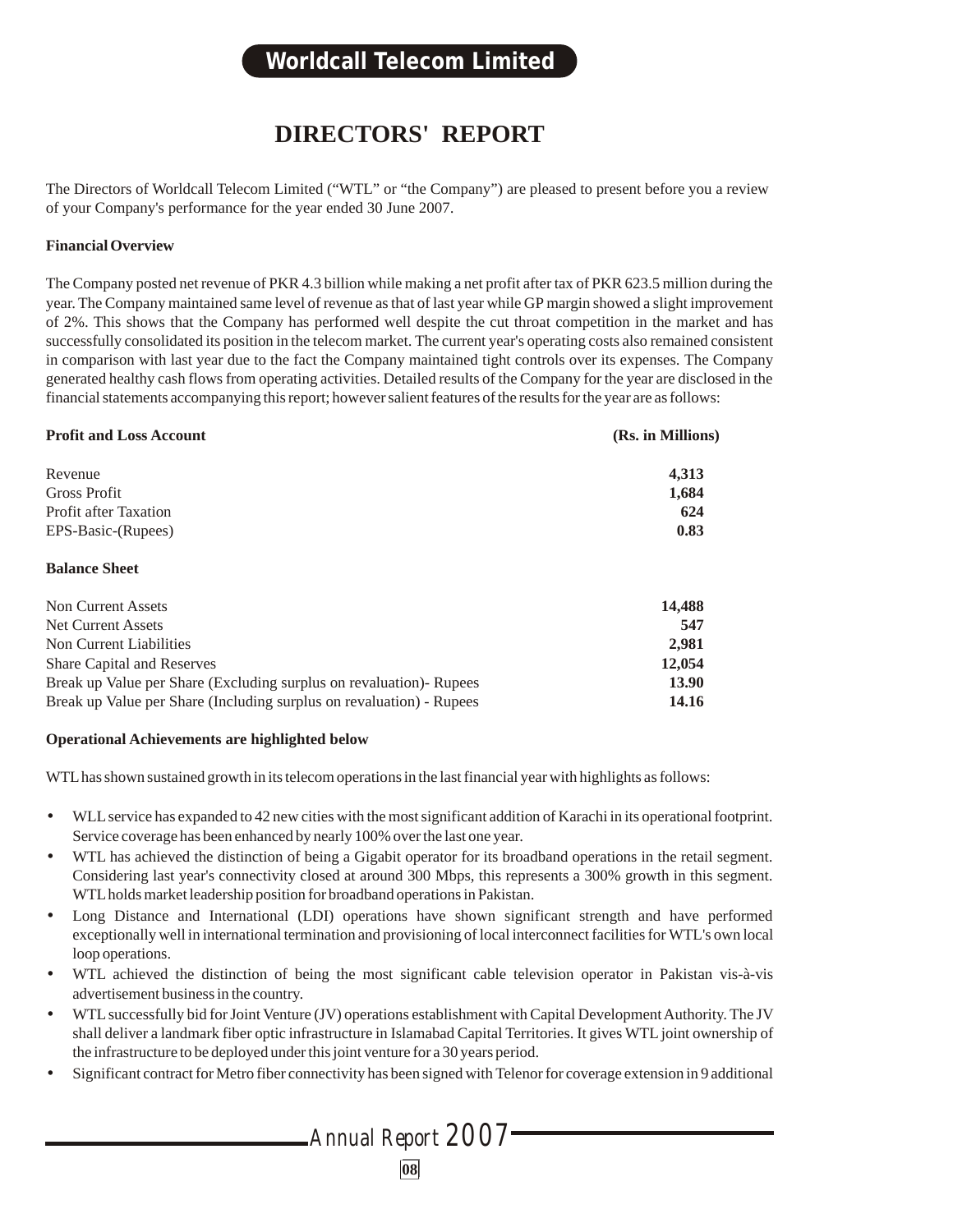cities. O&M for the life of the contract is also included in the scope of services and offers a win-win situation to both the parties.

• Digital cable and video on demand (VoD) services received an encouraging response from customers. These give WTL a distinct edge over competition in premium cable television services segment.

### **Future Outlook**

It has been an interesting year for the telecom industry in Pakistan. Given the positive market indicators, clearly recognized by regional operators, a number of acquisitions have been executed. Established local players have also demonstrated an increased appetite to enhance their service potential in various segments.

Primary focus has been seen in the mobile, broadband and long distance segment where market potential has been duly recognized by significant new investment initiatives. Access ownership for local loop operators has started to mature while significant play in this segment is being seen.

WTL has been operating aggressively in various segments and in some cases has exceeded market performance e.g. broadband and metro fiber services.

Oman Telecommunications Company (Omantel) has been reviewing the option of buying majority stakes in the Company form the sponsors group and have conducted financial and legal due diligence for this purpose. As of date of this report, the Company was expecting a final decision from the board of directors of Omantel. However no such decision has been conveyed to the sponsors Group till the date of this report.

WTL is targeting a major escalation in its network coverage for all its contributing segments over the next two years.

- WTL is finalizing roll-out plans for extending its hybrid fiber coaxial cable operations to eight additional metropolitan centers in Pakistan with a coverage footprint of over a million homes passed. Connectivity for Internet over Cable (IoC) and cable television (analogue and digital) are envisaged as high priority services. A major escalation in advertisement revenues, by making a play on enhanced connectivity, is also planned in this regard.
- For WLL service offering, major focus shall be coverage and capacity enhancement in existing deployment along with addition of service areas in major population concentrations. Wireless broadband through EVDO is going to become universally available through WTL across all major metropolitan cities serviced by the Company's WLL operations.
- WiMax network will be rolled out for internet broadband, point to point and multipoint connectivity, principally in highly attractive markets in central Punjab.
- Metro fiber operations will be further enhanced with deep fiber architecture across existing operational base.
- LDI will be restructured for more significant international deployments while retaining domestic market shares in Pakistan.
- In continuation of various initiatives over the last one year, customer operations and services support structure will be further augmented.

### **Changes in the Board of Directors**

Since the last report there has been no change in the Board of Directors of the Company and subsequent to the year, Air Vice Marshal (Retd) Syed Imtiaz Hyder resigned from the Board of directors of the Company and Air Vice Marshal (Retd) Arshad Rashid Sethi has been appointed as director in his place. Currently the Company has nine directors on its Board.

Annual Report 2007-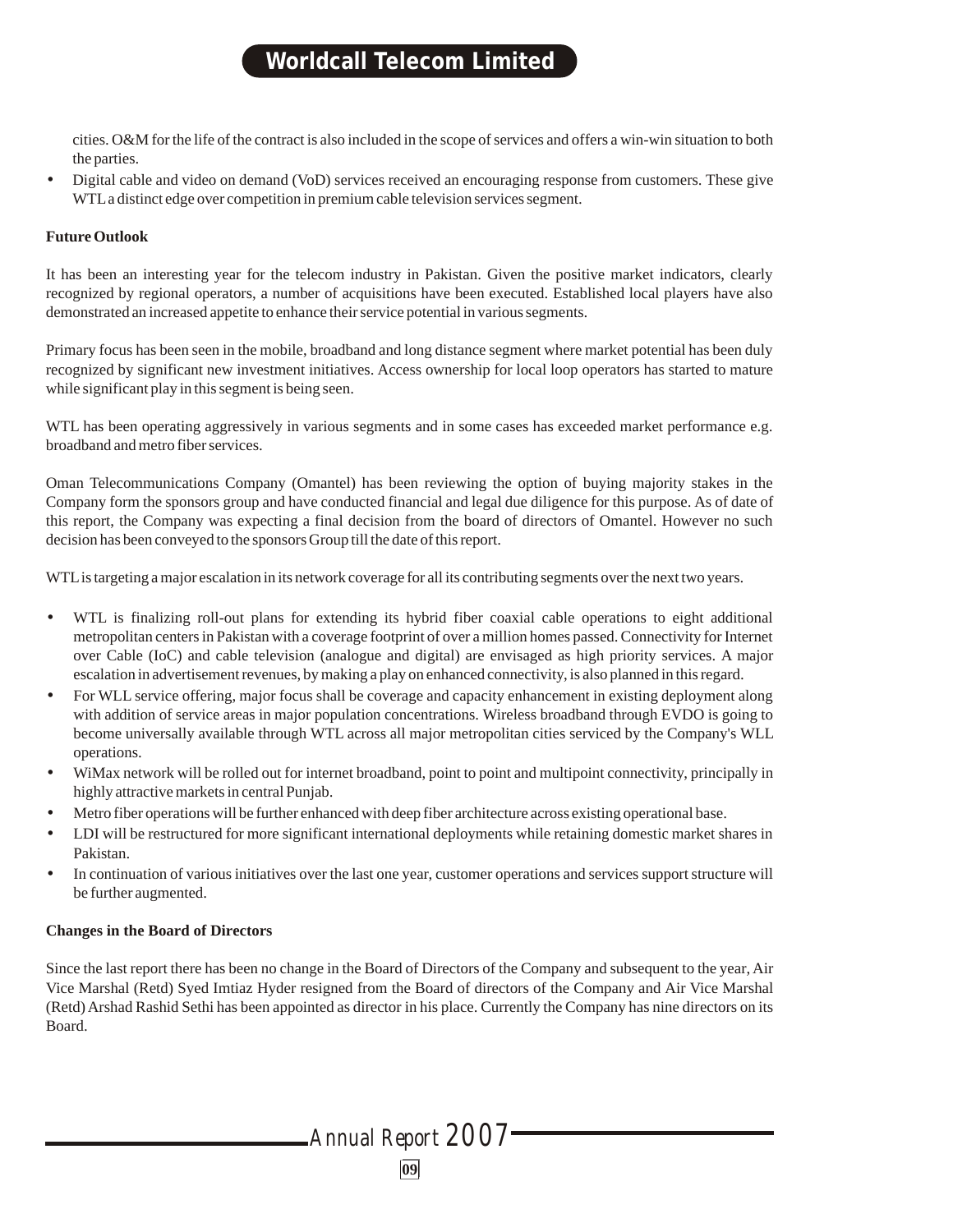### **Board Meetings during the year**

Four meetings of the Board of Directors were held during the year. Attendance by each director is as under:

| <b>Directors</b>                                  | <b>Meetings Attended</b> |
|---------------------------------------------------|--------------------------|
| Sulieman Ahmed Said Al-Hoqani (Chairman)          |                          |
| Salmaan Taseer (Chief Executive Officer)          | 4                        |
| Aamna Taseer                                      | 4                        |
| <b>Shaan Taseer</b>                               |                          |
| Babar Ali Syed                                    | 4                        |
| Abid Raza                                         | 2                        |
| Jamal Said Al-Ojaili                              |                          |
| Air Vice Marshal (R) Arshad Rashid Sethi          |                          |
| Arshed Ahmed Khan                                 | 4                        |
| Air Vice Marshal (R) Syed Imtiaz Hyder (Resigned) | 2                        |

The Directors who could not attend the meeting were duly granted leave by the Board.

### **Audit Committee**

The Board of Directors in compliance with the Code of Corporate Governance has established an Audit Committee consisting of following Directors:

| Babar Ali Syed    | Chairman |
|-------------------|----------|
| Aamna Taseer      | Member   |
| Arshed Ahmed Khan | Member   |

### **Auditors**

The present Auditors, Messrs KPMG Taseer Hadi & Co., Chartered Accountants shall retire but are eligible to offer themselves for re-appointment. The Board of Directors endorses the recommendation of the audit committee for the reappointment of Messrs KPMG Taseer Hadi & Co., Chartered Accountants as the auditors of the Company for the financial year ending 30 June 2008.

### **Pattern of Shareholding**

The pattern of shareholding as required under Section 236 of the Companies Ordinance, 1984 and listing regulations is enclosed.

Keeping in view of the future expansion plans, the directors have recommended no dividend be paid for the year under review.

### **Trading of Directors**

During the financial year, the trading in shares of the Company by the directors', CEO, CFO, Company Secretary and their spouses and any minor children is given in annexure-I.

### **Statement of Compliance in accordance with the Code of Corporate Governance ("CCG")**

1. The financial statements, prepared by the management of the Company, fairly present its state of affairs, the result of its operations, cash flows and change in the equity.

Annual Report  $2007$   $-$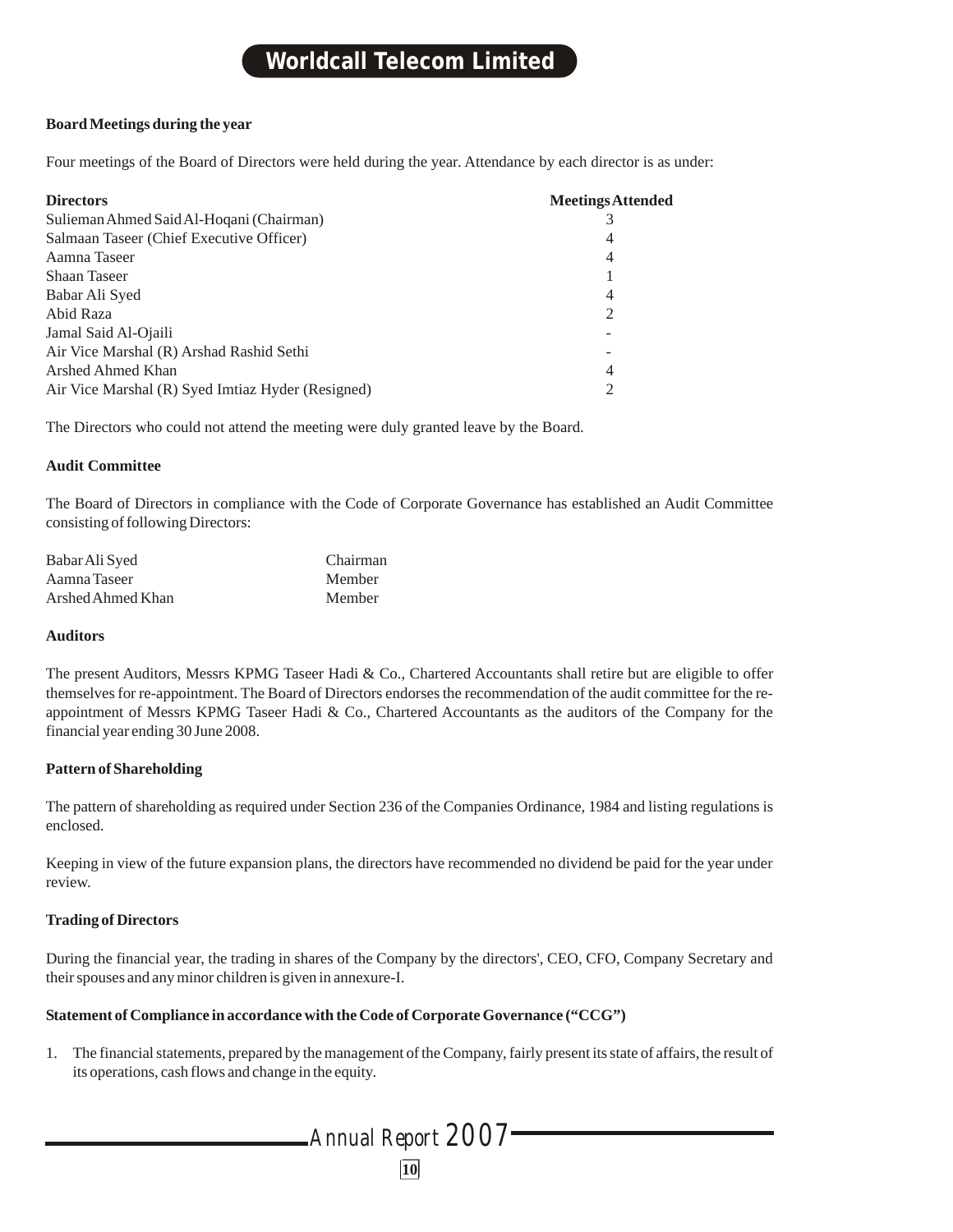- 2. Proper books of accounts of the Company have been maintained.
- 3. Appropriate accounting policies have been consistently applied in preparation of the financial statements and accounting estimates are based on reasonable and prudent judgment.
- 4. International Financial Reporting Standards, as applicable in Pakistan, have been followed in preparation of the financial statements.
- 5. The system of internal control is sound in design and has been effectively implemented and monitored.
- 6. There are no significant doubts upon the Company's ability to continue as a going concern.
- 7. There has been no material departure from the best practices of corporate governance, as detailed in the listing regulations.
- 8. The key financial data of three years is summarized in the report.
- 9. Information regarding outstanding taxes and levies is given in notes to the accounts of the financial statements.
- 10. The Company has followed the best practices of corporate governance, as detailed in the Listing Regulations of Stock Exchanges.

### **Earning per Share**

Earning per share for the financial year ended 30 June 2007 is Rs. 0.83.

### **Human Resources**

Worldcall appreciates the hard work and determination of its employees that has helped it to become one of the leading telecom companies in Pakistan. Worldcall continues to rely on its employees for its future expansion and believes in the mutual sharing of rewards that are a result of the endeavors of its employees.

For and on behalf of the Board of Directors

Babardity

**Lahore: Aamna Taseer Babar Ali Syed**

Annual Report 2007-

06 October 2007 Director Director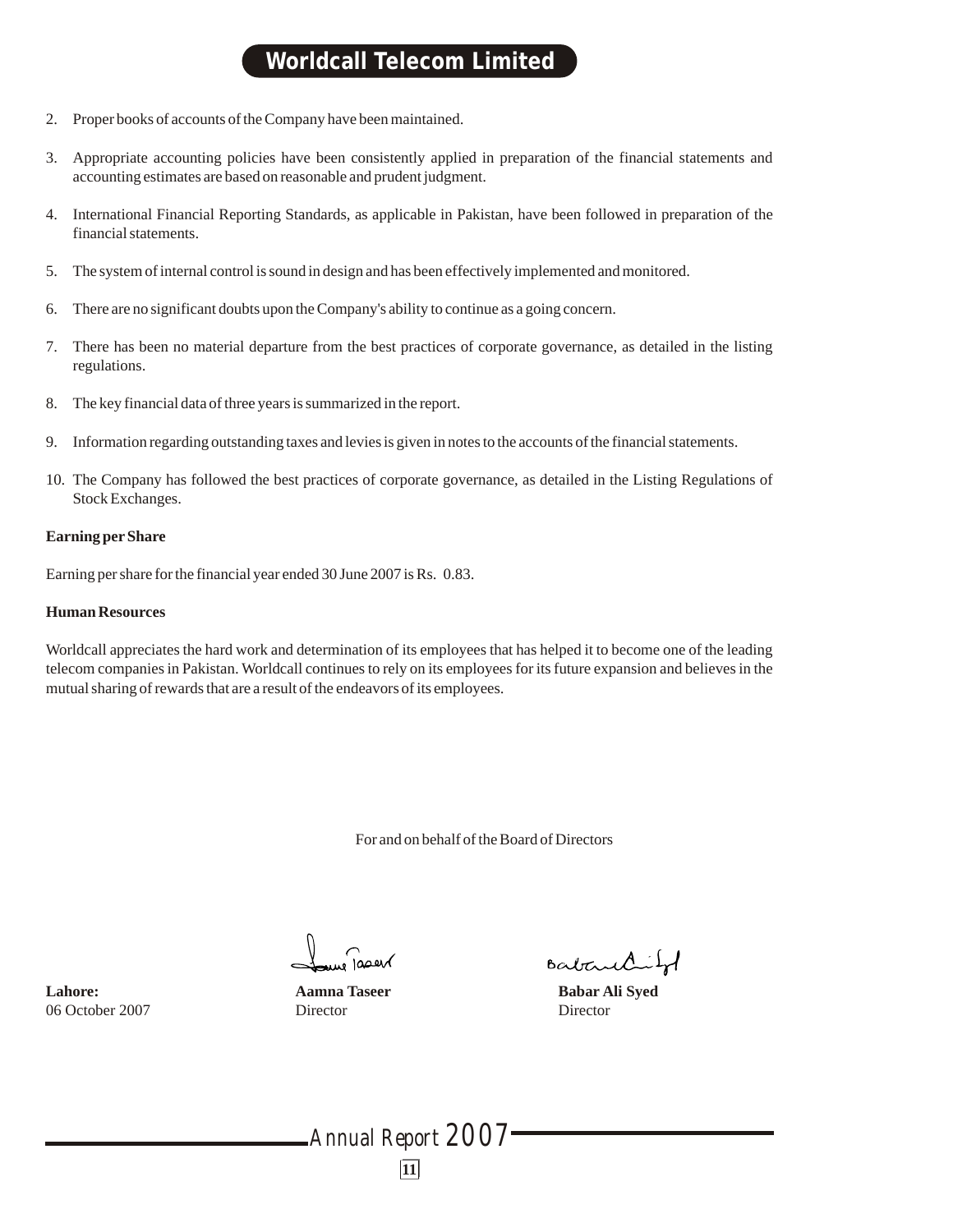# *Annexure-1*

# TRADING BY BOARD MEMBERS, COMPANY SECRETARY, CFO **TRADING BY BOARD MEMBERS, COMPANY SECRETARY, CFO** AND THEIR SPOUSE & MINOR CHILDREN **AND THEIR SPOUSE & MINOR CHILDREN**

| 30-06-2007<br>balance<br>Closing<br>as on | 1,746<br>1,500<br>938<br>2,243<br>575<br>575<br>347,896,342<br>7,235,281                                                                                                                                                                                                                  | ı       | $\begin{array}{c} \rule{0.2cm}{0.15mm} \rule{0.2cm}{0.15mm} \rule{0.2cm}{0.15mm} \rule{0.2cm}{0.15mm} \rule{0.2cm}{0.15mm} \rule{0.2cm}{0.15mm} \rule{0.2cm}{0.15mm} \rule{0.2cm}{0.15mm} \rule{0.2cm}{0.15mm} \rule{0.2cm}{0.15mm} \rule{0.2cm}{0.15mm} \rule{0.2cm}{0.15mm} \rule{0.2cm}{0.15mm} \rule{0.2cm}{0.15mm} \rule{0.2cm}{0.15mm} \rule{$ | 1,782                                                   | 1,991                                   |
|-------------------------------------------|-------------------------------------------------------------------------------------------------------------------------------------------------------------------------------------------------------------------------------------------------------------------------------------------|---------|------------------------------------------------------------------------------------------------------------------------------------------------------------------------------------------------------------------------------------------------------------------------------------------------------------------------------------------------------|---------------------------------------------------------|-----------------------------------------|
| Sale                                      | 541,500<br>179,125                                                                                                                                                                                                                                                                        | ı       | $\mathbf I$                                                                                                                                                                                                                                                                                                                                          | 50,882                                                  |                                         |
| <b>Bonus</b>                              | 75<br>$\begin{array}{c} 227 \\ 23,559 \\ 41,111,583 \\ 122 \\ 292 \\ 75 \end{array}$<br>943,731                                                                                                                                                                                           | ı       |                                                                                                                                                                                                                                                                                                                                                      | 96                                                      | 260                                     |
| Purchase                                  | 50,667,043                                                                                                                                                                                                                                                                                |         |                                                                                                                                                                                                                                                                                                                                                      | 1,041                                                   |                                         |
| as on<br>01-07-2006<br>Opening<br>balance | 1,519<br>157,066<br>256,117,716<br>816<br>1,951<br>500<br>500<br>6,833,050                                                                                                                                                                                                                | ı       | $\mathsf I$                                                                                                                                                                                                                                                                                                                                          | 51,527                                                  | 1,731                                   |
| <b>Directors</b>                          | Air Vice Marshal(R) Syed Imtiaz Hyder (Resigned)<br>Arshad Ahmed Khan (Nominee of SAPICO)<br>Air Vice Marshal(R) Arshad Rashid Sethi<br>Sulieman Ahmed Said Al-Hoqani<br>Salmaan Taseer (CEO)<br>Jamal Said Al-Ojaili<br>Babar Ali Syed<br>Aanma Taseer<br>Shaan Taseer<br>Abid Raza<br>ດ | Spouses | Minor Children                                                                                                                                                                                                                                                                                                                                       | Muhammad Naveed Tariq<br><b>Chief Financial Officer</b> | <b>Company Secretary</b><br>Ahmad Bilal |

**Worldcall Telecom Limited**

# $\blacksquare$ Annual Report  $2007$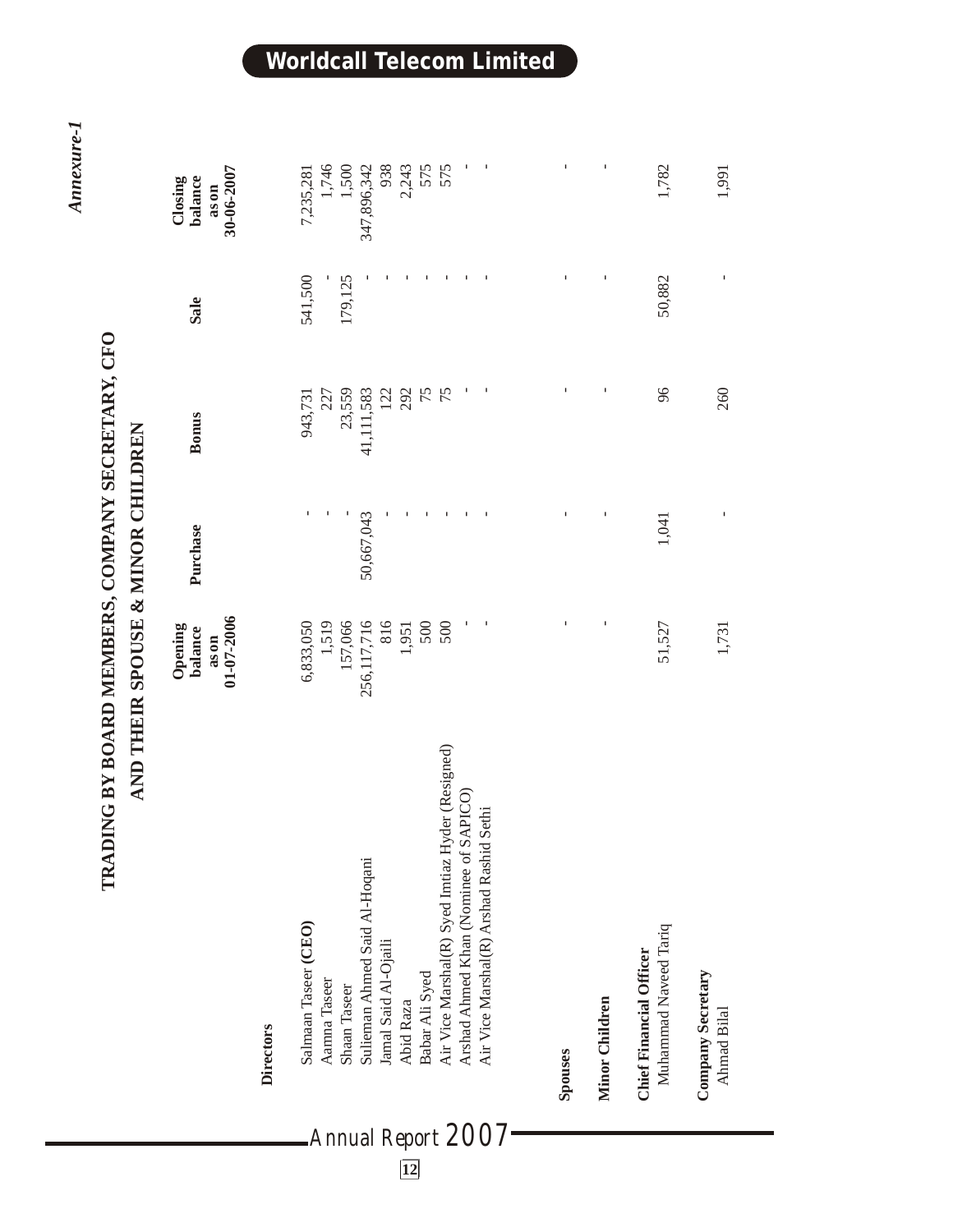## **THREE YEARS FINANCIAL PERFORMANCE INCOME STATEMENT**

|                                                             | 2007        | 2006<br>(Rupees in '000) | 01 December 2004<br>to 30 June 2005 |
|-------------------------------------------------------------|-------------|--------------------------|-------------------------------------|
| Revenue-Net                                                 | 4,312,513   | 4,355,859                | 677,854                             |
| <b>Direct Cost</b>                                          | (2,628,806) | (2,726,331)              | (607, 833)                          |
| <b>Gross Profit</b>                                         | 1,683,707   | 1,629,528                | 70,021                              |
| <b>Operating Cost</b>                                       | (1,057,853) | (1,034,128)              | (91, 497)                           |
| <b>Operating Profit/(loss)</b>                              | 625,854     | 595,400                  | (21, 476)                           |
| <b>Finance Cost</b>                                         | (312,939)   | (179,092)                | (24, 746)                           |
|                                                             | 312,915     | 416,308                  | (46, 222)                           |
| Gain on re-measurement of investments at fair value         | 279,183     | 138,363                  |                                     |
| Gain on re-measurement of investment property at fair value | 15,516      | 21,000                   |                                     |
| Gain on re-measurement of long term liabilities             |             | 453,107                  |                                     |
| Other Operating Income                                      | 138,086     | 158,077                  | 14,300                              |
| Other Expenses                                              | (39,259)    | (4,635)                  |                                     |
| Profit/(loss) before taxation                               | 706,441     | 1,182,220                | (31, 922)                           |
| Taxation                                                    | (82,905)    | (234, 610)               | 12,704                              |
| Profit/(loss) after taxation                                | 623,536     | 947,610                  | (19,218)                            |
| <b>Bonus Shares</b>                                         |             | 15%                      |                                     |
| <b>Earning per share - Basic</b>                            | 0.83        | 1.28                     | (0.14)                              |

Annual Report 2007<sup>—–</sup>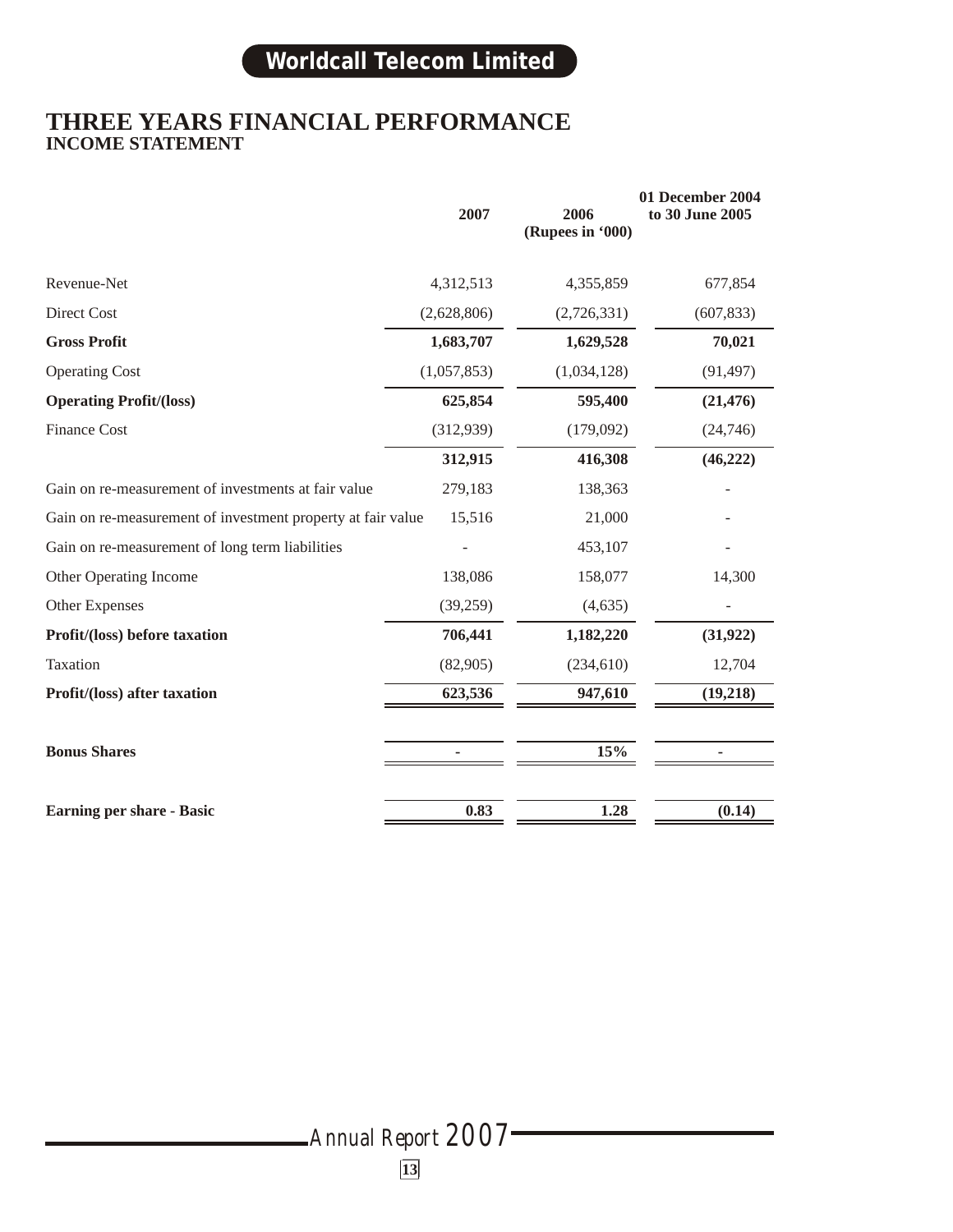# **STATEMENT OF COMPLIANCE WITH THE BEST PRACTICES ON TRANSFER PRICING FOR THE YEAR ENDED 30 JUNE 2007**

The Company has fully complied with the best practices on Transfer Pricing as contained in the listing regulations of Stock Exchanges where the Company is listed.

For and on behalf of the Board of Directors

 $\sqrt{2}$  lases

06 October 2007 Director Director

Babardity

**Lahore: Aamna Taseer Babar Ali Syed**

Annual Report  $2007$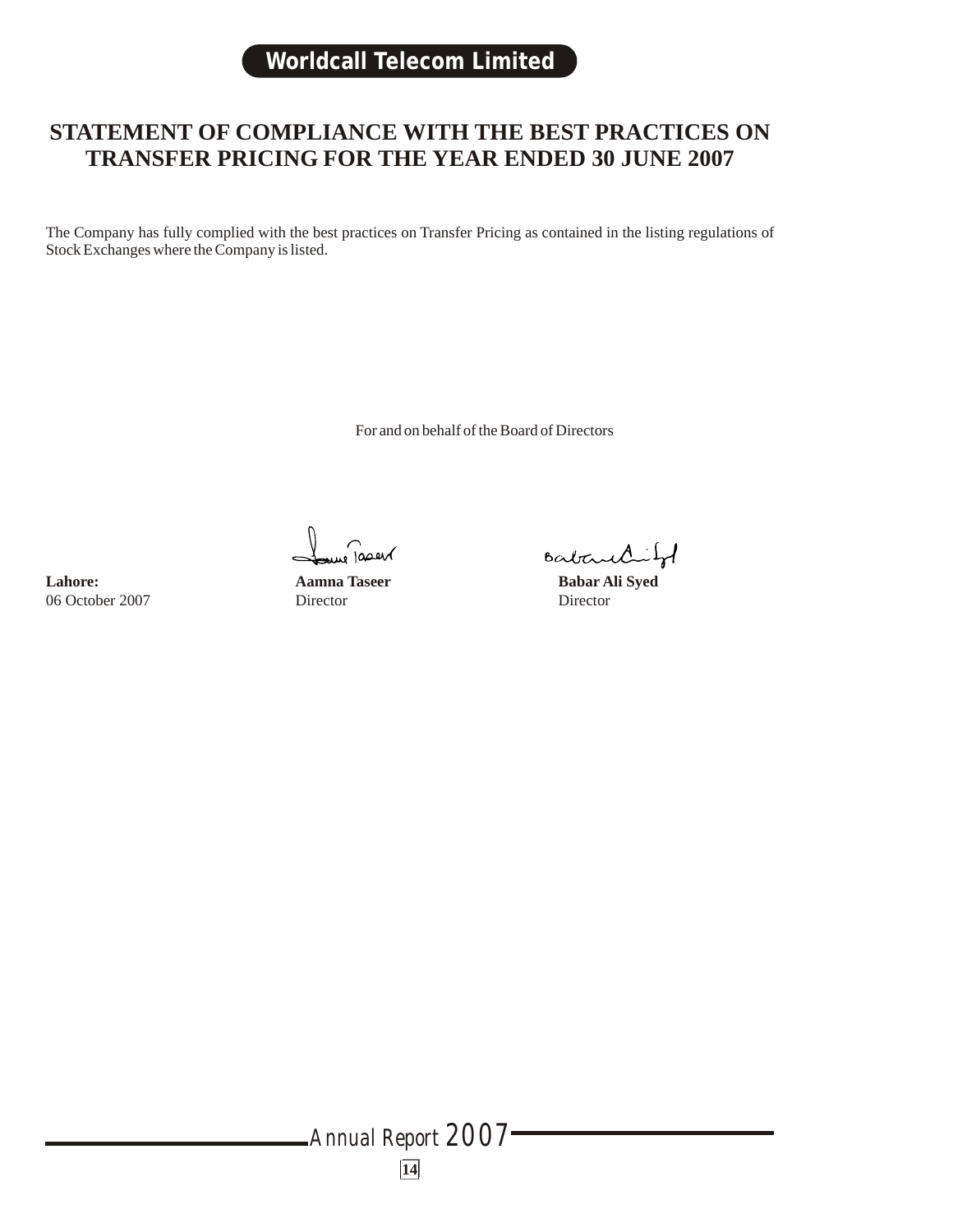### **STATEMENT OF COMPLIANCE WITH THE CODE OF CORPORATE GOVERNANCE FOR THE YEAR ENDED 30 JUNE 2007**

This statement is being presented to comply with the Code of Corporate Governance contained in listing regulations of Karachi Stock Exchange (Guarantee) Limited and Lahore Stock Exchange (Guarantee) Limited for the purpose of establishing a framework of good governance, whereby a listed company is managed in compliance with the best practices of corporate governance.

The Company has applied the principles contained in the Code in the following manner:

- 1) The board of directors comprise of nine directors. The Company encourages representation of independent nonexecutive directors on its board. At present the board includes at least 3 independent non-executive directors.
- 2) The directors have confirmed that none of them is serving as a director in more than ten listed companies, including this Company.
- 3) All the resident directors of the Company are registered as taxpayers and none of them has convicted by a Court of competent jurisdiction as a defaulter in payment of any loan to a banking company, a DFI or an NBFI. No one is a member of Stock Exchange.
- 4) All casual vacancies occurring in the Board were filled up by the directors within 30 days thereof.
- 5) The Company has prepared a 'Statement of Ethics and Business Practices', which has been signed by all the directors and employees of the Company.
- 6) The board has developed a vision/mission statement, overall corporate strategy and significant policies of the Company. A complete record of particulars of significant policies along with the dates on which they were approved or amended has been maintained.
- 7) All the powers of the board have been duly exercised and decisions on material transactions, including appointment and determination of remuneration and terms and conditions of employment of the CEO and other executive directors, have been taken by the board.
- 8) The meetings of the board were presided over by the Chairman who is a non-executive director and, in his absence, by a director elected by the board for this purpose and the board met at least once in every quarter. Written notices of the board meetings, along with agenda and working papers, were circulated at least seven days before the meetings. The minutes of the meetings were appropriately recorded and circulated.
- 9) The Board arranged orientation courses for its directors during the year to apprise them of their duties and responsibilities.
- 10) The Board has approved appointment of Company Secretary, Chief Financial Officer and Head of Internal Auditor including remuneration and terms and conditions of employment, as determined by the CEO.
- 11) The directors' report for this year has been prepared in compliance with the requirements of the Code and fully describes the salient matters required to be disclosed.
- 12) The financial statements of the Company were duly endorsed by CEO and CFO before approval of the Board.
- 13) The directors, CEO and executives do not hold any interest in the shares of the Company other than that disclosed in the pattern of shareholding.
- 14) The Company has complied with all the corporate and financial reporting requirements of the Code.
- 15) The Board has formed an audit committee. At present the committee includes three non-executive directors

 $\,$  Annual Report  $2007$   $\overline{\phantom{1}}$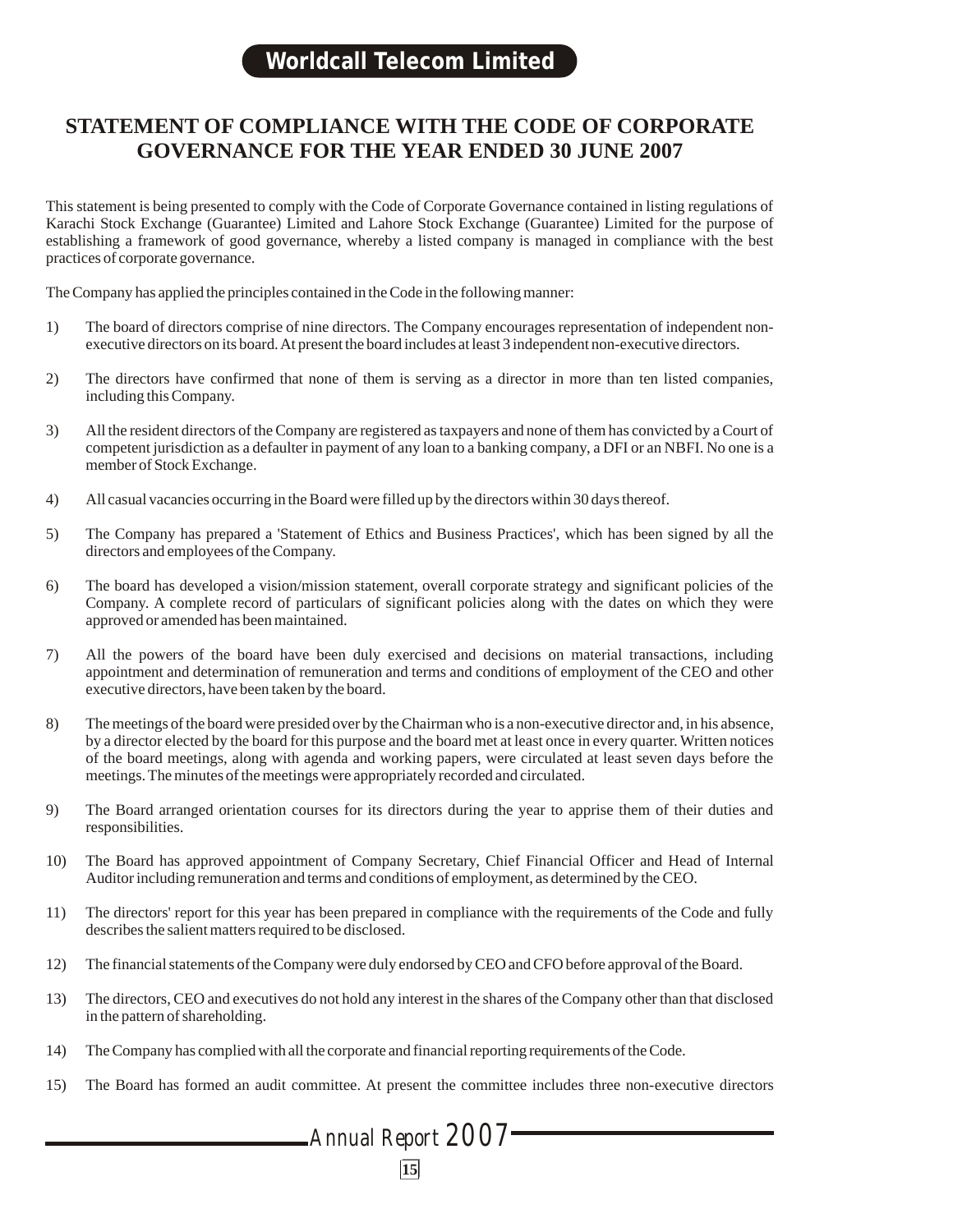including the chairman of the committee.

- 16) The meetings of the audit committee were held at least once every quarter prior to approval of interim and final results of the Company and as required by the Code. The terms of reference of the committee have been formed and advised to the committee for compliance.
- 17) The Board has set-up an effective internal audit function having suitable qualified and experienced personal who are conversant with the policies and procedures of the Company.
- 18) The statutory auditors of the Company have confirmed that they have been given a satisfactory rating under the quality control review program of the Institute of Chartered Accountants of Pakistan, that they or any of the partners of the firm, their spouses and minor children do not hold shares of the Company and that the firm and all its partners are in compliance with International Federation of Accountants (IFAC) guidelines on code of ethics as adopted by Institute of Chartered Accountants of Pakistan.
- 19) The statutory auditors or the persons associated with them have not been appointed to provide other services except in accordance with the listing regulations and the auditors have confirmed that they have observed IFAC guidelines in this regard.
- 20) We confirm that all other material principles contained in the Code have been complied with.

For and on behalf of the Board of Directors

Babardity

**Lahore: Aamna Taseer Babar Ali Syed**

06 October 2007 Director Director

Annual Report 2007-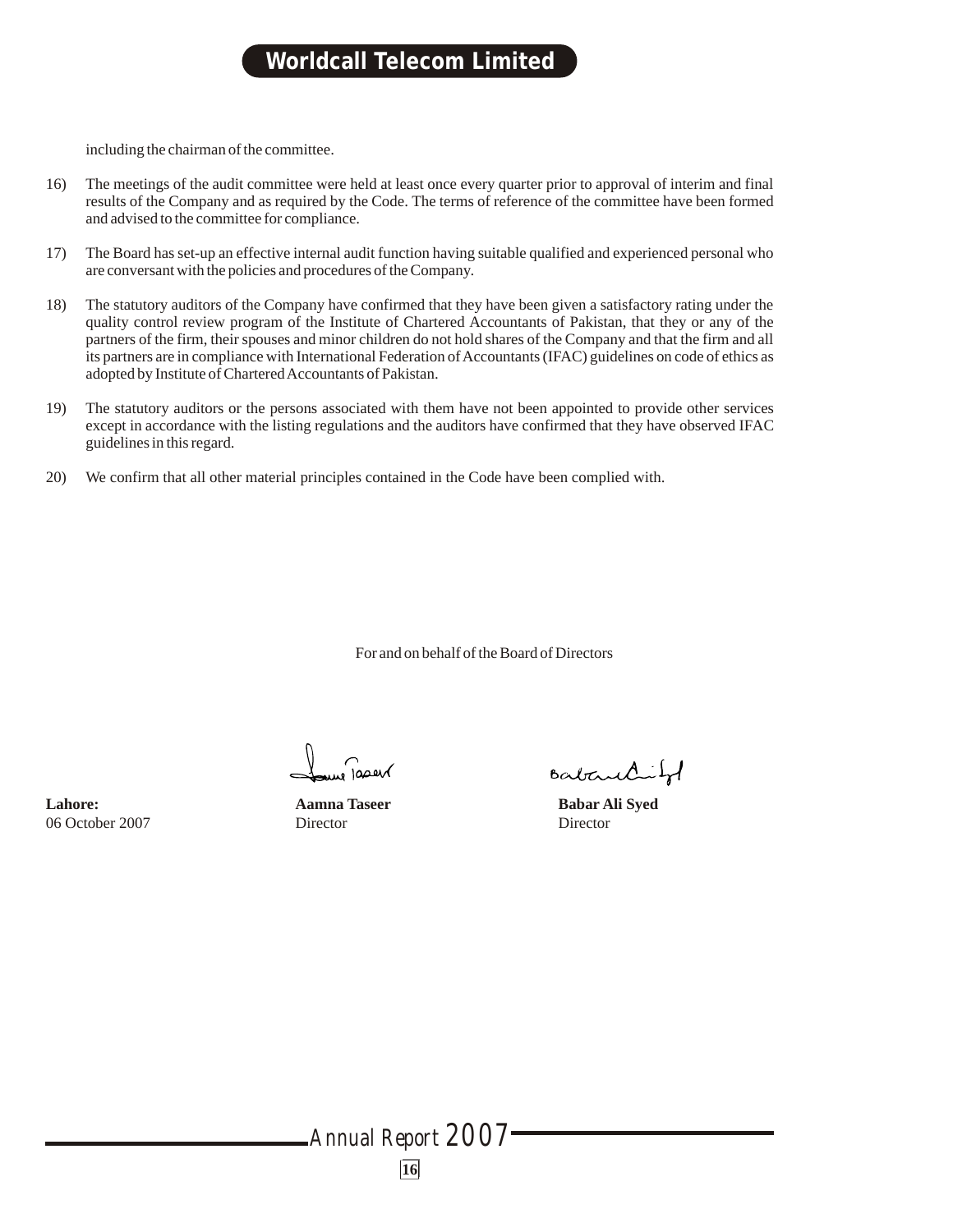## **REVIEW REPORT TO THE MEMBERS ON STATEMENT OF COMPLIANCE WITH BEST PRACTICES OF CODE OF CORPORATE GOVERNANCE**

We have reviewed the statement of compliance with the best practices contained in the Code of Corporate Governance prepared by the Board of Directors of **Worldcall Telecom Limited** ("the Company") to comply with the Listing Regulation No. 37 of Karachi Stock Exchange and Chapter XIII of Lahore Stock Exchange, where the Company is listed.

The responsibility for compliance with the Code of Corporate Governance is that of the Board of Directors of the Company. Our responsibility is to review, to the extent where such compliance can be objectively verified, whether the statement of compliance reflects the status of the Company's compliance with the provisions of the Code of Corporate Governance and report if it does not. A review is limited primarily to inquiries of the Company personnel and review of various documents prepared by the Company to comply with the Code.

As part of our audit of financial statements we are required to obtain an understanding of the accounting and internal control systems sufficient to plan the audit and develop an effective audit approach. We have not carried out any special review of the internal control system to enable us to express an opinion as to whether the Board's statement on internal control covers all controls and the effectiveness of such internal controls.

Based on our review, nothing has come to our attention, which causes us to believe that the statement of compliance does not appropriately reflect the Company's compliance, in all material respects, with the best practices contained in the Code of Corporate Governance.

Regard Cosen Hart R

**Lahore: KPMG Taseer Hadi & Co.**<br> **Chartered Accountants Co. Chartered Accountants Chartered Accountants** 

Annual Report 2007-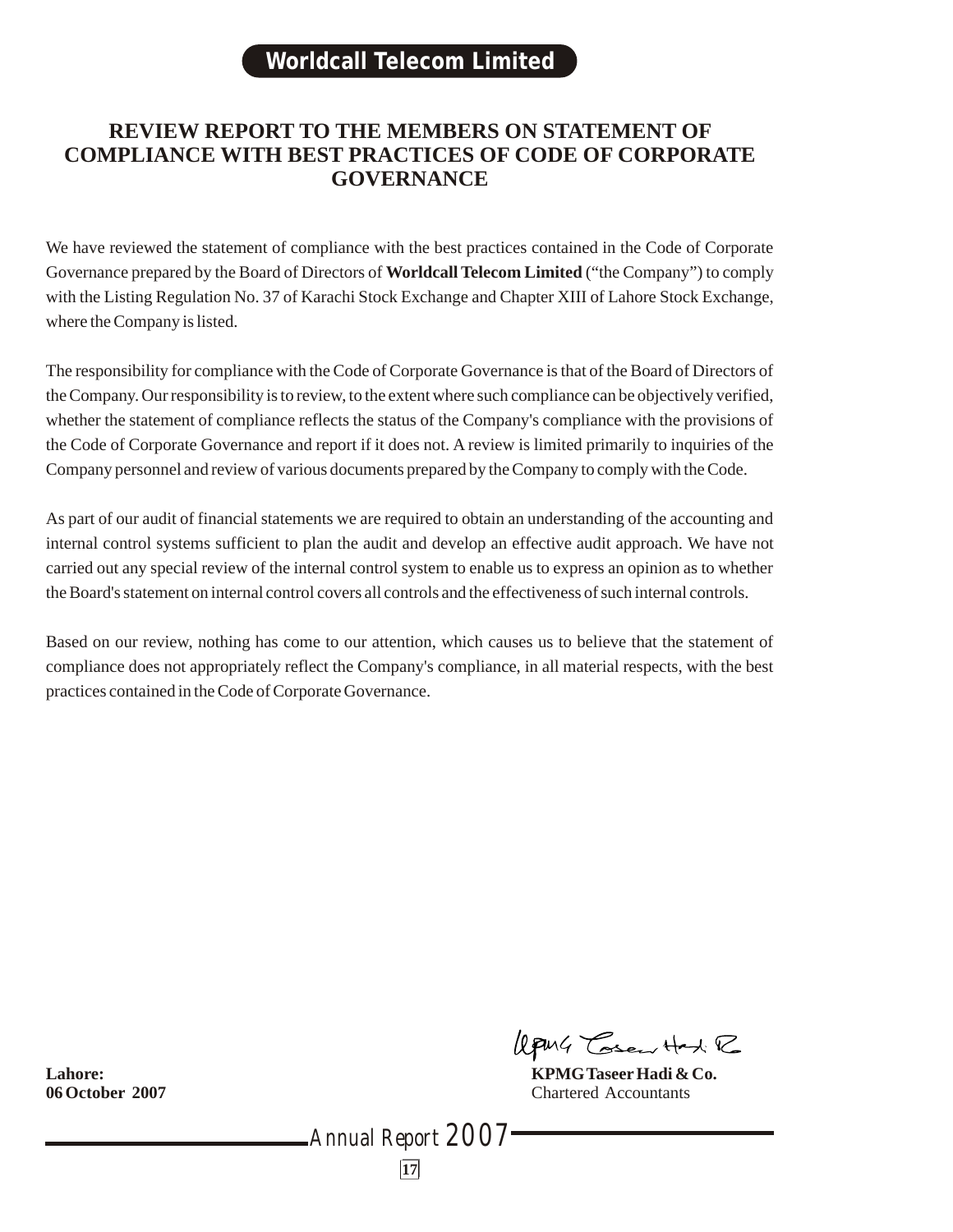# **AUDITORS' REPORT TO THE MEMBERS**

We have audited the annexed balance sheet of **Worldcall Telecom Limited ("the Company")** as at 30 June 2007 and the related profit and loss account, cash flow statement and statement of changes in equity, together with the notes forming part thereof, for the year then ended and we state that we have obtained all the information and explanations which, to the best of our knowledge and belief, were necessary for the purposes of our audit.

It is the responsibility of the Company's management to establish and maintain a system of internal control, and prepare and present the above said statements in conformity with the approved accounting standards and the requirements of the Companies Ordinance, 1984. Our responsibility is to express an opinion on these statements based on our audit.

We conducted our audit in accordance with auditing standards as applicable in Pakistan. These standards require that we plan and perform the audit to obtain reasonable assurance about whether the above said statements are free of any material misstatement. An audit includes examining, on a test basis, evidence supporting the amounts and disclosures in the above said statements. An audit also includes assessing the accounting policies and significant estimates made by management, as well as, evaluating the overall presentation of the above said statements. We believe that our audit provides a reasonable basis for our opinion and, after due verification, we report that:

- a) in our opinion, proper books of account have been kept by the Company as required by the Companies Ordinance, 1984;
- b) in our opinion:
	- i) the balance sheet and profit and loss account together with the notes thereon have been drawn up in conformity with the Companies Ordinance, 1984, and are in agreement with the books of account and are further in accordance with accounting policies consistently applied except for changes referred to in note 2.4 and 2.5 to the financial statements with which we concur;
	- ii) the expenditure incurred during the year was for the purpose of the Company's business; and
	- iii) the business conducted, investments made and the expenditure incurred during the year were in accordance with the objects of the Company;
	- c) in our opinion and to the best of our information and according to the explanations given to us, the balance sheet, profit and loss account, cash flow statement and statement of changes in equity together with the notes forming part thereof conform with approved accounting standards as applicable in Pakistan, and, give the information required by the Companies Ordinance, 1984, in the manner so required and respectively give a true and fair view of the state of the Company's affairs as at 30 June 2007 and of the profit, its cash flows and changes in equity for the year then ended; and
	- d) in our opinion Zakat deductible at source under the Zakat and Ushr Ordinance, 1980, was deducted by the Company and deposited in the Central Zakat Fund established under section 7 of that Ordinance.

Apus Cosen Hat R

**Lahore: KPMG Taseer Hadi & Co.**<br> **Co. Co. Co. Charactered Accountants Chartered Accountants** 

.Annual Report  $2007\textcolor{red}{\blacksquare}$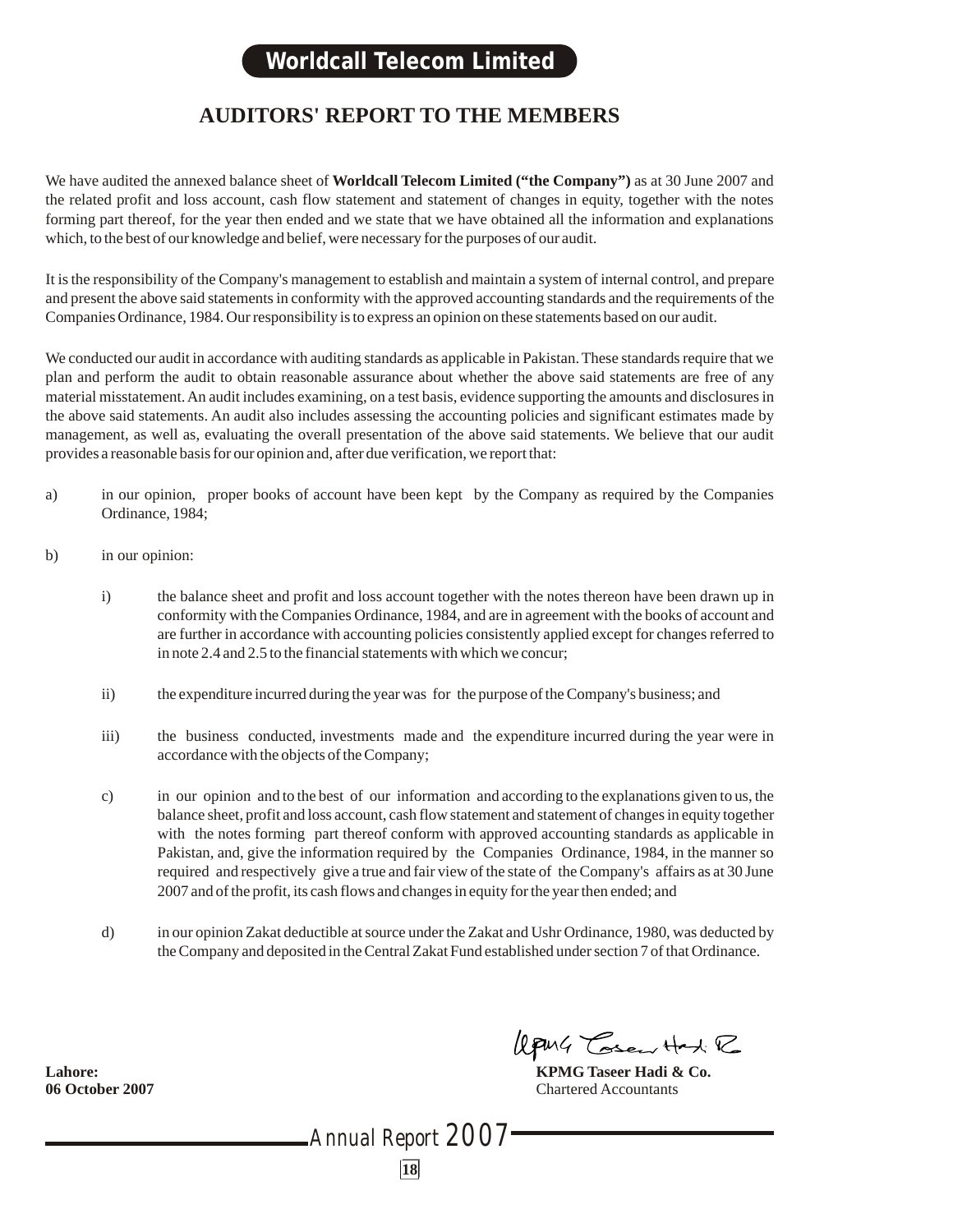### **BALANCE SHEET AS AT 30 JUNE 2007**

|                                                      | <b>Note</b>    | 2007                 | 2006                   |
|------------------------------------------------------|----------------|----------------------|------------------------|
|                                                      |                | (Rupees in '000)     |                        |
| <b>NON CURRENT ASSETS</b>                            |                |                      |                        |
| <b>Tangible fixed assets</b>                         |                |                      |                        |
| Property, plant and equipment                        | 3              | 7,643,496            | 5,973,792              |
| Capital work-in-progress                             | $\overline{4}$ | 1,780,544            | 886,893                |
|                                                      |                | 9,424,040            | 6,860,685              |
|                                                      |                |                      |                        |
| <b>Intangible assets</b>                             | 5              | 4,704,499            | 4,826,751              |
| <b>Investment properties</b>                         | 6              | 72,150               | 56,634                 |
| Long term investments - at cost                      | 7              | 58,758               | 100,072                |
| Long term deposits<br><b>Deferred costs</b>          | 8<br>9         | 223,383<br>4,727     | 199,704<br>10,063      |
|                                                      |                | 14,487,557           | 12,053,909             |
| <b>CURRENT ASSETS</b>                                |                |                      |                        |
| Store and spares                                     |                | 67,451               | 34,637                 |
| Stock in trade                                       |                | 35,187               | 21,931                 |
| Trade debts                                          | 10             | 899,052              | 701,434                |
| Loans and advances - considered good                 | 11             | 115,195              | 134,095                |
| Deposits and prepayments                             | 12             | 178,320              | 191,024                |
| Other receivables                                    | 13             | 410,245              | 421,387                |
| Short term investments                               | 14             | 570,941              | 784,542                |
| Income tax recoverable-net                           |                | 58,229               | 26,959                 |
| Cash and bank balances                               | 15             | 560,575<br>2,895,195 | 1,452,789<br>3,768,798 |
| <b>CURRENT LIABILITIES</b>                           |                |                      |                        |
| Current maturities of non-current liabilities        | 16             | 751,320              | 793,762                |
| Running finance under mark-up arrangements - secured | 17             | 525,459              | 273,207                |
| Trade and other payables                             | 18             | 1,039,068            | 845,569                |
| Interest and mark-up accrued                         | 19             | 31,981               | 34,131                 |
|                                                      |                | 2,347,828            | 1,946,669              |
| <b>NET CURRENT ASSETS</b>                            |                | 547,367              | 1,822,129              |
| <b>NON CURRENT LIABILITIES</b>                       |                |                      |                        |
| Term finance certificates - secured                  | 20             | 342,855              | 49,909                 |
| Long term finances                                   | 21             | 677,464              | 1,085,017              |
| Deferred taxation                                    | 22             | 666,625              | 477,545                |
| Retirement benefits                                  | 23             | 98,856               | 69,823                 |
| Liabilities against assets subject to finance lease  | 24             | 194,026              | 175,624                |
| Long term payables- secured                          |                | 134,127              | 6,261                  |
| Long term deposits                                   | 25             | 59,774               | 76,260                 |
| License fee payable                                  |                | 806,791<br>2,980,518 | 705,667<br>2,646,106   |
| Contingencies and commitments                        | 26             |                      |                        |
| <b>Represented By</b>                                |                | 12,054,406           | 11,229,932             |
| Share capital and reserves                           |                |                      |                        |
| Authorized capital                                   |                |                      |                        |
| 900,000,000 (2006: 775,000,000) ordinary             |                |                      |                        |
| shares of Rs. 10 each                                |                | 9,000,000            | 7,750,000              |
| Issued, subscribed and paid up capital               | 27             | 7,520,607            | 6,539,658              |
| Share premium                                        | 28             | 410,887              | 1,391,836              |
| Convertible loan reserve                             | 21.2           | 1,403,575            | 1,400,430              |
| Accumulated profit                                   |                | 2,521,544            | 1,898,008              |
|                                                      |                | 11,856,613           | 11,229,932             |
| Surplus on Revaluation                               | 29             | 197,793              |                        |
|                                                      |                | 12,054,406           | 11,229,932             |

The annexed notes 1 to 47 form an integral part of these financial statements.

The Chief Executive is out of Pakistan and in his absence these financial statements have been signed by two directors as required under section 241(2) of the Companies Ordinance, 1984.

IJ we Taser

**Barbara Barbara Barbara Barbara Barbara Barbara Barbara Barbara Barbara Barbara Barbara Barbara Binector** 

 $\blacksquare$ Annual Report  $2007$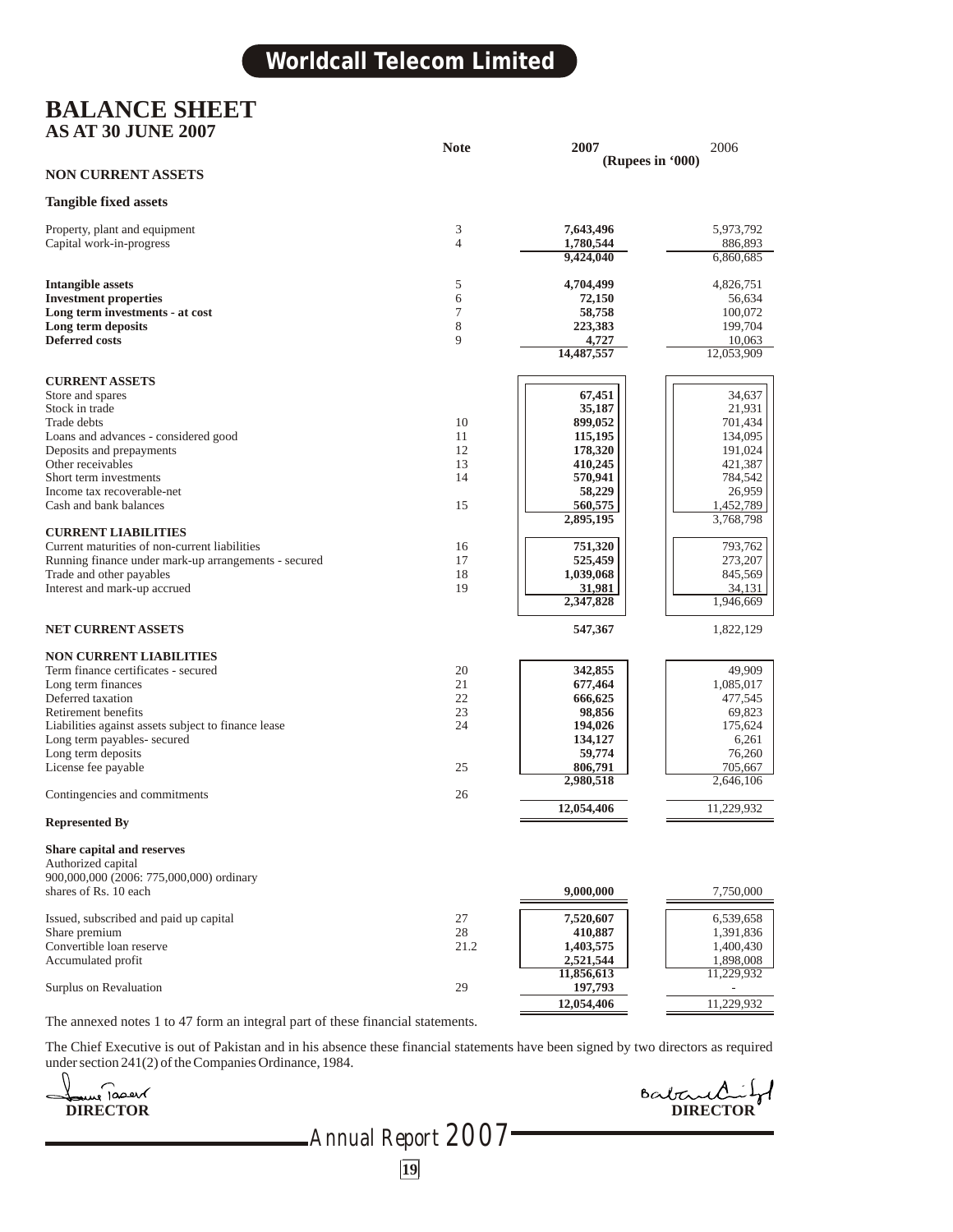### **PROFIT AND LOSS ACCOUNT FOR THE YEAR ENDED 30 JUNE 2007**

|                                                             |          | <b>Note</b> | 2007                     | 2006                     |
|-------------------------------------------------------------|----------|-------------|--------------------------|--------------------------|
|                                                             |          |             | (Rupees in '000)         |                          |
| Revenue -Net<br>Direct cost                                 |          | 30<br>31    | 4,312,513<br>(2,628,806) | 4,355,859<br>(2,726,331) |
| <b>Gross profit</b><br>Operating cost                       |          | 32          | 1,683,707<br>(1,057,853) | 1,629,528<br>(1,034,128) |
| <b>Operating profit</b><br>Finance cost                     |          | 33          | 625,854<br>(312, 939)    | 595,400<br>(179,092)     |
|                                                             |          |             | 312,915                  | 416,308                  |
| Gain on re-measurement of investments at fair value         |          | 14          | 279,183                  | 138,363                  |
| Gain on re-measurement of investment property at fair value |          | 6           | 15,516                   | 21,000                   |
| Gain on re-measurement of long term liabilities             |          | 25          |                          | 453,107                  |
| Other operating income                                      |          | 34          | 138,086                  | 158,077                  |
| Other expenses                                              |          | 35          | (39,259)                 | (4,635)                  |
| <b>Profit before taxation</b><br><b>Taxation</b>            |          | 36          | 706,441<br>(82,905)      | 1,182,220<br>(234, 610)  |
| <b>Profit after taxation</b>                                |          |             | 623,536                  | 947,610                  |
| Earnings per share - basic                                  | (Rupees) | 37          | 0.83                     | 1.28                     |
| Earnings per share - diluted                                | (Rupees) | 37          | 0.73                     | 1.21                     |

The appropriations have been shown in the statement of changes in equity.

The annexed notes 1 to 47 form an integral part of these financial statements.

The Chief Executive is out of Pakistan and in his absence these financial statements have been signed by two directors as required under section 241(2) of the Companies Ordinance, 1984.

une Taser

**DIRECTOR DIRECTOR DIRECTOR** 

 $\blacksquare$ Annual Report  $2007$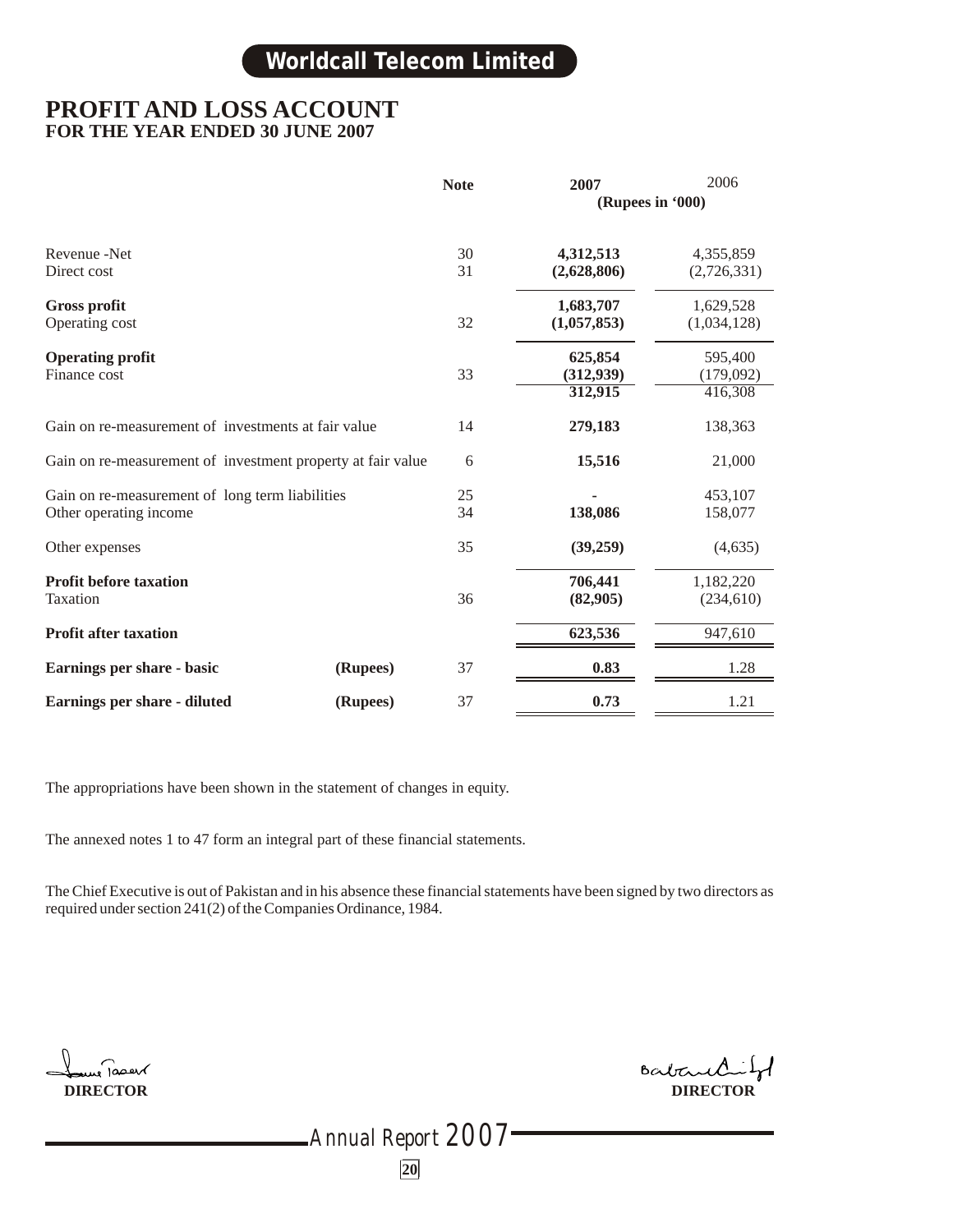### **CASH FLOW STATEMENT FOR THE YEAR ENDED 30 JUNE 2007**

|                                                        | <b>Note</b> | 2007<br>(Rupees in '000) | 2006        |
|--------------------------------------------------------|-------------|--------------------------|-------------|
|                                                        |             |                          |             |
| <b>Cash flows from operating activities</b>            |             |                          |             |
| Cash generated from operations                         | 39          | 1,502,215                | 853,394     |
| (Increase) in long term deposits receivable            |             | (23, 679)                | (7,483)     |
| (Decrease) in long term deposits payable               |             | (16, 486)                | (56,755)    |
| Increase/(Decrease) in long term payables              |             | 127,866                  | (100, 614)  |
| (Decrease) in license fee payable                      |             |                          | (2,610)     |
| Retirement benefits paid                               |             | (14,503)                 | (11, 410)   |
| Finance cost paid                                      |             | (297, 684)               | (318,075)   |
| Taxes paid                                             |             | (31,599)                 | (21, 226)   |
| Net cash generated from operating activities           |             | 1,246,130                | 335,221     |
| <b>Cash flow from investing activities</b>             |             |                          |             |
| Fixed capital expenditure                              |             | (2,751,841)              | (1,713,693) |
| Intangible assets                                      |             | (5,139)                  |             |
| Sale proceeds of property, plant and equipment         |             | 27,174                   | 11,599      |
| Proceeds from sale of long term investments            |             |                          | 162,161     |
| Short term investments-Net                             |             | 578,058                  | (284, 826)  |
| Net cash used in investing activities                  |             | (2,151,748)              | (1,824,759) |
|                                                        |             |                          |             |
| <b>Cash flow from financing activities</b>             |             |                          |             |
| Receipt of long term finances                          |             | 44,800                   | 1,728,479   |
| Repayment of long term finances                        |             | (450, 171)               | (255, 555)  |
| Receipt of term finance certificates                   |             | 350,000                  |             |
| Repayment of term finance certificates                 |             | (106, 944)               | (99, 127)   |
| Repayment of finance lease liabilities                 |             | (76, 533)                | (209, 339)  |
| Shares issued                                          |             |                          | 690,000     |
| Dividend paid                                          |             |                          | (42)        |
| Net cash (used)/generated from financing activities    |             | (238, 848)               | 1,854,416   |
| Net (decrease)/Increase in cash and cash equivalents   |             | (1,144,466)              | 364,878     |
| Cash and cash equivalents at the beginning of the year |             | 1,179,582                | 562,389     |
| Cash and cash equivalents of merged entities           |             |                          | 252,315     |
| Cash and cash equivalents at the end of the year       | 40          | 35,116                   | 1,179,582   |
|                                                        |             |                          |             |

The annexed notes 1 to 47 form an integral part of these financial statements.

The Chief Executive is out of Pakistan and in his absence these financial statements have been signed by two directors as required under section 241(2) of the Companies Ordinance, 1984.

ung Taser

**DIRECTOR DIRECTOR** 

Annual Report 2007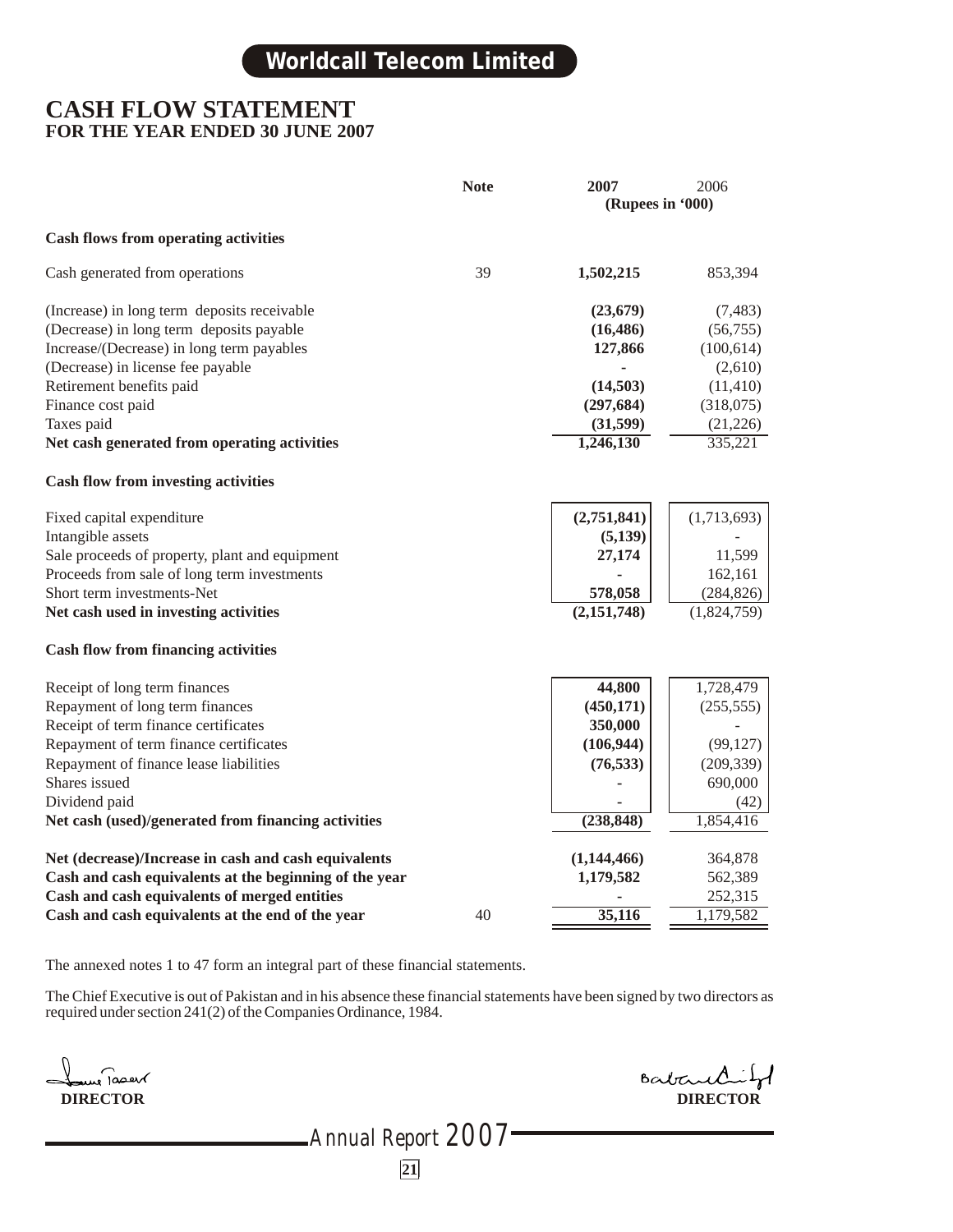# **STATEMENT OF CHANGES IN EQUITY FOR THE YEAR ENDED 30 JUNE 2007**

|                                         | <b>Share</b> |              | <b>Capital reserves</b>          |                      | <b>Revenue</b><br>reserve |              |
|-----------------------------------------|--------------|--------------|----------------------------------|----------------------|---------------------------|--------------|
|                                         | capital      | <b>Share</b> | <b>Convertible</b>               | <b>Share deposit</b> | <b>Accumulated</b>        | <b>Total</b> |
|                                         |              | premium      | loan reserve<br>(Rupees in '000) | money                | profit/(loss)             |              |
|                                         |              |              |                                  |                      |                           |              |
|                                         |              |              |                                  |                      |                           |              |
| <b>Balance as at 30 June 2005</b>       | 2,750,000    |              |                                  |                      | (19,218)                  | 2,730,782    |
| Share deposit money received            |              |              |                                  |                      |                           |              |
| against issue of shares                 |              |              |                                  | 690,000              |                           | 690,000      |
| Equity component of convertible loan    |              |              | 1,400,430                        |                      |                           | 1,400,430    |
| Shares issued                           | 690,000      |              |                                  | (690,000)            |                           |              |
| Shares issued to shareholders of WBL,   |              |              |                                  |                      |                           |              |
| WCL and WML under scheme of merger      | 3,099,658    | 1,373,148    |                                  |                      |                           | 4,472,806    |
| Reserves of merged entities transferred |              |              |                                  |                      |                           |              |
| as per scheme of merger                 |              | 18,688       |                                  |                      | 1,189,888                 | 1,208,576    |
| Bonus shares issued by WCL prior        |              |              |                                  |                      |                           |              |
| to court order                          |              |              |                                  |                      | (220, 230)                | (220, 230)   |
| Interim dividend paid                   |              |              |                                  |                      | (42)                      | (42)         |
| Net profit for the year                 |              |              |                                  |                      | 947,610                   | 947,610      |
| <b>Balance as at 30 June 2006</b>       | 6,539,658    | 1,391,836    | 1,400,430                        |                      | 1,898,008                 | 11,229,932   |
| Reimbursement of transaction            |              |              |                                  |                      |                           |              |
| cost related to equity component        |              |              |                                  |                      |                           |              |
| of convertible loan                     |              |              | 3,145                            |                      |                           | 3,145        |
| Bonus shares issued                     | 980,949      | (980, 949)   |                                  |                      |                           |              |
| Net profit for the year                 |              |              |                                  |                      | 623,536                   | 623,536      |
| <b>Balance as at 30 June 2007</b>       | 7,520,607    | 410,887      | 1,403,575                        |                      | 2,521,544                 | 11,856,613   |

The annexed notes 1 to 47 form an integral part of these financial statements.

The Chief Executive is out of Pakistan and in his absence these financial statements have been signed by two directors as required under section 241(2) of the Companies Ordinance, 1984.

aure Tasser

**DIRECTOR DIRECTOR** 

 $\,$ -Annual Report  $2007$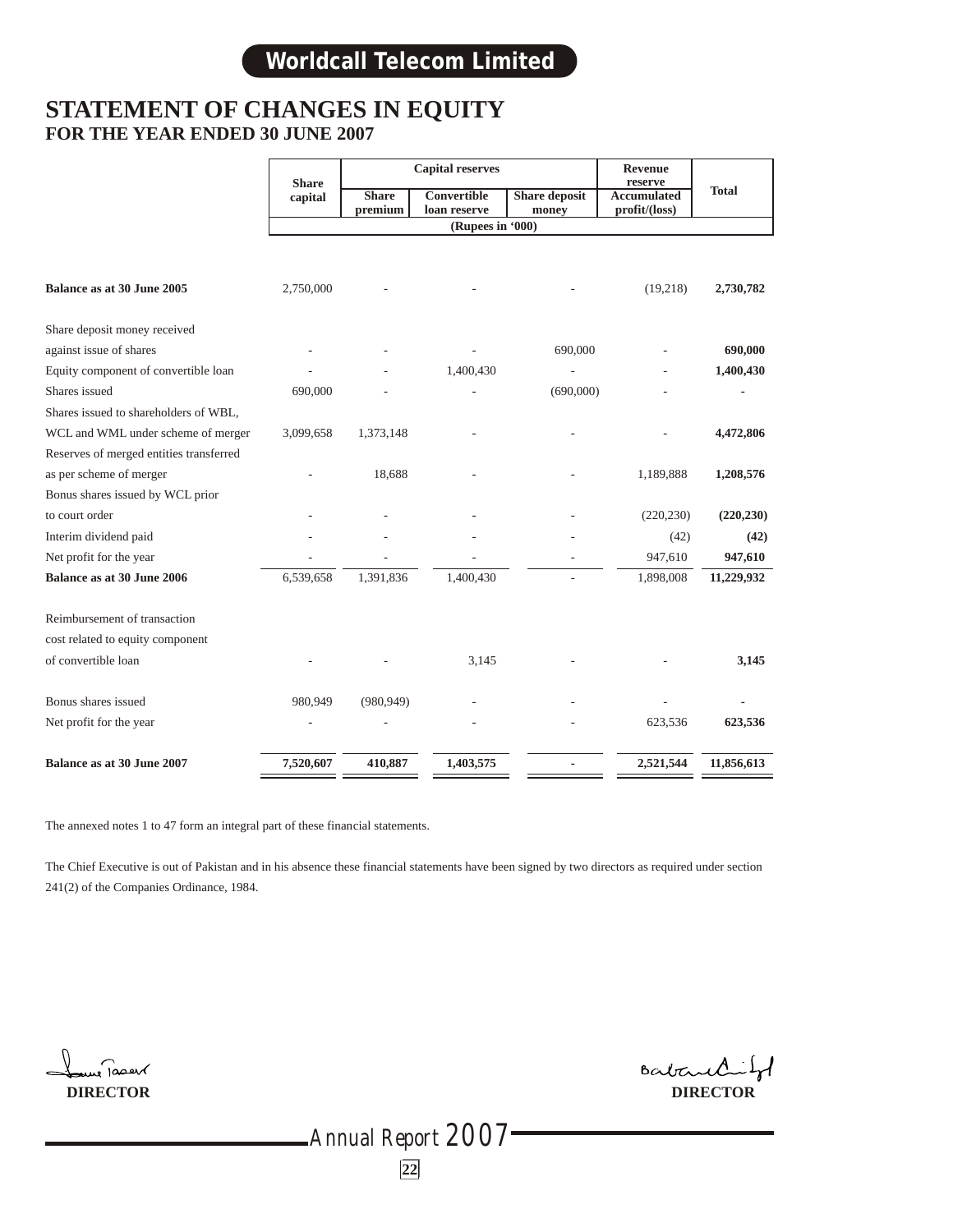## **NOTES TO THE FINANCIAL STATEMENTS FOR THE YEAR ENDED 30 JUNE 2007**

### **1 Legal status and nature of business**

Worldcall Telecom Limited ("the Company") is a public limited company incorporated in Pakistan on 15 March 2001 under the Companies Ordinance, 1984 and its shares are quoted on the Karachi and Lahore Stock Exchanges. The Company commenced its operations on 01 December 2004 and is engaged in providing Wireless Local Loop ("WLL") and Long Distance & International ("LDI") services in Pakistan, operation and maintenance of public payphones network and re-broadcasting international/national satellite/terrestrial wireless and cable television and radio signals as well as interactive communication and to establish, maintain and operate the licensed telephony services. The Company has been licensed by Pakistan Telecommunication Authority ("PTA") and Pakistan Electronic Media Regulatory Authority ("PEMRA") for these purposes. The registered office of the Company is situated at 103 C-II, Gulberg III, Lahore.

### **2 Summary of significant accounting policies**

The significant accounting policies adopted in preparation of financial statements are set out below:

### **2.1 Statement of compliance**

These financial statements have been prepared in accordance with approved accounting standards as applicable in Pakistan and the requirements of Companies Ordinance, 1984. Approved accounting standards comprise of such International Financial Reporting Standards as notified under the provisions of the Companies Ordinance, 1984. Wherever the requirements of the Companies Ordinance, 1984 or directives issued by the Securities and Exchange Commission of Pakistan (SECP) differ with the requirements of these standards, requirements of Companies Ordinance, 1984 or requirements of the said directives take precedence.

### **2.2 Accounting convention and basis of preparation**

These financial statements have been prepared under the historical cost convention, except for revaluation of investment properties and plant and equipment, and certain financial assets at fair value, and recognition of certain employee benefits and financial liabilities at present value.

### **2.3 Signinficant accounting judgements and estimates**

The preparation of financial statements in conformity with approved accounting standards requires management to make judgments, estimates and assumptions that affect the application of policies and reported amounts of assets and liabilities, income and expenses. The estimates and associated assumptions and judgments are based on historical experience and various other factors that are believed to be reasonable under the circumstances, the result of which form the basis of making the judgments about carrying values of assets and liabilities that are not readily apparent from other sources. Actual results may differ from these estimates.

The estimates and underlying assumptions are reviewed on an ongoing basis. Revision to accounting estimates are recognized in the period in which the estimate is revised if the revision affects only that period, or in the period of revision and future periods if the revision affects both current and future periods. The areas where various assumptions and estimates are significant to the Company's financial statements or where judgments were exercised in application of accounting policies are as follows:

- Useful life of depreciable assets- (note 2.4 & 3)
- Staff retirement benefits- (note  $2.15 \& 23$ )
- **•** Taxation- (note  $2.9 \& 36$ )
- Provisions and contingencies- (note 2.20 & 26)
- Investment properties- (note  $2.6 \& 6$ )

Annual Report 2007-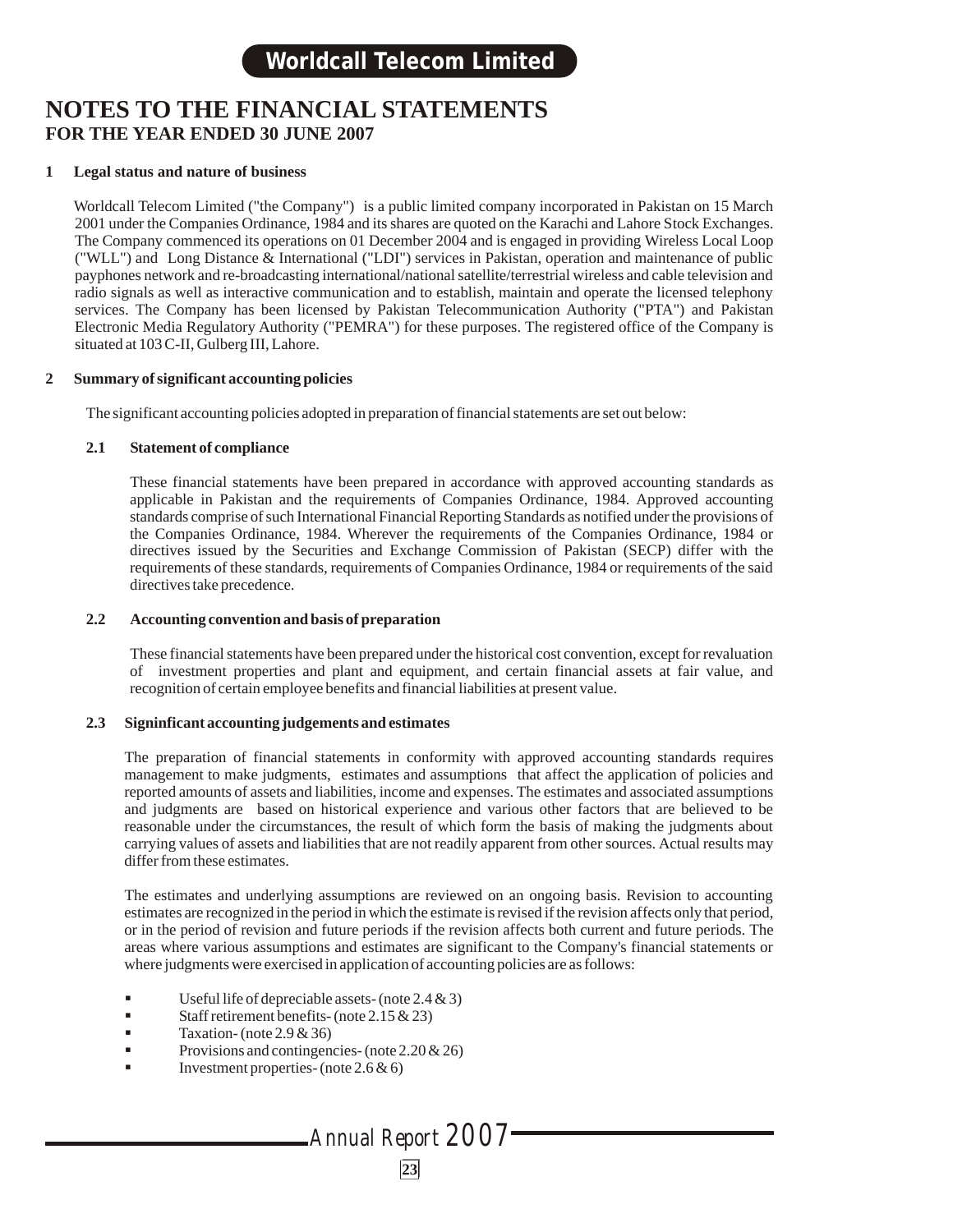### **2.4 Fixed capital expenditure and depreciation**

### **Property, plant and equipment**

Property, plant and equipment except plant and equipment, are stated at cost less accumulated depreciation and any identified impairment loss.

During the year, the Company has changed its accounting policy for subsequent measurement of plant and equipment from cost model to revaluation model. These are stated at revalued amount less accumulated depreciation and any identified impairment loss, earlier these were stated at cost less accumulated depreciation and any identified impairment loss.

Cost in relation to self constructed assets includes direct cost of material, labour and other allocable expenses.

Depreciation is charged to income on the straight line method whereby cost of an asset is written off over its estimated useful life at the rates given in note 3.

Residual value and the useful life of assets are reviewed at least at each financial year end and adjusted if impact on depreciation is significant.

Incremental depreciation on revalued assets is transferred net of deferred tax from surplus on revaluation to retained earnings (unappropriated profit).

Depreciation on additions is charged on a pro-rata basis from the month in which the asset is put to use, while for disposals depreciation is charged upto the month of disposal. Where an impairment loss is recognized, the depreciation charge is adjusted in the future periods to allocate the assets revised carrying amount over its estimated useful life.

Maintenance and repairs are charged to income as and when incurred. Renewals and improvements are capitalized when it is probable that respective future economic benefits will flow to the Company and the cost of the item can be measured reliably, and the assets so replaced, if any, are retired. Gains and losses on disposals of assets are included in income and the related surplus on revaluation of plant and equipment is transferred directly to retained earnings (unappropriated profit).

### **Finance leases**

Leases in terms of which the Company has substantially all the risks and rewards of ownership are classified as finance leases. Assets subject to finance lease are stated at the lower of its fair value and present value of minimum lease payments at the date of commencement of lease, less accumulated depreciation and any identified impairment loss. During the year, the Company has revalued its plant and equipment subject to finance lease and stated them at revalued amount less accumulated depreciation.

The related rental obligations, net of finance costs are classified as current and long term depending upon the timing of the payment.

Each lease payment is allocated between the liability and finance costs so as to achieve a constant rate on the balance outstanding.

Assets acquired under a finance lease are depreciated over the estimated useful life of the asset on a straightline method at the rates given in note 3. Depreciation of leased assets is charged to income.

Residual value and the useful life of leased assets are reviewed at least at each financial year end and adjusted if impact on depreciation is significant.

Depreciation on additions to leased assets is charged from the month in which an asset is acquired while no depreciation is charged for the month in which the asset is disposed off.

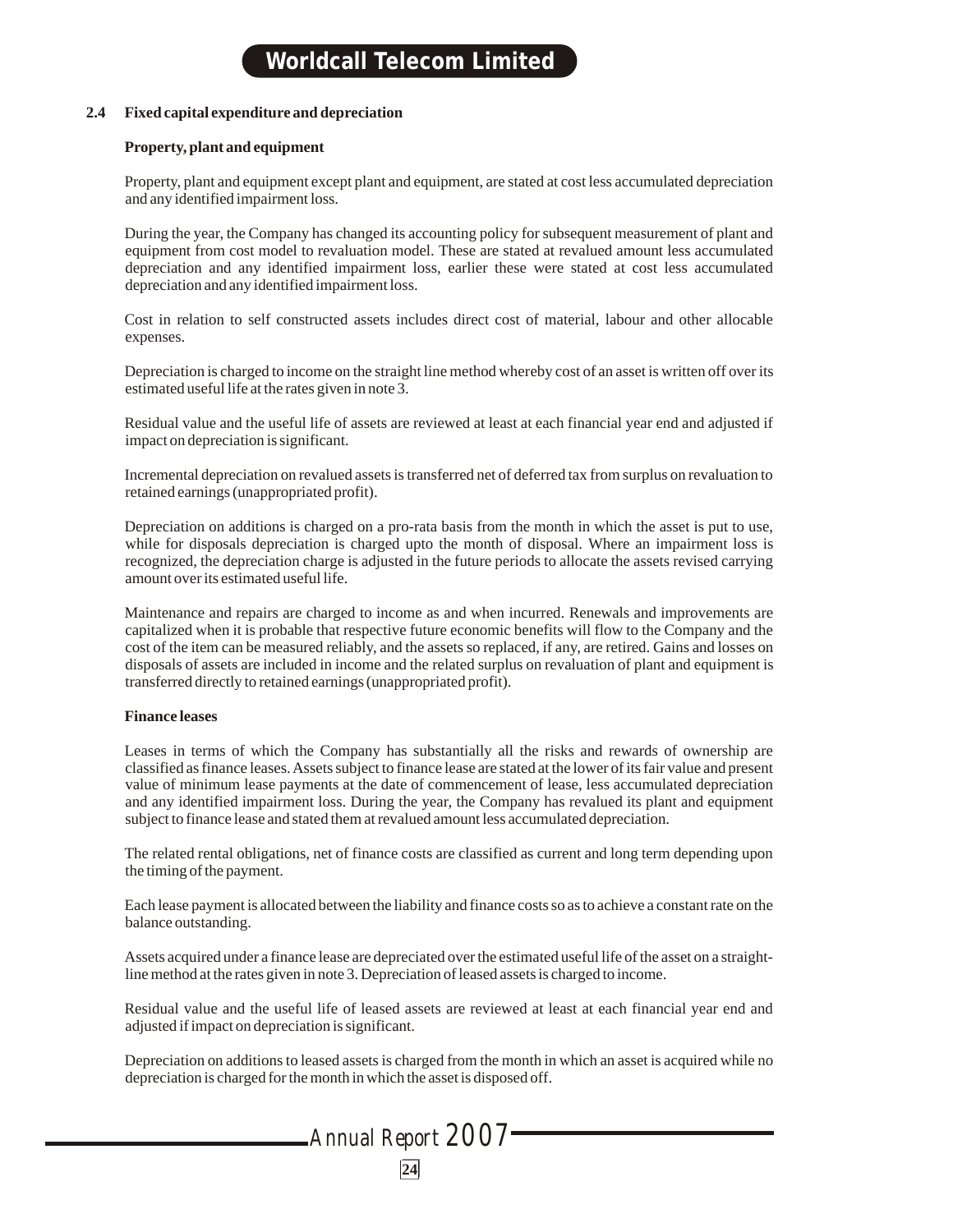### **Capital work-in-progress**

Capital work-in-progress is stated at cost less any identified impairment loss.

### **2.5 Intangible assets**

### **Goodwill**

Goodwill represents the difference between the cost of the acquisition (fair value of consideration paid) and the fair value of the net identifiable assets acquired.

During the year the Company has adopted International Financial Reporting Standard "IFRS" 3 (Business Combinations), which has been adopted by Securities and Exchange Commission of Pakistan (SECP) vide SRO 1228(I)/2006 dated 06 December 2006. Prior to adoption of IFRS 3, the Company was stating Goodwill at cost less accumulated amortization and any identified impairment losses, whereas IFRS 3 requires that Goodwill should be stated at cost less any identified impairment losses. Consequently, no amortization of goodwill has been charged to the profit and loss account during the year in conformity with the requirements of IFRS 3. Had there been no change, the profit for the year and goodwill would have been lower by Rs. 136.9 million.

### **Other intangible assets**

Other intangible assets are stated at cost less accumulated amortization and any identified impairment loss.

Other intangible assets are amortized using the straight line method at the rates given in note 5. Amortization on licenses is charged to the profit and loss account from the month in which the related operations are commenced. Amortization on additions to other intangible assets is charged on a pro-rata basis from the month in which asset is put to use, while for disposals amortization is charged up to the month of disposal.

Subsequent expenditure on intangible assets is capitalized only when it increases the future economic benefits embodied in the specific asset to which it relates. All other expenditures are charged to income as and when incurred.

Gain or loss arising on disposal and retirement of intangible asset is determined as a difference between net disposal proceeds and carrying amount of the asset and is recognized as income or expense in the profit and loss account.

### **2.6 Investment properties**

Investment properties are properties which are held either to earn rental income or for capital appreciation or for both. Investment properties are initially recognized at cost, being the fair value of the consideration given, subsequent to initial recognition these are stated at fair value. The fair value is determined annually by an independent approved valuer. The fair values are based on market values, being the estimated amount for which a property could be exchanged on the date of valuation between knowledgeable and willing buyer and seller in an arms length transaction.

Any gain or loss arising from a change in fair value is recognized in the profit and loss account. Rental income from investment property is accounted for as described in note 2.18.

When an item of property, plant and equipment is transferred to investment property following a change in its use, any differences arising at the date of transfer between the carrying amount of the item immediately prior to transfer and its fair value is recognized in surplus on revaluation of property, plant and equipment if it is a gain. Upon disposal of the item the related surplus on revaluation of property, plant and equipment is transferred to retained earnings. Any loss arising in this manner is recognized immediately in the profit and loss account.

**25**

.<br>Annual Report  $2007\text{-}$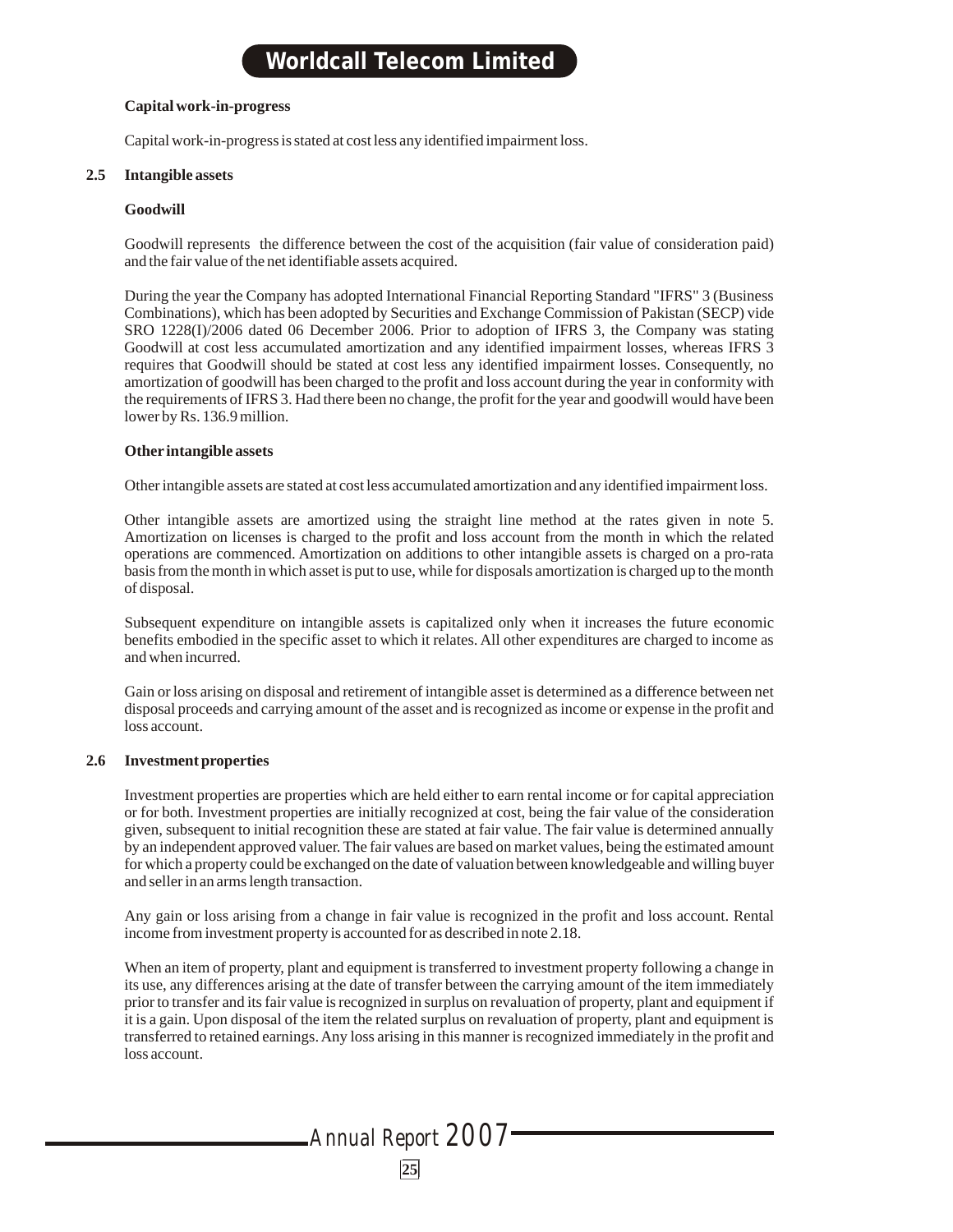If an investment property becomes owner-occupied, it is reclassified as property, plant and equipment and its fair value at the date of reclassification becomes its cost for accounting purposes of subsequent recording.

### **2.7 Investments**

The Company classifies its investments in following categories.

### **Investments in equity instruments of subsidiaries**

Investments in subsidiaries are initially measured at cost. Cost in relation to investments made in a foreign subsidiary is determined by translating the consideration paid in a foreign currency into rupees at exchange rates prevailing on the date of transactions. Subsequent to initial measurement, these investments are stated at cost less any identified impairment loss.

### **Investments in associated companies**

Investments in associated companies, other than long term investments which are stated at cost less any identified impairment losses, are classified as investments at fair value through profit or loss and are valued accordingly except for investment in non listed equity instruments of associated companies, which are stated at cost less provision for any identified impairment.

### **Investments at fair value through profit or loss**

Investments that are acquired principally for the purpose of generating profit from short term fluctuations in price or dealer's margin are classified as held for trading.

Investments at fair value through profit or loss are initially recognized at cost, being the fair value of the consideration given. Subsequent to initial recognition these are recognized at fair value unless fair value can not be reliably measured. The investments for which quoted market price is not available are measured at cost. Any surplus or deficit on revaluation of investments is charged to income currently.

### **Available for sale investments**

Available for sale investments are initially recognized at cost, being the fair value of the consideration given. Subsequent to initial recognition these are recognized at fair value unless fair value can not be reliably measured. The investments for which quoted market price is not available are measured at cost. Changes in carrying value are recognized in equity until investment is sold or determined to be impaired at which time the cumulative gain or loss previously recognized in equity is included in profit or loss account.

All "regular way" purchase and sales of listed shares are recognized on the trade date, i.e. the date that the Company commits to purchase/sell the asset.

The fair value of investments classified as held for trading and available for sale is their quoted bid price at the balance sheet date.

### **2.8 Securities under repurchase/reverse repurchase agreements**

Transactions of repurchase/ reverse repurchase investment securities are entered into at a contracted rate for specified period of time and are accounted for as follows:

### **Repurchase agreements**

Investments sold with a simultaneous commitment to repurchase at a specified future date (repo) continue to be recognized in the balance sheet and are measured in accordance with accounting policies for investment. The counter party liability for amounts received under these agreements is included in borrowing. The difference between sale and repurchase price is treated as mark-up on borrowing and accrued over the life of repo agreement.

# Annual Report  $2007$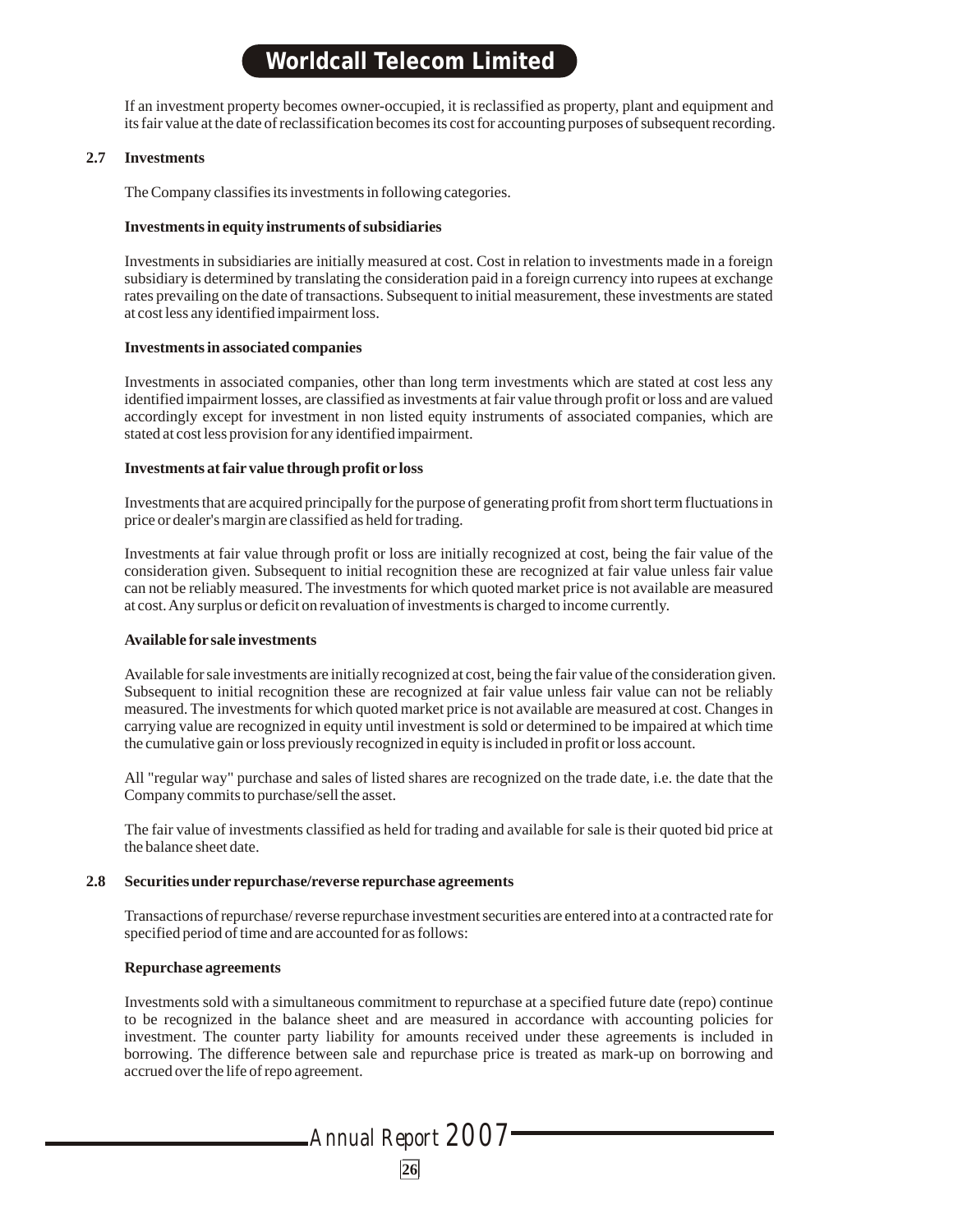### **Reverse repurchase agreements**

Investments purchased with a corresponding commitment to resale at a specified future date (reverse repo) are not recognized in the balance sheet. Amount paid under these agreements are recorded as funds placements. The difference between purchase and resale price is treated as return from fund placement with financial institutions or income from reverse repurchase transactions of listed shares, as the case may be, and accrued over the life of the reverse repo agreement.

### **2.9 Taxation**

Income tax on the profit or loss for the year comprises of current and deferred tax.

### **Current**

Provision of current tax is based on the taxable income for the year determined in accordance with the prevailing law for taxation of income. The charge for current tax is calculated using prevailing tax rates or tax rates expected to apply to the profit for the year if enacted after taking into account tax credits, rebates and exemptions, if any. The charge for current tax also includes adjustments, where considered necessary, to provision for tax made in previous years arising from assessments framed during the year for such years.

### **Deferred**

Deferred tax is provided using the balance sheet liability method in respect of all temporary differences arising from differences between the carrying amount of assets and liabilities in the financial statements and the corresponding tax bases used in the computation of the taxable profit. Deferred tax liabilities are generally recognized for all taxable temporary differences and deferred tax assets are recognized to the extent that it is probable that taxable profits will be available against which the deductible temporary differences, unused tax losses and tax credits can be utilized.

The carrying amount of deferred tax asset is reviewed at each balance sheet date and reduced to the extent that it is no longer probable that sufficient taxable profit will be available to allow all or part of the deferred tax asset to be utilized.

Deferred tax assets and liabilities are calculated at the rates that are expected to apply to the period when the asset is realized or the liability is settled, based on the tax rates (and tax laws) that have been enacted or substantively enacted by the balance sheet date. Deferred tax is charged or credited in the income statement, except in the case of items credited or charged to equity in which case it is included in equity.

### **2.10 Deferred costs**

These include share issue expenses incurred on increasing the authorized capital of the Company and expenses incurred in connection with the public offering/placements for the year 2004. In order to comply with the substituted Fourth Schedule to the Companies Ordinance, 1984, the Company has adopted the treatment allowed by Circular No. 1 of 2005 issued by Securities and Exchange Commission of Pakistan whereby deferred costs incurred prior to 01 July 2004 are being amortized over a period of five years whereas deferred cost incurred subsequent to this date are charged to income currently.

### **2.11 Inventories**

Inventories, except for stock in transit, are stated at lower of cost and net realizable value. Cost is determined as follows.

### **Store and spares**

Useable stores and spares are valued principally at weighted average cost, while items considered obsolete are carried at nil value. Items in transit are valued at cost comprising invoice value plus other charges paid thereon.

Annual Report 2007-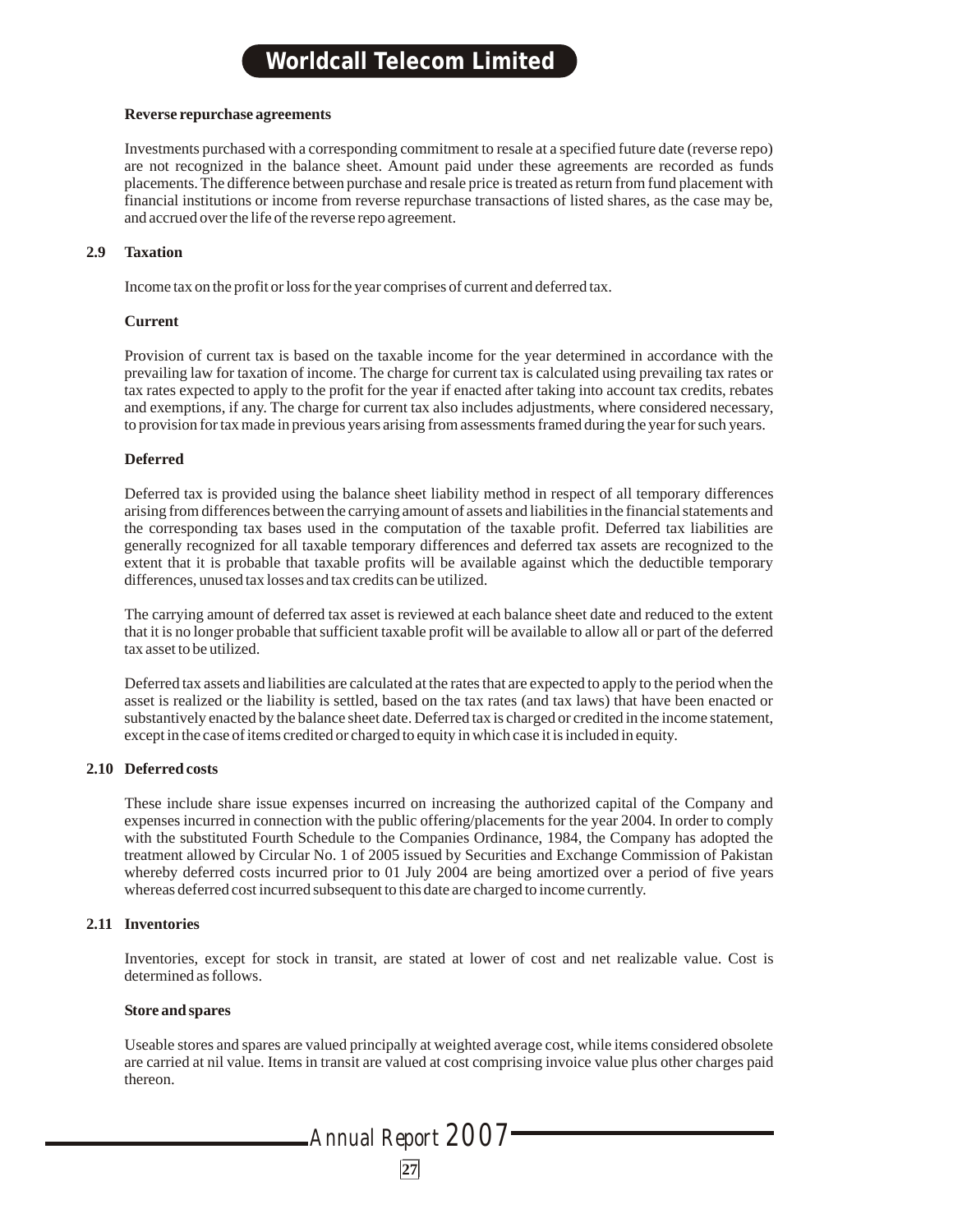### **Stock in trade**

Cost is determined on weighted average basis.

Net realizable value is the estimated selling price in ordinary course of business, less estimated incidental selling cost.

### **2.12 Trade debts and other receivables**

Trade debts and other receivables are recognized initially at fair value and subsequently measured at amortized cost less any identified impairment loss. A provision for impairment of trade and other receivables is established when there is objective evidence that the Company will not be able to collect all amounts due according to the original terms of receivables.

### **2.13 Financial liabilities**

Financial liabilities are classified according to substance of the contractual arrangements entered into. Significant financial liabilities include long term payables, license fee payable, borrowings, trade and other payables.

### **Interest bearing borrowings**

Interest bearing borrowings are recognized initially at fair value less attributable transaction cost. Subsequent to initial recognition, these are stated at amortized cost with any difference between cost and redemption value being recognized in the profit and loss over the period of the borrowings on an effective interest basis.

### **Term finance certificates**

Term finance certificates are stated at amortized cost using effective interest rate.

### **Convertible loans**

Convertible loans that can be converted to share capital at the option of the lender, where the number of shares issued does not vary with the changes in their fair value, are accounted for as compound financial instruments. Transaction costs that relate to the issue of a compound financial instrument are allocated to the liability and equity component in proportion to the allocation of proceeds. The equity component of the convertible loan is calculated as the excess of the issue proceeds over the present value of future cash out flows, discounted at the market rate of interest applicable to similar liabilities that do not have a conversion option. The interest expense recognized in the income statements is calculated using the effective interest rate method.

### **Other financial liabilities**

All other financial liabilities are initially recognized at fair value plus directly attributable cost, if any, and subsequently at amortized cost using effective interest rate method.

### **2.14 Trade and other payables**

Trade and other payables are initially recognized at fair value and subsequently at amortized cost using effective interest rate method.

Annual Report 2007-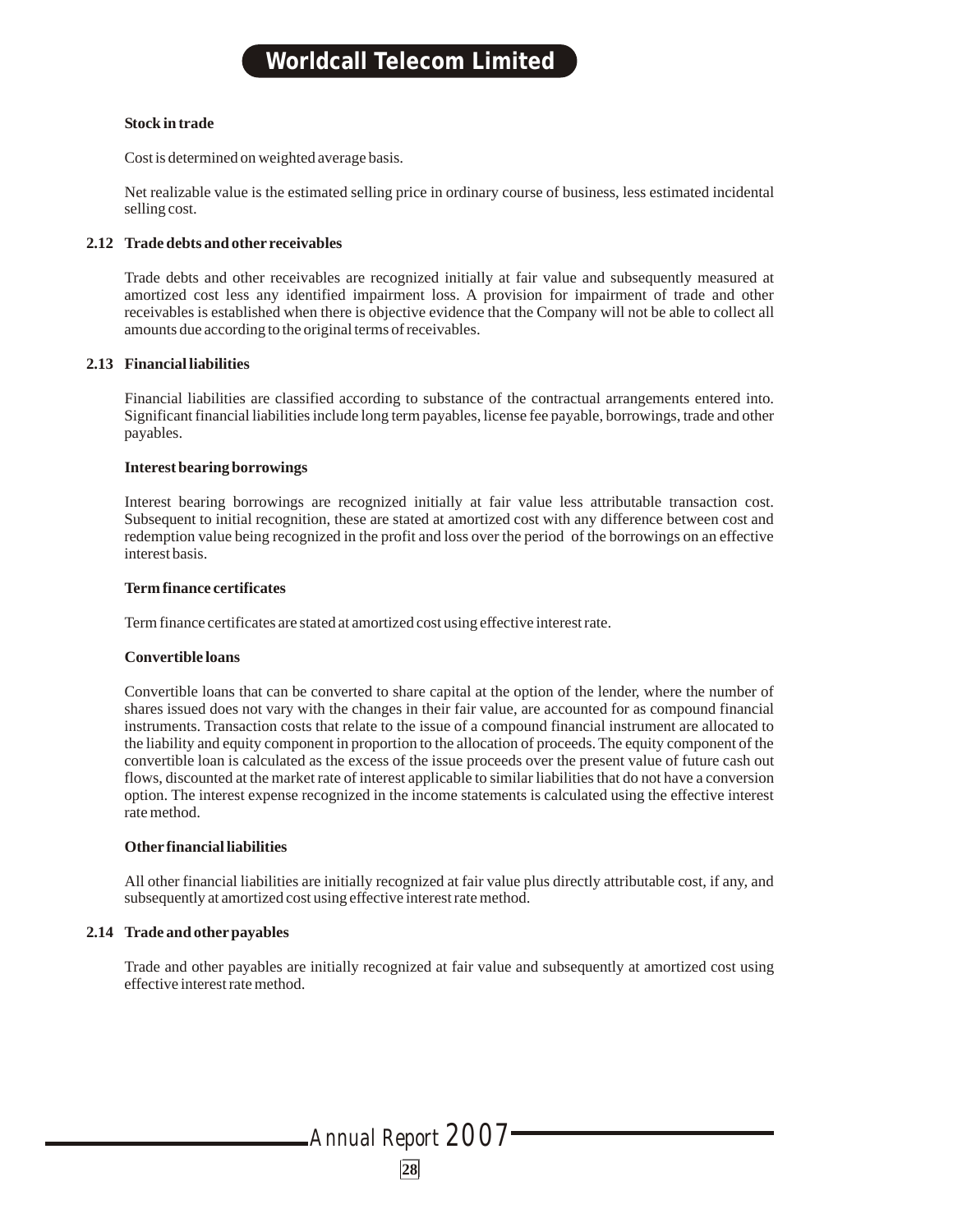### **2.15 Retirement and other benefits**

### **Defined benefit plan**

The Company operates unfunded defined benefit gratuity plan for all permanent employees, having a service period of more than one year. Provisions are made in the financial statements to cover obligations on the basis of actuarial valuations carried out annually under the projected unit credit method.

The Company recognizes actuarial gains/losses over the expected average remaining working lives of the current employees, to the extent that cumulative unrecognized actuarial gain/loss exceeds 10 per cent of present value of defined benefit obligation.

### **2.16 Impairment losses**

The carrying amount of the Company's assets except for, inventories, investment property and deferred tax asset, are reviewed at each balance sheet date to determine whether there is any indication of impairment loss. If any such indication exists, the asset's recoverable amount is estimated in order to determine the extent of the impairment loss, if any.

For goodwill, the recoverable amount is estimated at each balance sheet date.

An impairment loss is recognized whenever the carrying amount of an asset or its cash generating unit exceeds its recoverable amount. Impairment losses are recognized in the profit and loss.

Impairment losses are reversed when there is an indication that the impairment loss may no longer exist and there has been a change in the estimate used to determine the recoverable amount. An impairment loss is reversed only to the extent that the asset's carrying amount does not exceed the carrying amount that would have been determined, net of depreciation and amortization, if no impairment loss had been charged. An impairment loss in respect of goodwill is not reversed.

### **2.17 Foreign currencies**

Transactions in foreign currencies are translated into rupees at exchange rates prevailing at the date of transaction. All monetary assets and liabilities in foreign currencies are translated into rupees at exchange rates prevailing at the balance sheet date.

Non-monetary assets and liabilities that are measured in terms of historical cost in a foreign currency are translated into rupees at exchange rates prevailing at the date of transaction. Non-monetary assets and liabilities denominated in foreign currency that are stated at fair value are translated into rupees at exchange rates prevailing at the date when fair values are determined. Exchange gains and losses are included in the income currently.

### **2.18 Revenue recognition**

Revenue represents the fair value of the consideration received or receivable for services rendered, net of discounts and sales tax. Revenue is recognized when it is probable that the economic benefits associated with the transaction will flow to the Company and the amount of revenue, and the associated cost incurred, or to be incurred, can be measured reliably.

Revenue from different sources is recognized as follows:

Revenue from terminating minutes is recognized at the time the call is made over the network of the Company.

Revenue from originating minutes is recognized on the occurrence of calls both for prepaid and postpaid subscribers.

Annual Report  $2007$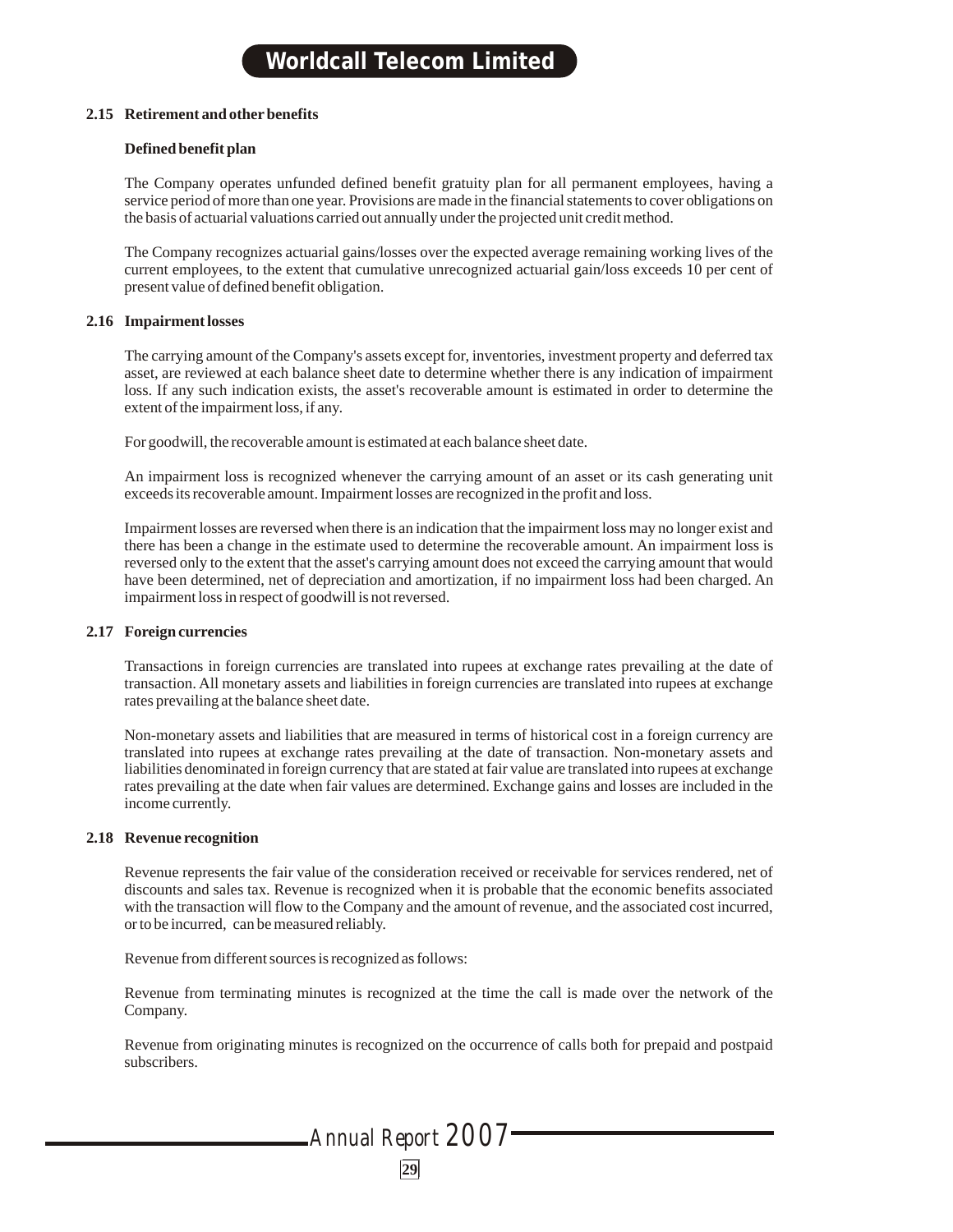Subscription revenue from Cable TV, internet over cable and channels subscription fee is recognized on provision of services.

Connection and membership fee is recognized at the time of activation of connection.

Sale of goods is recognized on dispatch of goods to customer.

Advertisement income is recognized on the basis of spots run when commercials are aired on the network.

Interest income is accrued on a time proportion basis by reference to the principal outstanding and the applicable rate of return.

Rental income from investment property is recognized in the income statement on accrual basis.

Revenue from prepaid cards is recognized as credit is used.

Dividend income is recognized when the right to receive payment is established.

### **2.19 Borrowing cost**

Mark up, interest and other charges on long term borrowings are capitalized upto the date of commissioning of the related qualifying assets, acquired out of the proceeds of such long term borrowings. All other markup, interest and other charges are recognized as an expense in the period in which they are incurred.

### **2.20 Provisions**

Provisions are recognized in the balance sheet when the Company has a legal or constructive obligation as a result of past events and it is probable that outflow of economic benefits will be required to settle the obligation and a reliable estimate of the amount can be made. However, provisions are reviewed at each balance sheet date and adjusted to reflect current best estimate.

### **2.21 Cash and cash equivalents**

Cash and cash equivalents are carried in the balance sheet at cost. Cash and cash equivalents comprise cash in hand and demand deposits. Running finances that are repayable on demand are included as component of cash and cash equivalents for the purpose of cash flow statement.

### **2.22 Financial instruments**

All financial assets and liabilities are recognized at the time when the Company becomes a party to the contractual provisions of the instrument. Financial assets are de-recognized when the Company loses control of the contractual right that comprise the financial assets. Financial liabilities are de-recognized when they are extinguished i.e. when the obligation specified in the contract is discharged, cancelled or expired. Any gain or loss on derecognition of the financial assets and financial liabilities is taken to profit and loss account currently. The particular measurement methods adopted are disclosed in the individual policy statements associated with each item.

### **Offsetting of financial assets and financial liabilities**

A financial asset and a financial liability is offset and the net amount is reported in the balance sheet if the Company has a legally enforceable right to set-off the recognized amounts and intends either to settle on a net basis or to realize the asset and settle the liability simultaneously.

### **2.23 Segment reporting**

A segment is a distinguishable component of the Company that is engaged either in providing products or services (business segment), or in providing products or services within a particular economic environment (geographical segment), which is subject to risk and rewards that are different from other segments.

Annual Report 2007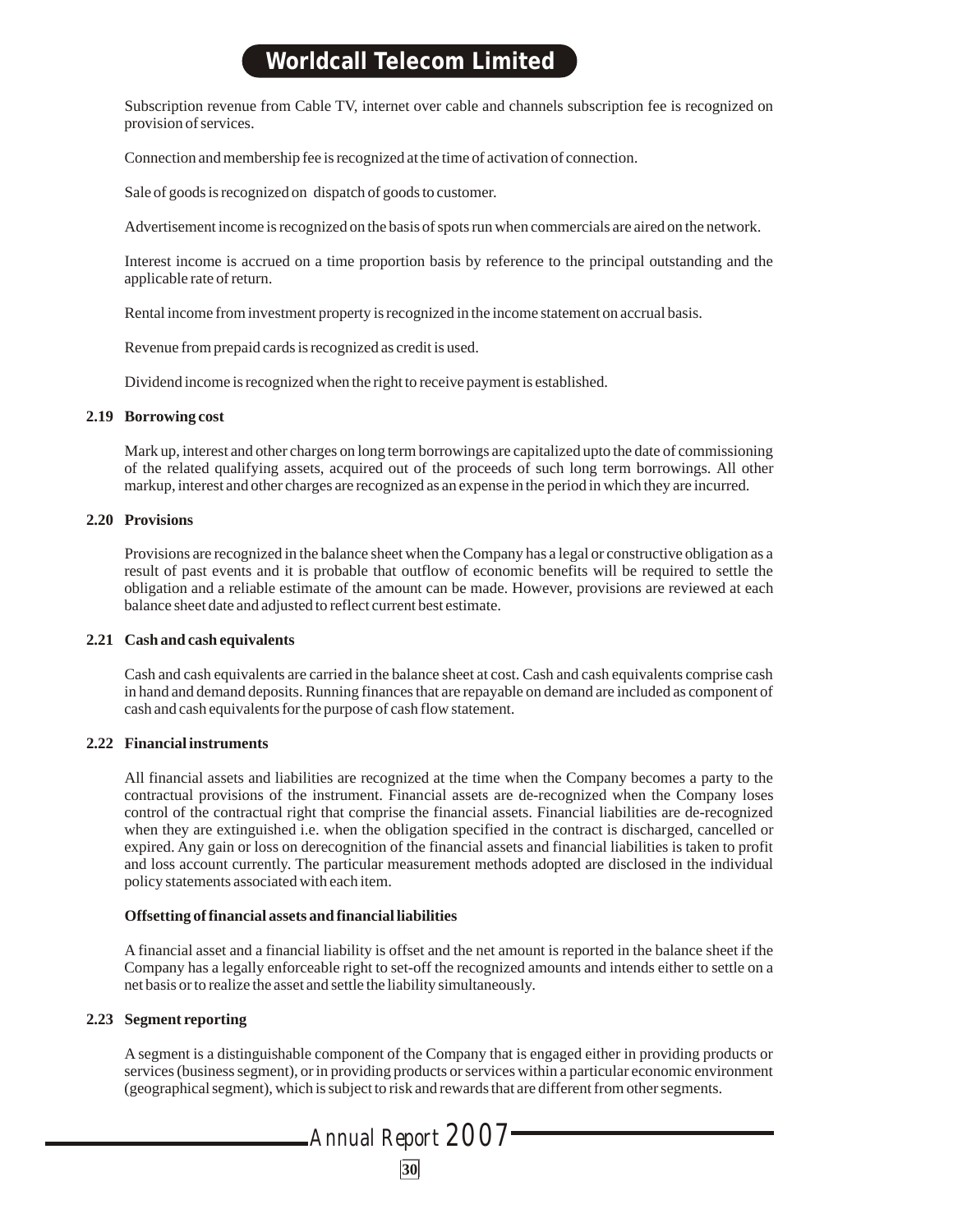### **2.24 Related Party transactions**

The Company enters into transactions with related parties on an arm's length basis. Prices for transactions with related parties are determined using admissible valuation methods, except in extremely rare circumstances where, subject to approval of the Board of Directors, it is in the interest of the Company to do so.

### **2.25 Business combination involving entities under common control**

A business combination involving entities or businesses under common control is a business combination in which all of the combining entities or businesses are ultimately controlled by the same party or parties both before and after the business combination, and the control is not transitory.

In the absence of more specific guidance, the Company consistently applied the fair value (Purchase method) measurement method to all common control transactions.

### **2.26 Dividend**

Dividend distribution to the Company's shareholders is recognized as a liability in the Company's financial statements in the period in which the dividends are approved.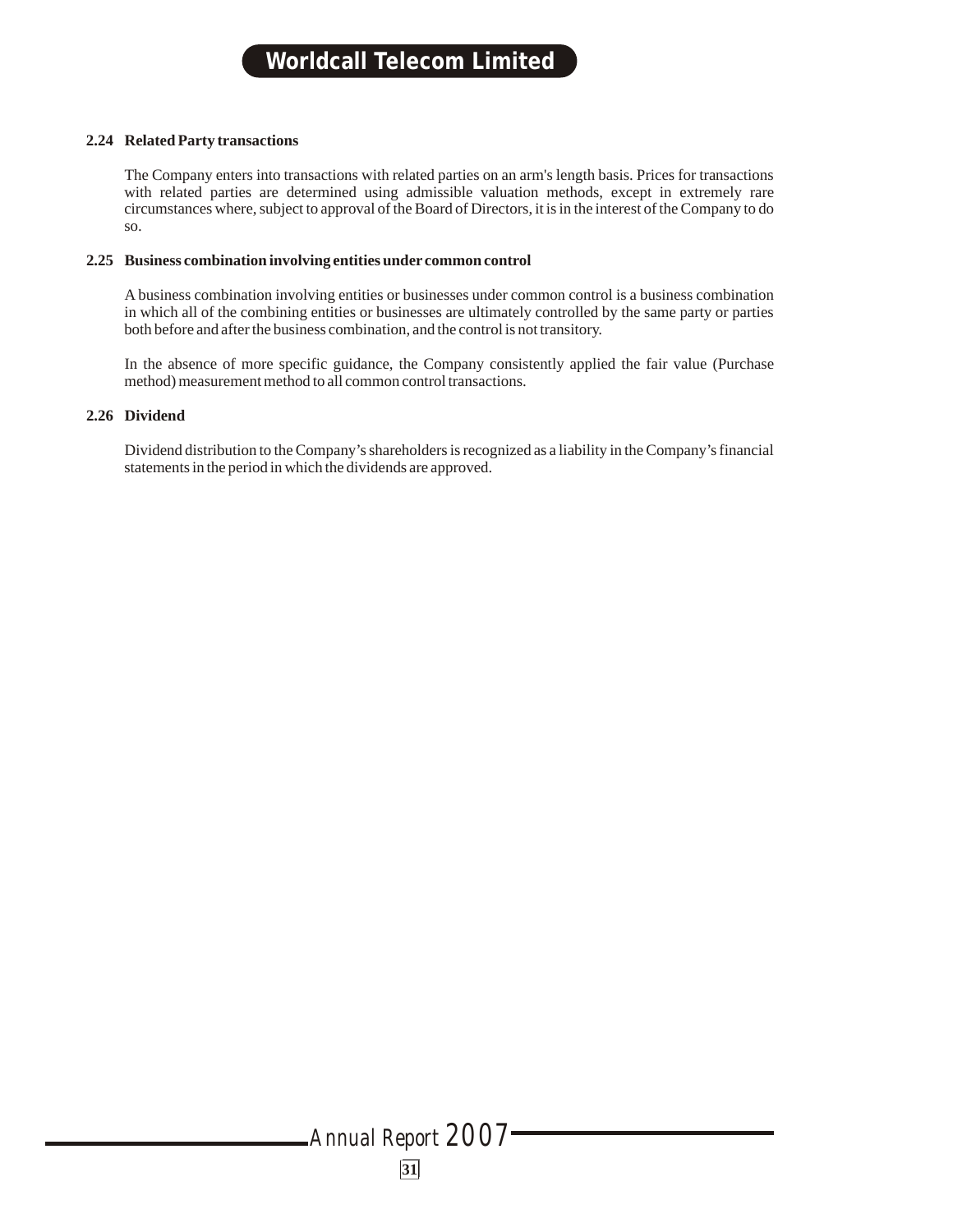|             |                         |                       |                        |                           |                                    |                       | Accumulated<br>depreciation<br>as at | Depreciation<br>charge for |                              | Accumulated<br>depreciation<br>as at | value as at<br>Net book | Depreciation |
|-------------|-------------------------|-----------------------|------------------------|---------------------------|------------------------------------|-----------------------|--------------------------------------|----------------------------|------------------------------|--------------------------------------|-------------------------|--------------|
|             |                         | Cost as at<br>01 July | Revaluation<br>Surplus | (Disposals)<br>Additions/ | <b>Transfers</b>                   | Cost as at<br>30 June | 01 July                              | (Disposals)<br>the year/   | Transfers                    | $30\,{\rm Junc}$                     | 30 June                 | rate %       |
|             |                         |                       |                        | (Rupees in '000)          |                                    |                       |                                      | (Rupes in '000)            |                              |                                      | (Rupees in '000)        |              |
|             | Owned assets            |                       |                        |                           |                                    |                       |                                      |                            |                              |                                      |                         |              |
|             | Freehold Land           |                       |                        | 19,800                    |                                    | 19,800                |                                      |                            |                              |                                      | 19,800                  |              |
|             | Leasehold improvements  | 57,781                |                        | 13,639                    |                                    | 71,420                | 11,389                               | 11,019                     |                              | 22,408                               | 49,012                  | $20 - 33$    |
|             | Plant and equipment     | 5,808,040             | 300,080                | 1,929,553<br>(4,009)      | 74,858<br>(47,304)                 | 8,061,218             | 433,203                              | 622,646<br>(462)           | $14,979$<br>(11,361)         | 1,059,005                            | 7,002,213               | $6.67 - 20$  |
|             | Office equipment        | 49,924                |                        | 6,460<br>(261)            |                                    | 56,123                | 7,798                                | 7,560<br>(90)              |                              | 15,268                               | 40,855                  | $\supseteq$  |
| nual Donort | Computers               | 37,354                |                        | 24,286<br>(1,042)         | 353                                | 60,951                | 13,878                               | (1,002)<br>14,422          | 353                          | 27,651                               | 33,300                  | $10 - 33$    |
|             | Furniture and fixtures  | 11,802                |                        | 2,089<br>(150)            |                                    | 13,741                | 2,024                                | 1,849<br>(30)              |                              | 3,843                                | 9,898                   | $\approx$    |
| 0           | Vehicles                | 52,646                |                        | (27, 381)<br>20,261       | 1,628<br>$\blacksquare$            | 47,154                | 20,509                               | (5,861)<br>9,737           | 757                          | 25,142                               | 22,012                  | $20\,$       |
|             | Lab and other equipment | 9,771                 |                        | 6,014                     |                                    | 15,785                | 2,297                                | 2,971                      |                              | 5,268                                | 10,517                  | $10 - 20$    |
|             |                         | 6,027,318             | 300,080                | 2,022,102<br>(32,843)     | $76,839$<br>(47,304)               | 8,346,192             | 491,098                              | 670,204<br>(7,445)         | 16,089<br>(11,361)           | 1,158,585                            | 7,187,607               |              |
|             | Leased assets           |                       |                        |                           |                                    |                       |                                      |                            |                              |                                      |                         |              |
|             | Plant and equipment     | 426,208               | 4,217                  | 27,649                    | $(74, 858)$<br>$47, 304$           | 430,520               | 20,173                               | 40,190                     | (14,979)<br>11,361           | 56,745                               | 373,775                 | $6.67 - 20$  |
|             | Vehicles                | 43,327                |                        | 67,394                    | (1,628)                            | 109,093               | 11,790                               | 15,946                     | (757)                        | 26,979                               | 82,114                  | 20           |
|             | Computers               | 353<br>469,888        | 4,217                  | 95,043                    | (353)<br>$\frac{(76,839)}{47,304}$ | 539,613               | 353<br>32,316                        | 56,136                     | (353)<br>(16, 089)<br>11,361 | 83,724                               | 455,889                 | 33           |
|             | <b>2007</b>             | 6,497,206             | 304,297                | 2,117,145<br>(32,843)     | ı<br>$\blacksquare$                | 8,885,805             | 523,414                              | 726,340<br>(7,445)         | ı                            | 1,242,309                            | 7,643,496               |              |
|             | 2006                    | 840,780               |                        | 5,694,835                 |                                    | 6,497,206             | 40,871                               | 501,142                    |                              | 523,414                              | 5,973,792               |              |

**- (38,409) - (18,599)**

 $(38,409)$ 

 $(18,599)$ 

3.1 The statement of property, plant and equipment is as follows: **3.1 The statement of property, plant and equipment is as follows:**

3 Property, plant and equipment **Property, plant and equipment**

> **32**  $\blacksquare$ Annual Report  $2007$

**Worldcall Telecom Limited**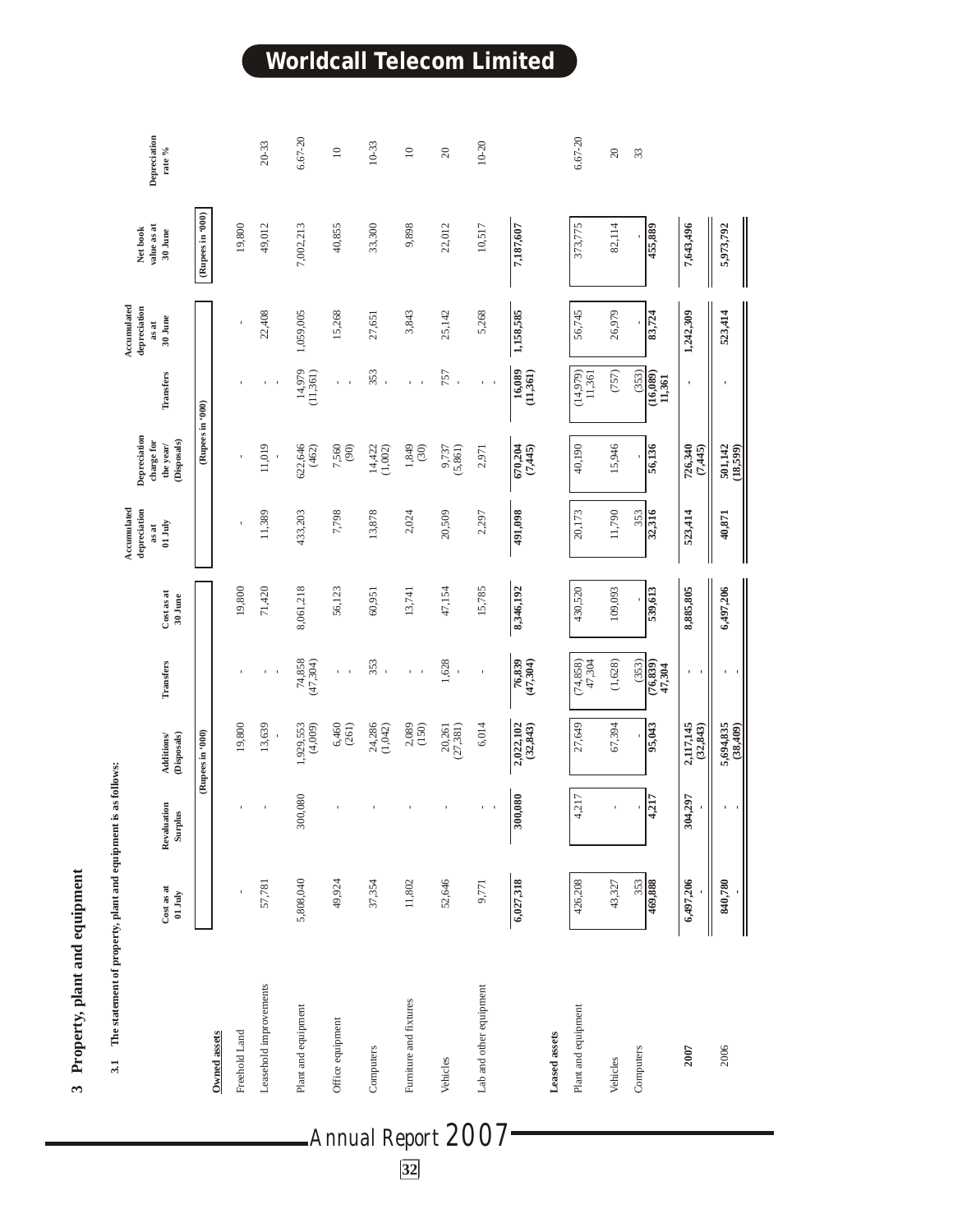- **3.2** Additions for the year ended 30 June 2006 include Rs. 2,596 million representing acquisition through business combination.
- **3.3** The Company has revalued its plant and equipment on 31 March 2007, resulting in a net surplus of Rs. 304.30 million. The valuation was conducted by an independent valuer, M/s. Surval. Valuation for plant and equipment was the open market value of the asset based on estimated gross replacement cost, depreciated to reflect the residual service potential of the asset having paid due regard to age, condition and obsolescence.

Had there been no revaluation, the net book value of plant and equipment as at 30 June 2007 would have amounted to Rs. 7,062.133 million.

|                                                                     | <b>Note</b> | 2007    | 2006             |
|---------------------------------------------------------------------|-------------|---------|------------------|
|                                                                     |             |         | (Rupees in '000) |
| 3.4 Depreciation charge for the year has been allocated as follows: |             |         |                  |
| Direct cost                                                         | 31          | 662,837 | 454,401          |
| Operating cost                                                      | 32          | 63,503  | 46,741           |
|                                                                     |             | 726,340 | 501,142          |
|                                                                     |             |         |                  |

### **3.5 Property, plant and equipment sold during the year**

| <b>Description</b>              | Cost             | <b>Accumulated Book</b><br>depreciation | <b>Value</b>             | <b>Sale</b><br>proceeds | Mode of<br>disposal | Sold to                       |
|---------------------------------|------------------|-----------------------------------------|--------------------------|-------------------------|---------------------|-------------------------------|
|                                 | (Rupees in '000) |                                         |                          |                         |                     |                               |
| <b>Plant and equipment</b>      |                  |                                         |                          |                         |                     |                               |
| Intergy Rectifier (Cable Plant) | 268              | 62                                      | 206                      | 170                     | Insurance claim     |                               |
| Cable plant & equipment         | 3,741            | 400                                     | 3,341                    | 3,382                   | Insurance claim     |                               |
| <b>Office Equipment</b>         |                  |                                         |                          |                         |                     |                               |
| Photo Copier                    | 250              | 83                                      | 167                      | 202                     | Insurance claim     |                               |
| Mobile Phone                    | 11               | 7                                       | $\overline{\mathcal{A}}$ | 11                      | Negotiation         | Mustafa Pirzada - Ex-Employee |
| <b>Computers</b>                |                  |                                         |                          |                         |                     |                               |
| Compaq Proliant Server          | 567              | 567                                     | $\overline{a}$           | 295                     | Insurance claim     |                               |
| <b>IBM</b> Server               | 360              | 360                                     |                          | 198                     | Insurance claim     |                               |
| Laptop                          | 97               | 64                                      | 33                       | 33                      | Settlement          | Asad Ullah-Ex-Employee        |
| Desktop                         | 18               | 11                                      | 7                        | 8                       | Insurance claim     |                               |
| <b>Furniture &amp; Fixture</b>  | 150              | 30                                      | 120                      | 60                      | Negotiation         | Kashif                        |
| <b>Vehicles</b>                 |                  |                                         |                          |                         |                     |                               |
| Honda City                      | 825              | 825                                     |                          | 575                     | Insurance claim     |                               |
| Suzuki Pick Up                  | 339              | 339                                     |                          | 300                     | Insurance claim     |                               |
| Suzuki Pick Up                  | 339              | 339                                     | $\overline{a}$           | 300                     | Insurance claim     |                               |
| Vehicle -Shehzor                | 602              | 602                                     |                          | 290                     | Negotiation         | Farooq Hamed                  |
| Honda Civic                     | 1,485            | 965                                     | 520                      | 850                     | Settlement          | Shuaib Yousaf- Ex-Employee    |
| <b>KIA</b>                      | 575              | 125                                     | 450                      | 450                     | Negotiation         | M.Sadiq                       |
| Honda City                      | 973              | 146                                     | 827                      | 650                     | Negotiation         | Tanvir Ahmed- Ex-Employee     |
| Suzuki Bolan                    | 239              | 52                                      | 187                      | 160                     | Negotiation         | Muhammad Sadiq                |
| Suzuki cultus                   | 592              | 592                                     | $\overline{\phantom{a}}$ | 240                     | Negotiation         | Amjad Afzal -Ex-Employee      |
| Mercedes Benz                   | 10,225           | 852                                     | 9,373                    | 9,600                   | Negotiation         | Muhammad Imran                |
| Toyota Land Cruiser             | 5,468            | 547                                     | 4,921                    | 4,400                   | Negotiation         | Awais Saeed                   |
| Toyota Land Cruiser             | 5,719            | 477                                     | 5,242                    | 5,000                   | Negotiation         | Usman Zia                     |
| <b>Total</b>                    | 32,843           | 7,445                                   | 25,398                   | 27,174                  |                     |                               |
|                                 |                  |                                         |                          | Annual Report 2007      |                     |                               |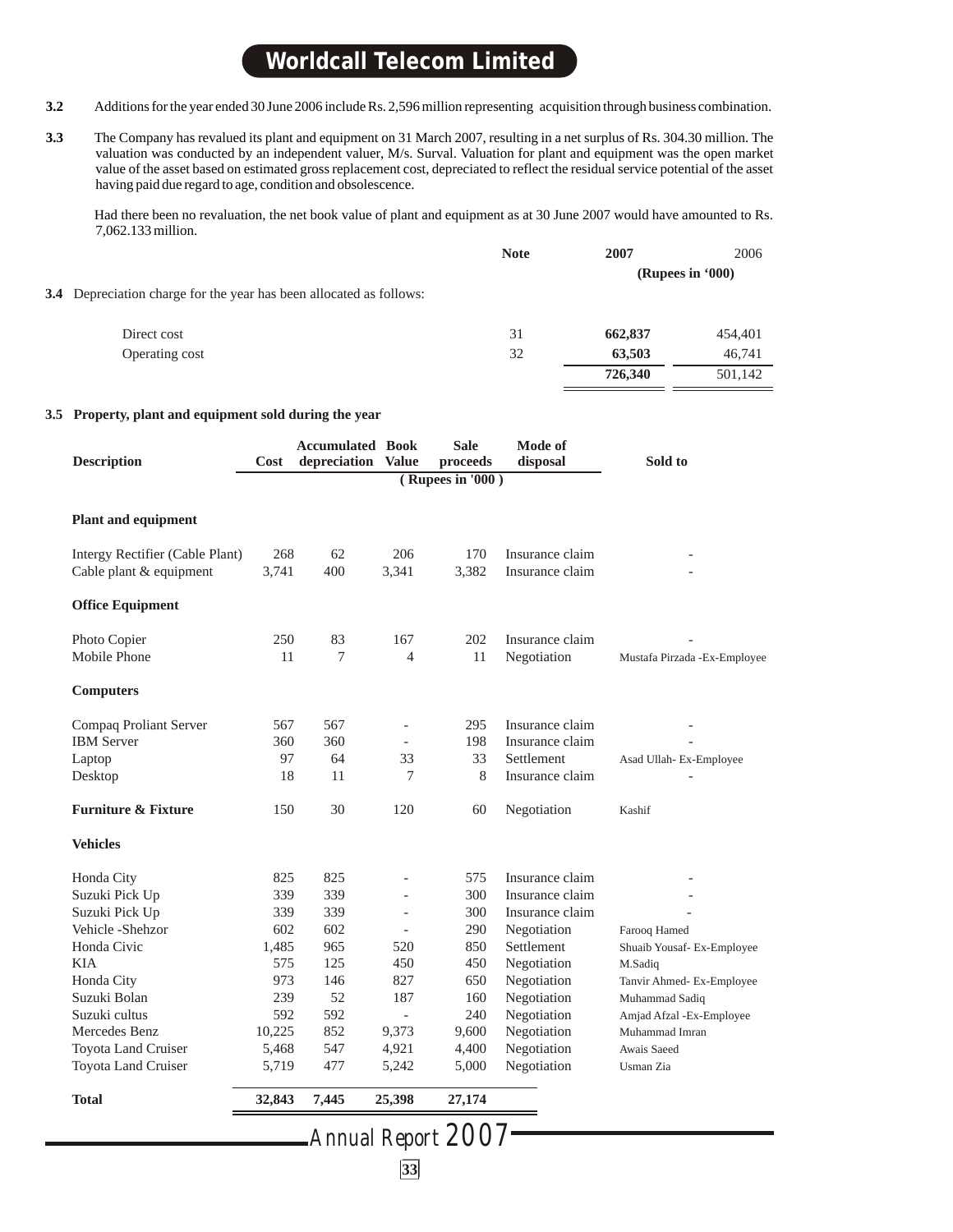### **4 Capital work-in-progress**

# **2007** 2006

**(Rupees in '000)**

| Owned                                         |           |         |
|-----------------------------------------------|-----------|---------|
| Civil works                                   | 130,520   | 36,287  |
| Plant and equipment                           | 1,464,130 | 637,845 |
| Store and spares held for capital expenditure | 162,313   | 183,407 |
|                                               | 1,756,963 | 857,539 |
| <b>Leased</b>                                 |           |         |
| Plant and equipments subject to finance lease | 23,581    | 29,354  |
|                                               | 1,780,544 | 886,893 |
|                                               |           |         |

### **5 Intangible assets**

|                        | Cost as at<br>01 July | <b>Additions/</b><br>(adjustments) | Cost as at<br>30 June | <b>Accumulated</b><br>amortization<br>as at 01 July | Amortization/<br>(adjustments)<br>for the year | <b>Accumulated</b><br>amortization<br>as at 30 June | Net book<br>value as at<br>30 June | Rate<br>$\frac{0}{0}$ |
|------------------------|-----------------------|------------------------------------|-----------------------|-----------------------------------------------------|------------------------------------------------|-----------------------------------------------------|------------------------------------|-----------------------|
|                        |                       | (Rupees in '000)                   |                       |                                                     |                                                | (Rupees in '000)                                    |                                    |                       |
| Licenses               | 2,454,340             | 3,375                              | 2,457,715             | 199,978                                             | 122,965                                        | 322,943                                             | 2,134,772                          | 5                     |
| Patents and copyrights | 5,333                 | $\overline{\phantom{a}}$           | 5,333                 | 801                                                 | 801                                            | 1,602                                               | 3,731                              | 10                    |
| Software               | 18,124                | 1,764                              | 19,888                | 3,761                                               | 3,625                                          | 7,386                                               | 12,502                             | 20                    |
| Goodwill               | 2,690,403             |                                    | 2,690,403             | 136,909                                             |                                                | 136,909                                             | 2,553,494                          |                       |
| 2007                   | 5,168,200             | 5,139                              | 5,173,339             | 341,449                                             | 127,391                                        | 468,840                                             | 4,704,499                          |                       |
| 2006                   | 2,491,891             | 2,699,393                          | 5,168,200             | 78,871                                              | 263,991                                        | 341,449                                             | 4,826,751                          |                       |
|                        |                       | (23,084)                           |                       |                                                     | (1, 413)                                       |                                                     |                                    |                       |

5.1 Additions for the year ended 30 June 2006 include Rs. 2,695.736 million representing acquisition through business combination.

|     |                                                                 | <b>Note</b> | 2007    | 2006             |
|-----|-----------------------------------------------------------------|-------------|---------|------------------|
|     |                                                                 |             |         | (Rupees in '000) |
| 5.2 | Amortization charge for the year has been allocated as follows: |             |         |                  |
|     | Direct Cost                                                     | 31          | 58,273  | 42,943           |
|     | Operating cost                                                  | 32          | 2,500   | 155,618          |
|     | Capitalized during the year                                     |             | 66,618  | 65,430           |
|     |                                                                 |             | 127.391 | 263,991          |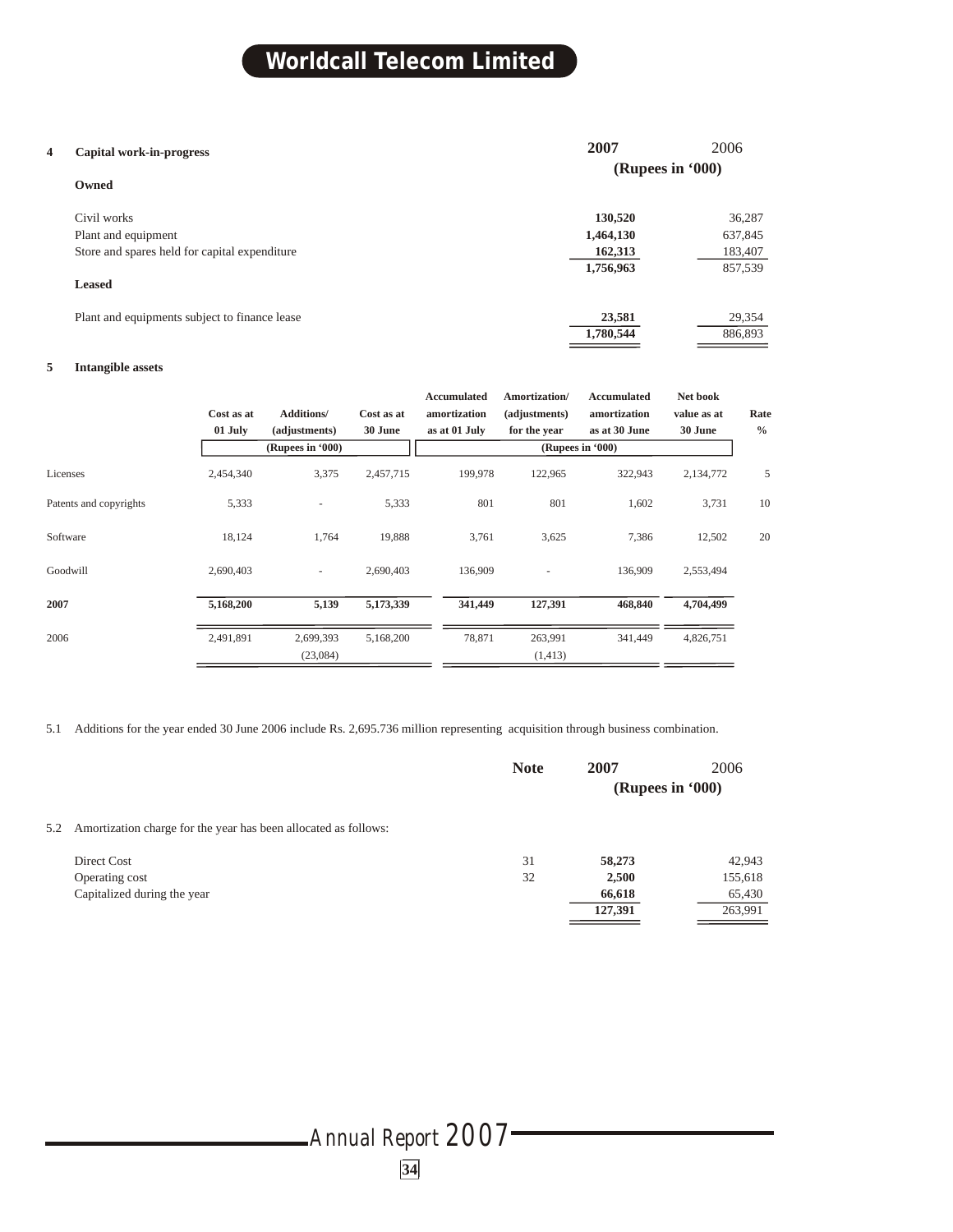|   |                                          | <b>Note</b> | 2007             | 2006   |  |
|---|------------------------------------------|-------------|------------------|--------|--|
| 6 | <b>Investment properties</b>             |             | (Rupees in '000) |        |  |
|   | Opening balance                          |             | 56,634           |        |  |
|   | Acquisition through business combination |             | ۰                | 35,634 |  |
|   | Fair value adjustment                    |             | 15,516           | 21,000 |  |
|   | Closing balance                          |             | 72,150           | 56,634 |  |
|   |                                          |             |                  |        |  |

Investment property comprises commercial property that is rented to Total Media Limited, an associated company.

The carrying value of investment property is the fair value of the property as determined by approved independent valuer M/s PEE DEE & Associates as at 30 June 2007. Fair value was determined giving due regard to recent market transactions for similar properties in the same location and condition as the Company's investment property.

|   |                                                                                                  | <b>Note</b> | 2007             | 2006   |
|---|--------------------------------------------------------------------------------------------------|-------------|------------------|--------|
| 7 | Long term investments - at cost                                                                  |             | (Rupees in '000) |        |
|   | Foreign subsidiary - Unquoted                                                                    |             |                  |        |
|   | Worldcall Telecommunication Lanka (Pvt) Limited<br><b>Incorporated in Srilanka</b>               |             |                  |        |
|   | 7,221,740 (2006: 7,221,740) ordinary shares                                                      |             |                  |        |
|   | of Sri Lankan Rupees 10/-each<br>Equity held 70.65% (2006: 70.65%)                               |             | 44,406           | 44,406 |
|   | Share deposit money                                                                              |             | 13,671           | 13,671 |
|   |                                                                                                  |             | 58,077           | 58,077 |
|   | Less: Provision for impairment                                                                   | 35          | (41, 314)        |        |
|   | <b>Associated company - Unquoted</b>                                                             |             | 16,763           | 58,077 |
|   | <b>Total Media Limited</b>                                                                       |             |                  |        |
|   | <b>Incorporated in Pakistan</b>                                                                  |             |                  |        |
|   | 2,599,500 (2006: 2,599,500) ordinary shares of Rs. 10/-each<br>Equity held 30.12% (2006: 30.12%) |             | 25,995           | 25,995 |
|   | Share deposit money                                                                              |             | 16,000           | 16,000 |
|   |                                                                                                  |             | 41,995           | 41,995 |
|   |                                                                                                  |             |                  |        |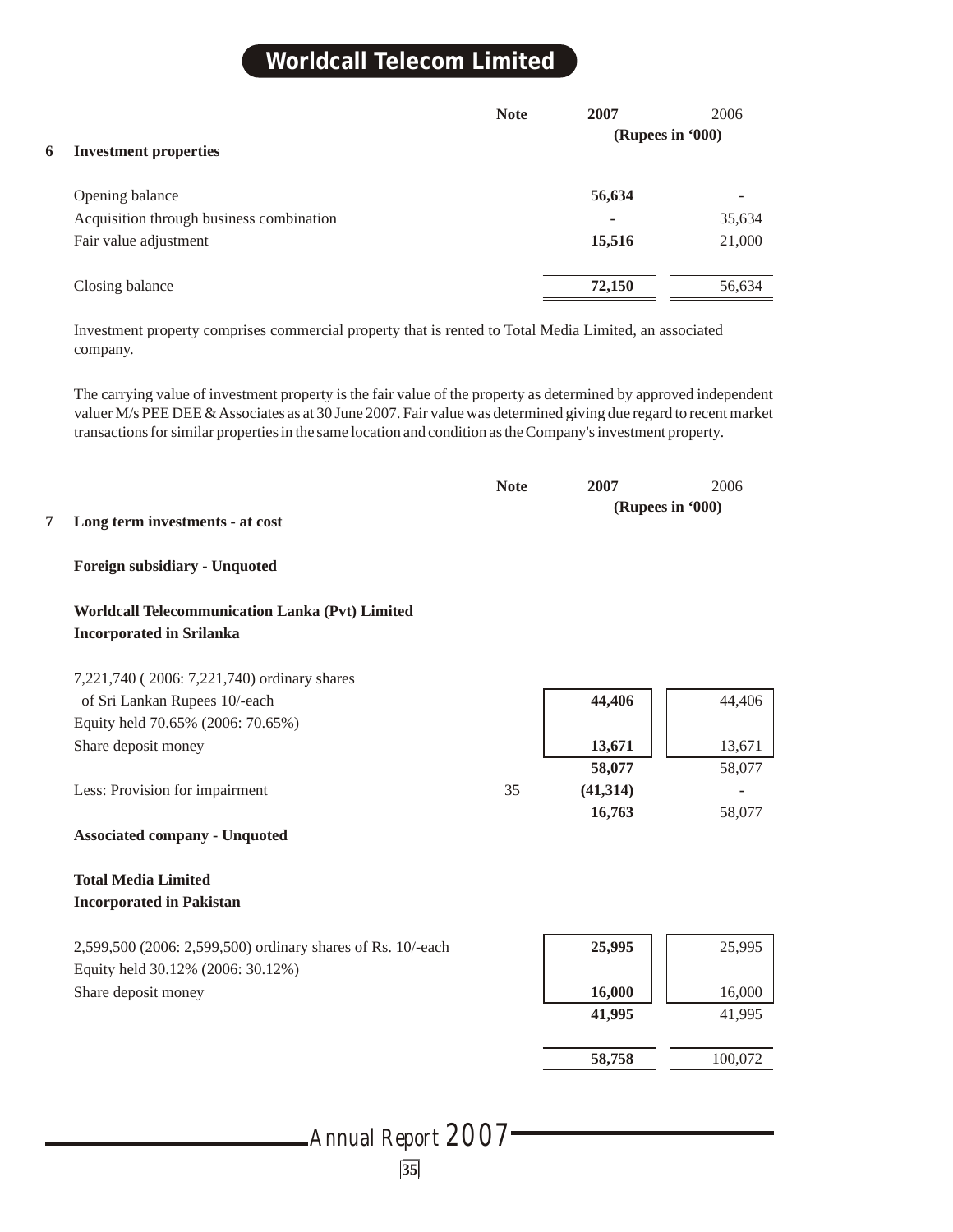| 8<br>Long term deposits              | <b>Note</b> | 2007<br>(Rupees in '000) | 2006    |
|--------------------------------------|-------------|--------------------------|---------|
| Security deposit with PTCL           |             | 20,998                   | 28,539  |
| Deposits with financial institutions | 8.1         | 167,668                  | 153,545 |
| <b>Others</b>                        |             | 56,088                   | 25,838  |
|                                      |             | 244,754                  | 207,922 |
| Less: Current maturity               | 12          | (21,371)                 | (8,218) |
|                                      |             | 223,383                  | 199,704 |

8.1 These include amount deposited in debt service reserve account with Habib Bank Limited amounting to Rs. 96.1 million (2006: Rs. 95 million) on which syndicate banks have created a lien as mentioned in note 21.3. This carries markup at the rate of 2.25 % per annum (2006: 2.25% per annum).

|    |                                                              | <b>Note</b> | 2007             | 2006      |  |
|----|--------------------------------------------------------------|-------------|------------------|-----------|--|
|    |                                                              |             | (Rupees in '000) |           |  |
| 9  | <b>Deferred costs</b>                                        |             |                  |           |  |
|    | Opening balance                                              |             | 10,063           |           |  |
|    | Acquired through business combination                        |             |                  | 25,996    |  |
|    | Less: Amortization during the year                           |             | (5, 336)         | (15, 933) |  |
|    | Closing balance                                              |             | 4,727            | 10,063    |  |
| 10 | <b>Trade debts</b>                                           |             |                  |           |  |
|    | Considered good - Unsecured                                  | 10.1        | 899,052          | 701,434   |  |
|    | Considered doubtful - Unsecured                              |             | 116,906          | 55,881    |  |
|    |                                                              |             | 1,015,958        | 757,315   |  |
|    | Less: Provision for doubtful debts                           | 10.2        | (116,906)        | (55,881)  |  |
|    |                                                              |             | 899,052          | 701,434   |  |
|    | 10.1 This includes due from associated companies as follows: |             |                  |           |  |
|    | Pace (Pakistan) Limited                                      |             | 462              | 437       |  |
|    | <b>Total Media Limited</b>                                   |             | 35               | 534       |  |
|    | First Capital Securities Corporation Limited                 |             | 115              | 10        |  |
|    | Media Times Limited                                          |             | 405              | 158       |  |
|    |                                                              |             | 1,017            | 1,139     |  |
|    | 10.2 Provision for doubtful debts                            |             |                  |           |  |
|    | Opening balance                                              |             | 55,881           |           |  |
|    | Addition during the year                                     |             | 61,030           | 65,917    |  |
|    | Less: write off during the year                              |             | (5)              | (10,036)  |  |
|    | Closing balance                                              |             | 116,906          | 55,881    |  |
|    |                                                              |             |                  |           |  |

Annual Report 2007–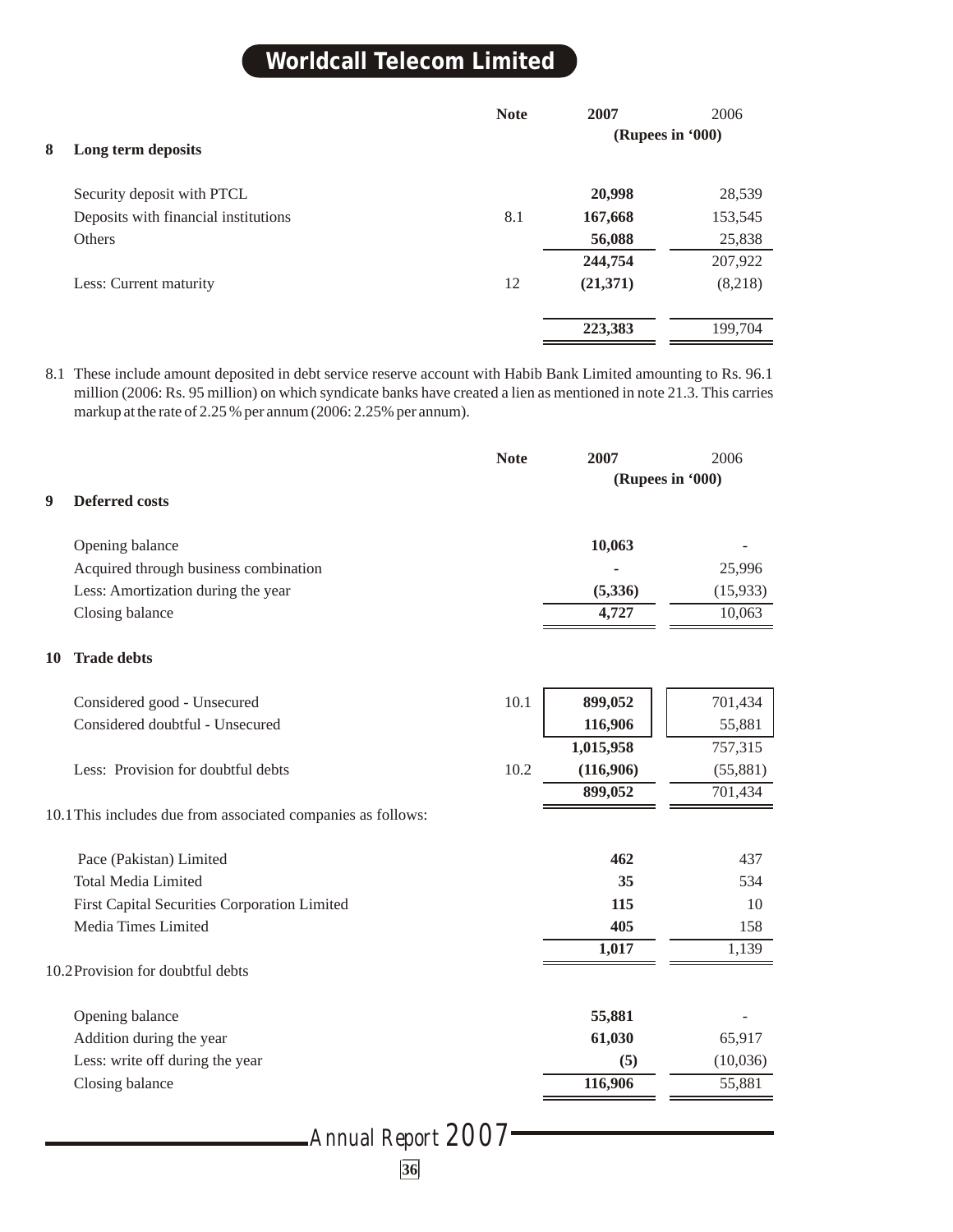|                                         | <b>Note</b> | 2007    | 2006             |  |  |  |
|-----------------------------------------|-------------|---------|------------------|--|--|--|
| 11 Loans and advances - considered good |             |         | (Rupees in '000) |  |  |  |
| Loans and advances to employees         | 11.1        | 32,638  | 23,456           |  |  |  |
| Advances to suppliers                   | 11.2        | 53,671  | 61,378           |  |  |  |
| Advance to associated company           | 11.3        | 28,886  | 49,261           |  |  |  |
|                                         |             | 115,195 | 134,095          |  |  |  |

11.1These loans and advances are unsecured and interest free and include advances given to executives of Rs. 2.46 million (2006 : Rs. 0.365 million).

11.2This include unsecured advance given to World Press (Private) Limited of Rs. 12.121 million (2006: Rs. 2.5 million).

11.3This represents unsecured advance given to Media Times Limited carrying markup at the rate of 14% to 16% per annum (2006: 14% to 16% per annum).

11.4Chief Executive and directors have not taken any loan/advance from the Company (2006: Rs. Nil)

|    |                                        | <b>Note</b> | 2007             | 2006    |
|----|----------------------------------------|-------------|------------------|---------|
|    |                                        |             | (Rupees in '000) |         |
| 12 | Deposits and prepayments               |             |                  |         |
|    | Margin deposits                        | 12.1        | 81,585           | 125,201 |
|    | Prepayments                            |             | 69,357           | 42,820  |
|    | Current maturity of long term deposits | 8           | 21,371           | 8,218   |
|    | Short term deposits                    |             | 5,921            | 14,699  |
|    | Deposit with regulatory authorities    |             | 86               | 86      |
|    |                                        |             | 178,320          | 191,024 |

12.1These include deposits placed with banks against various guarantees and letters of credit.

|                                                      |      | 2007<br>2006<br>(Rupees in '000) |         |
|------------------------------------------------------|------|----------------------------------|---------|
| 13 Other receivables                                 |      |                                  |         |
| Sales tax refundable                                 |      |                                  | 12,259  |
| Receivable from PTCL - Unsecured considered good     | 13.1 | 204,149                          | 214,527 |
| Receivable from PTCL - Unsecured considered doubtful |      | 12,590                           |         |
|                                                      |      | 216,739                          | 214,527 |
| Less: provision for doubtful receivables             |      | (12,590)                         |         |
|                                                      |      | 204,149                          | 214,527 |

Annual Report  $2007$   $-$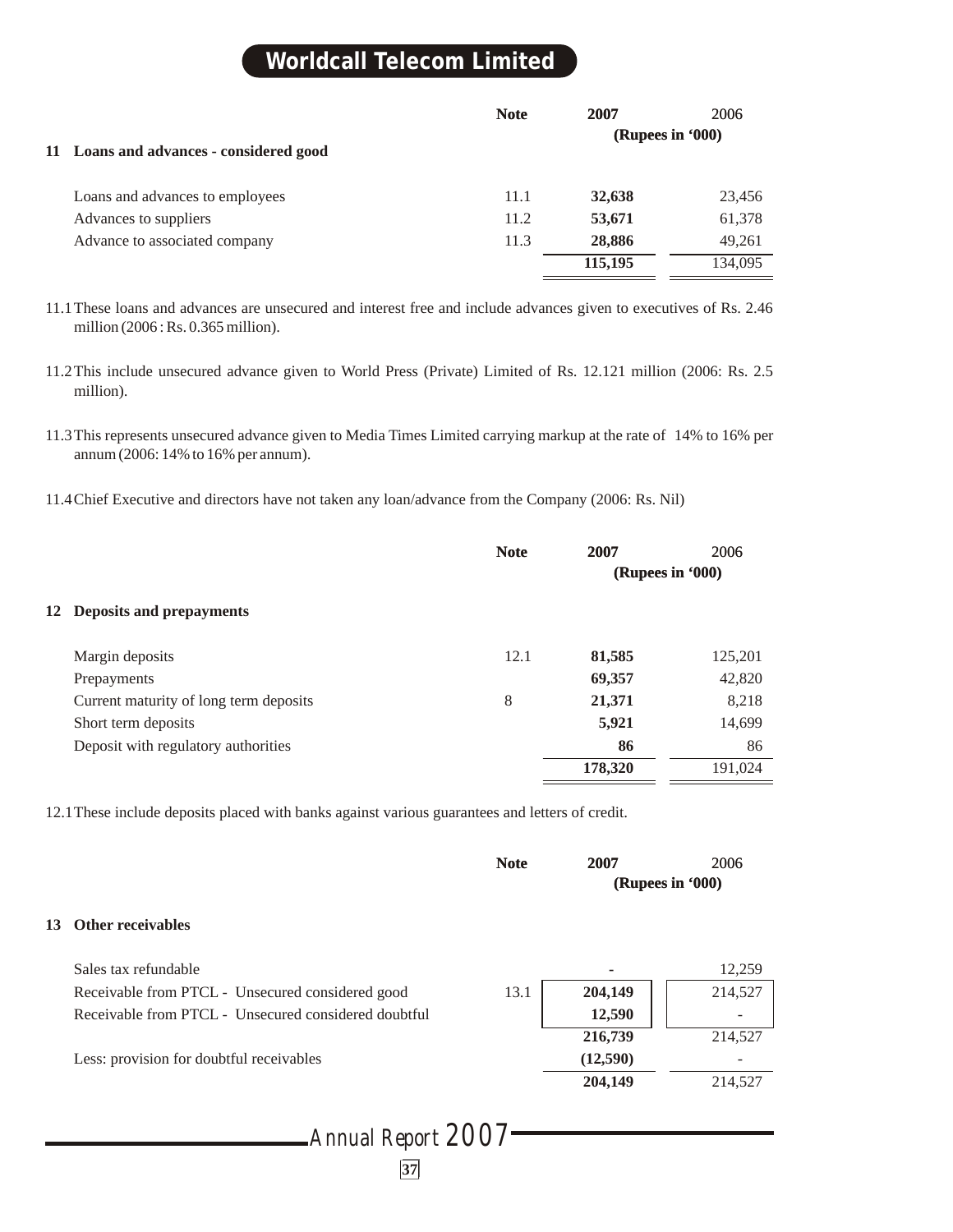|                                                      | <b>Note</b> | 2007<br>2006<br>(Rupees in '000) |          |
|------------------------------------------------------|-------------|----------------------------------|----------|
| Receivable from Pakistan Telecommunication Authority |             | 173,006                          | 58,151   |
| Other receivables - considered good                  |             | 33,090                           | 136,450  |
| Other receivables - considered doubtful              |             | 21,319                           | 21,319   |
|                                                      |             | 54,409                           | 157,769  |
| Less: provision for doubtful receivables             |             | (21,319)                         | (21,319) |
|                                                      |             | 33,090                           | 136,450  |
|                                                      |             | 410,245                          | 421,387  |

13.1This includes Rs. 174 million (2006: Rs. 174 million) representing claims lodged by Worldcall Communications Limited (WCL), merged last year into the Company, with Pakistan Telecommunication Company Limited (PTCL) for excess billing on short duration calls, border line calls and 0900 facility. These claims were initially acknowledged by PTCL's Corporate Clients Committee through its decision dated 15 December 2003. However, PTCL subsequently through its letter dated 09 September 2005 withdrew its decision. The Company has invoked the available arbitration clause in the agreement to realize the claimed amount. The management is hopeful for a favorable outcome in this respect.

|    |                                                          | <b>Note</b> | 2007             | 2006     |
|----|----------------------------------------------------------|-------------|------------------|----------|
|    |                                                          |             | (Rupees in '000) |          |
| 14 | <b>Short term investments</b>                            |             |                  |          |
|    | At fair value through profit and loss - Carrying value   | 14.1        | 6,050            | 99,242   |
|    | Fair value adjustment                                    |             | 850              | (3, 112) |
|    |                                                          |             | 6,900            | 96,130   |
|    | <b>Related parties</b>                                   |             |                  |          |
|    | At fair value through profit and loss - Carrying value   | 14.2        | 275,708          | 134,233  |
|    | Fair value adjustment                                    |             | 277,883          | 141,475  |
|    |                                                          |             | 553,591          | 275,708  |
|    | Placements under reverse repurchase agreements - Secured |             |                  |          |
|    | Quoted shares                                            | 14.3        |                  | 412,704  |
|    | <b>Investment with non-financial institution</b>         |             |                  |          |
|    | At fair value through profit and loss - Carrying value   | 14.4        | 10,000           |          |
|    | Fair value adjustment                                    |             | 450              |          |
|    |                                                          |             | 10,450           |          |
|    | Total carrying value of short term investments           |             | 291,758          | 646,179  |
|    | Total fair value adjustment                              |             | 279,183          | 138,363  |
|    |                                                          |             | 570,941          | 784,542  |
|    | Annual Report $2007\,$                                   |             |                  |          |
|    |                                                          |             |                  |          |

**38**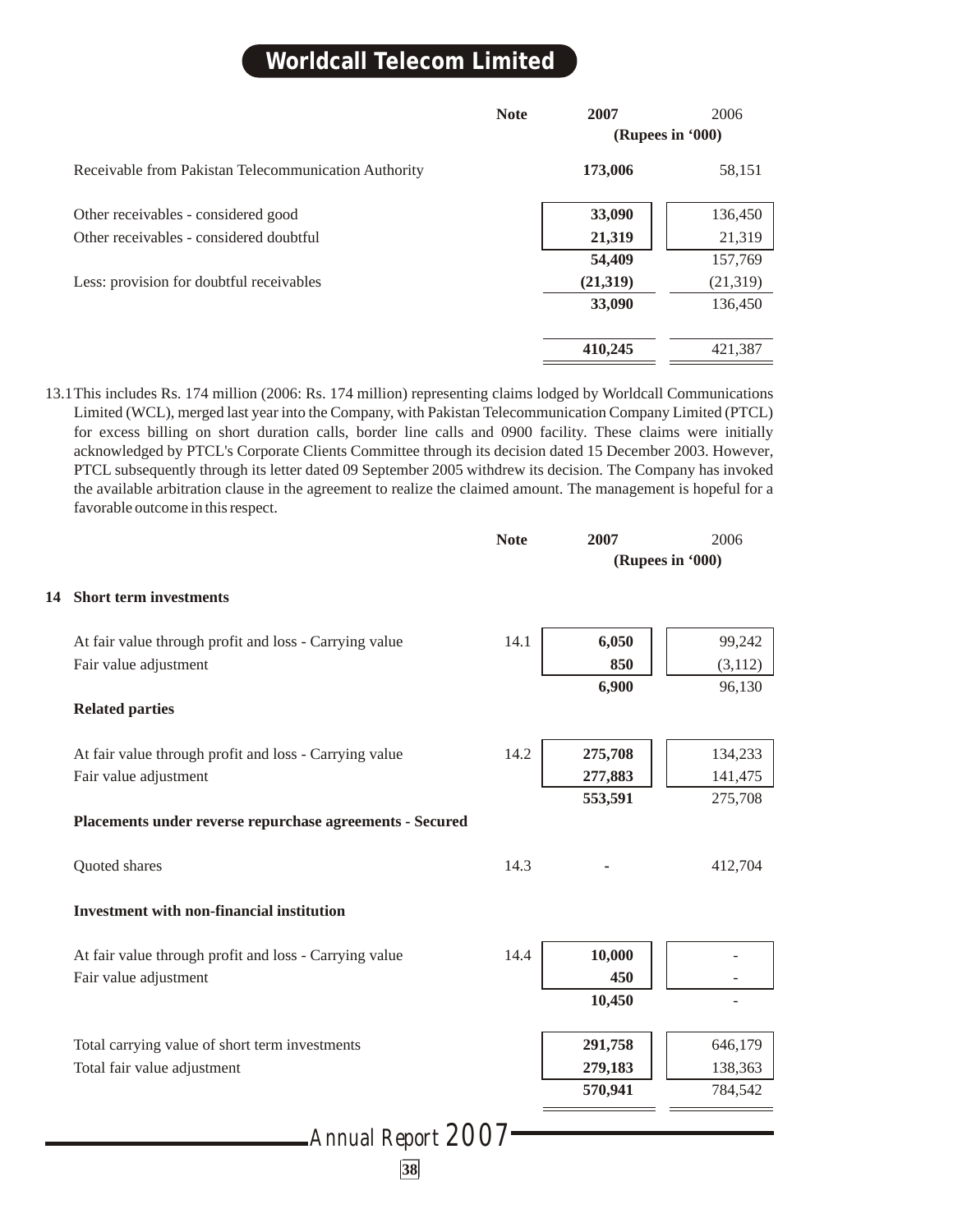## 14.1**Particulars of listed shares - At fair value through profit and loss**

All shares have face value of Rs. 10 each.

| <b>Name</b>                                                                | No. of shares |                   |                           |                        |                           |                |
|----------------------------------------------------------------------------|---------------|-------------------|---------------------------|------------------------|---------------------------|----------------|
|                                                                            | 2007          | 2006              | 2007                      |                        | 2006                      |                |
|                                                                            |               |                   | Carrying                  | <b>Market</b><br>value | Carrying                  | Market         |
|                                                                            |               |                   | value<br>(Rupees in '000) |                        | value<br>(Rupees in '000) | value          |
|                                                                            |               |                   |                           |                        |                           |                |
| <b>Commercial Banks</b>                                                    |               |                   |                           |                        |                           |                |
| The Bank of Punjab                                                         | 7,658         | 75,709            | 472                       | 892                    | 6,002                     | 6,212          |
| <b>United Bank Limited</b>                                                 | ٠             | 20,000            | $\sim$                    | $\blacksquare$         | 2,802                     | 2,755          |
| National Bank of Pakistan                                                  |               | 37,500            | $\tilde{\phantom{a}}$     | ä,                     | 8,767                     | 8,081          |
| <b>Mutual Fund</b>                                                         |               |                   |                           |                        |                           |                |
|                                                                            |               |                   |                           |                        |                           |                |
| First Dawood Mutual Fund                                                   | 580,750       | 505,000           | 4,697                     | 5,226                  | 4,359                     | 4,697          |
| <b>Cement</b>                                                              |               |                   |                           |                        |                           |                |
| DG Khan Cement Limited                                                     |               | 75,000            |                           |                        | 6,842                     | 6,529          |
| Lucky Cement Limited                                                       |               | 100,000           |                           |                        | 10,424                    | 10,355         |
| <b>Chemicals &amp; Pharmaceuticals</b>                                     |               |                   |                           |                        |                           |                |
|                                                                            |               |                   |                           |                        |                           |                |
| Engro Chemical (Pakistan) Limited<br>Fauji Fertilizers (Bin Qasim) Limited |               | 35,000<br>110,000 |                           |                        | 6,362<br>3,773            | 5,929<br>3,218 |
|                                                                            |               |                   |                           |                        |                           |                |
| <b>Textile</b>                                                             |               |                   |                           |                        |                           |                |
| Nishat Mills Limited                                                       |               | 50,000            |                           | ×,                     | 5,308                     | 5,240          |
| Samin Textile Limited                                                      |               | 40,500            |                           |                        | 537                       | 618            |
| <b>Fuel &amp; Energy</b>                                                   |               |                   |                           |                        |                           |                |
| Oil & Gas Development                                                      |               |                   |                           |                        |                           |                |
| Company Limited                                                            | ۰             | 70,000            |                           |                        | 9,658                     | 9,573          |
| Pak Oilfields Limited                                                      |               | 30,000            |                           |                        | 11,133                    | 10,044         |
| Pak Petroleum Limited                                                      |               | 25,000            |                           | ٠                      | 5,583                     | 5,296          |
| Pakistan State Oil Limited                                                 |               | 10,000            | ä,                        | ä,                     | 3,044                     | 3,090          |
| <b>Electric Appliances</b>                                                 |               |                   |                           |                        |                           |                |
|                                                                            |               |                   |                           |                        |                           |                |
| Pak Elektron Limited                                                       | 75            | 27,000            | 8                         | 5                      | 2,635                     | 2,861          |
| <b>Engineering &amp; Allied Industry</b>                                   |               |                   |                           |                        |                           |                |
| Pak Suzuki Motors Limited                                                  |               | 13,800            |                           |                        | 4,257                     | 4,319          |
| Leasing                                                                    |               |                   |                           |                        |                           |                |
| Union Leasing Limited                                                      | 70,000        |                   | 873                       | 777                    |                           |                |
| Telecommunication                                                          |               |                   |                           |                        |                           |                |
|                                                                            |               |                   |                           |                        |                           |                |
| Pakistan Telecommunication<br>Company Limited                              |               | 180,000           |                           |                        | 7,756                     | 7,313          |
|                                                                            |               |                   |                           |                        |                           |                |
|                                                                            |               |                   | 6,050                     | 6,900                  | 99,242                    | 96,130         |

 $\blacksquare$ Annual Report 2007 $\blacksquare$ 

 $\equiv$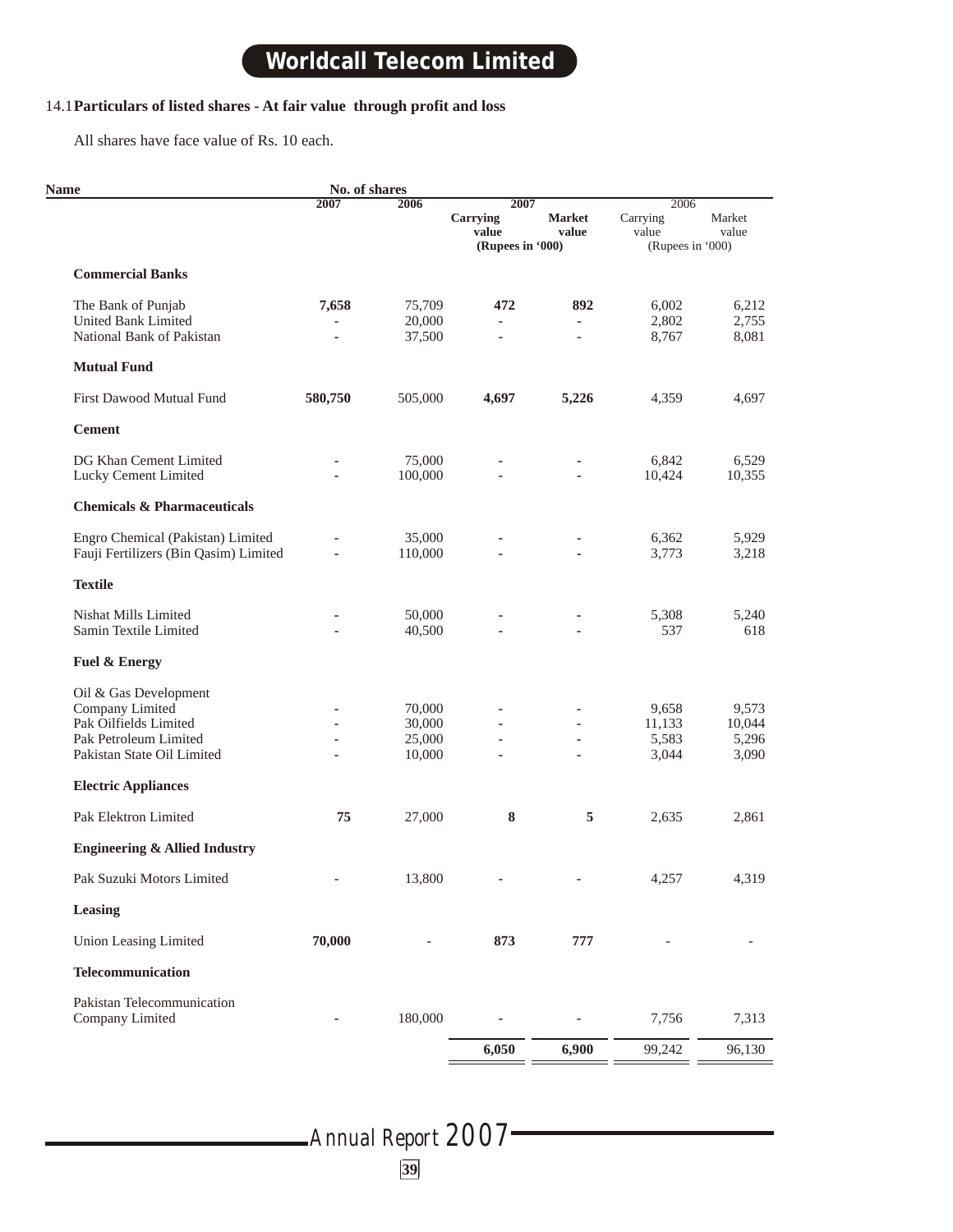## 14.2 **Particulars of listed shares of related parties - At fair value through profit and loss**

All shares have face value of Rs. 10 each.

|                                                        |           | No. of shares |                   |                        |                   |                 |
|--------------------------------------------------------|-----------|---------------|-------------------|------------------------|-------------------|-----------------|
|                                                        | 2007      | 2006          | 2007              |                        | 2006              |                 |
|                                                        |           |               | Carrying<br>value | <b>Market</b><br>value | Carrying<br>value | Market<br>value |
|                                                        |           |               | (Rupees in '000)  |                        | (Rupees in '000)  |                 |
| <b>First Capital Securities</b><br>Corporation Limited | 1,707,543 | 1,264,847     | 44,459            | 119,272                | 22,767            | 44,459          |
| Percentage of equity held<br>$1.26\%$ (2006: 1.26%)    |           |               |                   |                        |                   |                 |
| Shaheen Insurance Company Ltd.                         | 2,744,844 | 1,569,625     | 148,330           | 236,229                | 45,785            | 148,330         |
| Percentage of equity held<br>15.68% (2006: 15.68%)     |           |               |                   |                        |                   |                 |
| Pace (Pakistan) Limited                                | 6,959,290 | 5,922,800     | 82,919            | 198,090                | 65,681            | 82,919          |
| Percentage of equity held<br>$3.70\%$ (2006: 5.69%)    |           |               |                   |                        |                   |                 |
|                                                        |           |               | 275,708           | 553,591                | 134,233           | 275,708         |

- 14.3 This represents placements for a period upto 35 days, secured against quoted shares having market value of Rs.425.9 million at year ended 30 June 2006 and carrying mark-up at the rate ranging from 13% to 18% per annum.
- 14.4 This represents investment in Pak Oman Advantage Fund, a closed end mutual fund listed on Karachi Stock Exchange. The Company has bought one million certificates of Rs. 10 each. The market value of each certificate as at 30 June 2007 is Rs. 10.45.

|    |                               | <b>Note</b> | 2007<br>2006<br>(Rupees in '000) |           |
|----|-------------------------------|-------------|----------------------------------|-----------|
| 15 | <b>Cash and bank balances</b> |             |                                  |           |
|    | At banks in                   |             |                                  |           |
|    | Current accounts              |             | 35,140                           | 197,034   |
|    | Saving accounts               | 15.1        | 478,572                          | 274,331   |
|    | Deposit accounts              | 15.2        |                                  | 933,213   |
|    |                               |             | 513,712                          | 1,404,578 |
|    | Cash in hand                  |             | 46,863                           | 48,211    |
|    |                               |             | 560,575                          | 1,452,789 |

- 15.1 The balances in saving accounts bear mark up at the rate of 0.13% to 11% per annum (2006: 1.5% to 5% per annum). The balance includes Rs. 40 million (2006: Rs. 40 million ) deposited in Escrow account as stated in note 26.1.2.
- 15.2 The balances in deposit accounts bear mark up at the rate of 9% to 10.5% per annum (2006: 3% to 10.7 % per annum).

Annual Report  $2007$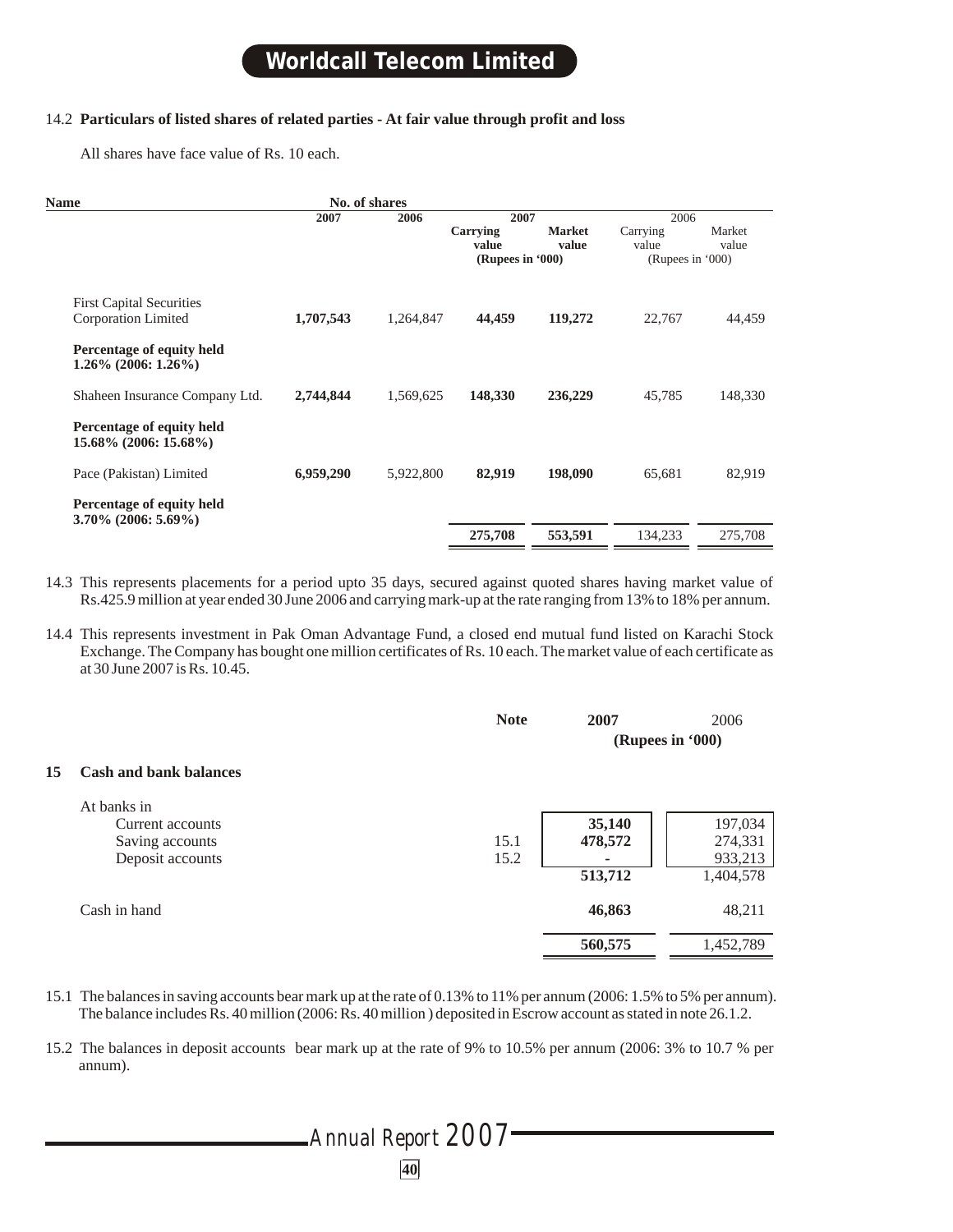|    |                                                      | <b>Note</b> | 2007             | 2006    |
|----|------------------------------------------------------|-------------|------------------|---------|
|    |                                                      |             | (Rupees in '000) |         |
| 16 | <b>Current maturities of non-current liabilities</b> |             |                  |         |
|    | Term finance certificates                            | 20          | 50,110           | 100,000 |
|    | Long term finances                                   | 21          | 441,170          | 433,830 |
|    | Liabilities against assets subject to finance lease  | 24          | 189,040          | 188,932 |
|    | License fee payable                                  | 25          | 71,000           | 71,000  |
|    |                                                      |             | 751,320          | 793.762 |

#### **17 Running finance under markup arrangements-Secured**

Short term running finances available from commercial banks under mark up arrangements amount to Rs. 870 million (2006: Rs. 2,075 million). Mark up is charged at rates ranging from 10.7% to 14.1% per annum (2006: 7.7% to 13% per annum). These are secured by hypothecation charge over fixed assets, stores, stock in trade and receivables.

|    |                                            | <b>Note</b> | 2007      | 2006             |
|----|--------------------------------------------|-------------|-----------|------------------|
|    |                                            |             |           | (Rupees in '000) |
| 18 | Trade and other payables                   |             |           |                  |
|    | Trade creditors                            |             |           |                  |
|    | Related parties - associated companies     |             | 2,536     | 4,348            |
|    | Others                                     |             | 757,074   | 650,281          |
|    |                                            |             | 759,610   | 654,629          |
|    | Accrued and other liabilities              |             | 130,489   | 77,374           |
|    | Advance from customers                     |             | 81,674    | 67,252           |
|    | Commitment fee payable                     |             | 646       | 1,925            |
|    | Retention money                            |             | 29,214    | 23,017           |
|    | Sales tax payable                          |             | 10,688    |                  |
|    | Tax deducted at source                     |             | 12,326    | 6,951            |
|    | Un claimed dividend                        |             | 14,421    | 14,421           |
|    |                                            |             | 1,039,068 | 845,569          |
| 19 | Interest and mark-up accrued               |             |           |                  |
|    | Long term financing                        |             | 15,748    | 23,116           |
|    | Short term borrowings                      |             | 9,900     | 5,085            |
|    | Share deposit money                        |             | 972       | 972              |
|    | Finance lease                              |             | 13        | 367              |
|    | Term finance certificates                  |             | 5,348     | 4,591            |
|    |                                            |             | 31,981    | 34,131           |
| 20 | <b>Term finance certificates - Secured</b> |             |           |                  |
|    | <b>Term Finance Certificates</b>           | 20.1        | 392,965   | 149,909          |
|    | Less: Current maturity                     | 16          | (50, 110) | (100,000)        |
|    |                                            |             | 342,855   | 49,909           |
|    |                                            |             |           |                  |

#### 20.1 These represent listed Term Finance Certificates (TFC-1) and (TFC-2) with face value of Rs. 5,000 per certificate.

## **TFC-1**

These TFCs are redeemable in seven equal semi annual installments commencing September 2004. Profit rate is charged at State Bank of Pakistan discount rate plus 1.75% per annum with a floor of 12.25% per annum and cap of

Annual Report  $2007$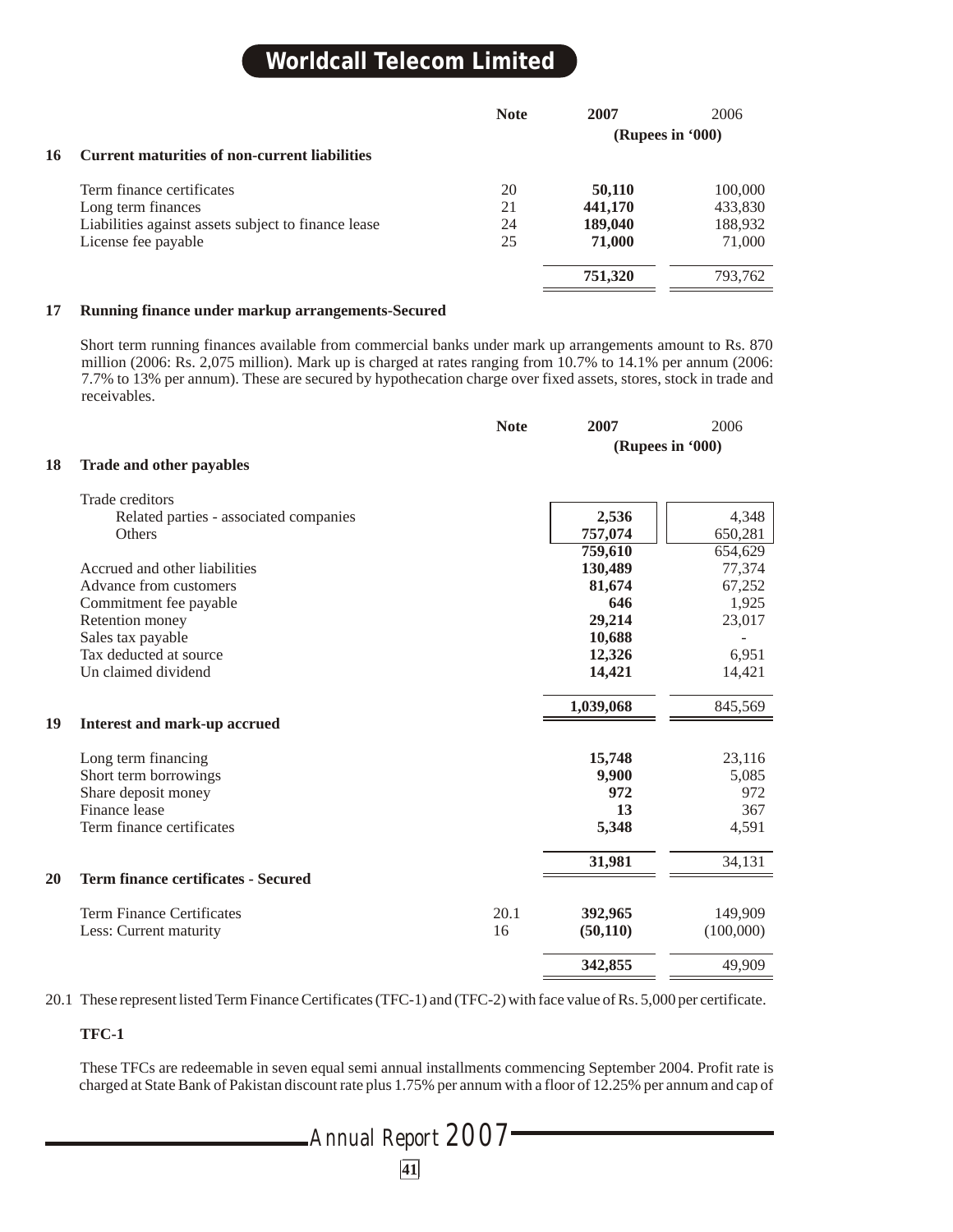16.25% per annum. These are secured by way of first pari passu hypothecation charge on the present and future fixed assets of the Company amounting to Rs. 437.5 million.

If the Company fails to redeem any TFC-1 on the respective redemption date thereof and such default is not rectified within seven business days of such redemption date, then the entire obligation shall become immediately due and payable and the security created pursuant to the security documents shall become immediately enforceable.

## **TFC-2**

These represent listed Term Finance Certificates amounting to Rs. 350 million issued during the year. These TFCs are redeemable in six equal semi annual installments commencing May 2009. Profit rate is charged at six months average KIBOR plus 2.75% per annum. These are secured by way of first pari passu hypothecation charge on the present and future fixed assets of the Company amounting to Rs. 467 million.

If the Company fails to redeem any TFC-2 on the redemption date, the obligation shall become immediately due.

| <b>Note</b> | 2007                 | 2006 |
|-------------|----------------------|------|
|             | (Rupees in $(000)$ ) |      |

#### **21 Long term finances**

Long term finances utilized under mark up arrangements:

#### **Banking companies and other financial institutions**

| Convertible Ioan from Amatis Limited - Un secured | 21.2 | 60,048     | 66,371    |
|---------------------------------------------------|------|------------|-----------|
| Syndicated Loan I - Secured                       | 21.3 | 689,188    | 826,212   |
| Syndicated Loan II - Secured                      | 21.4 | 305,558    | 427,778   |
| Syndicated Loan III - Secured                     | 21.5 |            | 74,563    |
| Faysal Bank Limited - Secured                     | 21.6 | 16,667     | 33,333    |
| Habib Metropolitan Bank Limited - Secured         | 21.7 | 20,417     | 32,083    |
| Orix Investment Bank Limited - Secured            | 21.8 | 8,333      | 15,000    |
| Pak Kuwait Investment Company Limited - Secured   | 21.9 | 41,667     | 75,000    |
|                                                   |      | 1,141,878  | 1,550,340 |
| Initial transaction costs incurred                |      | (43,920)   | (43, 866) |
|                                                   |      | 1,097,958  | 1,506,474 |
| Accumulated amortization of transaction costs     |      | 20,676     | 12,373    |
|                                                   |      | 1,118,634  | 1,518,847 |
| Less: Current portion                             | 16   | (441, 170) | (433,830) |
|                                                   |      | 677,464    | 1,085,017 |
|                                                   |      |            |           |

#### 21.1 **Finance costs**

Finance cost amounting to Rs. 92.037 million (2006: Rs. 120.665 million) was capitalized during the year in property, plant and equipment. This includes Rs. 77.519 million (2006: Rs. 101.575 million) on financing specifically obtained for the expansion of WLL project and Rs. 14.518 million (2006: Rs. 19.08 million) on financing obtained for the expansion of Broad Band operations.

#### 21.2 **Convertible loan from Amatis Limited**

The Company has arranged a long term loan from Amatis Limited ("the lender") of Rs. 1.497 billion. The purpose of the loan is project expansion of WLL operations. The loan bears an interest rate of 1% per annum payable annually in arrears within 25 days of each anniversary. The term of the loan is 7 years. The loan is convertible into ordinary shares at par value of Rs. 10 each and the conversion option can be exercised by the lender at any time. The loan is to be used exclusively for the agreed purpose.

## Annual Report 2007-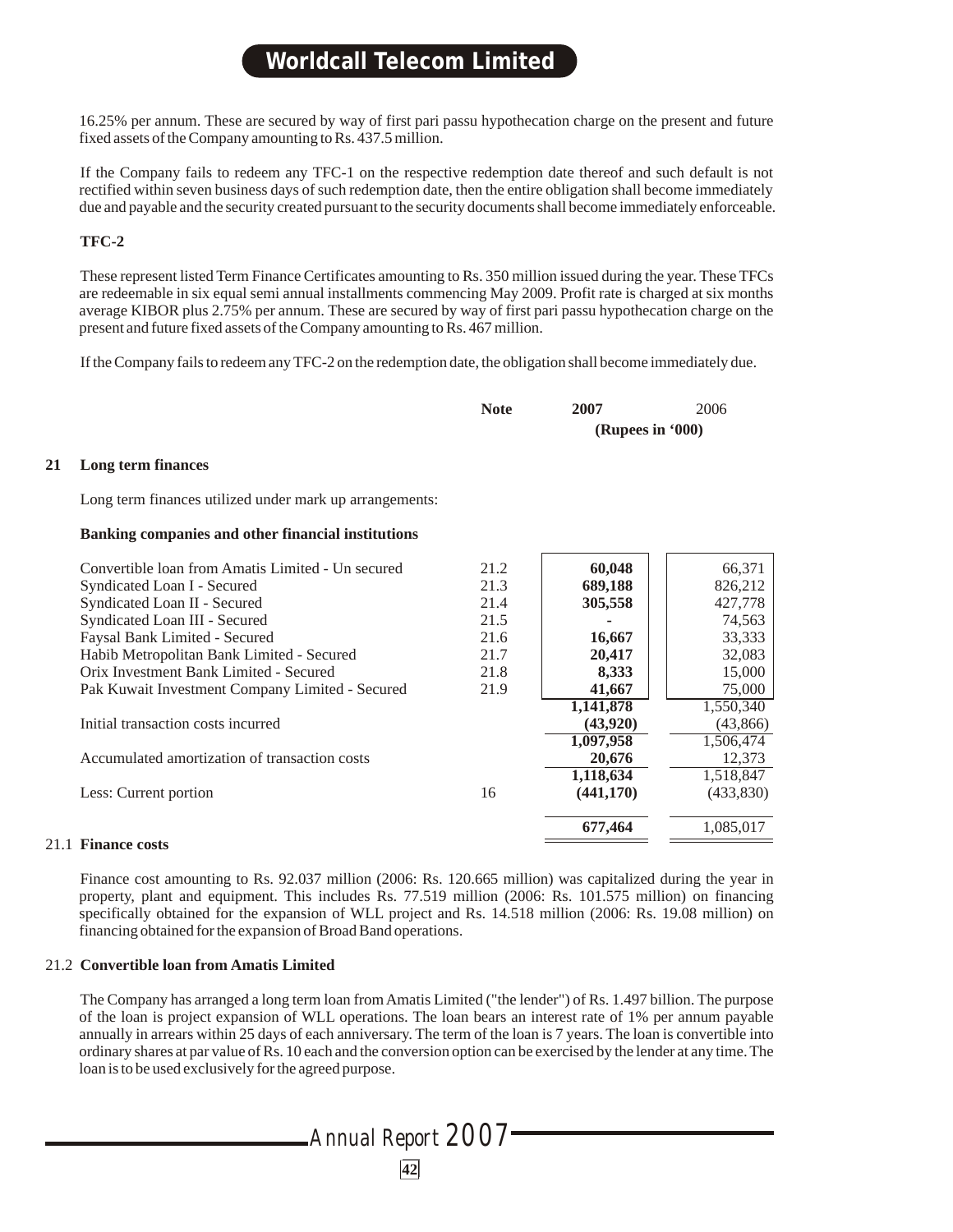| 21.2.1 The convertible loan recognized in the balance sheet<br>is calculated as follows: |             | (Rupees in '000) |
|------------------------------------------------------------------------------------------|-------------|------------------|
| Face value of convertible loan                                                           | 1,497,105   | 1,497,105        |
| Less transaction cost                                                                    | (29,091)    | (32, 380)        |
|                                                                                          | 1,468,014   | 1,464,725        |
| Equity component                                                                         | (1,403,575) | (1,400,430)      |
| Liability component                                                                      | 64,439      | 64,295           |
| Less: Paid during the year                                                               | (14, 971)   |                  |
|                                                                                          | 49,468      | 64,295           |
| 21.2.1.1<br>Interest expense                                                             | 10,580      | 2,076            |
| 21.2.1.1<br><b>Interest Expense</b>                                                      | 60,048      | 66,371           |
|                                                                                          |             |                  |
| Opening balance                                                                          | 2,076       |                  |
| Add: Recognized during the year                                                          | 8,504       | 2,076            |
| Closing balance                                                                          | 10,580      | 2,076            |

The fair value of the liability component of the convertible loan as at 30 June 2006 is calculated by discounting cash flows at a rate of 12.5% which represents the effective borrowing rate of the Company. The residual amount, representing the value of the equity conversion component, is included in shareholders equity as convertible loan reserve.

21.2.2 Interest expense on the loan is calculated using the effective interest method by applying the effective interest rate of 12.5% to the liability component.

|                                  | 2007             |             | 2006      |                  |  |
|----------------------------------|------------------|-------------|-----------|------------------|--|
| 21.3 Syndicated Loan I - Secured | Limit            | Outstanding | Limit     | Outstanding      |  |
|                                  | (Rupees in '000) |             |           | (Rupees in '000) |  |
| Habib Bank Limited               | 750,000          | 287,160     | 750,000   | 344,255          |  |
| National Bank of Pakistan        | 750,000          | 287,158     | 750,000   | 344,255          |  |
| <b>MCB Bank Limited</b>          | 150,000          | 57,435      | 150,000   | 68,851           |  |
| Askari Commercial Bank Limited   | 150,000          | 57,435      | 150,000   | 68,851           |  |
|                                  | 1,800,000        | 689.188     | 1,800,000 | 826,212          |  |
|                                  |                  |             |           |                  |  |

The Company obtained a long term loan facility of Rs. 1,800 million from above mentioned syndicate for the purpose of acquiring 20 years license from Pakistan Telecommunication Authority (PTA) to operate WLL network and import of equipment under various letters of credit. The amount initially agreed to be disbursed for financing the payment of license fee is now available to the Company for roll out of phase-III of WLL network due to moratorium granted by PTA for license fee. The loan is payable in 14 equal quarterly installments starting from November 2006 with a grace period of 18 months. Markup is charged at a rate of six months ASK KIBOR prevailing two working days prior to the beginning of each installment period plus 4% with no floor or cap. The markup is payable on quarterly basis.

The facility is secured against First Exclusive Mortgage over the present and future fixed assets, First Exclusive Hypothecation charge over equipment and related other moveable assets of the WLL project, mortgage on personal properties of Directors, assignment of all benefits and rights of the Company under various equipment supply contracts with suppliers, lien over collection account, debt service reserve account and debt payment account and pledge of 51% shares of sponsors of the Company.

## Annual Report 2007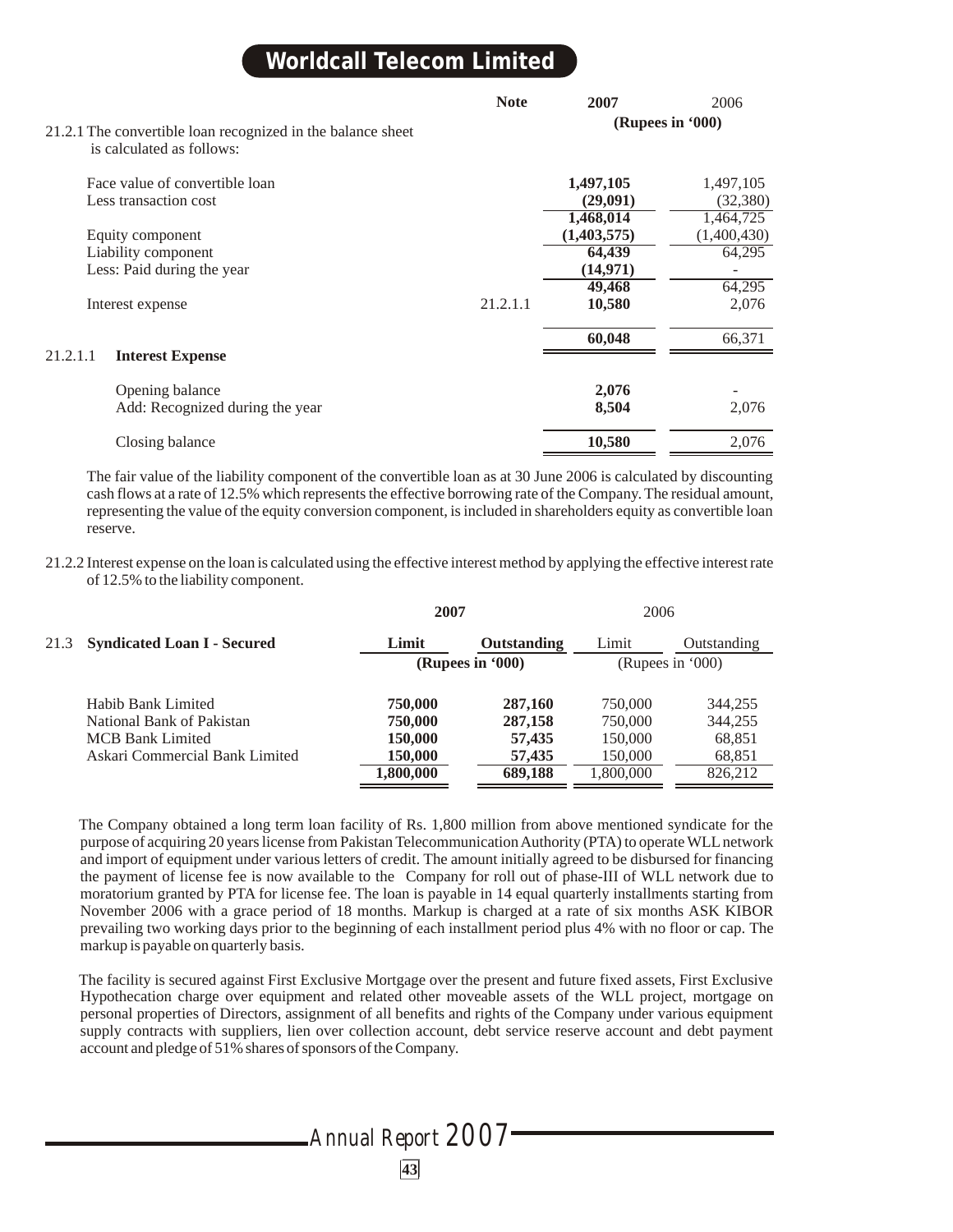In case of default in payment of any installment, the Company will be liable to pay additional 1.5% liquidated damages on outstanding amount from date of default till the final settlement of outstanding installment. As per terms of agreement, the syndicate has option to convert the lower of 20% of total principal amount or entire outstanding principal loan amount into ordinary shares of the Company after two years from first draw down. The conversion price would be determined as the lower of (a) average daily market value for a period of three months commencing from the date falling four months prior to the option exercise date and ending one month prior to the option exercise date less discount at 30% and (b) present/current market value on the date of option exercise less discount at 30%. The option can be availed upon giving the Company a thirty days notice in writing.

As per terms of the agreement, the Company shall pay by way of commitment fee to the Syndicate, a sum calculated at the rate of 0.25% per annum of such part of loan which remains undrawn by the Company commencing from the date mentioned in the disbursement schedule till the final draw down date.

|      | 2007                                        |         | 2006             |         |                  |
|------|---------------------------------------------|---------|------------------|---------|------------------|
| 21.4 | <b>Syndicated Loan II - Secured</b>         | Limit   | Outstanding      | Limit   | Outstanding      |
|      |                                             |         | (Rupees in '000) |         | (Rupees in '000) |
|      | The Bank of Punjab                          | 100,000 | 55,556           | 100,000 | 77,778           |
|      | <b>KASB Bank Limited</b>                    | 100,000 | 55,556           | 100,000 | 77,778           |
|      | Habib Metropolitan Bank Limited             | 35,000  | 19,444           | 35,000  | 27,222           |
|      | The Bank of Khyber                          | 50,000  | 27,778           | 50,000  | 38,889           |
|      | <b>PICIC</b>                                | 50,000  | 27,778           | 50,000  | 38,889           |
|      | <b>PICIC Commercial Bank Limited</b>        | 100,000 | 55,556           | 100,000 | 77,778           |
|      | Orix Investment Bank Pakistan Limited       | 30,000  | 16,667           | 30,000  | 23,333           |
|      | <b>Crescent Commercial Bank Limited</b>     | 25,000  | 13,889           | 25,000  | 19,444           |
|      | Soneri Bank Limited                         | 25,000  | 13,889           | 25,000  | 19,444           |
|      | Saudi Pak Commercial Bank Limited           | 25,000  | 13,889           | 25,000  | 19,444           |
|      | First Dawood Investment Bank Limited        | 5,000   | 2,778            | 5,000   | 3,890            |
|      | <b>Crescent Leasing Corporation Limited</b> | 5,000   | 2,778            | 5,000   | 3,889            |
|      |                                             | 550,000 | 305,558          | 550,000 | 427,778          |

The loan was obtained in September 2004 for a period of five years from above mentioned syndicate of banking companies at mark up of 4.25% per annum above six months KIBOR with a floor of 6.5% per annum and a cap of 10.5% per annum and is repayable in nine bi-annual installments starting from September 2005. The loan is secured by way of First Exclusive Hypothecation charge ranking pari passu of Rs. 764 million on Broadband Karachi Division's fixed assets excluding land and building.

- 21.5 Syndicated loan III has been fully repaid during the year.
- 21.6 The loan was obtained in June 2005 from Faysal Bank Limited for a period of three years under term morabaha facility at mark up of six months KIBOR plus 3.5% with floor at 9% and no cap reset on quarterly basis. The loan is repayable in 36 equal monthly installments and is secured by way of charge on all fixed assets of Broadband Lahore Division upto Rs. 75 million.
- 21.7 The loan was obtained in March 2006 from Habib Metropolitan Bank Limited (formerly Habib Bank AG Zurich) for a period of three years at a mark up of three months KIBOR plus 2.75% with no floor or cap. The loan is repayable in 12 equal quarterly installments and is secured by way of charge on current assets of Broadband Lahore Division upto Rs. 47 million with 25% margin.
- 21.8 The loan was obtained in August 2005 from Orix Investment Bank Limited for a period of three years at a mark up of six months KIBOR plus 4% with no floor or cap reset on quarterly basis. The loan is repayable in 12 equal quarterly installments starting from November 2005 and is secured by way of charge on fixed assets of Broadband Lahore Division upto Rs. 26.667 million, inclusive of a 25% margin and demand promissory note amounting to Rs. 25.950 million.

## Annual Report 2007-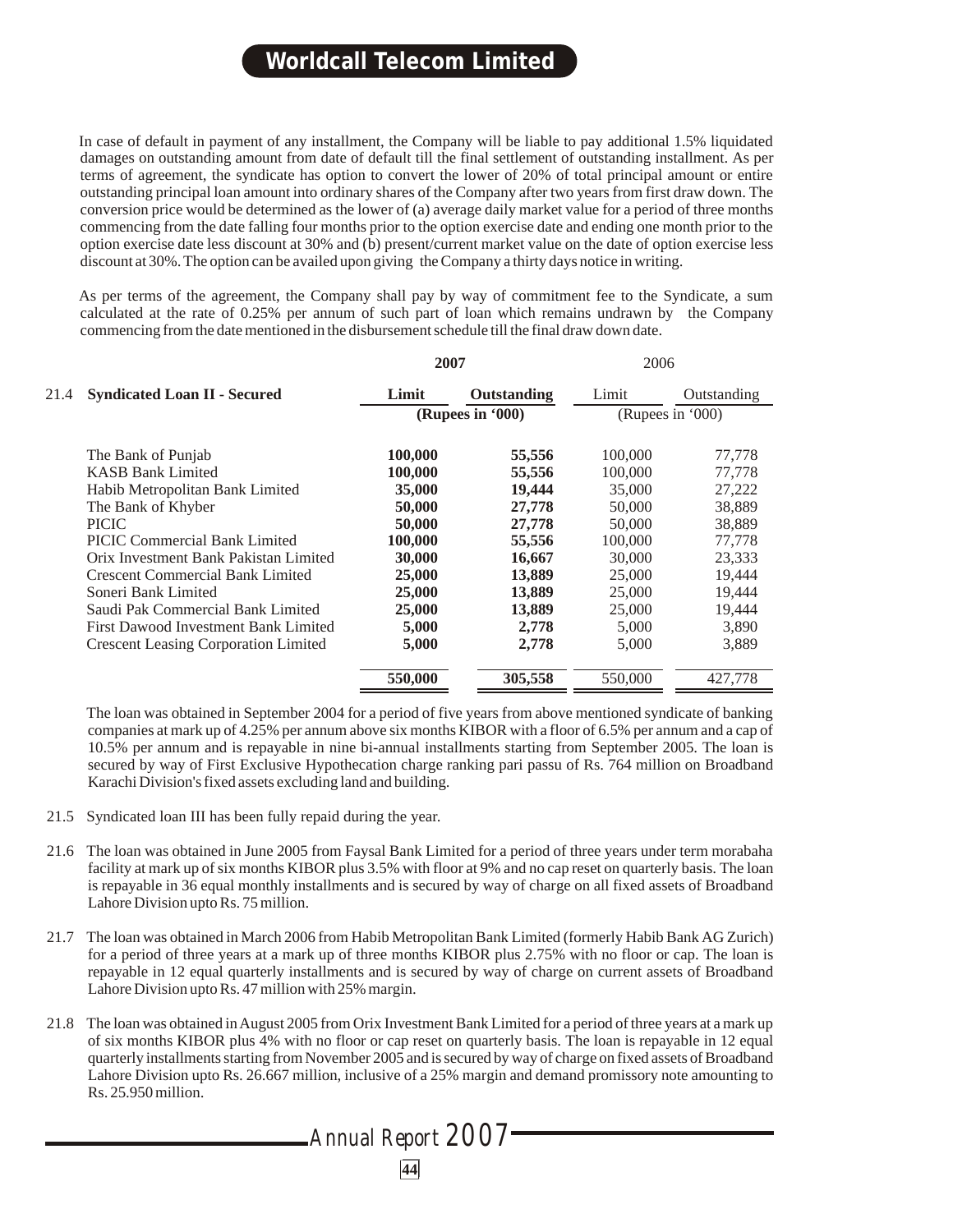21.9 The loan was obtained in September 2004 from Pak Kuwait Investment Company Limited for a period of four years at a mark up of 4.75% above six months KIBOR with a floor of 7% and a cap of 10% per annum and is repayable in thirty six monthly installments starting after one year from the date of disbursement. The loan is secured by way of first exclusive hypothecation charge ranking pari passu for Rs. 133 million on Broadband Karachi Division's fixed assets excluding land and building.

|    |                                                                                 | <b>Note</b> | 2007        | 2006             |
|----|---------------------------------------------------------------------------------|-------------|-------------|------------------|
| 22 | <b>Deferred taxation</b>                                                        |             |             | (Rupees in '000) |
|    | This is composed of:                                                            |             |             |                  |
|    | Liability for deferred taxation comprising<br>temporary differences related to: |             |             |                  |
|    | Accelerated tax depreciation                                                    |             | 1,414,455   | 1,114,390        |
|    | Surplus on revaluation of plant and equipment                                   |             | 106,504     |                  |
|    | Others                                                                          |             | 155,529     | 77,801           |
|    | Asset for deferred taxation comprising<br>temporary differences related to:     |             |             |                  |
|    | Unused tax losses and tax credits                                               |             | (1,009,863) | (714, 646)       |
|    |                                                                                 |             | 666,625     | 477,545          |
| 23 | <b>Retirement benefits</b>                                                      |             |             |                  |
|    | <b>Gratuity</b>                                                                 |             |             |                  |
|    | The amount recognized in the balance sheet is as follows:                       |             |             |                  |
|    | Present value of defined benefit obligation                                     |             | 107,126     | 73,978           |
|    | Unrecognized actuarial losses                                                   |             | (8,616)     | (4,155)          |
|    | Benefits due but not paid                                                       |             | 346         |                  |
|    |                                                                                 |             | 98,856      | 69,823           |
|    | Liability at beginning of the year                                              |             | 69,823      | 5,760            |
|    | Acquisition through business combination                                        |             |             | 42,563           |
|    | Charge for the year                                                             | 23.1        | 43,516      | 32,910           |
|    | Additional liability due to transferred employees                               |             | 20          |                  |
|    | Paid during the year                                                            |             | (14,503)    | (11, 410)        |
|    |                                                                                 |             | 98,856      | 69,823           |
|    |                                                                                 |             |             |                  |

23.1 Salaries, wages, amenities and other benefits include the following in respect of retirement and other benefits:

|                                                                                                 | <b>Note</b> | 2007                 | 2006                   |
|-------------------------------------------------------------------------------------------------|-------------|----------------------|------------------------|
|                                                                                                 |             | (Rupees in '000)     |                        |
| Interest cost for the year<br>Current service cost<br>Actuarial loss recognized during the year |             | 9,469<br>34,047<br>٠ | 4,608<br>28,192<br>110 |
|                                                                                                 | 23.2        | 43,516               | 32,910                 |

Annual Report 2007–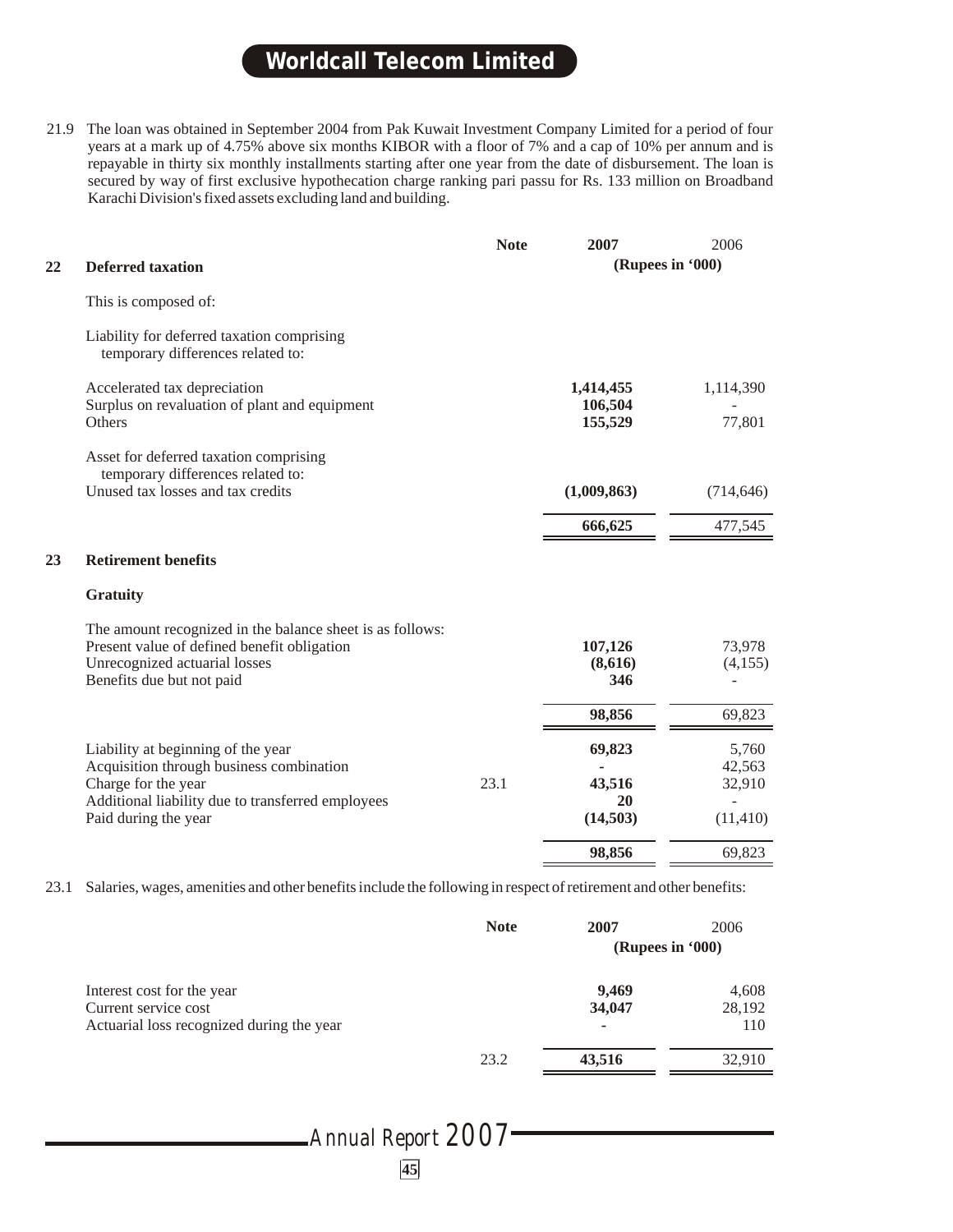|     | 2007             | 2006 |
|-----|------------------|------|
|     | (Rupees in '000) |      |
| \$1 |                  |      |
|     |                  |      |

| 23.2 Charge for the year has been allocated as follows: |  |
|---------------------------------------------------------|--|
|                                                         |  |

| Operating cost              | 38,260 | 28,396 |
|-----------------------------|--------|--------|
| Capitalized during the year | 5.256  | 4.514  |
|                             | 43.516 | 32.910 |

23.3 Recent actuarial valuation of plan was carried out on 30 June 2007 by Nauman Associates.

Significant actuarial assumptions used for valuation of these plans are as follows:

|    |                                                                                                  | <b>Note</b> | 2007<br>per annum    | 2006<br>per annum        |
|----|--------------------------------------------------------------------------------------------------|-------------|----------------------|--------------------------|
|    | Discount rate<br>Expected rate of salary increase                                                |             | 10%<br>9%            | 9%<br>8%                 |
|    |                                                                                                  |             | 2007                 | 2006<br>(Rupees in '000) |
| 24 | Liabilities against assets subject to finance lease                                              |             |                      |                          |
|    | Present value of minimum lease payments<br>Less: Current portion shown under current liabilities | 16          | 383,066<br>(189,040) | 364,556<br>(188, 932)    |
|    |                                                                                                  |             | 194,026              | 175,624                  |
|    |                                                                                                  |             |                      |                          |

Interest rate used as discounting factor is ranging from 7.5 % to 16% per annum (2006: 6% to 17% per annum). Taxes, repairs, replacements and insurance costs are to be borne by lessee. Under the terms of the agreements, the Company has an option to acquire the assets at the end of the respective lease terms by adjusting the deposit amount against the residual value of the assets. The Company intends to exercise the option. In case of default in payment of installments, the Company will be liable to pay additional lease rental on overdue payment at the rate of 0.1% per day.

The amount of future payments of the lease and the period in which these payments will become due are as follows:

|                                                      |                | 2007             |                  |         | 2006             |           |
|------------------------------------------------------|----------------|------------------|------------------|---------|------------------|-----------|
|                                                      | <b>Minimum</b> | <b>Finance</b>   | <b>Principal</b> | Minimum | Finance          | Principal |
|                                                      | <b>Lease</b>   | cost             |                  | Lease   | cost             |           |
|                                                      | <b>Payment</b> |                  |                  | Payment |                  |           |
|                                                      |                | (Rupees in '000) |                  |         | (Rupees in '000) |           |
|                                                      |                |                  |                  |         |                  |           |
| Not later than one year                              | 212,069        | 23,029           | 189,040          | 216,340 | 27,408           | 188,932   |
| Later than one year but<br>not later than five years | 217,674        | 23,648           | 194,026          | 185,850 | 10,226           | 175,624   |
|                                                      | 429,743        | 46,677           | 383,066          | 402,190 | 37,634           | 364,556   |

Annual Report  $2007$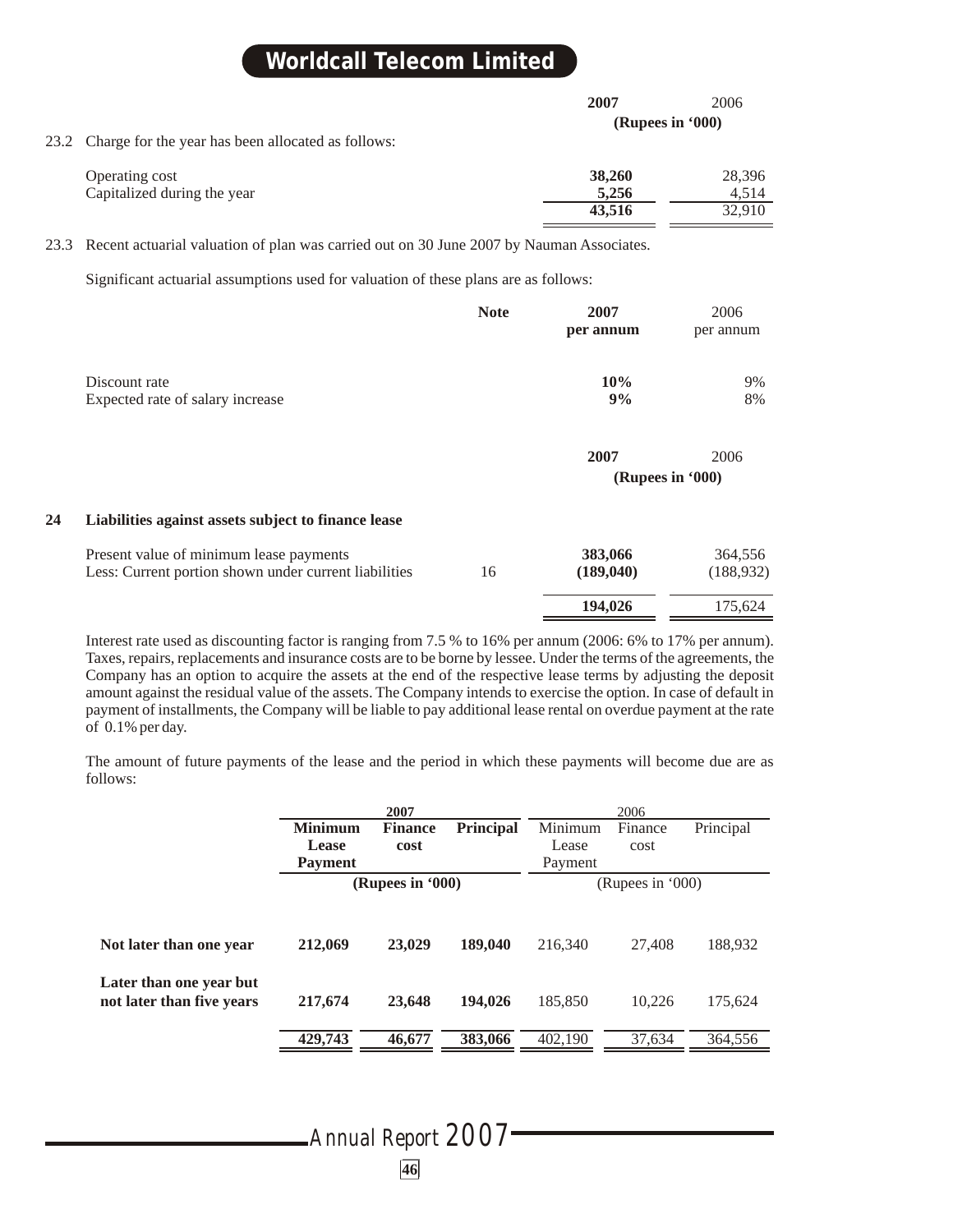|    |                                                       | <b>Note</b> | 2007                 | 2006       |
|----|-------------------------------------------------------|-------------|----------------------|------------|
| 25 | License fee payable                                   |             | (Rupees in $(000)$ ) |            |
|    | Carrying value of license fee payable to PTA          |             | 1,206,000            | 1,206,000  |
|    | Less: present value adjustment                        |             | (453, 107)           | (453, 107) |
|    |                                                       |             | 752,893              | 752,893    |
|    | Accumulated Interest charged to profit and loss       |             | 124,898              | 23,774     |
|    | Less: current portion shown under current liabilities | 16          | (71,000)             | (71,000)   |
|    |                                                       |             | 806,791              | 705,667    |

This represents interest free license fee payable to PTA for WLL license. As per the agreement with PTA, the total of Rs. 1,135 million is payable after three years by March 2010. The long term portion has been discounted using the effective interest rate of 12.5%.

#### **26 Contingencies and commitments**

#### 26.1 **Billing disputes with PTCL**

- 26.1.1 There is a dispute of Rs. 75.2 million (2006: Rs. 13.7 million) with PTCL for billing of non revenue time of prepaid calling cards and excess minutes billed on account of interconnect and settlement charges.
- 26.1.2 PTCL has charged the Company excess Domestic Private Lease Circuits (DPLC) and International Private Lease Circuits (IPLC) charges amounting to Rs. 20.2 million (2006: Rs. Nil) on account of difference in rates. Further the Company has also deposited Rs. 40 million (2006 : Rs. 40 million) in Escrow account on account of dispute of charging of bandwidth charges from the date of activation of Digital Interface Units (DIU) for commercial operation and in proportion to activation of DIUs related to each DPLC link and excess charging in respect of Karachi-Rawalpindi link which was never activated.

#### 26.2 **Billing disputes with Pakistan Telecommunication Authority (PTA)**

There is a dispute of Rs. 491 million with PTA on account of Universal Service Fund (USF) representing contribution to USF for period prior to the formation of the USF by the Federal Government. Out of this amount, Rs. 223 million relating to prior periods has been deposited with PTA. Based on the legal advice, the management is confident that the matter will be decided in favour of the Company.

- 26.3 The Income Tax proceedings have been finalized upto Tax Year 2006 with the exception of the following issues:
	- 26.3.1 The Taxation Officer reassessed the Income for the tax year 2006 by making additions on account of brought forward losses, gratuity and goodwill of Rs. 773 million. The reassessment has only reduced the loss declared by the Company for the year and it has not made any impact on the tax liability. The Company has filed an appeal before CIT(A) against the order of Taxation Officer.
	- 26.3.2 During the year the Taxation Officer passed an order under section 161/205 of the Income Tax Ordinance, 2001 for the tax year 2004 and 2005 on account of sales of Payphone services and calling cards creating tax demand of Rs. 173 million by treating the Company as assessee in default for non-deduction of tax under section 236 of the Income Tax Ordinance 2001. The Company has filed an appeal before CIT(A) against the order of the Taxation Officer. The management of the Company is confident that the appeal will be decided in their favour as they have not made any default on account of tax deduction.
	- 26.3.3 During the year, the sales tax authorities served show cause notices to various payphone companies, including the Company on account of alleged wrong claim of refund of Rs. 167 million under section 66 of the Sales Tax Act 1990. Subsequent to the balance sheet date, Additional Collector (Adjudication) Sales Tax Lahore has given a decision against the Company and imposed a penalty on the Company and Chief Executive, equivalent to the amount of orginal alleged claim. The Company is in the process of filling appeal to the Collector Sales Tax (Appeals) and Federal Tax Ombudsman. The management believes based upon the factual and legal grounds that the matter will be decided in favour of the Company at a higher judicial forum.

## $\,$ Annual Report  $2007$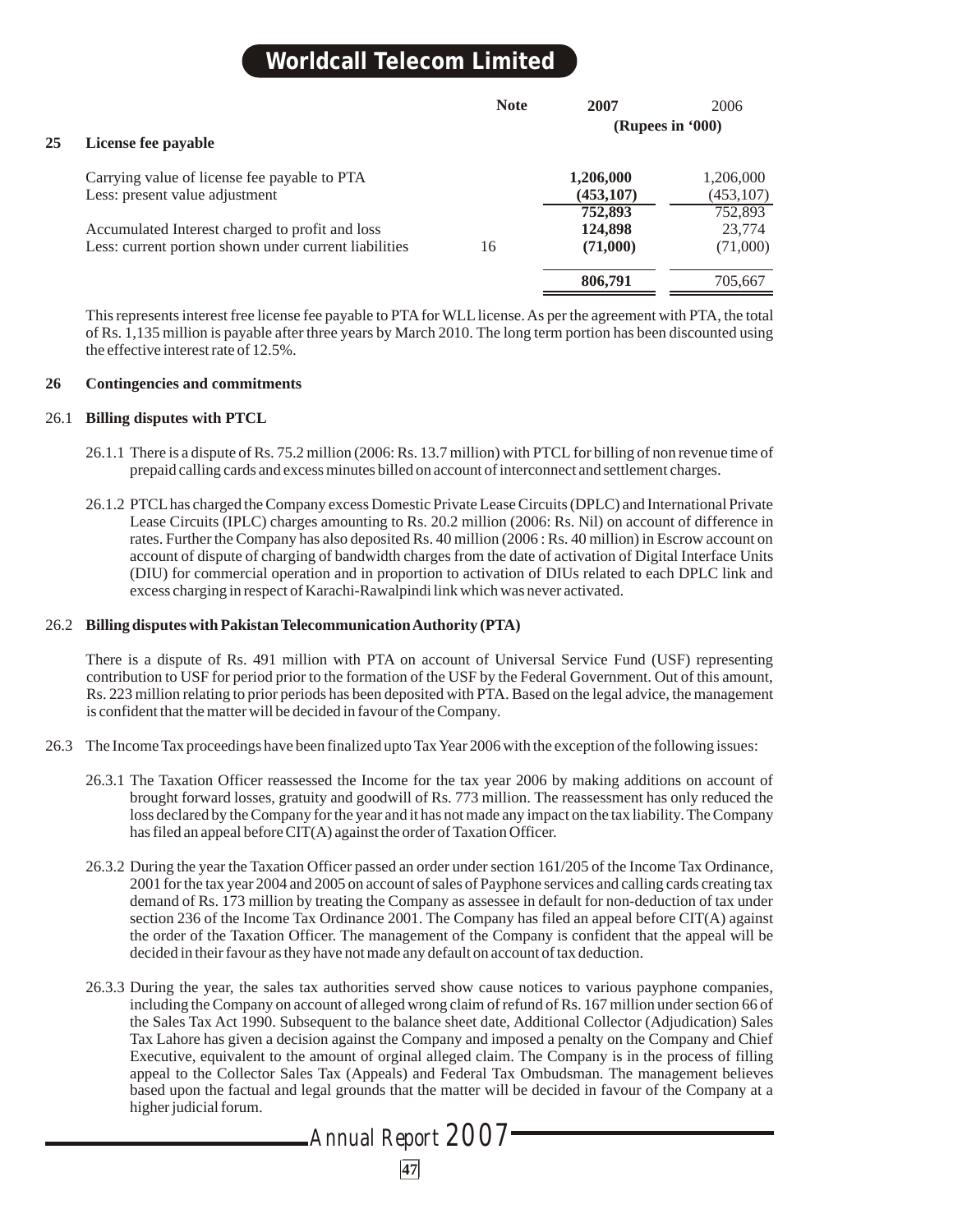|      |                                                                                                                                                      | 2007<br>2006<br>(Rupees in '000) |                                          |
|------|------------------------------------------------------------------------------------------------------------------------------------------------------|----------------------------------|------------------------------------------|
| 26.4 | Outstanding guarantees                                                                                                                               | 195,569                          | 196,161                                  |
| 26.5 | Commitments in respect of capital expenditure                                                                                                        | 179,261                          | 66,349                                   |
| 26.6 | Outstanding letters of credit                                                                                                                        | 31,084                           | 324,277                                  |
| 27   | Issued, subscribed and paid up capital                                                                                                               |                                  |                                          |
|      | Ordinary shares of Rs. 10 each as fully paid in cash                                                                                                 | 3,440,000                        | 3,440,000                                |
|      | Ordinary shares of Rs. 10 each issued in accordance<br>with the scheme of merger<br>Ordinary shares of Rs. 10 each issued as fully paid Bonus shares | 3,099,658<br>980,949             | 3,099,658                                |
|      |                                                                                                                                                      | 7,520,607                        | 6,539,658                                |
|      |                                                                                                                                                      | 2007                             | 2006<br>(Number of shares)               |
| 27.1 | Reconciliation of Issued, subscribed and paid up capital                                                                                             |                                  |                                          |
|      | Opening balance<br>Issued as fully paid in cash<br>Issued in accordance with the scheme of merger<br>Issued as fully paid bonus shares               | 653,965,789<br>98,094,868        | 275,000,000<br>69,000,000<br>309,965,789 |
|      |                                                                                                                                                      | 752,060,657                      | 653,965,789                              |
|      |                                                                                                                                                      |                                  |                                          |

27.2 The detail of the Company's shares held by associated companies as at 30 June 2007 is as follows:

|                                                                         | 2007                    | 2006<br>(Number of shares) |
|-------------------------------------------------------------------------|-------------------------|----------------------------|
| Name of associated undertaking                                          |                         |                            |
| First Capital Securities Corporation Limited<br>Pace (Pakistan) Limited | 84,159,661<br>1,800,912 | 78,538,838<br>1,566,011    |
|                                                                         | 85,960,573              | 80,104,849                 |

#### **28 Share premium**

This reserve can be utilized by the Company only for the purposes specified in section 83(2) of the Companies Ordinance, 1984.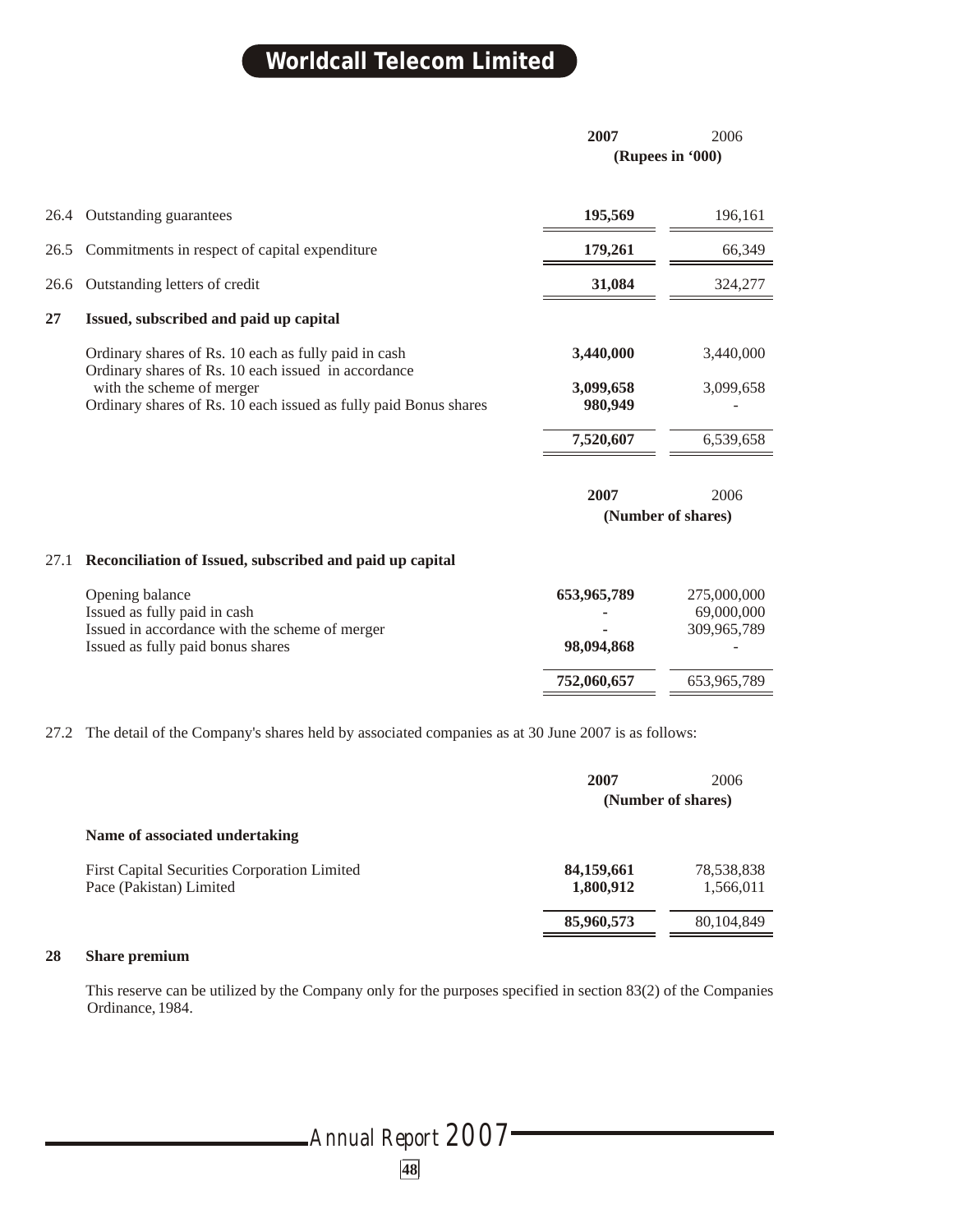|                       | 2006                     |
|-----------------------|--------------------------|
|                       |                          |
| 304,297<br>(106, 504) | -<br>-                   |
| 197,793               | -                        |
|                       | 2007<br>(Rupees in '000) |

29.1 The surplus on revaluation shall not be utilized directly or indirectly by way of dividend or bonus shares as per Section 235 of the Companies Ordinance, 1984.

|      |                                                  | <b>Note</b> | 2007                   | 2006                 |
|------|--------------------------------------------------|-------------|------------------------|----------------------|
|      |                                                  |             | (Rupees in '000)       |                      |
| 30   | <b>Revenue -Net</b>                              |             |                        |                      |
|      | Telecom services<br><b>Broadband services</b>    |             | 3,382,246<br>1,280,157 | 4,126,882<br>906,881 |
|      |                                                  |             | 4,662,403              | 5,033,763            |
|      | Less:<br>Sales tax                               |             | 203,962                | 250,699              |
|      | Discount and commission                          |             | 145,928                | 427,205              |
|      |                                                  |             | 349,890                | 677,904              |
|      |                                                  |             | 4,312,513              | 4,355,859            |
| 31   | <b>Direct cost</b>                               |             |                        |                      |
|      | Interconnect, settlement and other charges       |             | 1,356,321              | 1,748,203            |
|      | Bandwidth and other PTCL charges                 |             | 263,043                | 259,420              |
|      | Depreciation                                     | 3.4         | 662,837                | 454,401              |
|      | Amortization of intangible assets                | 5.2         | 58,273                 | 42,943               |
|      | Power consumption and pole rent                  |             | 123,017                | 89,267               |
|      | PTA charges                                      | 31.1        | 28,534                 | 33,031               |
|      | Cable License fee<br>Salaries and other benefits |             | 32,768                 | 10,085<br>8,331      |
|      |                                                  |             | 13,241<br>30,983       | 23,380               |
|      | Inventory consumed<br>Stores and spares consumed |             | 9,647                  | 8,856                |
|      | Annual Spectrum Fee                              |             | 13,243                 | 16,378               |
|      | Content cost                                     |             | 24,814                 | 21,414               |
|      | Network maintenance & insurance                  |             | 9,833                  | 2,887                |
|      | Cable modem and accessories                      |             |                        | 5,617                |
|      | Others                                           |             | 2,252                  | 2,118                |
|      |                                                  |             | 2,628,806              | 2,726,331            |
| 31.1 | <b>PTA Charges</b>                               |             |                        |                      |
|      | <b>LDI</b> License                               | 31.1.1      | 10,321                 | 12,522               |
|      | <b>WLL</b> License                               | 31.1.2      | 12,345                 | 7,621                |
|      | Payphones License                                |             | 555                    | 8,311                |
|      | <b>Broadband License</b>                         |             | 4,465                  | 3,023                |
|      | Telephony License                                | 31.1.3      | 175                    | 333                  |
|      | Annual numbering charges                         |             | 198                    | 1,221                |
|      | Testing and other charges                        |             | 475                    |                      |
|      |                                                  |             | 28,534                 | 33,031               |

 $\blacksquare$ Annual Report  $2007$   $\blacksquare$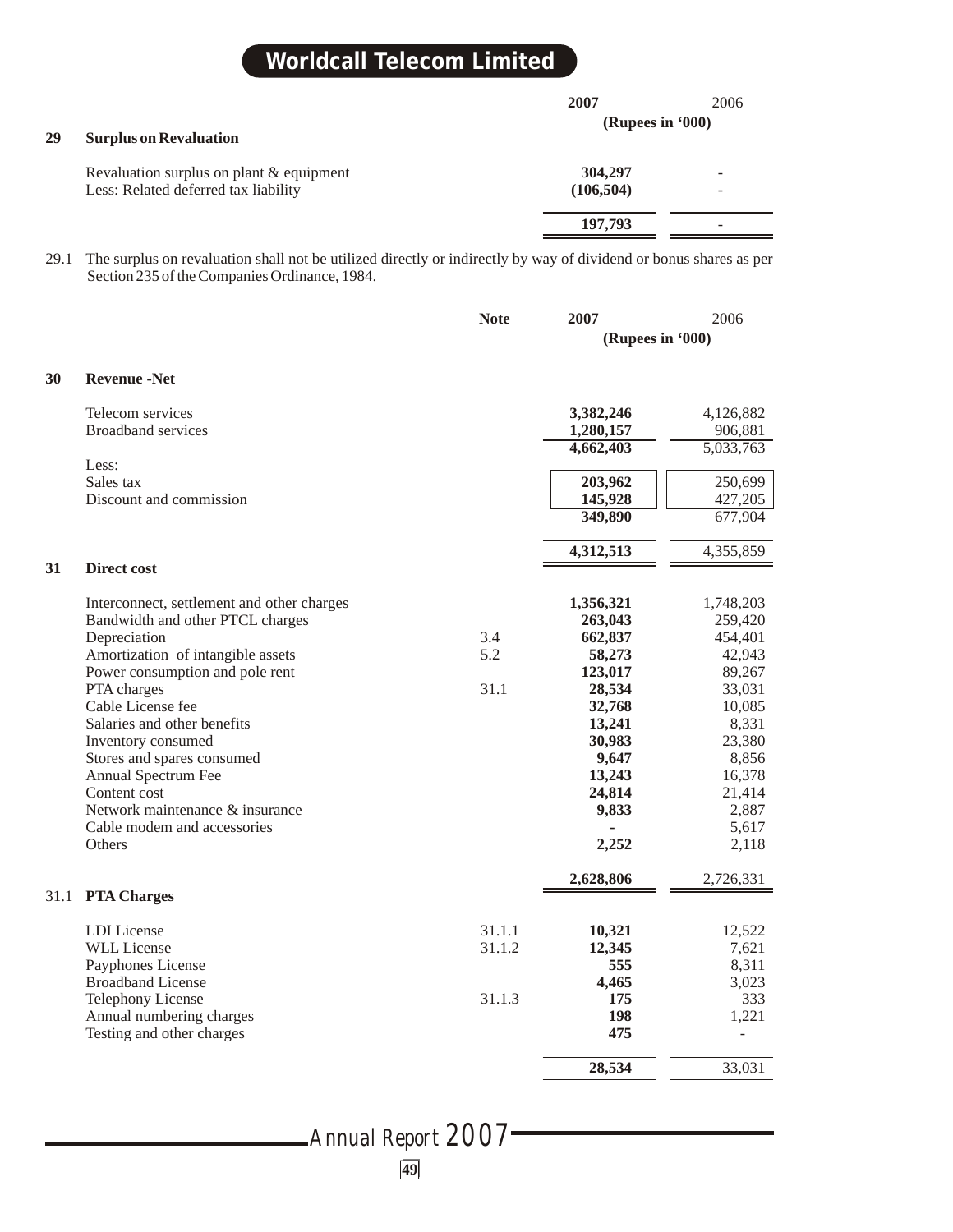- 31.1.1 This provision represents charges payable to PTA in respect of contribution to the Research and Development Fund established by Federal Government (Rs. 6.132 million), Universal Service Fund (Rs.1.123 million) and annual regulatory fee (Rs. 3.066 million) under the license agreement for LDI project.
- 31.1.2 This provision represents charges payable to PTA in respect of contribution to the Research and Development Fund established by Federal Government (Rs. 6.157 million), Universal Service Fund (Rs. 3.109 million) and annual regulatory fee (Rs. 3.079 million) under the license agreement for WLL project.

The gross revenue on which this provision has been calculated, represents revenue from licensed services only i.e. connection charges, post paid billing to customers, air time of prepaid cards utilized by customers, line rent of both prepaid and post paid connections and local and international inbound revenue. It does not include one time initial fee received from customers on activation of connection i.e. membership fee and license fee.

31.1.3 This provision represents charges payable to PTA in respect of contribution to the Research and Development Fund established by Federal Government (Rs. 0.113 million) and annual regulatory fee (Rs. 0.062 million) for the current year under the license agreement for Telephony project.

|    |                                               | <b>Note</b> | 2007             | 2006      |
|----|-----------------------------------------------|-------------|------------------|-----------|
|    |                                               |             | (Rupees in '000) |           |
| 32 | <b>Operating cost</b>                         |             |                  |           |
|    | Salaries, wages and benefits                  |             | 471,274          | 380,521   |
|    | Marketing, advertisement and selling expenses |             | 149,441          | 99,643    |
|    | Rent, rates and taxes                         |             | 52,453           | 42,728    |
|    | Communications                                |             | 30,311           | 33,171    |
|    | Transportation                                |             | 18,408           | 19,822    |
|    | Legal and professional                        | 32.1        | 11,387           | 14,852    |
|    | Insurance                                     |             | 23,062           | 24,662    |
|    | <b>Utilities</b>                              |             | 24,730           | 21,151    |
|    | Printing and stationery                       |             | 17,987           | 17,439    |
|    | Entertainment                                 |             | 19,048           | 16,613    |
|    | Travel and conveyance                         |             | 41,237           | 13,909    |
|    | Repairs and maintenance                       |             | 18,727           | 12,324    |
|    | Provision for doubtful debts                  |             | 73,619           | 77,200    |
|    | Bad debts written off                         |             |                  | 10,036    |
|    | Donations                                     | 32.2        | 571              | 5,129     |
|    | Fees and subscriptions                        |             | 9,587            | 4,122     |
|    | Postage and courier                           |             | 8,273            | 3,774     |
|    | Newspapers and periodicals                    |             | 643              | 2,441     |
|    | Consultancy                                   |             |                  | 2,182     |
|    | Auditor's remuneration                        | 32.3        | 3,940            | 3,570     |
|    | Depreciation                                  | 3.4         | 63,503           | 46,741    |
|    | Amortization of intangible assets             | 5.2         | 2,500            | 155,618   |
|    | Amortization of deferred cost                 |             | 5,336            | 15,933    |
|    | Miscellaneous                                 |             | 11,816           | 10,547    |
|    |                                               |             | 1,057,853        | 1,034,128 |

- 32.1 These include operating expenses amounting to Rs. 0.091 million (2006: Rs. 0.091 million) with respect to investment properties.
- 32.2 None of the Directors of the Company or any of their spouses have any interest in or otherwise associated with any of the recipients of donations made by the Company during the year.

## Annual Report  $2007\cdot$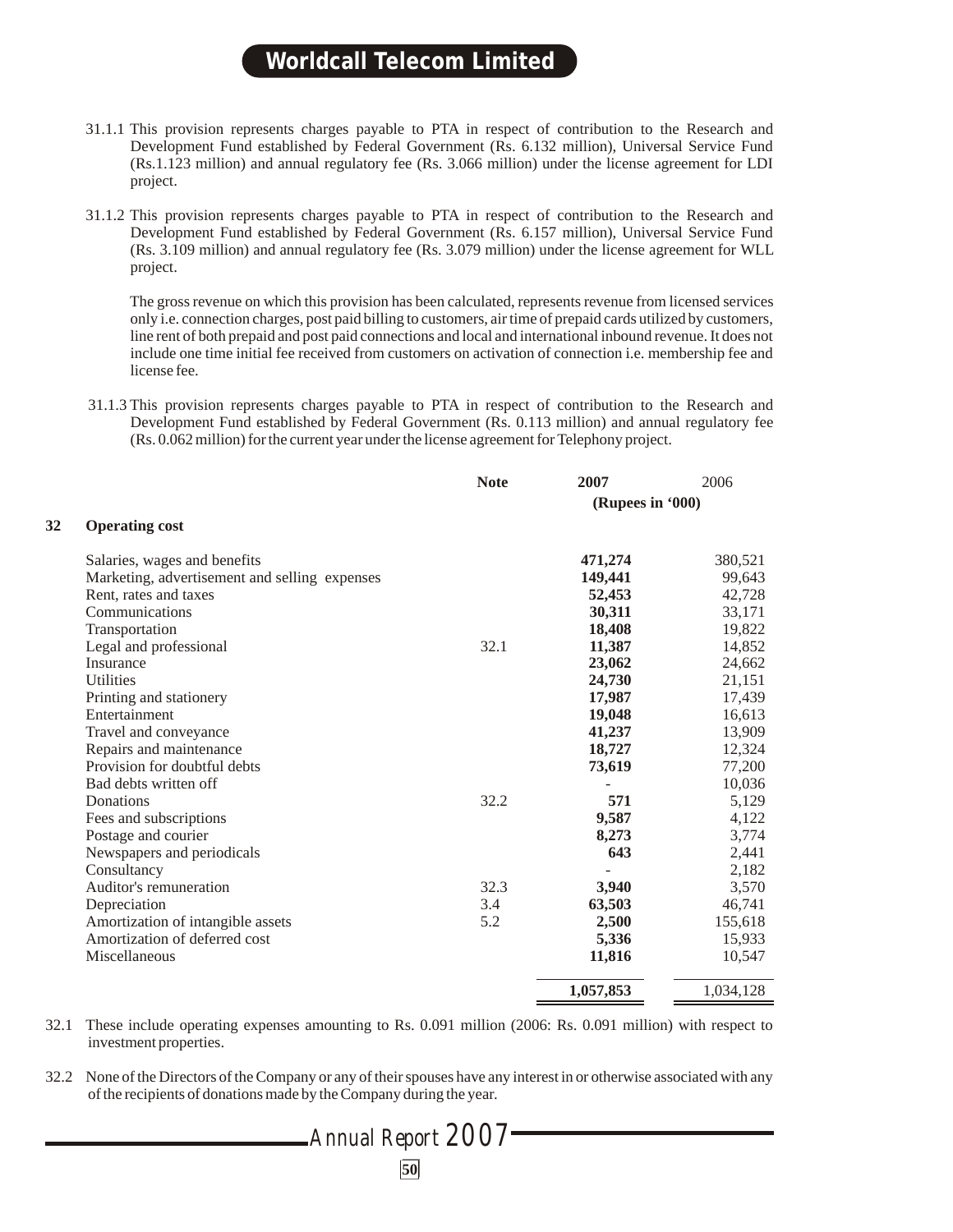|      |                                               | <b>Note</b> | 2007             | 2006    |
|------|-----------------------------------------------|-------------|------------------|---------|
| 32.3 | <b>Auditor's remuneration</b>                 |             | (Rupees in '000) |         |
|      |                                               |             |                  |         |
|      | Statutory audit                               |             | 2,500            | 2,300   |
|      | Half year review                              |             | 700              | 650     |
|      | Other sundry certifications                   |             | 400              | 310     |
|      | Out of pocket expenses                        |             | 340              | 310     |
|      |                                               |             | 3,940            | 3,570   |
| 33   | <b>Finance cost</b>                           |             |                  |         |
|      | Mark-up on long term loan                     | 33.1        | 101,683          | 70,767  |
|      | Interest on PTA license fee                   |             | 101,125          | 23,774  |
|      | Financial charge on leased liabilities        |             | 32,278           | 32,576  |
|      | Mark-up on Term Finance Certificates          |             | 40,389           | 24,527  |
|      | Mark-up on running finance                    |             | 30,001           | 16,934  |
|      | Bank charges and commission                   |             | 7,463            | 10,425  |
|      | Mark-up on advances from associated companies |             |                  | 89      |
|      |                                               |             | 312,939          | 179,092 |

33.1 This includes Rs. 7.985 million (2006: Rs. 9.178 million) in respect of amortization of initial transaction cost.

|    |                                                      | <b>Note</b> | 2007             | 2006             |
|----|------------------------------------------------------|-------------|------------------|------------------|
|    |                                                      |             | (Rupees in '000) |                  |
| 34 | Other operating income                               |             |                  |                  |
|    | <b>Income from financial assets</b>                  |             |                  |                  |
|    | Profit on sale of investments                        |             | 85,274           | 104,868          |
|    | Income on deposit and saving accounts                |             | 25,580           | 15,622           |
|    | Dividend Income                                      |             | 2,490            |                  |
|    | Mark-up on advance to associated company             |             | 6,483<br>119,827 | 9,458<br>129,948 |
|    | Income from non-financial assets                     |             |                  |                  |
|    | Rental income from investment property               |             | 4,084            | 3,712            |
|    | Scrap sales                                          |             | 469              |                  |
|    | Gain /(loss) on sale of Property plant and Equipment |             | 1,776            | (3,695)          |
|    | Miscellaneous                                        |             | 11,930           | 28,112           |
|    |                                                      |             | 18,259           | 28,129           |
|    |                                                      |             | 138,086          | 158,077          |
| 35 | <b>Other expenses</b>                                |             |                  |                  |
|    | Provision for impairment of long term investment     | 7           | 41,314           |                  |
|    | Exchange (gain)/ loss                                |             | (2,055)          | 4,635            |
|    |                                                      |             | 39,259           | 4,635            |
| 36 | <b>Taxation</b>                                      |             |                  |                  |
|    | for the year                                         |             |                  |                  |
|    | Current                                              | 36.1        | 329              |                  |
|    | Deferred                                             |             | 82,576           | 234,610          |
|    |                                                      |             | 82,905           | 234,610          |
|    | Annual Report $2007\,$                               |             |                  |                  |
|    |                                                      |             |                  |                  |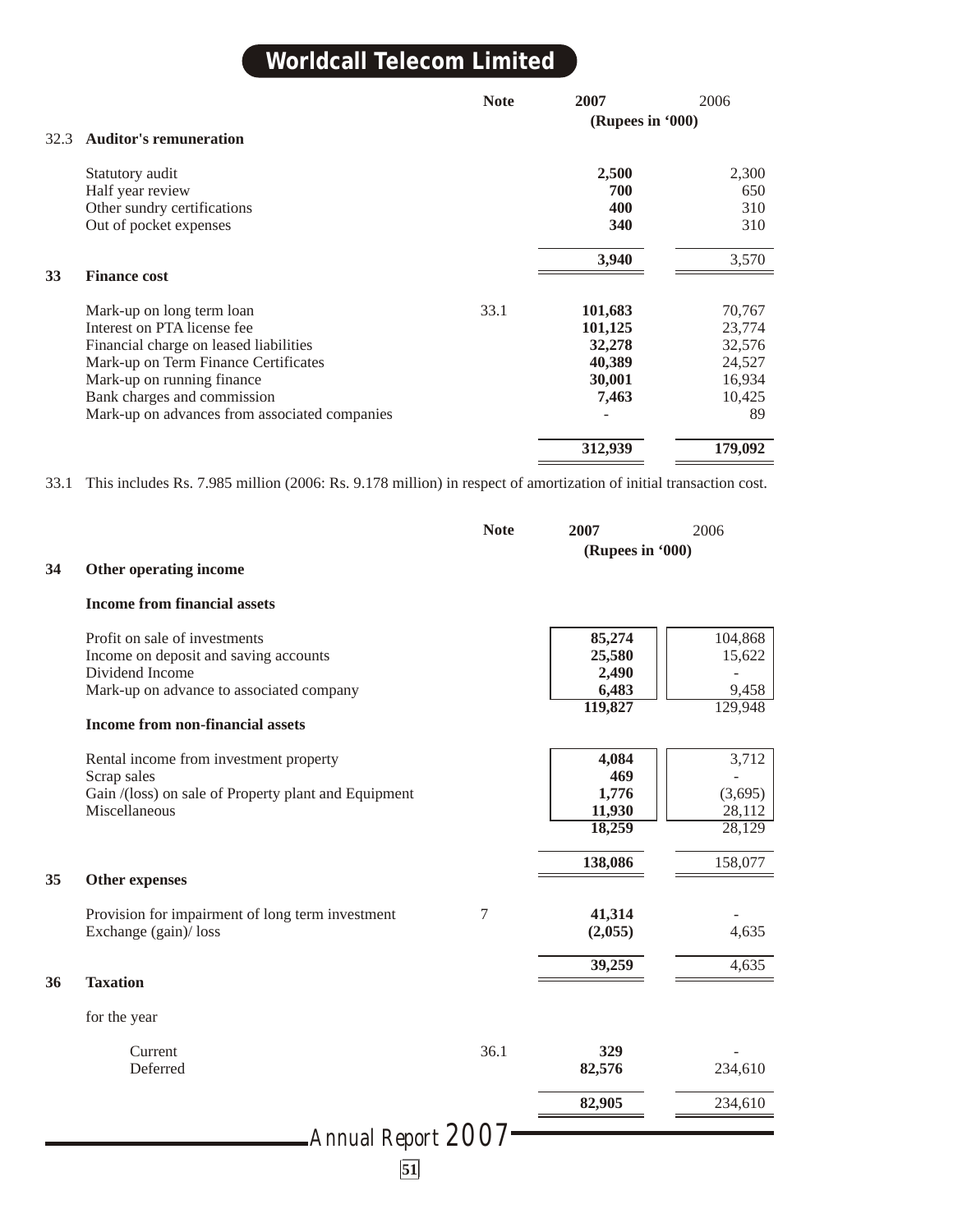36.1 The Company has not made provision for current taxation, except for income covered under presumptive tax regime, as carried forward losses and accelerated tax depreciation are available to the Company under Income Tax Ordinance 2001. As per section 113 of the Income Tax Ordinance, 2001, minimum tax paid by the Company is adjustable against tax payable by the Company in respect of future taxable profits.

|      |                                                                                                                           |                              | 2007                                 | 2006                       |
|------|---------------------------------------------------------------------------------------------------------------------------|------------------------------|--------------------------------------|----------------------------|
| 36.2 | Tax charge reconciliation                                                                                                 |                              |                                      |                            |
|      | Numerical reconciliation between the average effective tax<br>rate and the applicable tax rate.                           |                              | $\frac{0}{0}$                        |                            |
|      | Applicable tax rate                                                                                                       |                              | 35                                   | $\%$<br>35                 |
|      | Tax effect of amounts:                                                                                                    |                              |                                      |                            |
|      | Not deductible for tax purposes<br>Admissible for tax purposes<br>Exempt from tax<br>Covered under presumptive tax regime |                              | 8.24<br>(12.39)<br>(18.83)<br>(0.28) | 12.80<br>(6.80)<br>(21.20) |
|      | Average effective tax rate (tax expense divided<br>by profit before tax)                                                  |                              | 11.74                                | 19.80                      |
| 37   | Earnings per share                                                                                                        |                              | 2007                                 | 2006                       |
| 37.1 | <b>Basic earnings per share</b>                                                                                           |                              |                                      |                            |
|      | Profit after taxation available for distribution<br>to ordinary shareholders                                              | Rupees                       | 623,536                              | 947,610                    |
|      | Weighted average number of ordinary shares                                                                                | in '000<br>Number<br>in '000 | 752,061                              | 738,836                    |
|      | Basic earnings per share                                                                                                  | Rupees                       | 0.83                                 | 1.28                       |
|      |                                                                                                                           |                              | 2007                                 | 2006<br>(Rupees in '000)   |
| 37.2 | Diluted earnings per share                                                                                                |                              |                                      |                            |
|      | Profit after taxation available for distribution to<br>ordinary shareholders                                              |                              | 623,536                              | 947,610                    |
|      | After tax effect of interest on convertible loan from<br>Amatis Limited                                                   |                              | 8,504                                | 2,076                      |
|      | After tax effect of interest on Syndicated loan-I                                                                         |                              | 1,377                                |                            |
|      | Profit after taxation available for distribution to<br>ordinary shareholders (diluted)                                    |                              | 633,417                              | 949,686                    |
|      |                                                                                                                           |                              |                                      |                            |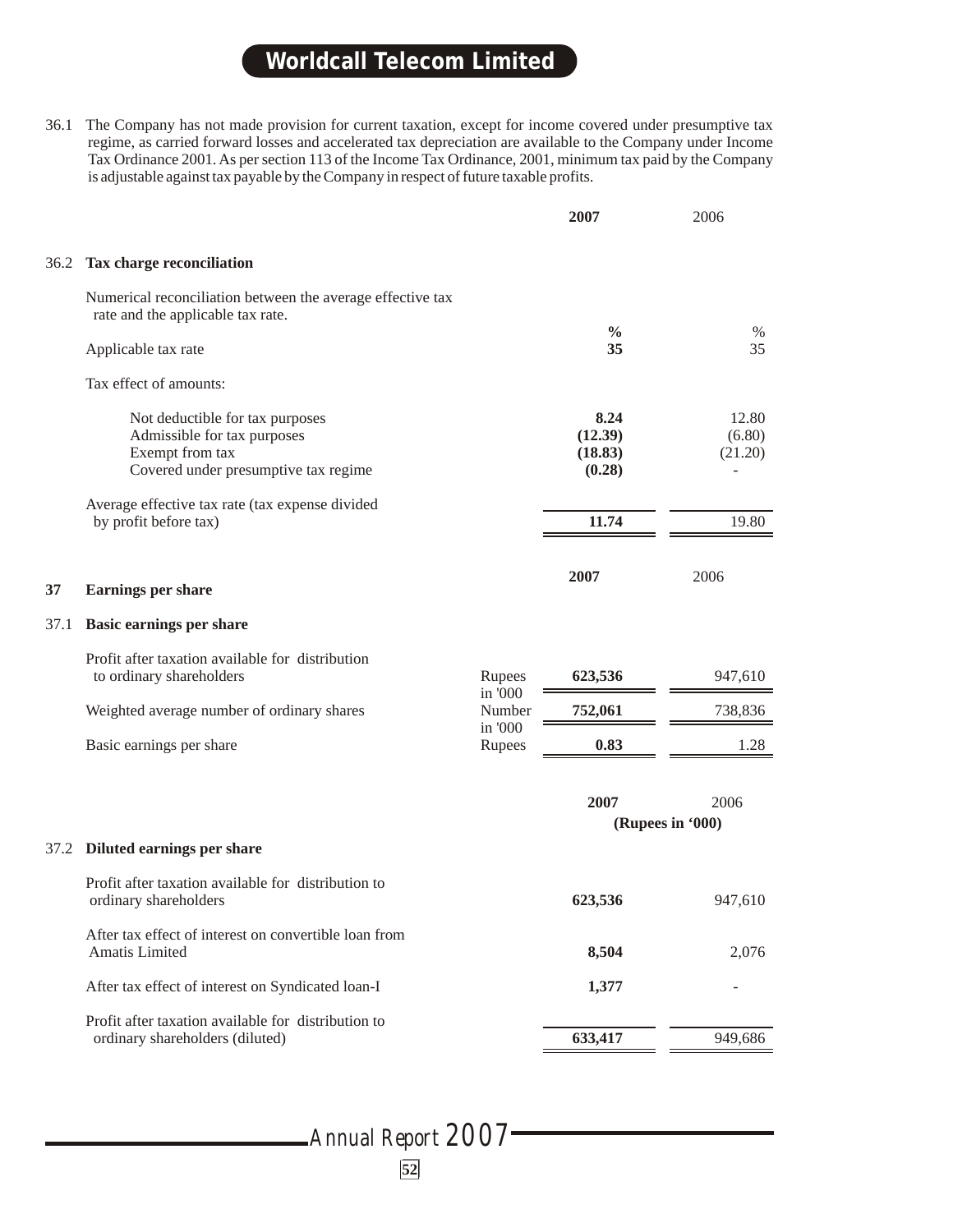|                                                              |        | 2007<br>(Number in $000$ ) | 2006    |
|--------------------------------------------------------------|--------|----------------------------|---------|
| Weighted average number of ordinary shares                   |        | 752,061                    | 738,836 |
| Effect of conversion of convertible loan from Amatis Limited |        | 107,164                    | 44,736  |
| Effect of conversion of syndicated loan-I                    |        | 3,903                      |         |
| Weighted average number of ordinary shares (diluted)         |        | 863,128                    | 783,572 |
| Diluted earnings per share                                   | Rupees | 0.73                       | 1.21    |

The basic and diluted earning per share for the last year is adjusted to give effect of bonus issue during the current year.

#### **38 Related party transactions**

The related parties comprise foreign subsidiary, local associated companies, related group companies, directors of the Company, companies where directors also hold directorship, and key management employees. Amounts due from and to related parties are shown under receivables and payables and remuneration of directors and key management employees is disclosed in note 41. Other significant transactions with related parties are as follows:

|                                                                                                    | 2007             | 2006             |
|----------------------------------------------------------------------------------------------------|------------------|------------------|
| <b>Associated companies</b>                                                                        |                  | (Rupees in '000) |
| Purchase of goods and services<br>Sale of goods and services                                       | 52,348<br>10,013 | 41,083<br>4,453  |
| All transactions with related parties have been carried out on<br>commercial terms and conditions. |                  |                  |
| <b>Cash generated from operations</b>                                                              |                  |                  |
| Profit before taxation                                                                             | 706,441          | 1,182,220        |
| Adjustment for non-cash charges and other items:                                                   |                  |                  |
| Depreciation                                                                                       | 726,340          | 501,142          |
| Amortization of intangible assets                                                                  | 60,773           | 198,561          |
| Amortization of deferred cost                                                                      | 5,336            | 15,933           |
| Amortization of transaction cost                                                                   | 7,985            | 9,178            |
| Interest on PTA license fee                                                                        | 101,125          | 23,774           |
| Provision for doubtful receivables                                                                 | 73,619           | 77,200           |
| Bad debts written off                                                                              |                  | 10,036           |
| Gain on sale of short term investments                                                             | (85,274)         | (104, 868)       |
| Property, plant and equipment written off                                                          |                  | 4,516            |
| (Profit)/Loss on disposal of property, plant and equipment                                         | (1,776)          | 3,695            |
| Provision for impairment of long term investment                                                   | 41,314           |                  |
| Gain on re-measurement of investments at fair value                                                | (279, 183)       | (138, 363)       |
| Gain on re-measurement of investment property at fair value                                        | (15,516)         | (21,000)         |
| Gain on re-measurement of long term liabilities at present value                                   |                  | (453, 107)       |
| Retirement benefits                                                                                | 38,260           | 28,396           |
| Finance costs                                                                                      | 203,829          | 155,318          |
| Profit before working capital changes                                                              | 1,583,273        | 1,492,631        |

Annual Report 2007-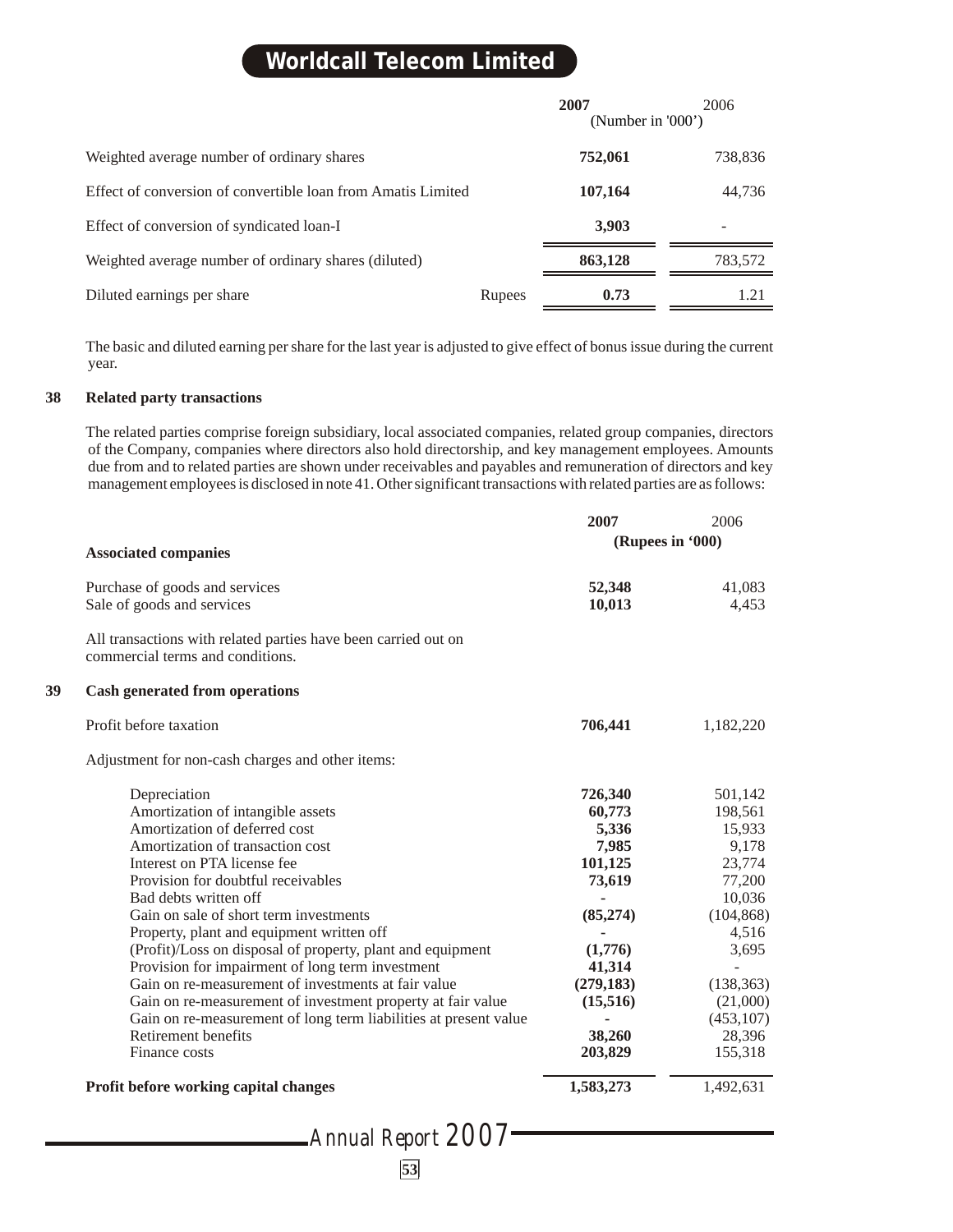**2007** 2006 **Note**

**(Rupees in '000)**

Effect on cash flow due to working capital changes:

*(Increase)/Decrease in the current assets*

|    | Stores and spares                                                |    | (32, 814)  | (2,657)    |
|----|------------------------------------------------------------------|----|------------|------------|
|    | Stock in trade                                                   |    | (13,256)   | (4,181)    |
|    | Trade debts                                                      |    | (258, 643) | (132, 498) |
|    | Loans and advances                                               |    | 18,900     | 168,767    |
|    | Deposits and prepayments                                         |    | 12,704     | 26,685     |
|    | Other receivables                                                |    | (1,448)    | (126, 853) |
|    | Increase/(Decrease) in the current liabilities                   |    |            |            |
|    | Trade and other payables                                         |    | 193,499    | (568, 500) |
|    |                                                                  |    | (81,058)   | (639, 237) |
|    |                                                                  |    | 1,502,215  | 853,394    |
| 40 | Cash and cash equivalents                                        |    |            |            |
|    | Cash and bank balances                                           | 15 | 560,575    | 1,452,789  |
|    | Running finance under markup arrangements-Secured                | 17 | (525, 459) | (273, 207) |
|    |                                                                  |    | 35,116     | 1,179,582  |
| 41 | <b>Remuneration of Chief Executive, directors and executives</b> |    |            |            |

The aggregate amount charged in the financial statements for the year for remuneration, including certain benefits, to the Chief Executive, directors and executives of the Company are as follows:

|                          | <b>Chief Executive</b> |       | <b>Directors</b> |       | <b>Executives</b> |        |
|--------------------------|------------------------|-------|------------------|-------|-------------------|--------|
|                          | 2007                   | 2006  | 2007             | 2006  | 2007              | 2006   |
|                          | (Rupees in '000)       |       | (Rupees in '000) |       | (Rupees in '000)  |        |
| Managerial remuneration  | 1,584                  | 1,584 | 1,637            | 2,120 | 68,857            | 37,902 |
| Retirement benefits      | 200                    | 200   | 200              | 100   | 9,187             | 2,506  |
| Housing                  | 648                    | 648   | 655              | 848   | 27,543            | 15,225 |
| <b>Utilities</b>         | 168                    | 168   | 164              | 212   | 6,886             | 3,833  |
|                          | 2,600                  | 2,600 | 2,656            | 3,280 | 112,473           | 59,466 |
| <b>Number of persons</b> | 1                      |       | 1                | 2     | <b>100</b>        | 56     |

The Chief Executive, directors and certain executives of the Company are provided with Company maintained vehicles and residential telephones.

No meeting fee was paid to directors during the year (2006: Rs. Nil).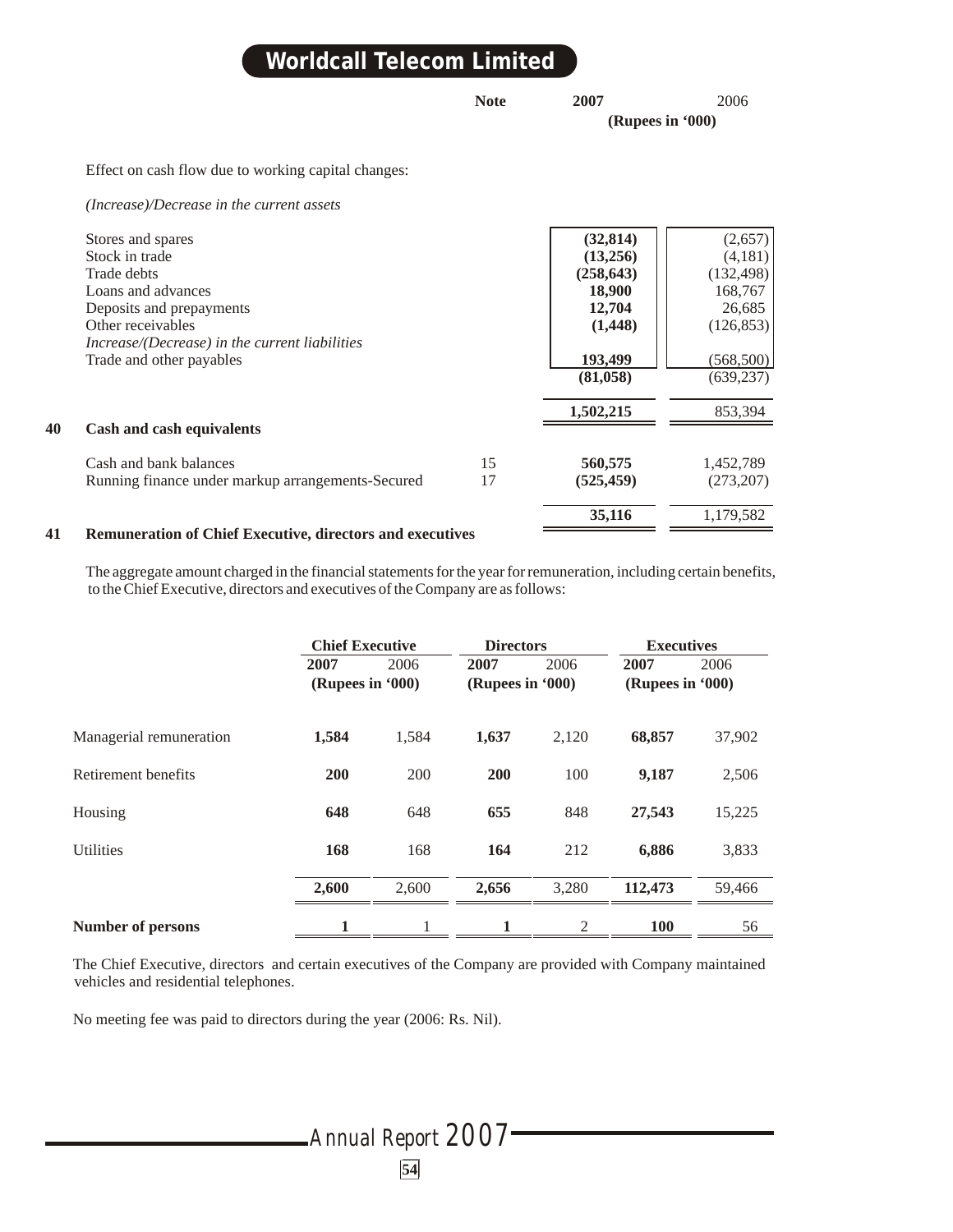|                                                                                                                                                       |                    | Interest / mark up bearing |                              |                    |                     | Non interest/mark up bearing |                              |                     |                      |                        |
|-------------------------------------------------------------------------------------------------------------------------------------------------------|--------------------|----------------------------|------------------------------|--------------------|---------------------|------------------------------|------------------------------|---------------------|----------------------|------------------------|
|                                                                                                                                                       | Maturity<br>upto   | Maturity<br>after          | Maturity<br>after            |                    | Maturity<br>upto    | Maturity<br>after            | Maturity<br>after            |                     |                      |                        |
|                                                                                                                                                       | one year           | upto two years<br>one year | upto five years<br>two years | Sub total          | one year            | upto two years<br>one year   | upto five years<br>two years | Sub total           | Total<br>2007        | 2006                   |
|                                                                                                                                                       |                    |                            | (Rupees in '000)             |                    |                     |                              | (Rupees in '000)             |                     | (Rupees in '000)     |                        |
| <b>Financial</b> assets                                                                                                                               |                    |                            |                              |                    |                     |                              |                              |                     |                      |                        |
| Long term deposits                                                                                                                                    |                    |                            |                              |                    |                     |                              | 223,383                      | 244,754             | 244,754              | 207,922                |
| Trade debts                                                                                                                                           |                    |                            |                              |                    | 21,371<br>899,052   |                              |                              | 899,052             | 899,052              | 701,434                |
| Loans and advances - considered good                                                                                                                  | 28,886             |                            |                              | 28,886             |                     |                              |                              |                     |                      | 134,095                |
| Deposits and short term prepayments                                                                                                                   |                    |                            |                              |                    | 87,506              |                              |                              | 87,506              | 28,886<br>87,506     | 139,986                |
| Other receivables                                                                                                                                     |                    |                            |                              |                    | 410,245             |                              |                              | 410,245             | 410,245              | 409,128                |
| Short term investments                                                                                                                                |                    |                            |                              |                    | 570,941             |                              |                              | 570,941             | 570,941              | 784,542                |
| Cash and bank balances                                                                                                                                | 478,572<br>507,458 |                            |                              | 478,572<br>507,458 | 82,003<br>2,071,118 |                              | 223,383                      | 82,003<br>2,294,501 | 560,575<br>2,801,959 | 3,829,896<br>1,452,789 |
|                                                                                                                                                       |                    |                            |                              |                    |                     |                              |                              |                     |                      |                        |
| <b>Financial liabilities</b>                                                                                                                          |                    |                            |                              |                    |                     |                              |                              |                     |                      |                        |
| Term finance certificates - Secured                                                                                                                   | 50,110             | 58,357                     | 284,498<br>187,961           | 392,965            |                     |                              |                              |                     | 392,965              | 149,909                |
| Long term finances-secured                                                                                                                            | 441,170            | 489,503                    |                              | 1,118,634          |                     |                              |                              |                     | 1,118,634            | ,518,847               |
| Liabilities against assets subject to finance lease                                                                                                   | 189,040            | 143,817                    | 50,209                       | 383,066            |                     |                              |                              |                     | 383,066              | 364,556                |
| Long term payables                                                                                                                                    |                    |                            |                              |                    |                     | 105,060                      | 29,067<br>59,774             | 134,127             | 134,127              | 6,261                  |
| Long term deposits                                                                                                                                    |                    |                            |                              |                    |                     |                              |                              | 59,774              | 59,774               | 76,260                 |
| License fee payable                                                                                                                                   |                    |                            |                              |                    |                     |                              | 806,791                      | 806,791             | 806,791              | 705,667                |
| Running finance under markup                                                                                                                          |                    |                            |                              |                    |                     |                              |                              |                     |                      |                        |
| arrangements-Secured                                                                                                                                  | 525,459            |                            |                              | 525,459            |                     |                              |                              |                     | 525,459              | 273,207                |
| Trade and other payables                                                                                                                              |                    |                            |                              |                    | 946,706             |                              |                              | 946,706             | 946,706              | 771,366                |
| Interest and mark up accrued                                                                                                                          |                    |                            |                              |                    | 31,981              |                              |                              | 31,981              | 31,981               | 34,131                 |
|                                                                                                                                                       | 1,205,779          | $\frac{691,677}{$          | 522,668                      | 2,420,124          | 978,687             | 105,060                      | 895,632                      | 1,979,379           | 4,399,503            | 3,900,204              |
| Off balance sheet financial instruments                                                                                                               |                    |                            |                              |                    |                     |                              |                              |                     |                      |                        |
|                                                                                                                                                       |                    |                            |                              |                    |                     |                              |                              |                     |                      |                        |
| Contingencies and commitments<br>Guarantees                                                                                                           |                    |                            |                              |                    |                     |                              |                              |                     | 195,569<br>1,272,661 | 267,309<br>196,161     |
| Letters of credit                                                                                                                                     |                    |                            |                              |                    |                     |                              |                              |                     | 31,084               | 324,277                |
|                                                                                                                                                       |                    |                            |                              |                    |                     |                              |                              |                     | 1,499,314            | 787,747                |
| The effective interest/mark-up rates for the monetary financial assets and liabilities are mentioned in respective notes to the financial statements. |                    |                            |                              |                    |                     |                              |                              |                     |                      |                        |

**55**

 $\blacksquare$ Annual Report  $2007$ 

**42 Financial assets and liabilities**

42 Financial assets and liabilities

# 42.1 Financial risk management objectives 42.1 **Financial risk management objectives**

The Company finances its operations through equity, borrowings and management of working capital with a view to obtain a reasonable mix between the various sources of finance to minimize the risk. The Company finances its operations through equity, borrowings and management of working capital with a view to obtain a reasonable mix between the various sources of finance to minimize the risk.

Taken as a whole, risk arising from the Company's financial instruments is limited as there is no significant exposure to market risk in respect of such instruments. Taken as a whole, risk arising from the Company's financial instruments is limited as there is no significant exposure to market risk in respect of such instruments.

## Foreign exchange risk management 42.2 **Foreign exchange risk management**  $42.2$

Foreign currency risk arises mainly where receivables and payables exist due to transactions entered into foreign currency. The Company is exposed to foreign currency risk on sales, purchases and borrowings that are entere Foreign currency risk arises mainly where receivables and payables exist due to transactions entered into foreign currency. The Company is exposed to foreign currency risk on sales, purchases and borrowings that are entered in a currency otherthan PakRupees.TheCompany usesforward exchange contractsto hedge itsforeign currency risk, when considered appropriate.

## **Worldcall Telecom Limited**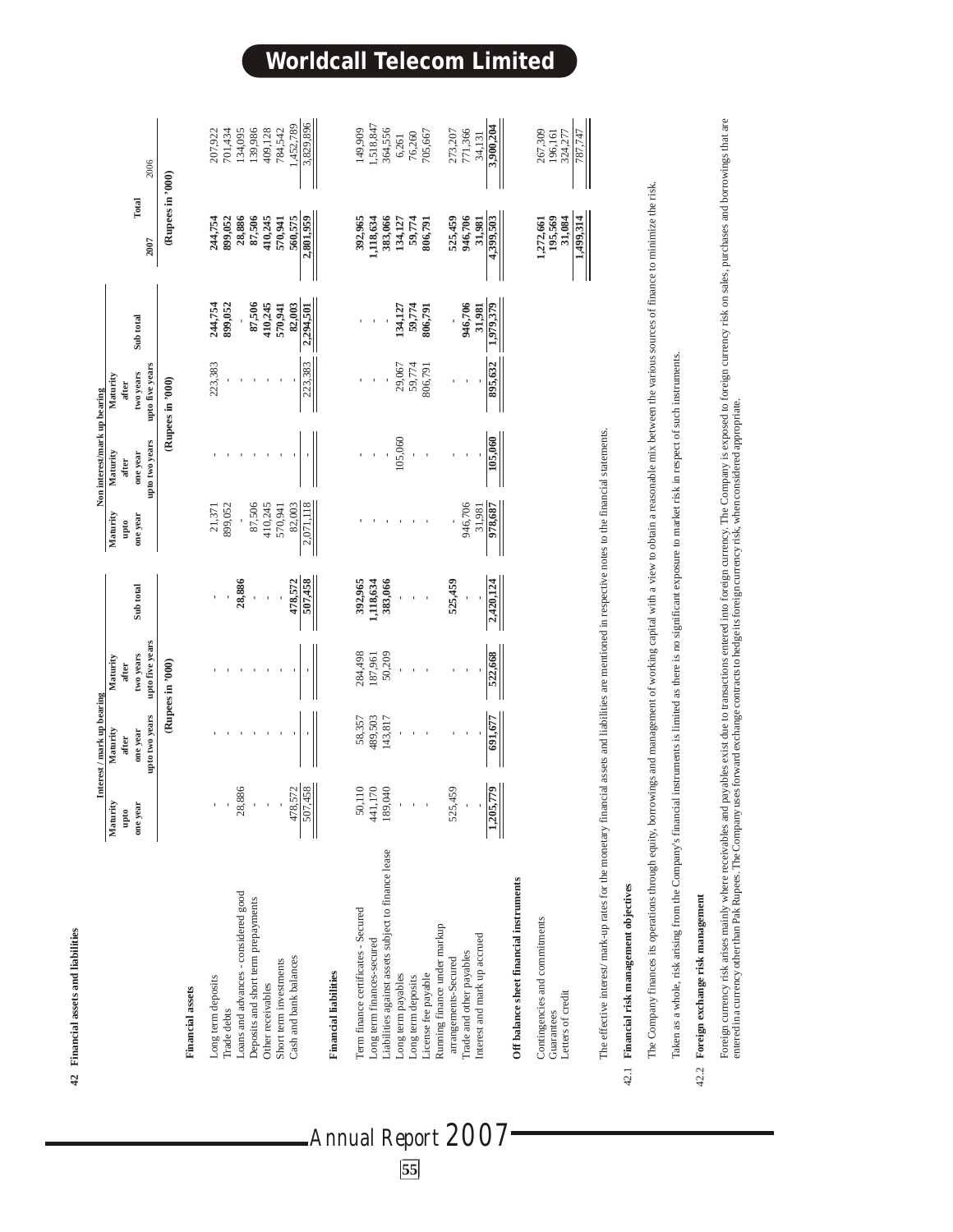## 42.3 **Concentration of credit risk**

Credit risk represents the accounting loss that would be recognized at the reporting date if counter parties failed completely to perform as contracted. The Company's credit risk is primarily attributable to its trade debts and loans and advances. The Company has no significant concentration of credit risk as exposure is spread over a large number of counter parties in the case of trade debts. Total financial assets of Rs. 2,802 million (2006: Rs. 3,830 million) include financial assets Rs. 1,683 million (2006: Rs. 1,590 million), which are subject to credit risk. To manage exposure to credit risk, the Company applies credit limits to its customers and obtains advances from them.

#### 42.4 **Fair values of financial assets and liabilities**

The carrying values of all financial assets and liabilities reflected in financial statements approximate their fair values. Fair value is determined on the basis of objective evidence at each reporting date.

#### 42.5 **Liquidity risk**

Liquidity risk reflects an enterprise's inability in raising funds to meet commitments. The Company follows an effective cash management and planning policy and maintains flexibility in funding by keeping committed credit lines available.

#### 42.6 **Interest rate risk**

Interest rate risk is the risk that the value of a financial instrument will fluctuate due to changes in market interest rates. The Company has adopted appropriate policies to cover interest rate risk.

#### **43 Segment reporting**

Segment information is presented in respect of the Company's business. The primary format, business segment, is based on the Company's management reporting structure.

Segment results, assets and liabilities include items directly attributable to a segment as well as those that can be allocated on a reasonable basis.

Segment capital expenditure is the total cost incurred during the year to acquire segment assets that are expected to be used for more than one year.

The Company's operations comprise of the following main business segments:

-Telecom segment which comprises of WLL, LDI and Operation and Maintenance of payphone network.

-Broadband segment which comprise of internet over cable and cable TV services.

All inter-segment sales are on arms length basis.

Annual Report  $2007\cdot$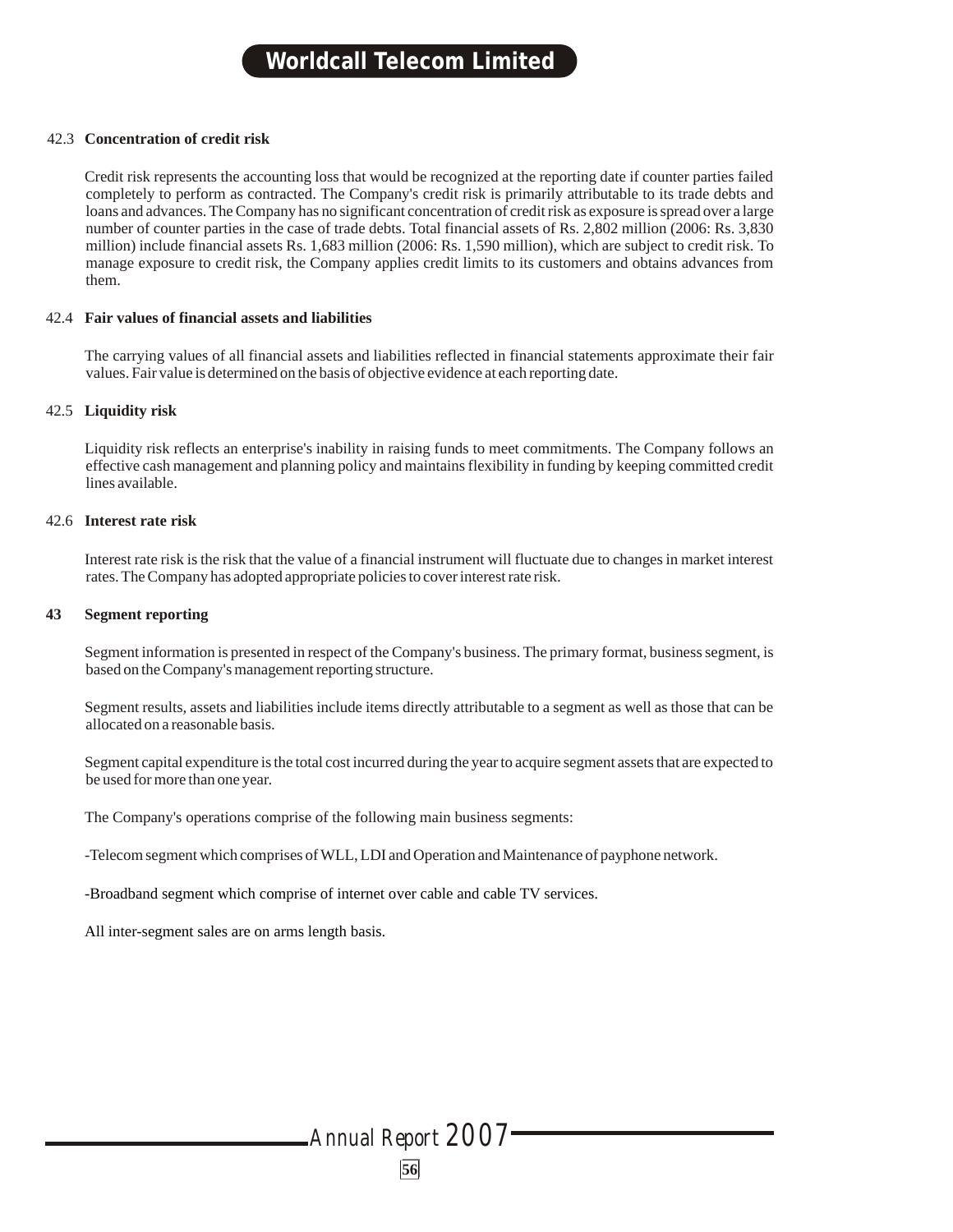## **Segment analysis for the year ended 30 June 2007**

|                                                  | <b>Telecom</b>          | <b>Broadband</b><br>(Rupees in '000) | <b>Eliminations</b>                  | <b>Total</b>             |
|--------------------------------------------------|-------------------------|--------------------------------------|--------------------------------------|--------------------------|
| <b>Sales</b>                                     |                         |                                      |                                      |                          |
| External sales                                   | 3,382,246               | 1,280,157                            |                                      | 4,662,403                |
| Inter-segment sales<br>Sales tax                 | 8,350                   | 25,830                               | (34, 180)                            |                          |
| Discount and commission                          | (161, 923)<br>(136,392) | (42, 039)<br>(9,536)                 |                                      | (203,962)<br>(145, 928)  |
|                                                  |                         |                                      |                                      |                          |
| Total revenue                                    | 3,092,281               | 1,254,412                            | (34, 180)                            | 4,312,513                |
| Profit before tax and unallocated expenses       | 252,060                 | 454,381                              |                                      | 706,441                  |
| Unallocated corporate expenses                   |                         |                                      |                                      |                          |
| Taxation<br>Profit after taxation                |                         |                                      |                                      | (82,905)<br>623,536      |
|                                                  |                         |                                      |                                      |                          |
|                                                  |                         | Telecom                              | <b>Broadband</b><br>(Rupees in '000) | <b>Total</b>             |
| <b>Segment assets and liabilities</b>            |                         |                                      |                                      |                          |
| Segment assets                                   |                         | 12,938,245                           | 4,444,507                            | 17,382,752               |
| Consolidated total assets                        |                         |                                      |                                      | 17,382,752               |
| Segment liabilities                              |                         | 3,671,906                            | 989,815                              | 4,661,721                |
| Unallocated segment liabilities                  |                         |                                      |                                      | 666,625                  |
| Consolidated total liabilities                   |                         |                                      |                                      | 5,328,346                |
| <b>Segment capital expenditure</b>               |                         | 1,673,127                            | 449,157                              | 2,122,284                |
| Non-cash expenses other than depreciation        |                         |                                      |                                      | 2.122.284                |
| and amortization                                 |                         | 187,280                              | 40,044                               | 227,324                  |
| Depreciation and amortization                    |                         | 656,291                              | 197,440                              | 853,731                  |
|                                                  | <b>Telecom</b>          | <b>Broadband</b><br>(Rupees in '000) | <b>Eliminations</b>                  | <b>Total</b>             |
| Segment analysis for the year ended 30 June 2006 |                         |                                      |                                      |                          |
| <b>Sales</b>                                     |                         |                                      |                                      |                          |
| External sales                                   | 4,126,882               | 906,881                              |                                      | 5,033,763                |
| Inter-segment sales                              | 19,104                  | 12,073                               | (31, 177)                            | $\overline{\phantom{0}}$ |
| Sales tax<br>Discount and commission             | (227, 242)<br>(413,020) | (23, 457)<br>(14, 185)               |                                      | (250, 699)<br>(427, 205) |
|                                                  |                         |                                      |                                      |                          |
| Total revenue - net                              | 3,505,724               | 881,312                              | (31, 177)                            | 4,355,859                |
| Profit before tax and unallocated expenses       | 940,616                 | 241,604                              |                                      | 1,182,220                |
| Unallocated corporate expenses                   |                         |                                      |                                      |                          |
| Taxation                                         |                         |                                      |                                      | (234,610)                |
| Profit after taxation                            |                         |                                      |                                      | 947,610                  |
| Annual Report $2007^\prime$                      |                         |                                      |                                      |                          |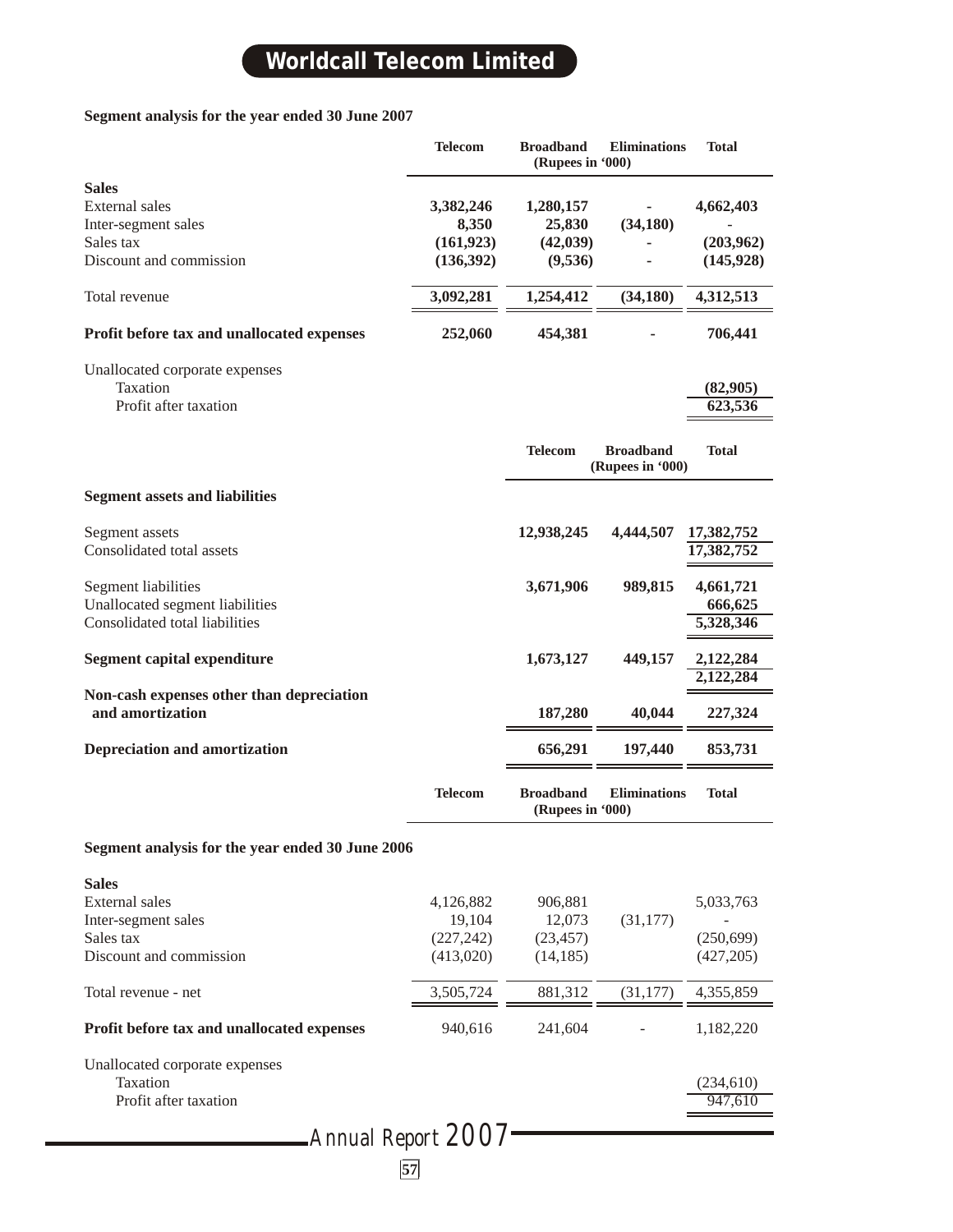|                                           | <b>Telecom</b> | <b>Broadband</b><br>(Rupees in '000) | <b>Total</b> |
|-------------------------------------------|----------------|--------------------------------------|--------------|
| <b>Segment assets and liabilities</b>     |                |                                      |              |
| Segment assets                            | 12,832,456     | 3,091,453                            | 15,923,909   |
| Consolidated total assets                 |                |                                      | 15,923,909   |
|                                           |                |                                      |              |
| Segment liabilities                       | 3,796,647      | 897,330                              | 4,693,977    |
| Consolidated total liabilities            |                |                                      | 4,693,977    |
|                                           |                |                                      |              |
| <b>Segment capital expenditure</b>        | 2,481,047      | 621,129                              | 3,102,176    |
|                                           |                |                                      | 3,102,176    |
| Non-cash expenses other than depreciation |                |                                      |              |
| and amortization                          | 44,850         | 67.497                               | 112,347      |
|                                           |                |                                      |              |
| <b>Depreciation and amortization</b>      | 533,107        | 166,596                              | 699.703      |

#### **44 Standards, interpretations and amendments to published approved accounting standards that are yet not effective**

Certain amendments to IAS 1 'Presentation of financial statements' - Capital Disclosure have been published that are applicable to the Company's financial statements covering annual periods, beginning on or after 01 July 2007. Adoption of amendments to IAS 1 will impact only the nature and extent of disclosures made in the future financial statements of the Company. In addition IAS 23 "Borrowing Costs" has been revised and is effective for the Company's accounting period beginning after 01 July 2009. Adoption of this standard will have no impact on the Company's financial statements.

During the previous year International Financial Reporting Interpretation Committee (IFRIC) of the International Accounting Standards Board issued IFRIC Interpretation 4 (IFRIC-4) "Determining whether an Arrangement contains a Lease". The interpretation was initially effective for financial periods ending 30 June 2007, however, SECP vide its circular no. 7 of 2007 has deferred the implementation of said interpretation till 30 June 2009. The Company has in place certain arrangements which under IFRIC - 4 require re-assessment for potential classification as a lease. The financial impact, if any, as a result of this re-assessment is under review.

Other Standards, interpretations and amendments to published approved accounting standards are not relevant to the Company.

## **45 Post balance sheet date event**

Oman Telecommunications Company (Omantel) has shown an interest in buying majority stakes in the Company and have conducted financial and legal due diligence for this purpose. As of date of this report, the Company is expecting a final decision from the board of directors of Omantel.

## **46 Date of authorization for issue**

These financial statements were authorized for issue on 06 October 2007 by the Board of Directors.

Annual Report 2007-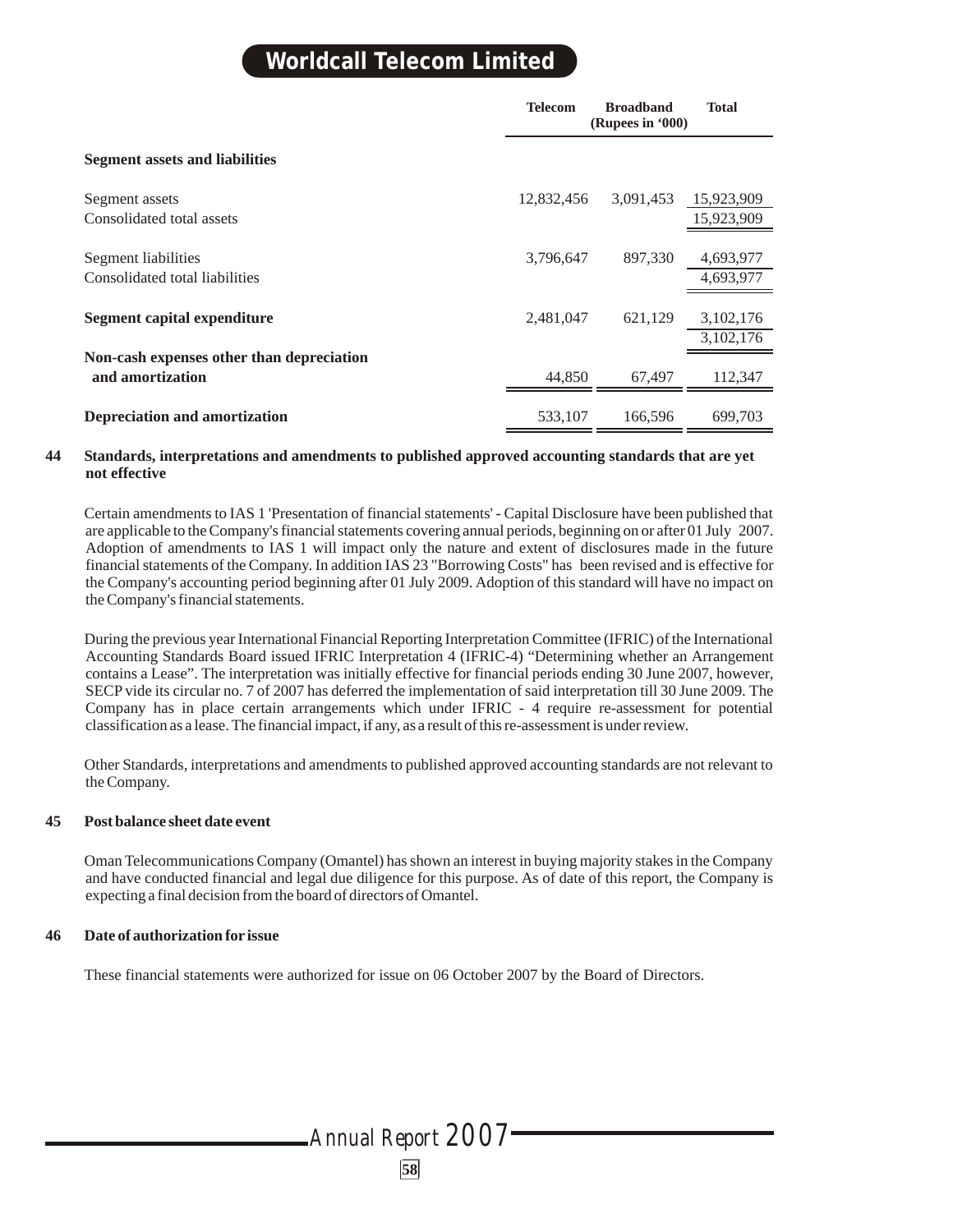## **47 General**

- 47.1 Figures have been rounded off to the nearest of thousand of rupee.
- 47.2 Previous year's figures have been rearranged, wherever necessary for the purpose of comparison. Material rearrangements are summarized below;
	- Amortization of license fee amounting to Rs. 42.943 million previously grouped in amortization in operating costs, has been shown as line item in direct cost.
	- Provision for taxation amounting to Rs. 101.202 million previously shown as separate line item on the face of balance sheet has been shown on net basis with the income tax recoverable on the face of balance sheet. Income tax recoverable amounting to Rs. 128.161 million was previously shown as line item in other receivables.
	- Cable license fee amounting to Rs. 10.085 million previously grouped in legal and professional charges in operating cost, has been shown as line item in direct cost.

The Chief Executive is out of Pakistan and in his absence these financial statements have been signed by two directors as required under section 241(2) of the Companies Ordinance, 1984.

10 Taser

Babardity **DIRECTOR DIRECTOR**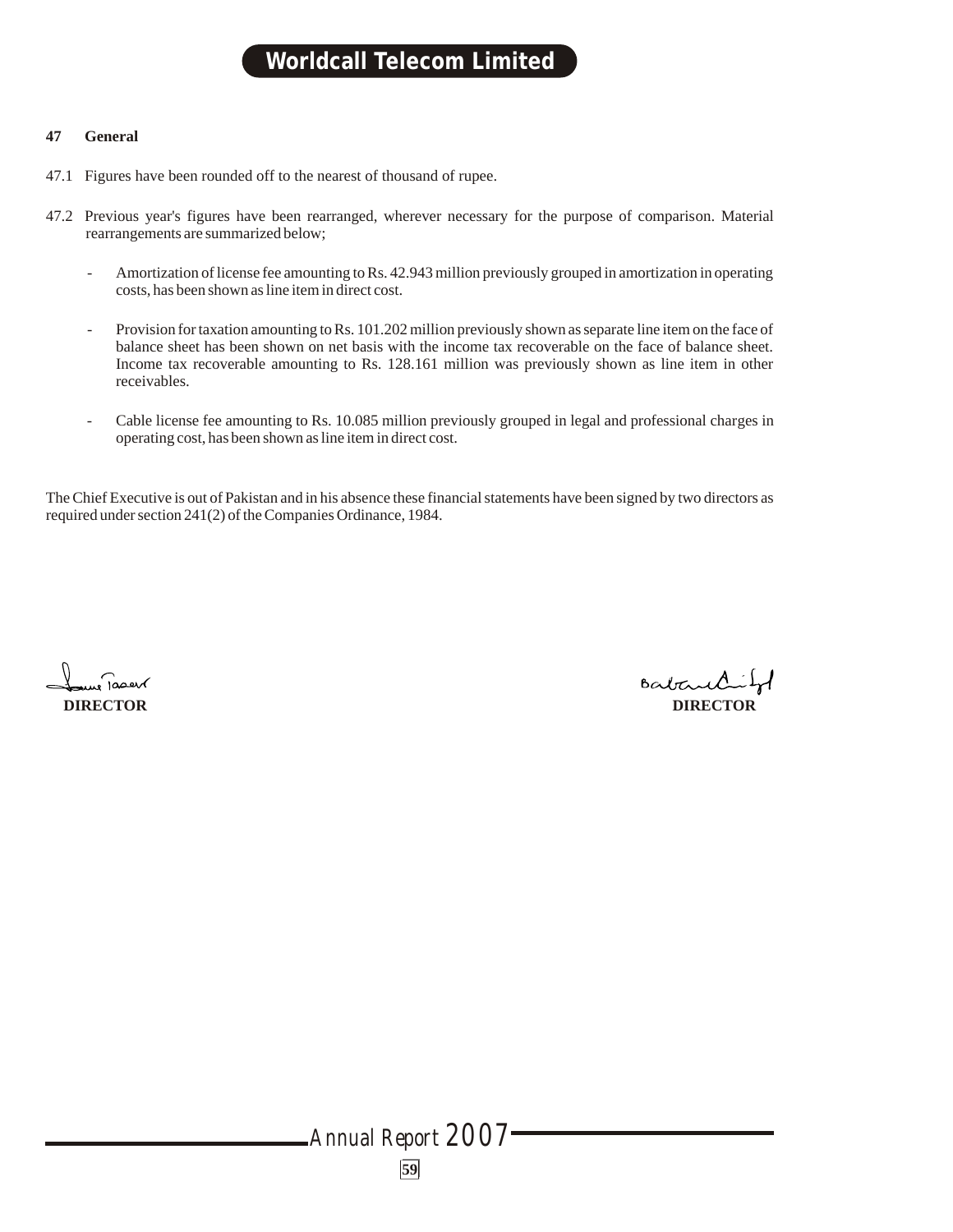## **CONSOLIDATED FINANCIAL STATEMENTS**

**FOR THE YEAR ENDED 30 JUNE 2007**

 $\blacksquare$ Annual Report  $2007$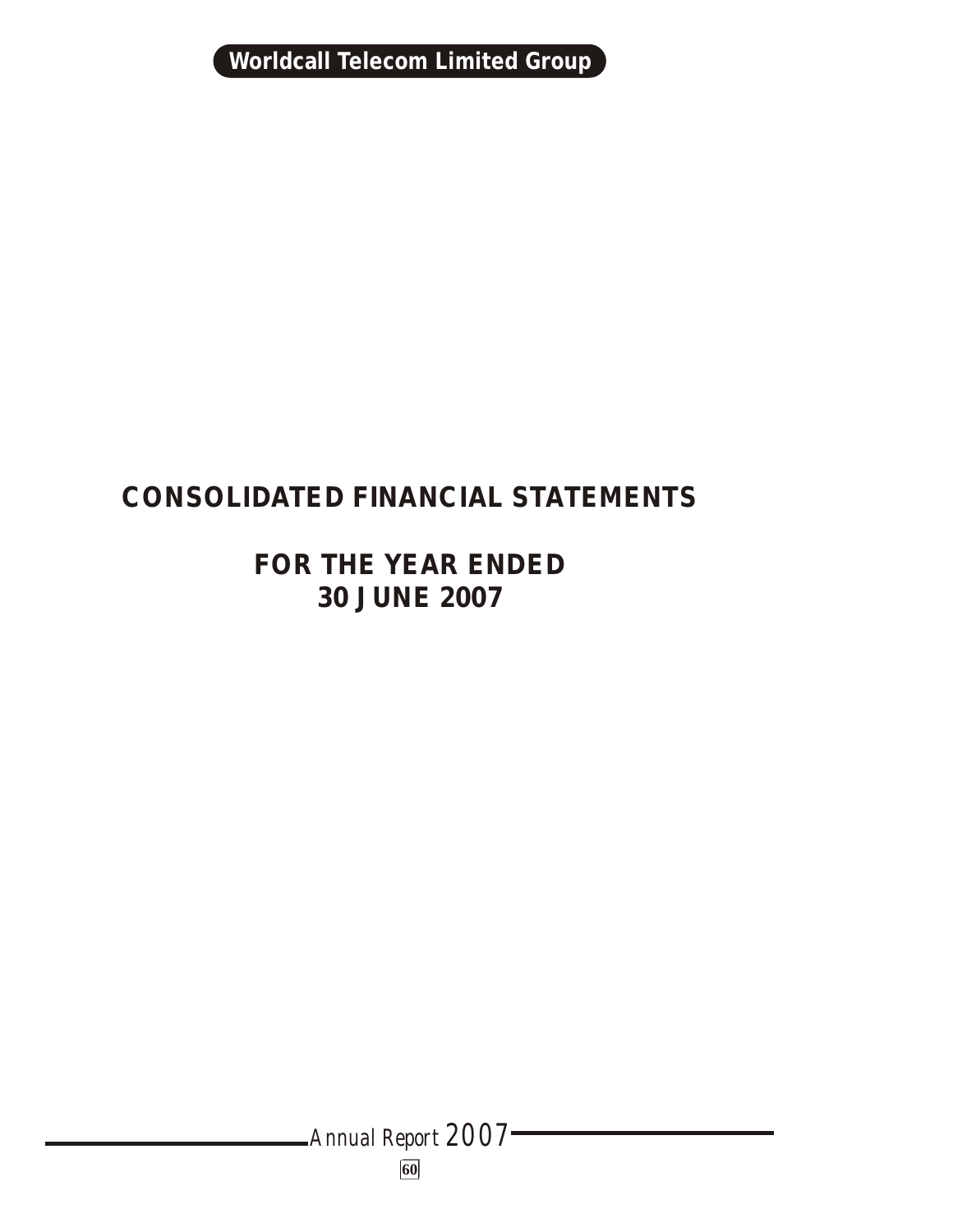## **AUDITORS' REPORT TO THE MEMBERS**

We have audited the annexed consolidated financial statements comprising consolidated balance sheet of Worldcall Telecom Limited ("the Company") and its subsidiary (hereinafter referred as the "Group") as at 30 June 2007 and the related consolidated profit and loss account, consolidated cash flow statement and consolidated statement of changes in equity together with the notes forming part thereof, for the year then ended. The financial statements of the subsidiary company Worldcall Telecommunications Lanka (Private) Limited were audited by another firm of auditors, whose report has been furnished to us and our opinion in so far as it relates to the amounts included for such company, is based solely on the report of such other auditors.

These financial statements are the responsibility of the Company's management. Our responsibility is to express an opinion on these financial statements based on our audit.

We conducted our audit in accordance with the auditing standards as applicable in Pakistan. These standards require that we plan and perform the audit to obtain reasonable assurance about whether the above said statements are free of any material misstatement. An audit includes examining, on a test basis, evidence supporting the amounts and disclosures in the above said statements. An audit also includes assessing the accounting policies and significant estimates made by management, as well as, evaluating the overall presentation of the above said statements. We believe that our audit provides a reasonable basis for our opinion.

In our opinion the consolidated financial statements present fairly the financial position of the Group as at 30 June 2007 and the results of its operations, its cash flows and changes in equity for the year then ended in accordance with the approved accounting standards as applicable in Pakistan.

Report Cosen Had R

**Lahore: KPMG Taseer Hadi & Co.**<br> **Character 2007 Character Constants Constants Chartered Accountants** 

Annual Report  $2007\textcolor{red}{\bullet}$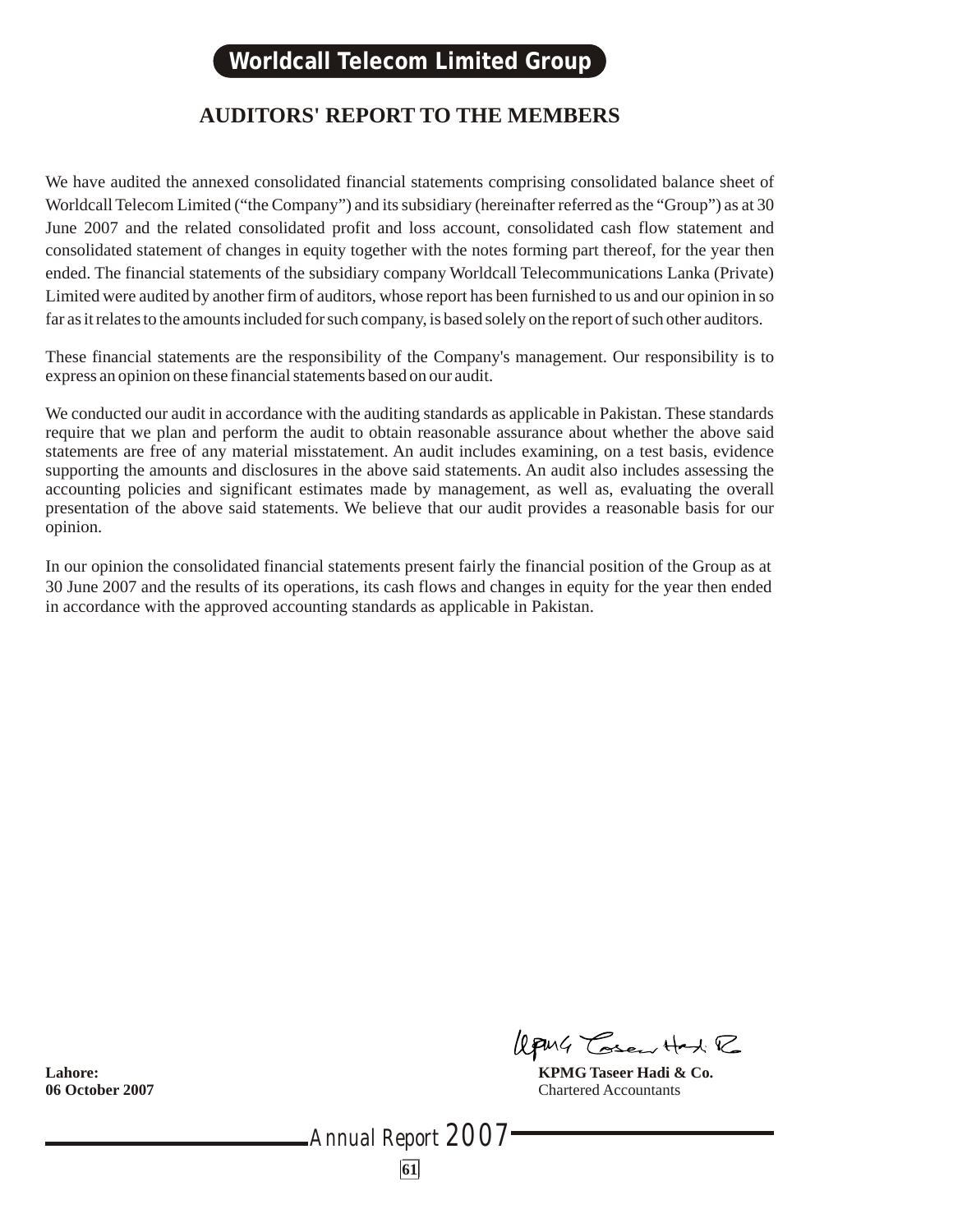Annual Report 2007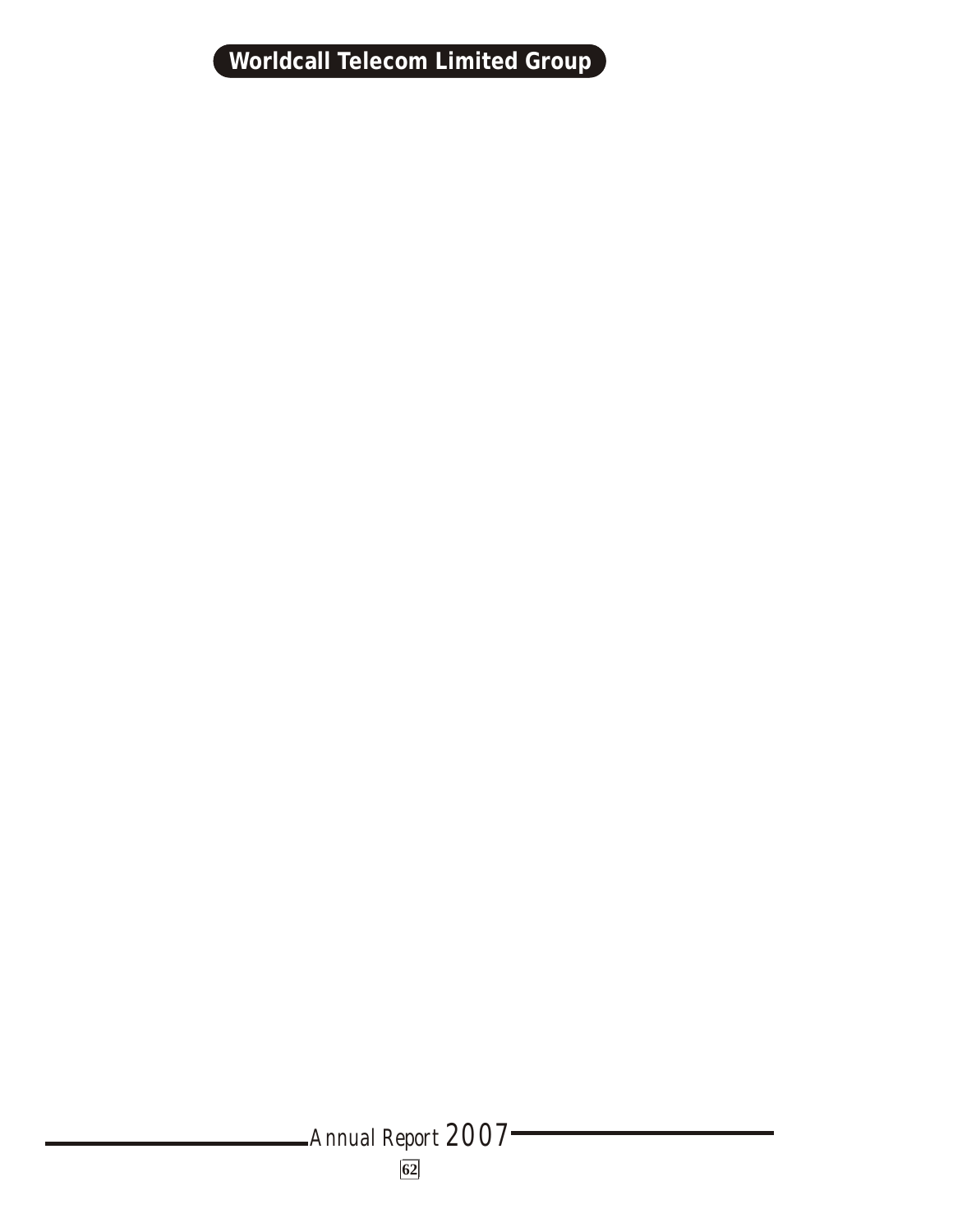#### **DIRECTORS' REPORT (Consolidated Accounts)**

The Directors of Worldcall Telecom Limited ("WTL" or the "Parent Company") are pleased to present the annual audited consolidated financial statements of the Group for the year ended June 30, 2007.

| <b>Financial Overview</b>                       |        |                       | <b>Rupees in million</b> |  |  |
|-------------------------------------------------|--------|-----------------------|--------------------------|--|--|
|                                                 |        | 2007                  | 2006                     |  |  |
| Revenue Net<br>Gross Profit<br>Profit after tax |        | 4,329<br>1,682<br>627 | 4,380<br>1,634<br>928    |  |  |
| Combined EPS Basic                              | Rupees | 0.83                  | 1.26                     |  |  |

#### *Group Foreign Subsidiary*

Worldcall Telecommunications Lanka (Pvt) Limited (WCTL)

The Company posted a gross profit of SLR 3.60 million as compared to SLR 13.86 million last year. Operational loss is SLR 18.79 million this year as compared to SLR 6.15 million last year. Management is evaluating other avenues to improve the profitability

Pattern of Shareholding

The pattern of shareholding is included in the Parent company's annual report.

For and on behalf of the Board of Directors

we laser

Babardif

**Lahore: Aamna Taseer Babar Ali Syed**

06 October 2007 Director Director

Annual Report 2007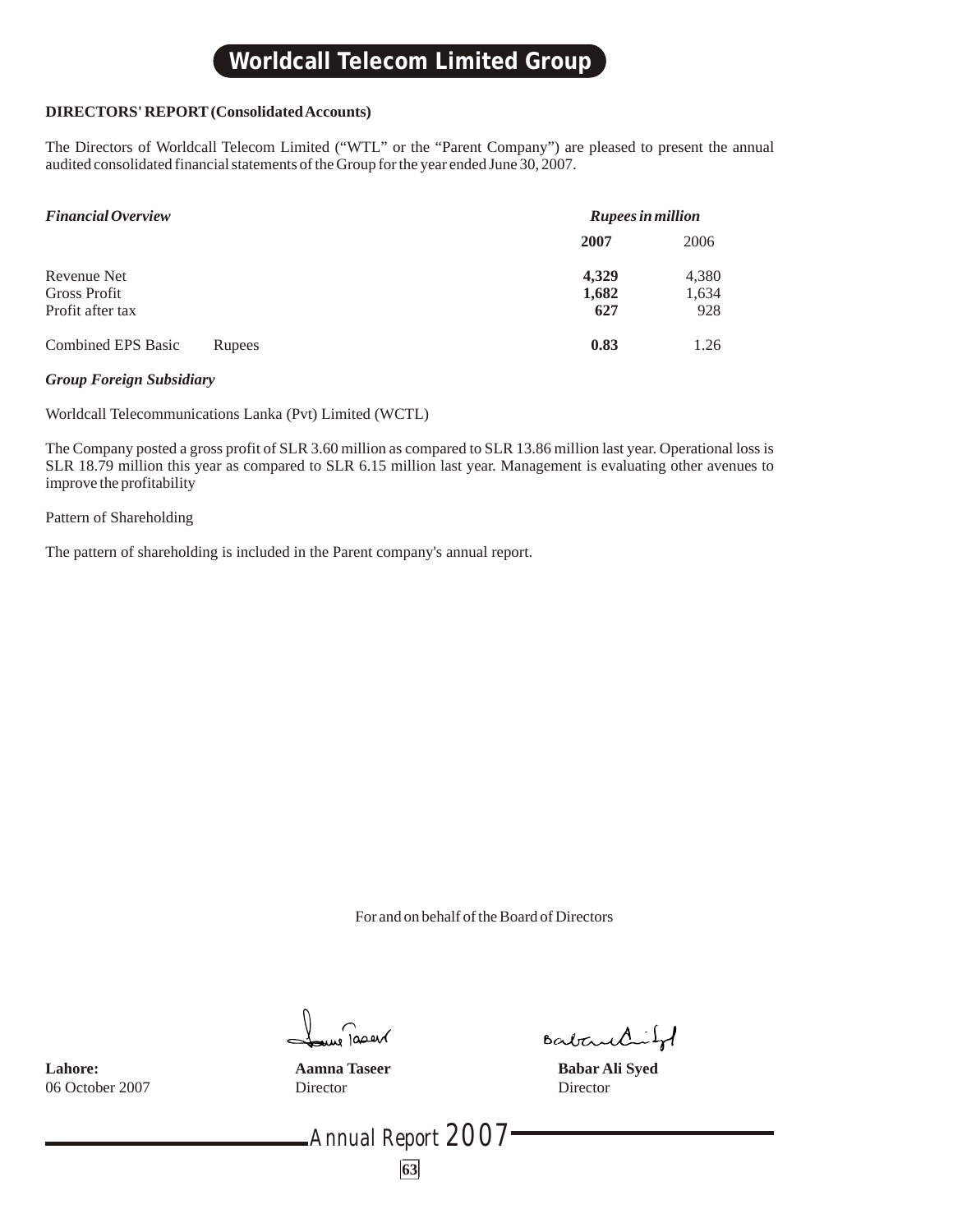## **CONSOLIDATED BALANCE SHEET AS AT 30 JUNE 2007**

|                                                                    | <b>Note</b>    | 2007             | 2006       |
|--------------------------------------------------------------------|----------------|------------------|------------|
|                                                                    |                | (Rupees in '000) |            |
| <b>NON CURRENT ASSETS</b>                                          |                |                  |            |
|                                                                    |                |                  |            |
| <b>Tangible fixed assets</b>                                       |                |                  |            |
|                                                                    |                |                  |            |
| Property, plant and equipment                                      | $\overline{4}$ | 7,677,460        | 6,012,276  |
| Capital work-in-progress                                           | 5              | 1,780,893        | 887,333    |
|                                                                    |                | 9,458,353        | 6,899,609  |
|                                                                    |                |                  |            |
| <b>Intangible assets</b>                                           | 6              | 4,704,499        | 4,855,798  |
| <b>Investment properties</b>                                       | 7              | 72,150           | 56,634     |
| Long term investments - at cost                                    | 8              | 29,680           | 27,923     |
| Long term deposits                                                 | 9              | 223,383          | 199,704    |
| <b>Deferred costs</b>                                              | 10             | 4,727            | 10,063     |
|                                                                    |                | 14,492,792       | 12,049,731 |
| <b>CURRENT ASSETS</b>                                              |                |                  |            |
| Store and spares                                                   |                | 67,451           | 34,637     |
|                                                                    |                |                  |            |
| Stock in trade                                                     |                | 36,201           | 22,264     |
| Trade debts                                                        | 11             | 899,714          | 701,744    |
| Loans and advances - considered good                               | 12             | 115,195          | 134,095    |
| Deposits and prepayments                                           | 13             | 178,787          | 191,428    |
| Other receivables                                                  | 14             | 412,103          | 425,053    |
| Short term investments                                             | 15             | 570,941          | 784,542    |
| Income tax recoverable-net                                         |                | 58,224           | 26,959     |
| Cash and bank balances                                             | 16             | 562,985          | 1,456,516  |
|                                                                    |                |                  |            |
|                                                                    |                | 2,901,601        | 3,777,238  |
| <b>CURRENT LIABILITIES</b>                                         |                |                  |            |
| Current maturities of non-current liabilities                      | 17             | 751,320          | 793,762    |
| Running finance under mark-up arrangements - secured               | 18             | 525,459          | 273,207    |
| Trade and other payables                                           | 19             | 1,044,306        | 851,188    |
| Interest and mark-up accrued                                       | 20             | 31,981           | 34,131     |
|                                                                    |                | 2,353,066        | 1,952,288  |
| <b>NET CURRENT ASSETS</b>                                          |                | 548,535          | 1,824,950  |
|                                                                    |                |                  |            |
| <b>NON CURRENT LIABILITIES</b>                                     |                |                  |            |
| Term finance certificates - secured                                | 21             | 342,855          | 49,909     |
| Long term finances                                                 | 22             | 677,464          | 1,085,017  |
| Deferred taxation                                                  | 23             | 666,625          | 477,545    |
|                                                                    |                |                  |            |
| Retirement benefits                                                | 24             | 99,311           | 70,103     |
| Liabilities against assets subject to finance lease                | 25             | 194,026          | 175,624    |
| Long term payables- secured                                        | 39.1           | 146,873          | 12,694     |
| Long term deposits                                                 |                | 60,627           | 77,214     |
| License fee payable                                                | 26             | 806,791          | 705,667    |
|                                                                    |                | 2,994,572        | 2,653,773  |
| Contingencies and commitments                                      | 27             |                  |            |
|                                                                    |                | 12,046,755       | 11,220,908 |
| <b>Represented By</b>                                              |                |                  |            |
| Share capital and reserves                                         |                |                  |            |
| Authorized capital                                                 |                |                  |            |
| 900,000,000 (2006: 775,000,000) ordinary shares of Rs. 10 each     |                | 9,000,000        | 7,750,000  |
|                                                                    |                |                  |            |
|                                                                    |                |                  |            |
| Issued, subscribed and paid up capital                             | 28             | 7,520,607        | 6,539,658  |
| Share premium                                                      | 29             | 410,887          | 1,391,836  |
| Convertible loan reserve                                           | 22.2           | 1,403,575        | 1,400,430  |
| Exchange translation reserve                                       |                | (2,301)          | (845)      |
| Accumulated profit                                                 |                | 2,509,902        | 1,879,824  |
| Capital and reserves attributable to equity holders of the Company |                | 11,842,670       | 11.210.903 |
| Minority interest                                                  |                | 6,292            | 10,005     |
|                                                                    |                | 11,848,962       | 11,220,908 |
| Surplus on Revaluation                                             | 30             | 197,793          |            |
|                                                                    |                |                  |            |
|                                                                    |                | 12,046,755       | 11,220,908 |

The annexed notes 1 to 48 form an integral part of these consolidated financial statements.

The Chief Executive is out of Pakistan and in his absence these consolidated financial statements have been signed by two directors as required under section 241(2) of the Companies Ordinance, 1984.

we laser

**DIRECTOR DIRECTOR DIRECTOR** 

Annual Report 2007-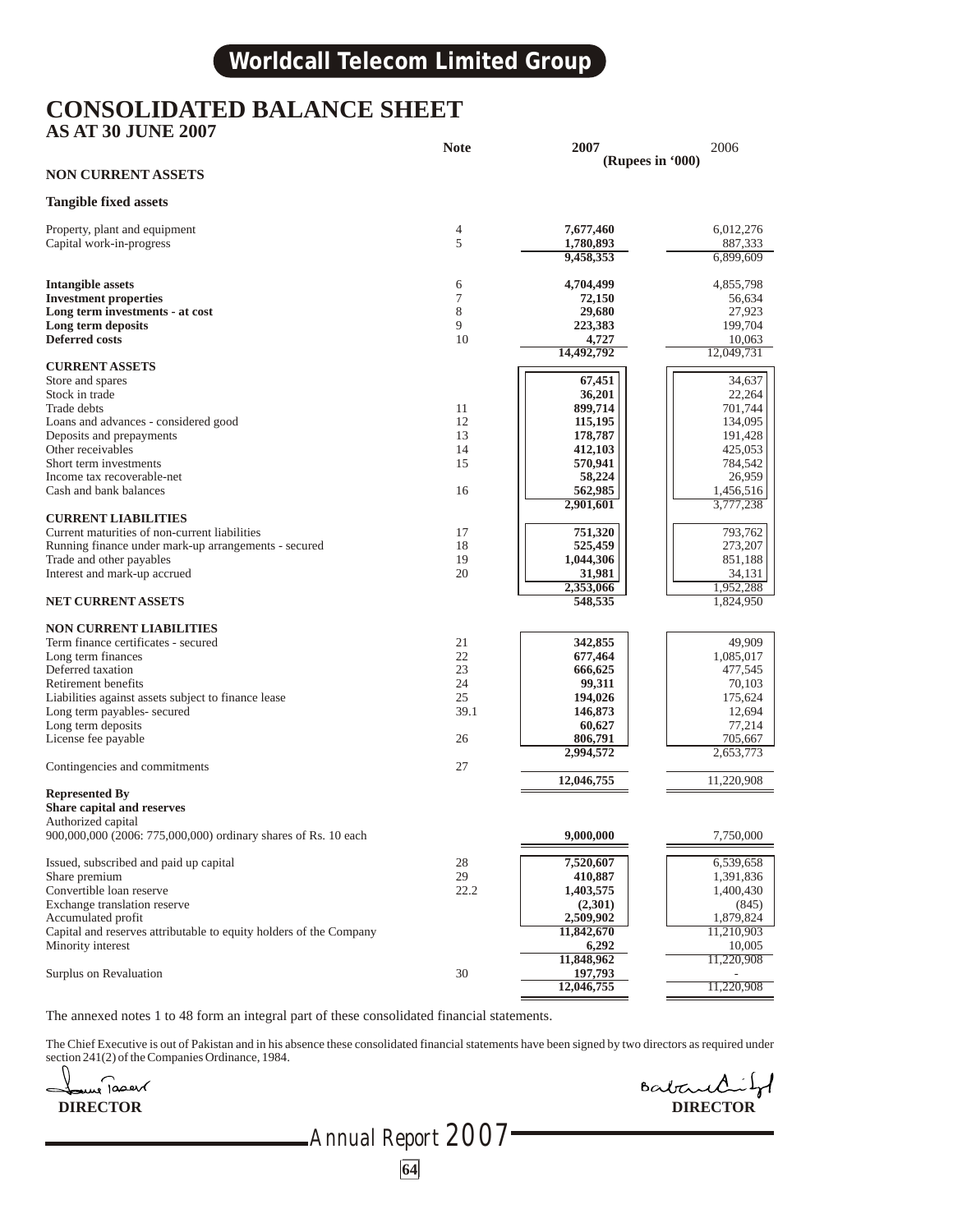## **CONSOLIDATED PROFIT AND LOSS ACCOUNT FOR THE YEAR ENDED 30 JUNE 2007**

|                                                             |          | <b>Note</b> | 2007             | 2006        |  |
|-------------------------------------------------------------|----------|-------------|------------------|-------------|--|
|                                                             |          |             | (Rupees in '000) |             |  |
| Revenue -Net                                                |          | 31          | 4,328,751        | 4,379,895   |  |
| Direct cost                                                 |          | 32          | (2,646,540)      | (2,745,549) |  |
| <b>Gross profit</b>                                         |          |             | 1,682,211        | 1,634,346   |  |
| Operating cost                                              |          | 33          | (1,066,466)      | (1,043,741) |  |
| <b>Operating profit</b>                                     |          |             | 615,745          | 590,605     |  |
| Finance cost                                                |          | 34          | (313, 466)       | (179, 575)  |  |
|                                                             |          |             | 302,279          | 411,030     |  |
| Gain on re-measurement of investments at fair value         |          | 15          | 279,183          | 138,363     |  |
| Gain on re-measurement of investment property at fair value |          | 7           | 15,516           | 21,000      |  |
| Gain on re-measurement of long term liabilities             |          | 26          |                  | 453,107     |  |
| Other operating income                                      |          | 35          | 138,138          | 158,170     |  |
| Other expenses                                              |          | 36          | (26,992)         | (4,635)     |  |
| <b>Profit before taxation and share from Associate</b>      |          |             | 708,124          | 1,177,035   |  |
| Share of profit/ (loss) from associate                      |          |             | 2,871            | (18, 894)   |  |
| <b>Profit before taxation</b>                               |          |             | 710,995          | 1,158,141   |  |
| Taxation                                                    |          | 37          | (84, 025)        | (229, 788)  |  |
| <b>Profit after taxation</b>                                |          |             | 626,970          | 928,353     |  |
| Attributable to:                                            |          |             |                  |             |  |
| Equity holders of the Company                               |          |             | 630,078          | 929,426     |  |
| Minority Interest                                           |          |             | (3,108)          | (1,073)     |  |
|                                                             |          |             | 626,970          | 928,353     |  |
| Earnings per share - basic                                  | (Rupees) | 38          | 0.83             | 1.26        |  |
| Earnings per share - diluted                                | (Rupees) | 38          | 0.74             | 1.19        |  |

The appropriations have been shown in the statement of changes in equity.

The annexed notes 1 to 48 form an integral part of these consolidated financial statements.

The Chief Executive is out of Pakistan and in his absence these consolidated financial statements have been signed by two directors as required under section 241(2) of the Companies Ordinance, 1984.

 $\int$ lasev $\ell$ 

Babardif **DIRECTOR DIRECTOR**

Annual Report 2007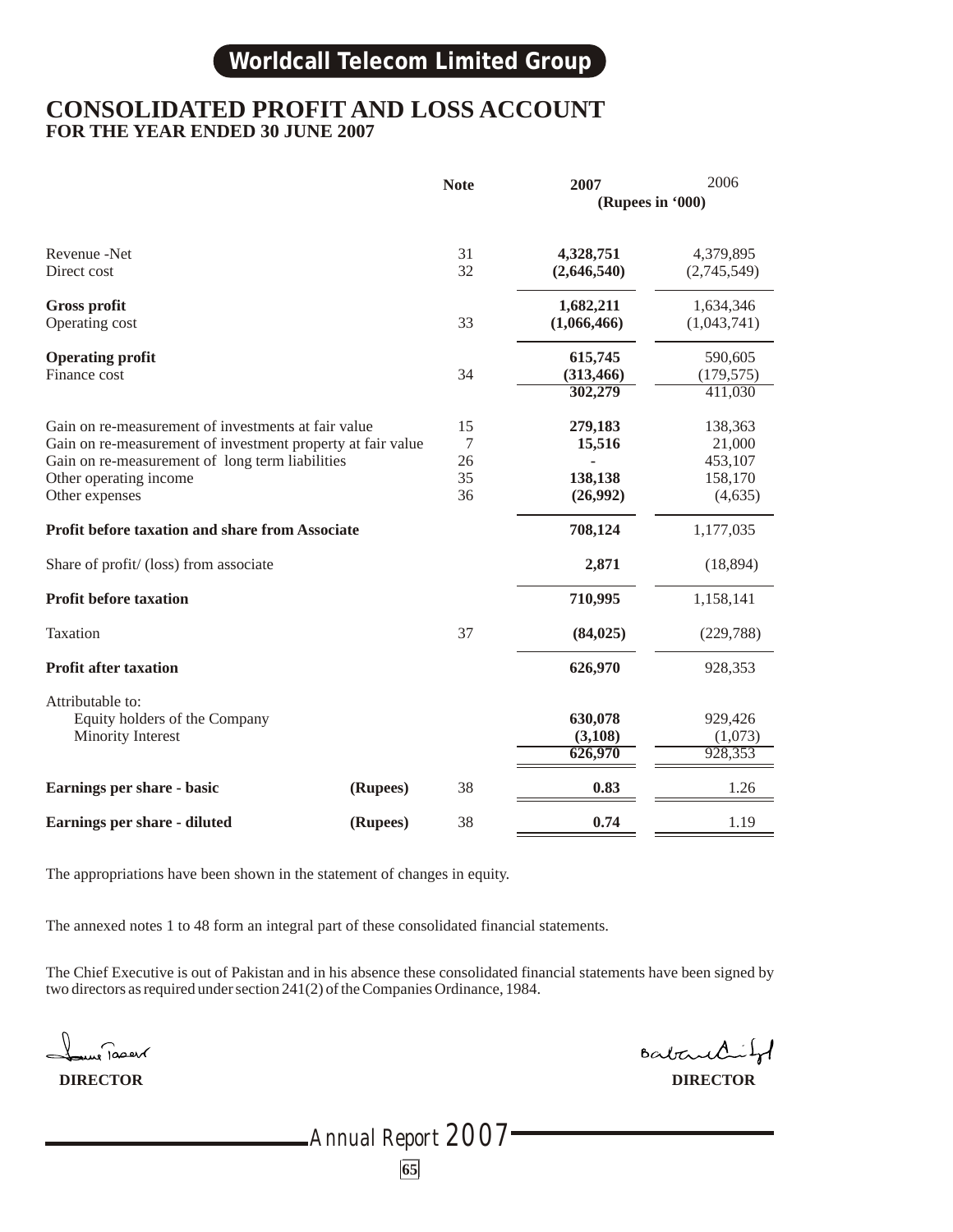## **CONSOLIDATED CASH FLOW STATEMENT FOR THE YEAR ENDED 30 JUNE 2007**

| <b>Cash flows from operating activities</b><br>40<br>Cash generated from operations<br>1,497,062<br>861,463<br>(Increase) in long term deposits receivable<br>(23,679)<br>(7, 483)<br>(Decrease) in long term deposits payable<br>(16, 519)<br>(56, 833)<br>Increase/(Decrease) in long term payables<br>133,918<br>(100, 614)<br>(Decrease) in license fee payable<br>(2,610)<br>Retirement benefits paid<br>(14, 464)<br>(11, 410)<br>(297, 684)<br>Finance cost paid<br>(318, 558)<br>Taxes paid<br>(31,599)<br>(21, 226)<br>1,247,035<br>Net cash generated from operating activities<br>342,729<br><b>Cash flow from investing activities</b><br>(2,753,794)<br>(1,722,588)<br>Fixed capital expenditure<br>Intangible assets<br>(5,139)<br>Sale proceeds of property, plant and equipment<br>27,174<br>11,599<br>Proceeds from sale of long term investments<br>162,161<br>Short term investments-Net<br>578,058<br>(284, 826)<br>(2,153,701)<br>(1,833,654)<br>Net cash used in investing activities<br><b>Cash flow from financing activities</b><br>Receipt of long term finances<br>44,800<br>1,728,479<br>Repayment of long term finances<br>(450, 171)<br>(255, 555)<br>Receipt of term finance certificates<br>350,000<br>Repayment of term finance certificates<br>(106, 944)<br>(99, 127)<br>Repayment of finance lease liabilities<br>(76, 533)<br>(209, 339)<br>Shares issued<br>690,000<br>Dividend paid<br>(42)<br>(238, 848)<br>1,854,416<br>Net cash (used)/generated from financing activities<br>Net (decrease)/Increase in cash and cash equivalents<br>(1, 145, 514)<br>363,491<br>Cash and cash equivalents at the beginning of the year<br>562,389<br>1,183,040<br><b>Effect of exchange rate changes</b><br>(269)<br>Cash and cash equivalents of merged entities<br>257,429<br>37,526<br>Cash and cash equivalents at the end of the year<br>41<br>1,183,040 | <b>Note</b> | 2007<br>(Rupees in '000) | 2006 |
|-------------------------------------------------------------------------------------------------------------------------------------------------------------------------------------------------------------------------------------------------------------------------------------------------------------------------------------------------------------------------------------------------------------------------------------------------------------------------------------------------------------------------------------------------------------------------------------------------------------------------------------------------------------------------------------------------------------------------------------------------------------------------------------------------------------------------------------------------------------------------------------------------------------------------------------------------------------------------------------------------------------------------------------------------------------------------------------------------------------------------------------------------------------------------------------------------------------------------------------------------------------------------------------------------------------------------------------------------------------------------------------------------------------------------------------------------------------------------------------------------------------------------------------------------------------------------------------------------------------------------------------------------------------------------------------------------------------------------------------------------------------------------------------------------------------------------------------------------------------------------------------------|-------------|--------------------------|------|
|                                                                                                                                                                                                                                                                                                                                                                                                                                                                                                                                                                                                                                                                                                                                                                                                                                                                                                                                                                                                                                                                                                                                                                                                                                                                                                                                                                                                                                                                                                                                                                                                                                                                                                                                                                                                                                                                                           |             |                          |      |
|                                                                                                                                                                                                                                                                                                                                                                                                                                                                                                                                                                                                                                                                                                                                                                                                                                                                                                                                                                                                                                                                                                                                                                                                                                                                                                                                                                                                                                                                                                                                                                                                                                                                                                                                                                                                                                                                                           |             |                          |      |
|                                                                                                                                                                                                                                                                                                                                                                                                                                                                                                                                                                                                                                                                                                                                                                                                                                                                                                                                                                                                                                                                                                                                                                                                                                                                                                                                                                                                                                                                                                                                                                                                                                                                                                                                                                                                                                                                                           |             |                          |      |
|                                                                                                                                                                                                                                                                                                                                                                                                                                                                                                                                                                                                                                                                                                                                                                                                                                                                                                                                                                                                                                                                                                                                                                                                                                                                                                                                                                                                                                                                                                                                                                                                                                                                                                                                                                                                                                                                                           |             |                          |      |
|                                                                                                                                                                                                                                                                                                                                                                                                                                                                                                                                                                                                                                                                                                                                                                                                                                                                                                                                                                                                                                                                                                                                                                                                                                                                                                                                                                                                                                                                                                                                                                                                                                                                                                                                                                                                                                                                                           |             |                          |      |
|                                                                                                                                                                                                                                                                                                                                                                                                                                                                                                                                                                                                                                                                                                                                                                                                                                                                                                                                                                                                                                                                                                                                                                                                                                                                                                                                                                                                                                                                                                                                                                                                                                                                                                                                                                                                                                                                                           |             |                          |      |
|                                                                                                                                                                                                                                                                                                                                                                                                                                                                                                                                                                                                                                                                                                                                                                                                                                                                                                                                                                                                                                                                                                                                                                                                                                                                                                                                                                                                                                                                                                                                                                                                                                                                                                                                                                                                                                                                                           |             |                          |      |
|                                                                                                                                                                                                                                                                                                                                                                                                                                                                                                                                                                                                                                                                                                                                                                                                                                                                                                                                                                                                                                                                                                                                                                                                                                                                                                                                                                                                                                                                                                                                                                                                                                                                                                                                                                                                                                                                                           |             |                          |      |
|                                                                                                                                                                                                                                                                                                                                                                                                                                                                                                                                                                                                                                                                                                                                                                                                                                                                                                                                                                                                                                                                                                                                                                                                                                                                                                                                                                                                                                                                                                                                                                                                                                                                                                                                                                                                                                                                                           |             |                          |      |
|                                                                                                                                                                                                                                                                                                                                                                                                                                                                                                                                                                                                                                                                                                                                                                                                                                                                                                                                                                                                                                                                                                                                                                                                                                                                                                                                                                                                                                                                                                                                                                                                                                                                                                                                                                                                                                                                                           |             |                          |      |
|                                                                                                                                                                                                                                                                                                                                                                                                                                                                                                                                                                                                                                                                                                                                                                                                                                                                                                                                                                                                                                                                                                                                                                                                                                                                                                                                                                                                                                                                                                                                                                                                                                                                                                                                                                                                                                                                                           |             |                          |      |
|                                                                                                                                                                                                                                                                                                                                                                                                                                                                                                                                                                                                                                                                                                                                                                                                                                                                                                                                                                                                                                                                                                                                                                                                                                                                                                                                                                                                                                                                                                                                                                                                                                                                                                                                                                                                                                                                                           |             |                          |      |
|                                                                                                                                                                                                                                                                                                                                                                                                                                                                                                                                                                                                                                                                                                                                                                                                                                                                                                                                                                                                                                                                                                                                                                                                                                                                                                                                                                                                                                                                                                                                                                                                                                                                                                                                                                                                                                                                                           |             |                          |      |
|                                                                                                                                                                                                                                                                                                                                                                                                                                                                                                                                                                                                                                                                                                                                                                                                                                                                                                                                                                                                                                                                                                                                                                                                                                                                                                                                                                                                                                                                                                                                                                                                                                                                                                                                                                                                                                                                                           |             |                          |      |
|                                                                                                                                                                                                                                                                                                                                                                                                                                                                                                                                                                                                                                                                                                                                                                                                                                                                                                                                                                                                                                                                                                                                                                                                                                                                                                                                                                                                                                                                                                                                                                                                                                                                                                                                                                                                                                                                                           |             |                          |      |
|                                                                                                                                                                                                                                                                                                                                                                                                                                                                                                                                                                                                                                                                                                                                                                                                                                                                                                                                                                                                                                                                                                                                                                                                                                                                                                                                                                                                                                                                                                                                                                                                                                                                                                                                                                                                                                                                                           |             |                          |      |
|                                                                                                                                                                                                                                                                                                                                                                                                                                                                                                                                                                                                                                                                                                                                                                                                                                                                                                                                                                                                                                                                                                                                                                                                                                                                                                                                                                                                                                                                                                                                                                                                                                                                                                                                                                                                                                                                                           |             |                          |      |
|                                                                                                                                                                                                                                                                                                                                                                                                                                                                                                                                                                                                                                                                                                                                                                                                                                                                                                                                                                                                                                                                                                                                                                                                                                                                                                                                                                                                                                                                                                                                                                                                                                                                                                                                                                                                                                                                                           |             |                          |      |
|                                                                                                                                                                                                                                                                                                                                                                                                                                                                                                                                                                                                                                                                                                                                                                                                                                                                                                                                                                                                                                                                                                                                                                                                                                                                                                                                                                                                                                                                                                                                                                                                                                                                                                                                                                                                                                                                                           |             |                          |      |
|                                                                                                                                                                                                                                                                                                                                                                                                                                                                                                                                                                                                                                                                                                                                                                                                                                                                                                                                                                                                                                                                                                                                                                                                                                                                                                                                                                                                                                                                                                                                                                                                                                                                                                                                                                                                                                                                                           |             |                          |      |
|                                                                                                                                                                                                                                                                                                                                                                                                                                                                                                                                                                                                                                                                                                                                                                                                                                                                                                                                                                                                                                                                                                                                                                                                                                                                                                                                                                                                                                                                                                                                                                                                                                                                                                                                                                                                                                                                                           |             |                          |      |
|                                                                                                                                                                                                                                                                                                                                                                                                                                                                                                                                                                                                                                                                                                                                                                                                                                                                                                                                                                                                                                                                                                                                                                                                                                                                                                                                                                                                                                                                                                                                                                                                                                                                                                                                                                                                                                                                                           |             |                          |      |
|                                                                                                                                                                                                                                                                                                                                                                                                                                                                                                                                                                                                                                                                                                                                                                                                                                                                                                                                                                                                                                                                                                                                                                                                                                                                                                                                                                                                                                                                                                                                                                                                                                                                                                                                                                                                                                                                                           |             |                          |      |
|                                                                                                                                                                                                                                                                                                                                                                                                                                                                                                                                                                                                                                                                                                                                                                                                                                                                                                                                                                                                                                                                                                                                                                                                                                                                                                                                                                                                                                                                                                                                                                                                                                                                                                                                                                                                                                                                                           |             |                          |      |
|                                                                                                                                                                                                                                                                                                                                                                                                                                                                                                                                                                                                                                                                                                                                                                                                                                                                                                                                                                                                                                                                                                                                                                                                                                                                                                                                                                                                                                                                                                                                                                                                                                                                                                                                                                                                                                                                                           |             |                          |      |
|                                                                                                                                                                                                                                                                                                                                                                                                                                                                                                                                                                                                                                                                                                                                                                                                                                                                                                                                                                                                                                                                                                                                                                                                                                                                                                                                                                                                                                                                                                                                                                                                                                                                                                                                                                                                                                                                                           |             |                          |      |
|                                                                                                                                                                                                                                                                                                                                                                                                                                                                                                                                                                                                                                                                                                                                                                                                                                                                                                                                                                                                                                                                                                                                                                                                                                                                                                                                                                                                                                                                                                                                                                                                                                                                                                                                                                                                                                                                                           |             |                          |      |
|                                                                                                                                                                                                                                                                                                                                                                                                                                                                                                                                                                                                                                                                                                                                                                                                                                                                                                                                                                                                                                                                                                                                                                                                                                                                                                                                                                                                                                                                                                                                                                                                                                                                                                                                                                                                                                                                                           |             |                          |      |
|                                                                                                                                                                                                                                                                                                                                                                                                                                                                                                                                                                                                                                                                                                                                                                                                                                                                                                                                                                                                                                                                                                                                                                                                                                                                                                                                                                                                                                                                                                                                                                                                                                                                                                                                                                                                                                                                                           |             |                          |      |
|                                                                                                                                                                                                                                                                                                                                                                                                                                                                                                                                                                                                                                                                                                                                                                                                                                                                                                                                                                                                                                                                                                                                                                                                                                                                                                                                                                                                                                                                                                                                                                                                                                                                                                                                                                                                                                                                                           |             |                          |      |
|                                                                                                                                                                                                                                                                                                                                                                                                                                                                                                                                                                                                                                                                                                                                                                                                                                                                                                                                                                                                                                                                                                                                                                                                                                                                                                                                                                                                                                                                                                                                                                                                                                                                                                                                                                                                                                                                                           |             |                          |      |

The annexed notes 1 to 48 form an integral part of these consolidated financial statements.

The Chief Executive is out of Pakistan and in his absence these consolidated financial statements have been signed by two directors as required under section 241(2) of the Companies Ordinance, 1984.

we Taser

Babardif **DIRECTOR DIRECTOR**

 $\blacksquare$ Annual Report  $2007$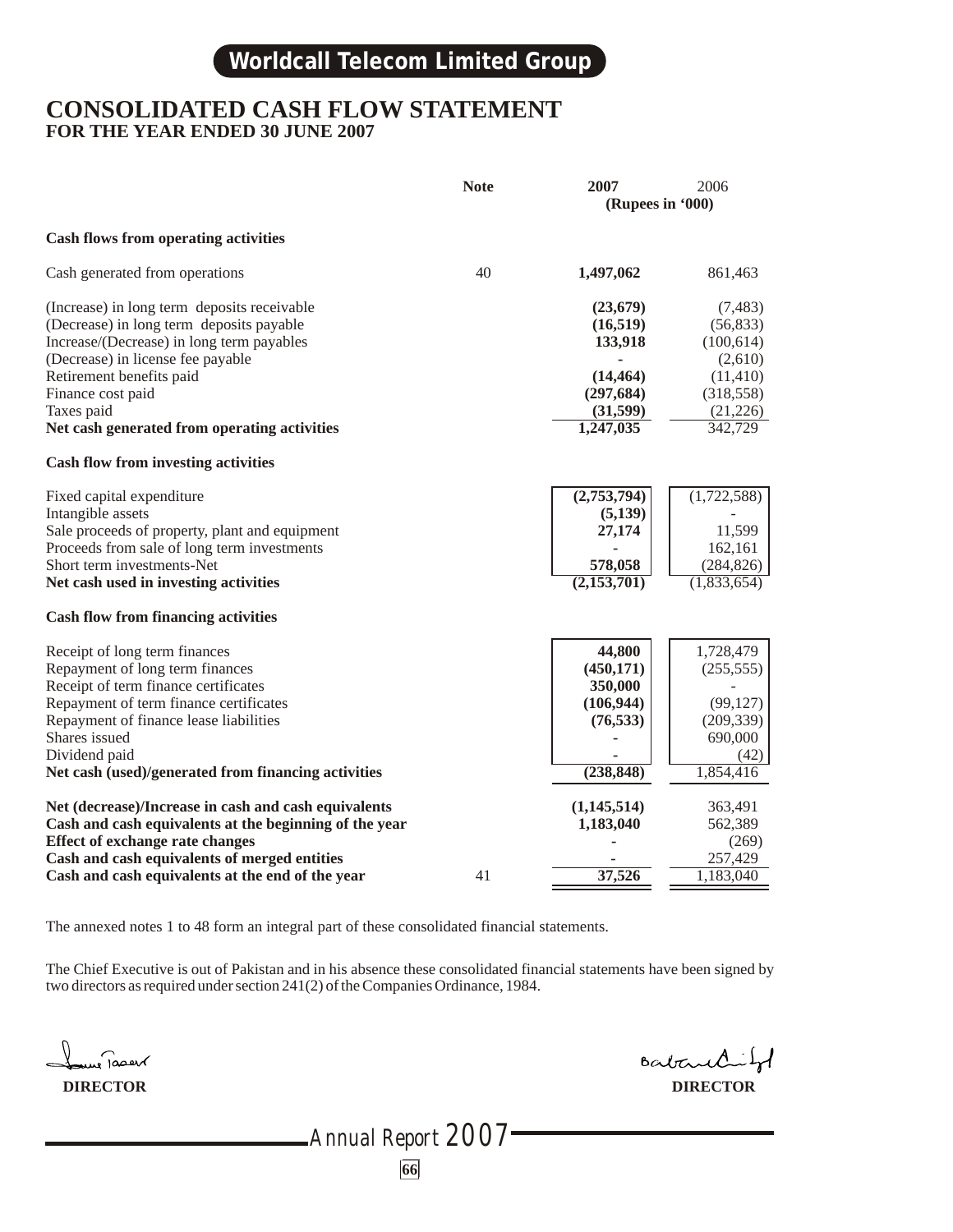## **CONSOLIDATED STATEMENT OF CHANGES IN EQUITY FOR THE YEAR ENDED 30 JUNE 2007**

|                                                                                                | Atributable to equity holders of the Company |                         |                                    |                                |                                  | Minority<br><b>Interest</b>                      | <b>Total</b>       |                  |                     |
|------------------------------------------------------------------------------------------------|----------------------------------------------|-------------------------|------------------------------------|--------------------------------|----------------------------------|--------------------------------------------------|--------------------|------------------|---------------------|
|                                                                                                |                                              | <b>Capital reserves</b> |                                    |                                | Revenue<br>reserve               | <b>Sub Total</b>                                 |                    |                  |                     |
|                                                                                                | <b>Share</b><br>capital                      | <b>Share</b><br>premium | Currency<br>translation<br>reserve | Convertible<br>loan<br>reserve | <b>Share</b><br>deposit<br>money | <b>Accumulated</b><br>profit/<br>$(\text{loss})$ |                    |                  |                     |
|                                                                                                |                                              |                         |                                    | (Rupees in '000)               |                                  |                                                  |                    |                  |                     |
| Balance as at 30 June 2005                                                                     | 2,750,000                                    |                         |                                    |                                |                                  | (19,218)                                         | 2,730,782          |                  | 2,730,782           |
| Share deposit money received<br>against issue of shares                                        |                                              |                         |                                    |                                | 690,000                          |                                                  | 690,000            |                  | 690,000             |
| Equity component of convertible loan<br>Shares issued<br>Shares issued to shareholders of WBL, | 690,000                                      |                         |                                    | 1,400,430                      | (690,000)                        |                                                  | 1,400,430          | ٠                | 1,400,430           |
| WCL and WML under scheme of merger<br>Reserves of merged entities transferred                  | 3,099,658                                    | 1,373,148               |                                    |                                |                                  |                                                  | 4,472,806          |                  | 4,472,806           |
| as per scheme of merger<br>Minority interest arising on                                        |                                              | 18,688                  |                                    |                                |                                  | 1,189,888                                        | 1,208,576          |                  | 1,208,576           |
| <b>Business combination</b><br>Bonus shares issued by WCL prior                                |                                              |                         |                                    |                                |                                  |                                                  |                    | 11,425           | 11,425              |
| to court order<br>Interim dividend paid                                                        |                                              |                         |                                    |                                |                                  | (220, 230)<br>(42)                               | (220, 230)<br>(42) |                  | (220, 230)<br>(42)  |
|                                                                                                | 6,539,658                                    | 1,391,836               | L,                                 | 1,400,430                      |                                  | 950,398                                          | 10,282,322         | 11,425           | 10,293,747          |
| Exchange translation difference<br>Net profit for the year                                     | L,                                           | L,                      | (845)                              |                                | ÷,                               | $\overline{a}$<br>929,426                        | (845)<br>929,426   | (347)<br>(1,073) | (1, 192)<br>928,353 |
| Total reorganized income<br>and expnese                                                        |                                              |                         | (845)                              |                                |                                  | 929,426                                          | 928,581            | (1,420)          | 927,161             |
| Balance as at 30 June 2006                                                                     | 6,539,658                                    | 1,391,836               | (845)                              | 1,400,430                      |                                  | 1,879,824                                        | 11,210,903         | 10,005           | 11,220,908          |
| Reimbursement of transaction cost<br>related to equity component of<br>convertible loan        |                                              |                         |                                    | 3,145                          |                                  |                                                  | 3,145              |                  | 3,145               |
| Bonus shares issued                                                                            | 980,949                                      | (980, 949)              | $\overline{a}$                     |                                | ÷                                |                                                  |                    | $\overline{a}$   |                     |
| Exchange translation difference                                                                | $\overline{a}$                               | ÷,                      | (1, 456)                           | $\overline{\phantom{a}}$       | ÷,                               | L,                                               | (1, 456)           | (605)            | (2,061)             |
| Net profit for the year<br>Total reorganized income                                            |                                              | L,                      |                                    |                                | l,                               | 630,078                                          | 630,078            | (3,108)          | 626,970             |
| and expnese                                                                                    |                                              |                         | (1, 456)                           |                                |                                  | 630,078                                          | 628,622            | (3,713)          | 624,909             |
| Balance as at 30 June 2007                                                                     | 7,520,607                                    | 410,887                 | (2,301)                            | 1,403,575                      |                                  | 2,509,902                                        | 11,842,670         | 6,292            | 11,848,962          |

The annexed notes 1 to 48 form an integral part of these consolidated financial statements.

The Chief Executive is out of Pakistan and in his absence these consolidated financial statements have been signed by two directors as required under section 241(2) of the Companies Ordinance, 1984.

une Taser

Babardif

**DIRECTOR DIRECTOR**

 $\blacksquare$ Annual Report  $2007$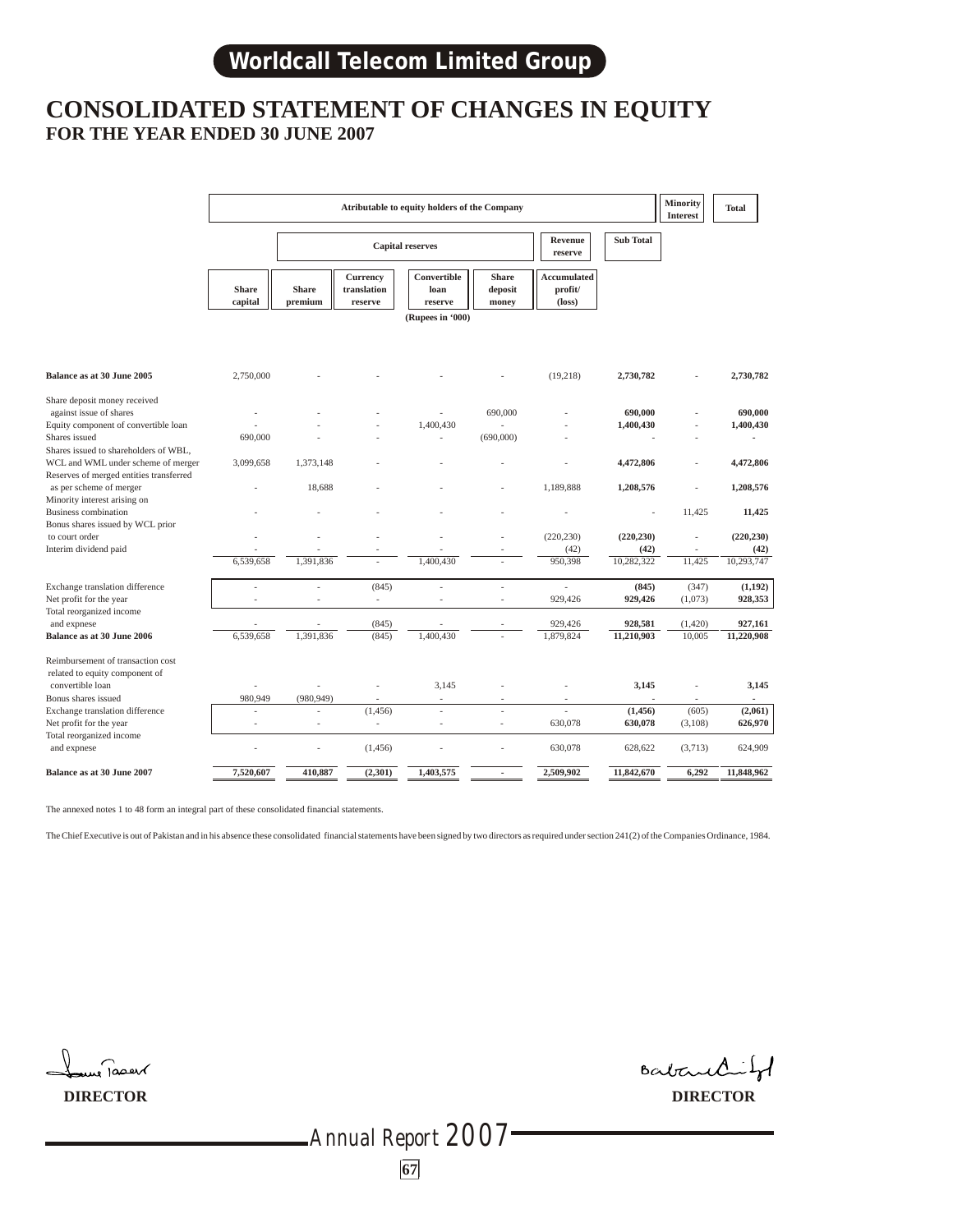## **NOTES TO THE CONSOLIDATED FINANCIAL STATEMENTS FOR THE YEAR ENDED 30 JUNE 2007**

## **1 Legal status and nature of business**

## 1.1 **The Group consists of:**

Worldcall Telecom Limited; and Worldcall Telecommunications Lanka (private) Limited

1.2 Worldcall Telecom Limited ("the Company") is a public limited company incorporated in Pakistan on 15 March 2001 under the Companies Ordinance, 1984 and its shares are quoted on the Karachi and Lahore Stock Exchanges. The Company commenced its operations on 01 December 2004 and is engaged in providing Wireless Local Loop ("WLL") Long Distance & International ("LDI") services in Pakistan, operation and maintenance of public payphones network and re-broadcasting international/national satellite/terrestrial wireless and cable television and radio signals as well as interactive communication and to establish, maintain and operate the licensed telephony services. The Company has been licensed by Pakistan Telecommunication Authority ("PTA") and Pakistan Electronic Media Regulatory Authority ("PEMRA") for these purposes.

Worldcall Telecommunications Lanka (Private) Limited (" the Subsidiary") was incorporated in Sri Lanka and is a joint venture with Hayleys Group to operate payphones. The principal activity of the Subsidiary is the operation and maintenance of a public payphones networks. Payphones are installed at various shops/ commercial outlets. The Company holds 70.65% of voting securities in the Subsidiary.

The registered office of the Company is situated at 103 C-II, Gulberg III, Lahore.

#### **2 Basis of consolidation**

The consolidated financial statements include the financial statements of the Company its Subsidiary. The financial statements of the Subsidiary has been consolidated on a line by line basis.

#### Subsidiary

Subsidiary is an entity controlled by the Company. Control exists when the Company has the power, directly or indirectly, to govern the financial and operating policies of the entity so as to benefit from its activities. The financial statements of the Subsidiary are included in the consolidated financial statements from the date that control commences until the date that control ceases.

#### Associates

Associates are those entities in which the Group has significant influences but not control over the financial and reporting policies. The consolidated financial statements include the Group's share of the total recognized gains and losses of associates on equity accounting basis, from the date that significant influence commences until the date total significant influence ceases. When the Group's share of losses exceeds its interest in an associate, the Group's carrying amount is reduced to nil and recognition of further losses is discontinued except to the extent that the group has incuurred legal or constructive obligation or made payments on behalf of the associate.

## Transactions eliminated on consolidation

Intragroup balances and any other unrealized gains and losses or income and expenses arising from intragroup transactions, are eliminated in preparing the consolidated financial statements. Unrealized gains arising from transactions with associates are eliminated to the extent of the Group's interest in the entity. Unrealized losses are eliminated in the same way as unrealized gains, but only to the extent that there is no evidence of impairment.

Minority interest is that part of net results of operations and of net assets of Subsidiary attributable to interest which are not owned by the Company. Minority interest is presented separately in the consolidated financial statements.

.Annual Report  $2007\text{-}$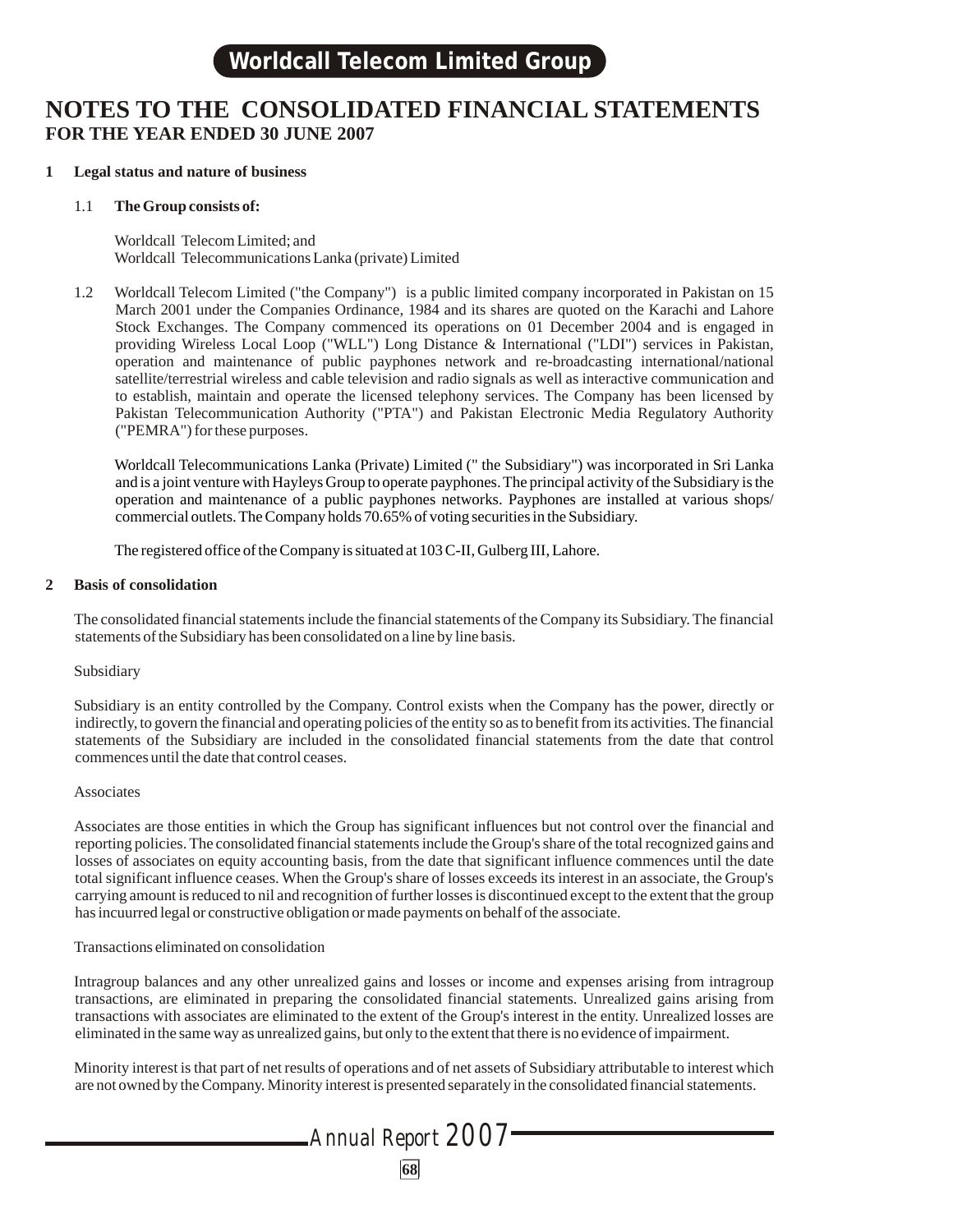#### **3 Summary of significant accounting policies**

The significant accounting policies adopted in preparation of financial statements are set out below:

#### **3.1 Statement of compliance**

These consolidated financial statements have been prepared in accordance with approved accounting standards as applicable in Pakistan and the requirements of Companies Ordinance, 1984. Approved accounting standards comprise of such International Financial Reporting Standards as notified under the provisions of the Companies Ordinance, 1984. Wherever the requirements of the Companies Ordinance, 1984 or directives issued by the Securities and Exchange Commission of Pakistan (SECP) differ with the requirements of these standards, requirements of Companies Ordinance, 1984 or requirements of the said directives take precedence.

#### **3.2 Accounting convention an basis of preparation**

These consolidated financial statements have been prepared under the historical cost convention, except for revaluation of investment properties and plant and equipment, and certain financial assets at fair value, and recognition of certain employee benefits and financial liabilities at present value.

#### **3.3 Significant accounting judgements and estimates**

The preparation of consolidated financial statements in conformity with approved accounting standards requires management to make judgments, estimates and assumptions that affect the application of policies and reported amounts of assets and liabilities, income and expenses. The estimates and associated assumptions and judgments are based on historical experience and various other factors that are believed to be reasonable under the circumstances, the result of which form the basis of making the judgments about carrying values of assets and liabilities that are not readily apparent from other sources. Actual results may differ from these estimates.

The estimates and underlying assumptions are reviewed on an ongoing basis. Revision to accounting estimates are recognized in the period in which the estimate is revised if the revision affects only that period, or in the period of revision and future periods if the revision affects both current and future periods. The areas where various assumptions and estimates are significant to the Group's financial statements or where judgments were exercised in application of accounting policies are as follows:

- **•** Useful life of depreciable assets- (note  $3.4 \& 4$ )
- Staff retirement benefits- (note 3.15 & 24)
- § Taxation- (note 3.9 & 37)
- § Provisions and contingencies- (note 3.20 & 27)
- § Investment properties- (note 3.6 & 7)

## **3.4 Fixed capital expenditure and depreciation**

## **Property, plant and equipment**

Property, plant and equipment except plant and equipment, are stated at cost less accumulated depreciation and any identified impairment loss.

During the year, the Company has changed its accounting policy for subsequent measurement of plant and equipment from cost model to revaluation model. These are stated at revalued amount less accumulated depreciation and any identified impairment loss, earlier these were stated at cost less accumulated depreciation and any identified impairment loss.

Cost in relation to self constructed assets includes direct cost of material, labour and other allocable expenses.

.<br>Annual Report  $2007\text{-}$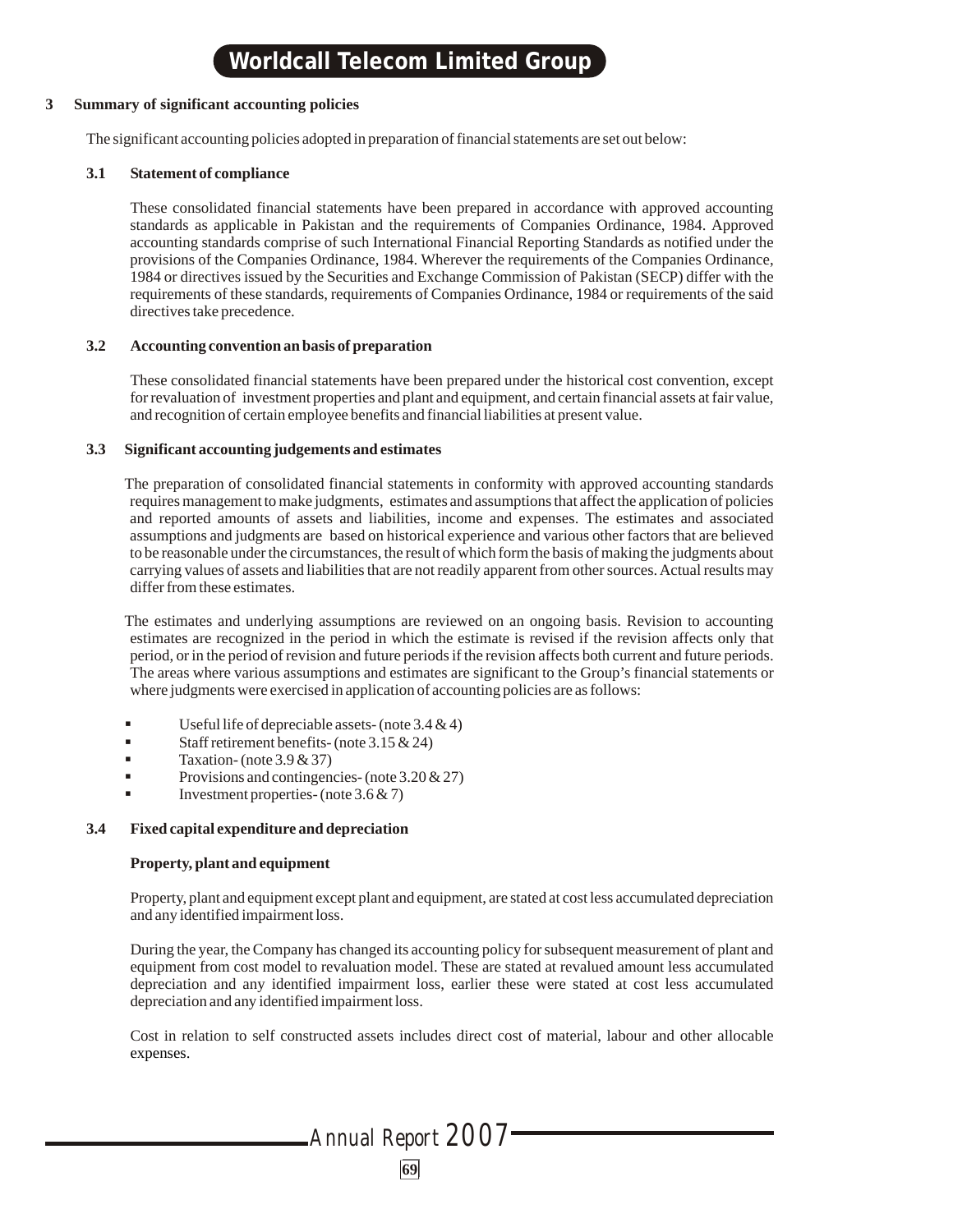Depreciation is charged to income on the straight line method whereby cost of an asset is written off over its estimated useful life at the rates given in note 4.

Residual value and the useful life of assets are reviewed at least at each financial year end and adjusted if impact on depreciation is significant.

Incremental depreciation on revalued assets is transferred net of deferred tax from surplus on revaluation to retained earnings (unappropriated profit).

Depreciation on additions is charged on a pro-rata basis from the month in which the asset is put to use, while for disposals, depreciation is charged upto the month of disposal. Where an impairment loss is recognized, the depreciation charge is adjusted in the future periods to allocate the assets' revised carrying amount over its estimated useful life.

Maintenance and repairs are charged to income as and when incurred. Renewals and improvements are capitalized when it is probable that respective future economic benefits will flow to the Company and the cost of the item can be measured reliably, and the assets so replaced, if any, are retired. Gains and losses on disposals of assets are included in income and the related surplus on revaluation of plant and equipment is transferred directly to retained earnings (unappropriated profit).

#### **Finance leases**

Leases in terms of which the Group has substantially all the risks and rewards of ownership are classified as finance leases. Assets subject to finance lease are stated at the lower of its fair value and present value of minimum lease payments at the date of commencement of lease, less accumulated depreciation and any identified impariment loss. During the year, the Company has revalued its plant and equipment subject to finance lease and stated them at revalued amount less accumulated depreciation.

The related rental obligations, net of finance costs are classified as current and long term depending upon the timing of the payment.

Each lease payment is allocated between the liability and finance costs so as to achieve a constant rate on the balance outstanding.

Assets acquired under a finance lease are depreciated over the estimated useful life of the asset on a straightline method at the rates given in note 4. Depreciation of leased assets is charged to income.

Residual value and the useful life of leased assets are reviewed at least at each financial year-end and adjusted if impact on depreciation is significant.

Depreciation on additions to leased assets is charged from the month in which an asset is acquired while no depreciation is charged for the month in which the asset is disposed off.

#### **Capital work-in-progress**

Capital work-in-progress is stated at cost less any identified impairment loss.

#### **3.5 Intangible assets**

#### **Goodwill**

Goodwill represents the difference between the cost of the acquisition (fair value of consideration paid) and the fair value of the net identifiable assets acquired.

During the year the Company has adopted International Financial Reporting Standard "IFRS" 3 (Business Combinations), which has been adopted by Securities and Exchange Commission of Pakistan (SECP) vide SRO 1228(I)/2006 dated 06 December 2006. Prior to adoption of IFRS 3, the Company was stating Goodwill at cost less accumulated amortization and any identified impairment losses, whereas IFRS 3

.<br>Annual Report  $2007\cdot$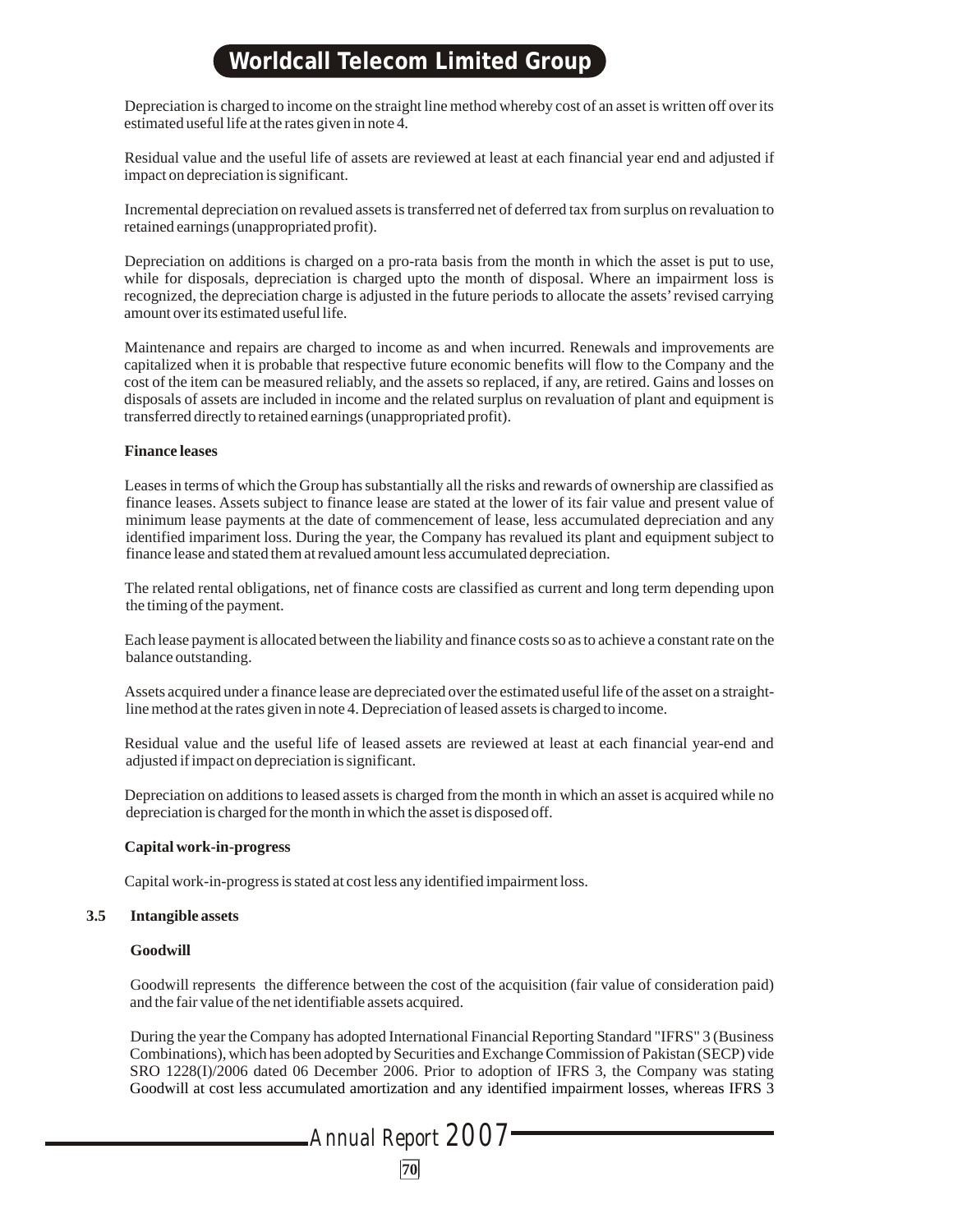requires that Goodwill should be stated at cost less any identified impairment losses. Consequently, no amortization of goodwill has been charged to the profit and loss account during the year in conformity with the requirements of IFRS 3. Had there been no change, the profit for the year and goodwill would have been lower by Rs. 136.9 million.

#### **Other intangible assets**

Other intangible assets are stated at cost less accumulated amortization and any identified impairment loss.

Other intangible assets are amortized using the straight line method at the rates given in note 6. Amortization on licenses is charged to the profit and loss account from the month in which the related operations are commenced. Amortization on additions to other intangible assets is charged on a pro-rata basis from the month in which asset is put to use, while for disposals amortization is charged up to the month of disposal.

Subsequent expenditure on intangible assets is capitalized only when it increases the future economic benefits embodied in the specific asset to which it relates. All other expenditures are charged to income as and when incurred.

Gain or loss arising on disposal and retirement of intangible asset is determined as a difference between net disposal proceeds and carrying amount of the asset and is recognized as income or expense in the profit and loss account.

#### **3.6 Investment properties**

Investment properties are properties which are held either to earn rental income or for capital appreciation or for both. Investment properties are initially recognized at cost, being the fair value of the consideration given, subsequent to initial recognition these are stated at fair value. The fair value is determined annually by an independent approved valuer. The fair values are based on market values, being the estimated amount for which a property could be exchanged on the date of valuation between knowledgeable and willing buyer and seller in an arms length transaction.

Any gain or loss arising from a change in fair value is recognized in the profit and loss account. Rental income from investment property is accounted for as described in note 3.18.

When an item of property, plant and equipment is transferred to investment property following a change in its use, any differences arising at the date of transfer between the carrying amount of the item immediately prior to transfer and its fair value is recognized in surplus on revaluation of property, plant and equipment, if it is a gain. Upon disposal of the item the related surplus on revaluation of property, plant and equipment is transferred to retained earnings. Any loss arising in this manner is recognized immediately in the profit and loss account.

If an investment property becomes owner-occupied, it is reclassified as property, plant and equipment and its fair value at the date of reclassification becomes its cost for accounting purposes of subsequent recording.

## **3.7 Investments**

The Group classifies its investments in following categories.

#### **Investments in associated companies**

Long term Investments in associated companies, are stated at Group's share of their underlying net assets using the equity method.

Investments in associated companies, other than long term investments which are stated at cost less any identified impairment losses, are classified as investments at fair value through profit or loss and are valued accordingly except for investment in non listed equity instruments of associated companies, which are stated at cost less provision for any identified impairment.

**71** Annual Report  $2007^\centerdot$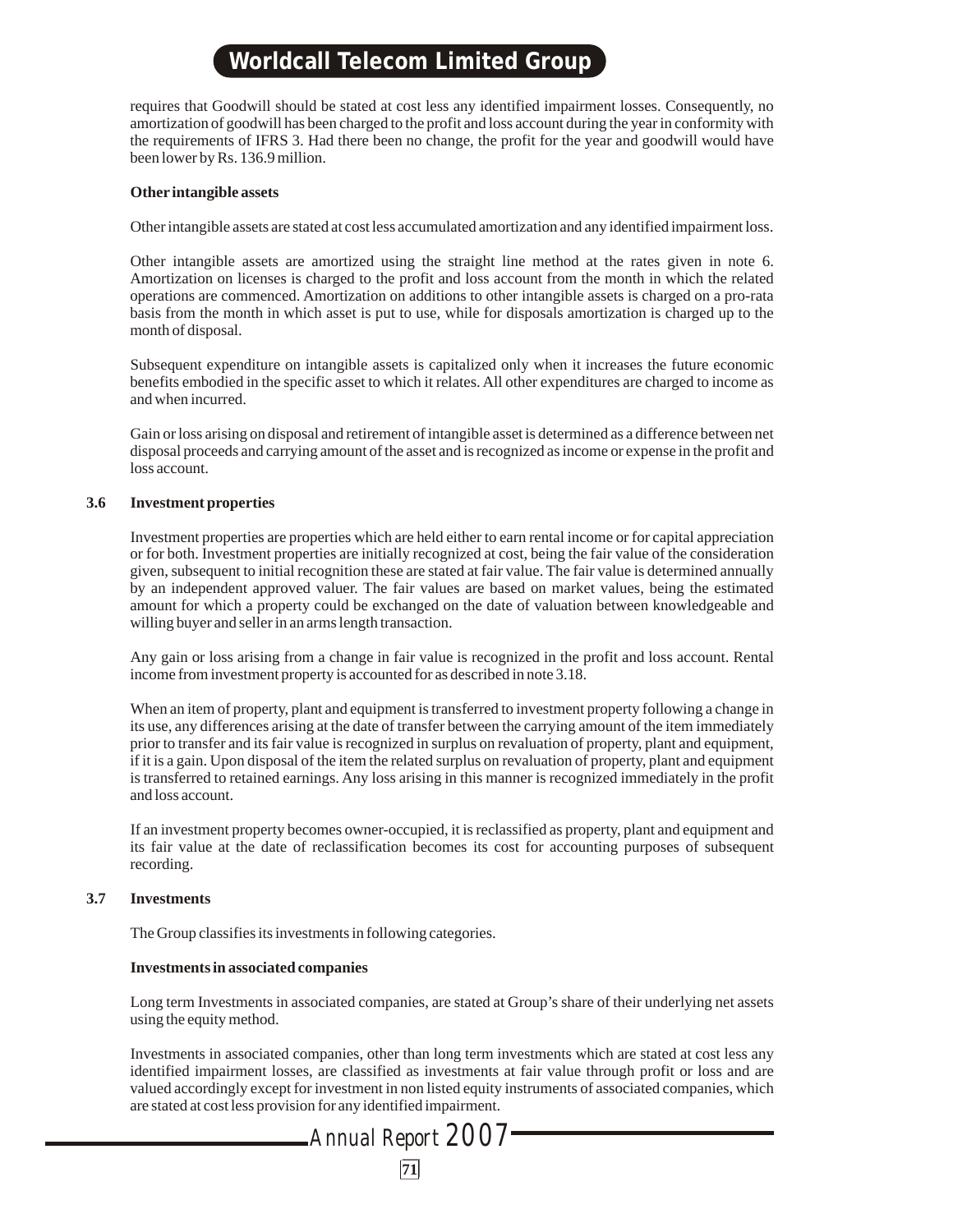#### **Investments at fair value through profit or loss**

Investments that are acquired principally for the purpose of generating profit from short term fluctuations in price or dealer's margin are classified as held for trading.

Investments at fair value through profit or loss are initially recognized at cost, being the fair value of the consideration given. Subsequent to initial recognition these are recognized at fair value unless fair value can not be reliably measured. The investments for which quoted market price is not available are measured at cost. Any surplus or deficit on revaluation of investments is charged to income currently.

#### **Available for sale investments**

Available for sale investments are initially recognized at cost, being the fair value of the consideration given. Subsequent to initial recognition these are recognized at fair value unless fair value can not be reliably measured. The investments for which quoted market price is not available are measured at cost. Changes in carrying value are recognized in equity until investment is sold or determined to be impaired at which time the cumulative gain or loss previously recognized in equity is included in profit or loss account.

All "regular way" purchase and sales of listed shares are recognized on the trade date, i.e. the date that the Group commits to purchase/sell the asset.

The fair value of investments classified as held for trading and available for sale is their quoted bid price at the balance sheet date.

#### **3.8 Securities under repurchase/reverse repurchase agreements**

Transactions of repurchase/ reverse repurchase investment securities are entered into at a contracted rate for specified period of time and are accounted for as follows:

#### **Repurchase agreements**

Investments sold with a simultaneous commitment to repurchase at a specified future date (repo) continue to be recognized in the balance sheet and are measured in accordance with accounting policies for investment. The counter party liability for amounts received under these agreements is included in borrowing. The difference between sale and repurchase price is treated as mark-up on borrowing and accrued over the life of repo agreement.

#### **Reverse repurchase agreements**

Investments purchased with a corresponding commitment to resale at a specified future date (reverse repo) are not recognized in the balance sheet. Amount paid under these agreements are recorded as funds placements. The difference between purchase and resale price is treated as return from fund placement with financial institutions or income from reverse repurchase transactions of listed shares, as the case may be, and accrued over the life of the reverse repo agreement.

#### **3.9 Taxation**

Income tax on the profit or loss for the year comprises current and deferred tax.

#### **Current**

Provision of current tax is based on the taxable income for the year determined in accordance with the prevailing law for taxation of income. The charge for current tax is calculated using prevailing tax rates or tax rates expected to apply to the profit for the year if enacted after taking into account tax credits, rebates and exemptions, if any. The charge for current tax also includes adjustments, where considered necessary, to provision for tax made in previous years arising from assessments framed during the year for such years.

## Annual Report 2007-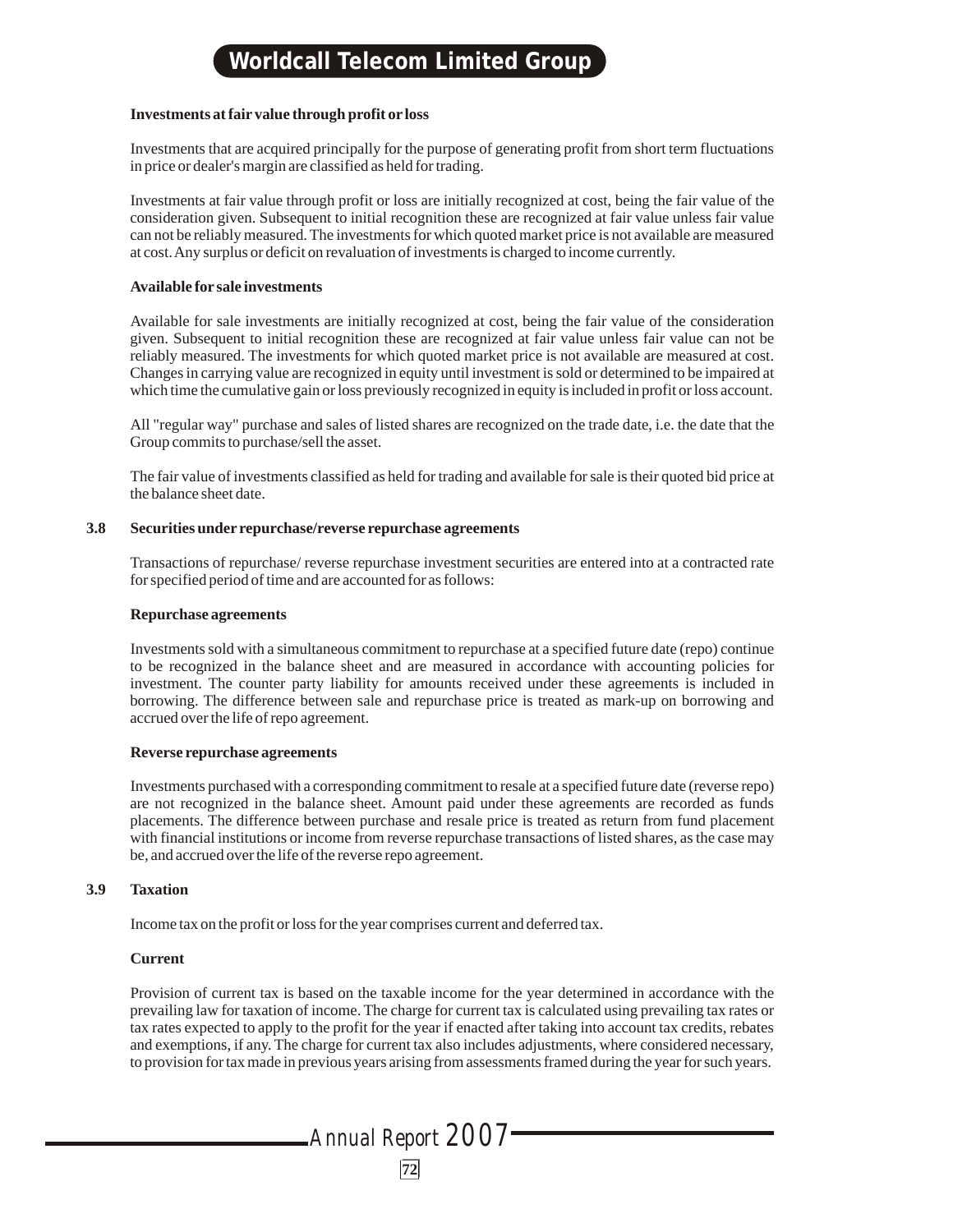#### **Deferred**

Deferred tax is provided using the balance sheet liability method in respect of all temporary differences arising from differences between the carrying amount of assets and liabilities in the financial statements and the corresponding tax bases used in the computation of the taxable profit. Deferred tax liabilities are generally recognized for all taxable temporary differences and deferred tax assets are recognized to the extent that it is probable that taxable profits will be available against which the deductible temporary differences, unused tax losses and tax credits can be utilized.

The carrying amount of deferred tax asset is reviewed at each balance sheet date and reduced to the extent that it is no longer probable that sufficient taxable profit will be available to allow all or part of the deferred tax asset to be utilized.

Deferred tax assets and liabilities are calculated at the rates that are expected to apply to the period when the asset is realized or the liability is settled, based on the tax rates (and tax laws) that have been enacted or substantively enacted by the balance sheet date. Deferred tax is charged or credited in the income statement, except in the case of items credited or charged to equity in which case it is included in equity.

#### **3.10 Deferred costs**

These include share issue expenses incurred on increasing the authorized capital of the Group and expenses incurred in connection with the public offering/placements for the year 2004. In order to comply with the substituted Fourth Schedule to the Companies Ordinance, 1984, the Company has adopted the treatment allowed by Circular No. 1 of 2005 issued by Securities and Exchange Commission of Pakistan whereby deferred costs incurred prior to 01 July 2004 are being amortized over a period of five years whereas deferred cost incurred subsequent to this date are charged to income currently.

#### **3.11 Inventories**

Inventories, except for stock in transit, are stated at lower of cost and net realizable value. Cost is determined as follows.

#### **Store and spares**

Useable stores and spares are valued principally at weighted average cost, while items considered obsolete are carried at nil value. Items in transit are valued at cost comprising invoice value plus other charges paid thereon.

#### **Stock in trade**

Cost is determined on weighted average basis.

Net realizable value is the estimated selling price in ordinary course of business, less estimated incidental selling cost.

#### **3.12 Trade debts and other receivables**

Trade debts and other receivables are recognized initially at fair value and subsequently measured at amortized cost less any identified impairment loss. A provision for impairment of trade and other receivables is established when there is objective evidence that the Group will not be able to collect all amounts due according to the original terms of receivables.

#### **3.13 Financial liabilities**

Financial liabilities are classified according to substance of the contractual arrangements entered into. Significant financial liabilities include long term payables, license fee payable, borrowings, trade and other payables.

Annual Report  $2007$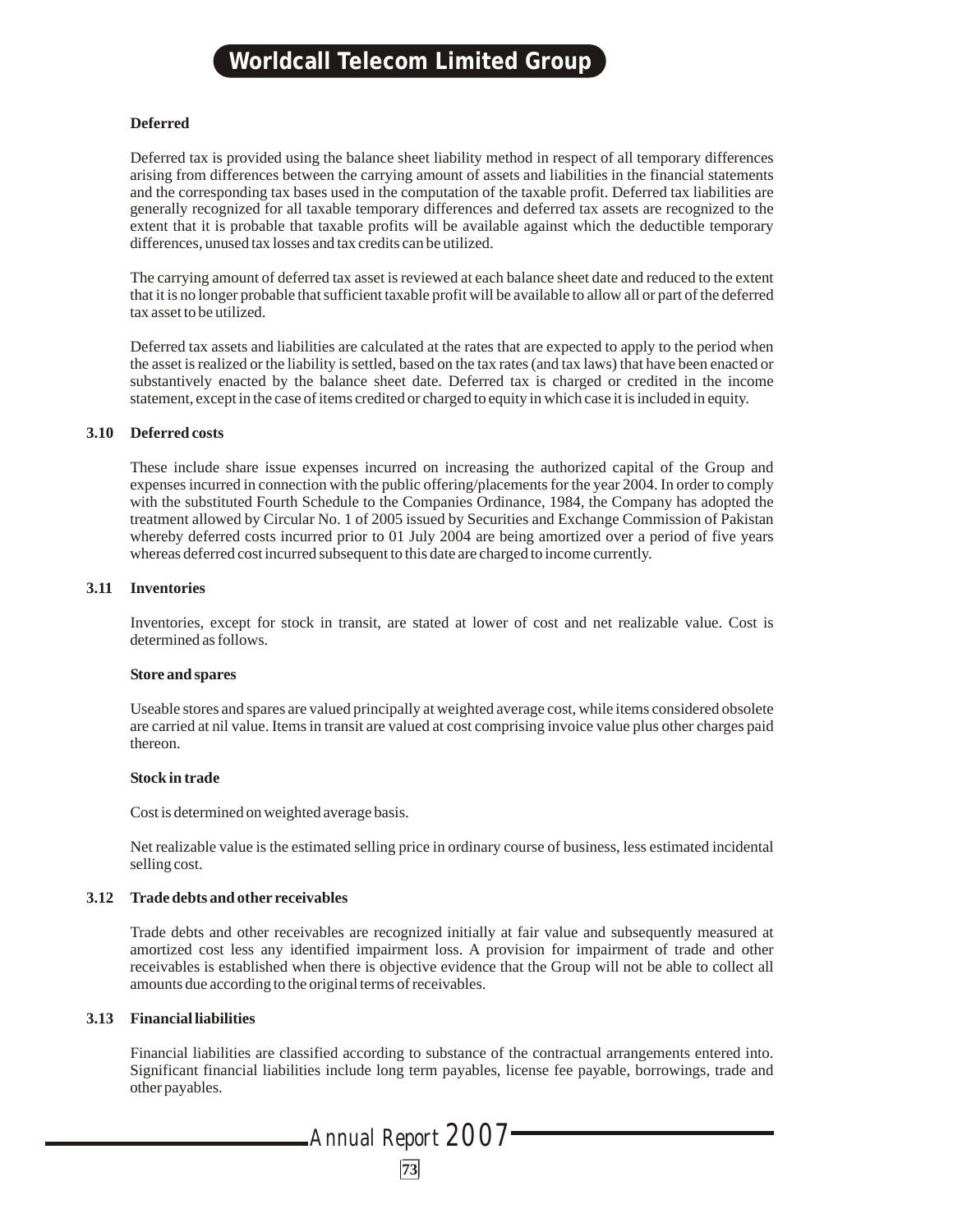#### **Interest bearing borrowings**

Interest bearing borrowings are recognized initially at fair value less attributable transaction cost. Subsequent to initial recognition, these are stated at amortized cost with any difference between cost and redemption value being recognized in the profit and loss over the period of the borrowings on an effective interest basis.

#### **Term finance certificates**

Term finance certificates are stated at amortized cost using effective interest rate.

#### **Convertible loans**

Convertible loans that can be converted to share capital at the option of the lender, where the number of shares issued does not vary with the changes in their fair value, are accounted for as compound financial instruments. Transaction costs that relate to the issue of a compound financial instrument are allocated to the liability and equity component in proportion to the allocation of proceeds. The equity component of the convertible loan is calculated as the excess of the issue proceeds over the present value of future cash out flows, discounted at the market rate of interest applicable to similar liabilities that do not have a conversion option. The interest expense recognized in the income statements is calculated using the effective interest rate method.

#### **Other financial liabilities**

All other financial liabilities are initially recognized at fair value plus directly attributable cost, if any, and subsequently at amortized cost using effective interest rate method.

#### **3.14 Trade and other payables**

Trade and other payables are initially recognized at fair value and subsequently at amortized cost using effective interest rate method.

#### **3.15 Retirement and other benefits**

#### **Defined benefit plan**

The Group operates unfunded defined benefit gratuity plan for all permanent employees, having a service period of more than one year. The Company provisions are made in the financial statements to cover obligations on the basis of actuarial valuations carried out annually under the projected unit credit method.

The Company recognizes actuarial gains/losses over the expected average remaining working lives of the current employees, to the extent that cumulative unrecognized actuarial gain/loss exceeds 10 per cent of present value of defined benefit obligation.

The Company provides for gratuity annually on the basis of terminal values.

The Subsidiary operates an un-funded gratuity scheme for those employees who have completed specific period of service with the subsidiary and provision is made annually to cover the obligations under the scheme. These benefits are calculated with reference to last drawn salary and prescribed qualifying periods of services of the employees.

#### **Defined contribution plan**

The Subsidiary operates Provident Fund Trust. Contributions to the fund are recognized as an expense in the profit and loss as incurred.

.<br>Annual Report  $2007\textcolor{red}{\textbf{-}}$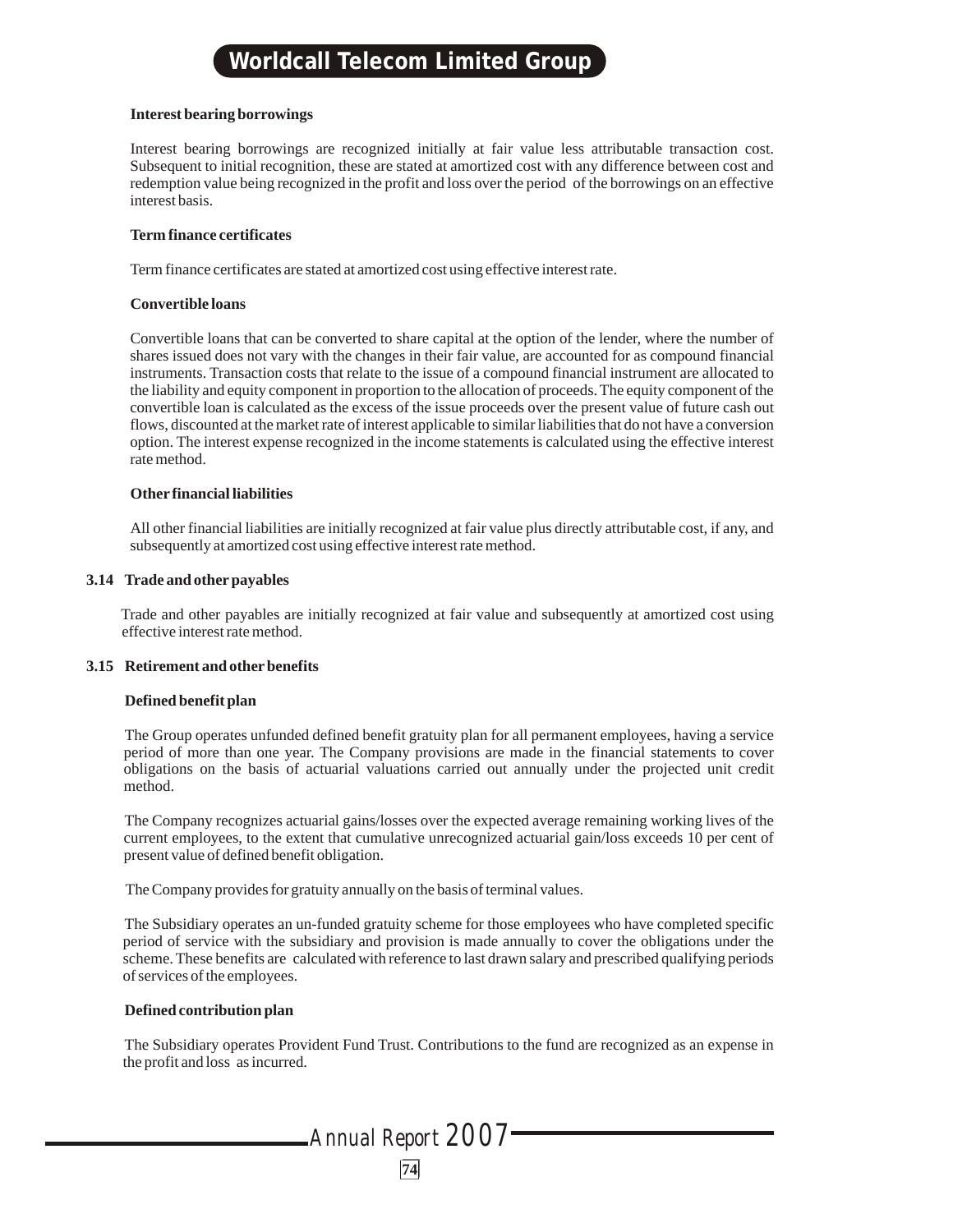#### **3.16 Impairment losses**

The carrying amount of the Group's assets except for, inventories, investment property and deferred tax asset, are reviewed at each balance sheet date to determine whether there is any indication of impairment loss. If any such indication exists, the asset's recoverable amount is estimated in order to determine the extent of the impairment loss, if any.

For goodwill, the recoverable amount is estimated at each balance sheet date.

An impairment loss is recognized whenever the carrying amount of an asset or its cash generating unit exceeds its recoverable amount. Impairment losses are recognized in the profit and loss.

Impairment losses are reversed when there is an indication that the impairment loss may no longer exist and there has been a change in the estimate used to determine the recoverable amount. An impairment loss is reversed only to the extent that the asset's carrying amount does not exceed the carrying amount that would have been determined, net of depreciation and amortization, if no impairment loss had been charged. An impairment loss in respect of goodwill is not reversed.

#### **3.17 Foreign currencies**

Transactions in foreign currencies are translated into rupees at exchange rates prevailing at the date of transaction. All monetary assets and liabilities in foreign currencies are translated into rupees at exchange rates prevailing at the balance sheet date. Non-monetary assets and liabilities that are measured in terms of historical cost in a foreign currency are translated into rupees at exchange rates prevailing at the date of transaction. Non-monetary assets and liabilities denominated in foreign currency that are stated at fair value are translated into rupees at exchange rates prevailing at the date when fair values are determined. Exchange gains and losses are included in the income currently.

The results and financial position of Group entities that have a functional currency different from the presentation currency are translated into the presentation currency as follows:

- (i) Assets and liabilities for each balance sheet presented are translated at the closing rate at the date of balance sheet;
- (ii) Income and expenses for each income statement are translated at average exchange rates.
- (iii) All resulting exchange differences are recognized as a separate component of equity.

When a foreign operation is sold, exchange differences that were recorded in equity are recognized in the income statement as part of gain or loss on sale.

#### **3.18 Revenue recognition**

Revenue represents the fair value of the consideration received or receivable for services rendered, net of discounts and sales tax. Revenue is recognized when it is probable that the economic benefits associated with the transaction will flow to the Group and the amount of revenue, and the associated cost incurred, or to be incurred, can be measured reliably.

Revenue from different sources is recognized as follows:

Revenue from terminating minutes is recognized at the time the call is made over the network of the Group.

Revenue from originating minutes is recognized on the occurrence of calls both for prepaid and postpaid subscribers.

Subscription revenue from Cable TV, internet over cable and channels subscription fee is recognized on provision of services.

Annual Report 2007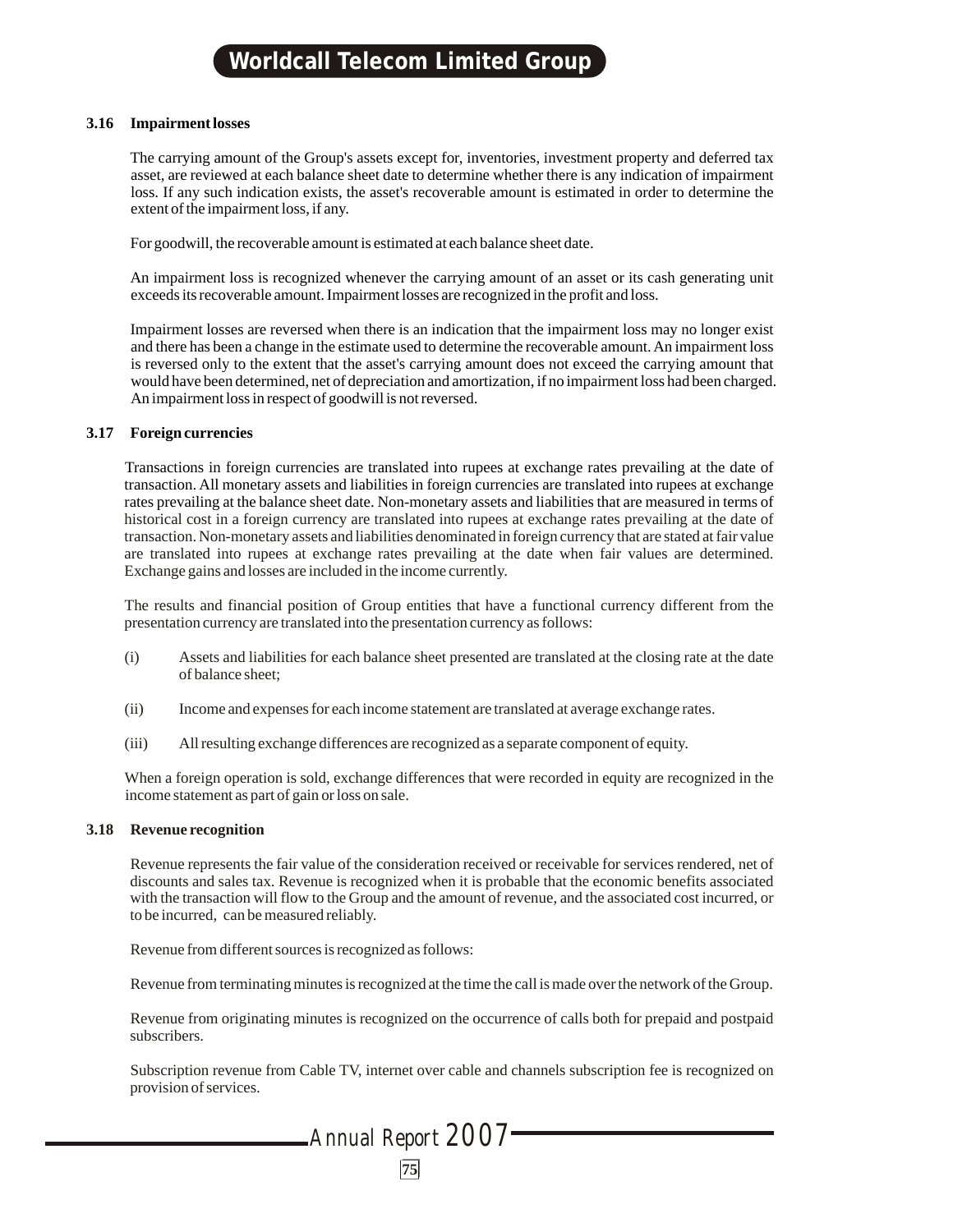Connection and membership fee is recognized at the time of activation of connection.

Sale of goods is recognized on dispatch of goods to customer.

Advertisement income is recognized on the basis of spots run when commercials are aired on the network.

Interest income is accrued on a time proportion basis by reference to the principal outstanding and the applicable rate of return.

Rental income from investment property is recognized in the income statement on accrual basis.

Revenue from prepaid cards is recognized as credit is used.

Dividend income is recognized when the right to receive payment is established.

#### **3.19 Borrowing cost**

Mark up, interest and other charges on long term borrowings are capitalized upto the date of commissioning of the related qualifying assets, acquired out of the proceeds of such long term borrowings. All other markup, interest and other charges are recognized as an expense in the period in which they are incurred.

#### **3.20 Provisions**

Provisions are recognized in the balance sheet when the Group has a legal or constructive obligation as a result of past events and it is probable that outflow of economic benefits will be required to settle the obligation and a reliable estimate of the amount can be made. However, provisions are reviewed at each balance sheet date and adjusted to reflect current best estimate.

#### **3.21 Cash and cash equivalents**

Cash and cash equivalents are carried in the balance sheet at cost. Cash and cash equivalents comprise cash in hand and demand deposits. Running finances that are repayable on demand are included as component of cash and cash equivalents for the purpose of cash flow statement.

#### **3.22 Financial instruments**

All financial assets and liabilities are recognized at the time when the Group becomes a party to the contractual provisions of the instrument. Financial assets are de-recognized when the Group loses control of the contractual right that comprise the financial assets. Financial liabilities are de-recognized when they are extinguished i.e. when the obligation specified in the contract is discharged, cancelled or expired. Any gain or loss on derecognition of the financial assets and financial liabilities is taken to profit and loss account currently. The particular measurement methods adopted are disclosed in the individual policy statements associated with each item.

#### **Offsetting of financial assets and financial liabilities**

A financial asset and a financial liability is offset and the net amount is reported in the balance sheet if the Group has a legally enforceable right to set-off the recognized amounts and intends either to settle on a net basis or to realize the asset and settle the liability simultaneously.

#### **3.23 Segment reporting**

A segment is a distinguishable component of the Group that is engaged either in providing products or services (business segment), or in providing products or services within a particular economic environment (geographical segment), which is subject to risk and rewards that are different from other segments.

## Annual Report 2007-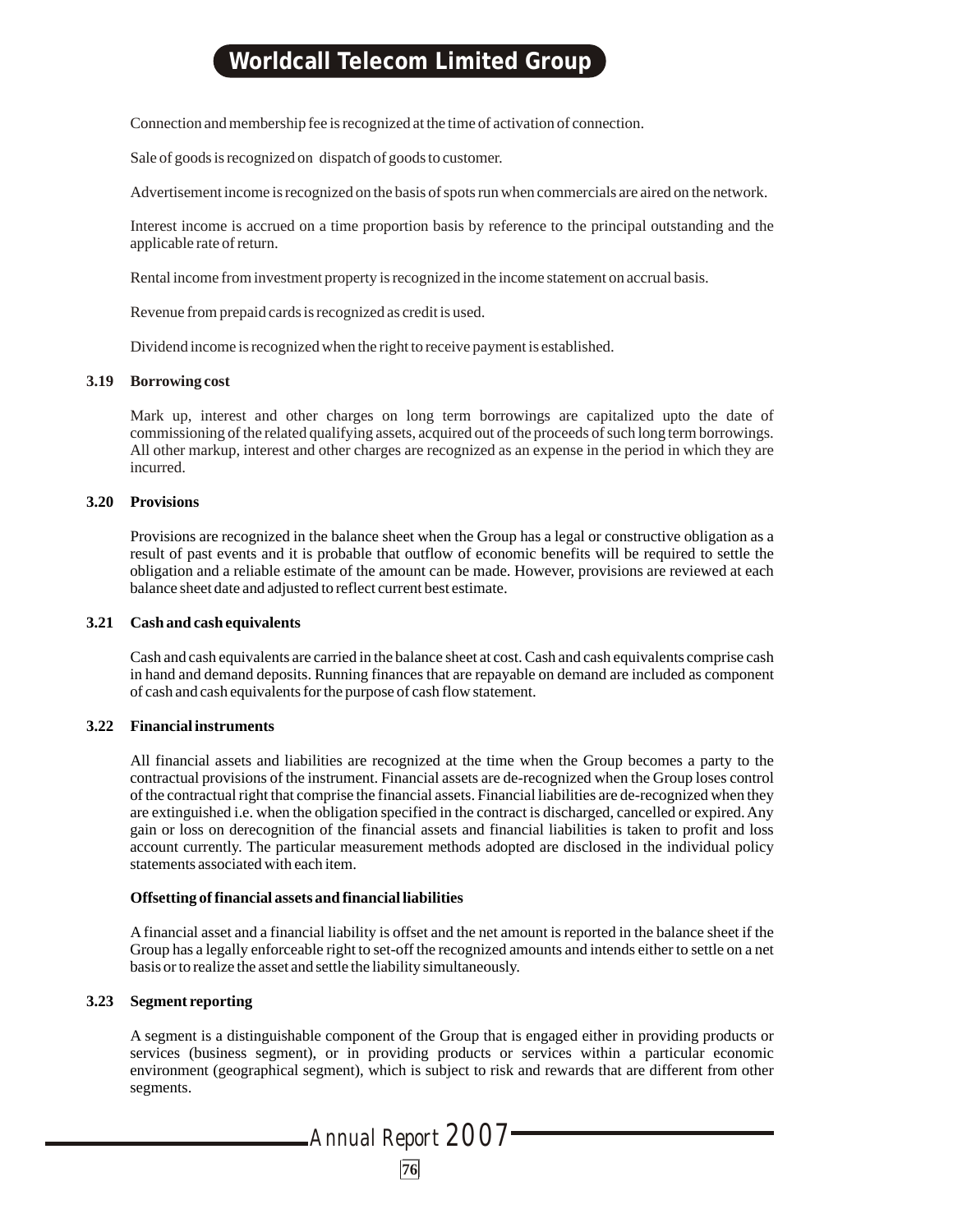#### **3.24 Related Party transactions**

The Group enters into transactions with related parties on an arm's length basis. Prices for transactions with related parties are determined using admissible valuation methods, except in extremely rare circumstances where, subject to approval of the Board of Directors, it is in the interest of the Group to do so.

#### **3.25 Business combination involving entities under common control**

A business combination involving entities or businesses under common control is a business combination in which all of the combining entities or businesses are ultimately controlled by the same party or parties both before and after the business combination, and the control is not transitory.

In the absence of more specific guidance, the Group consistently applied the fair value (Purchase method) measurement method to all common control transactions.

#### **3.26 Dividend**

Dividend distribution to the Group's shareholders is recognized as a liability in the Group's financial statements in the period in which the dividends are approved.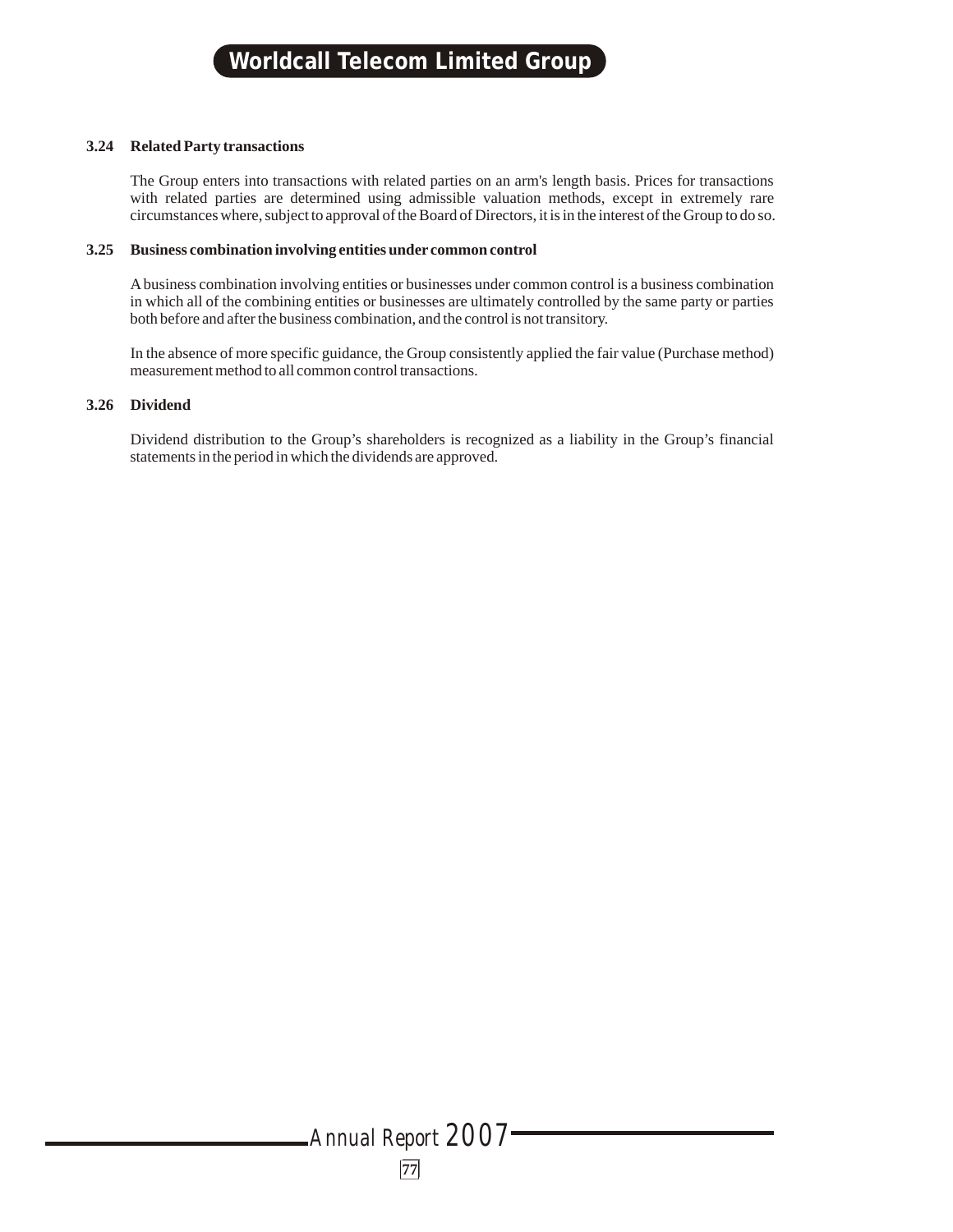| į<br>ı |
|--------|
| Č      |
| ì      |
| J<br>ł |
| ١      |

The statement of property, plant and equipment is as follows: **4.1 The statement of property, plant and equipment is as follows:**  $4.1$ 

|                         | Cost as at | Exchange    | Revaluation      | Additions/           | Transfers           | Cost as at | Accumulated<br>depreciation<br>01 July<br>as at | Depreciation<br>charge for<br>the year/ | Exchange         | Transfers           | Accumulated<br>depreciation<br>30 June<br>as at | value as at<br>Net book<br>30 June | Depreciation<br>rate $\%$ |
|-------------------------|------------|-------------|------------------|----------------------|---------------------|------------|-------------------------------------------------|-----------------------------------------|------------------|---------------------|-------------------------------------------------|------------------------------------|---------------------------|
|                         | 01 July    | Adjustments | Surplus          | (Disposals)          |                     | 30 June    |                                                 | (Disposals)                             | Adjustments      |                     |                                                 |                                    |                           |
|                         |            |             | (Rupees in '000) |                      |                     |            |                                                 |                                         | (Rupees in '000) |                     |                                                 | (Rupees in '000)                   |                           |
| Owned assets            |            |             |                  |                      |                     |            |                                                 |                                         |                  |                     |                                                 |                                    |                           |
| Freehold Land           |            |             |                  | 19,800               |                     | 19,800     |                                                 |                                         |                  |                     |                                                 | 19,800                             |                           |
| Leasehold improvements  | 57,781     | $\,$        |                  | 13,639               |                     | 71,420     | 11,389                                          | 11,019                                  |                  |                     | 22,408                                          | 49,012                             | $20 - 33$                 |
| Plant and equipment     | 5,846,340  | (2,558)     | 300,080          | (4,009)<br>1,931,171 | 74,858<br>(47,304)  | 8,098,578  | 435,841                                         | 625,727<br>(462)                        | (41)             | 14,979<br>(11, 361) | 1,064,683                                       | 7,033,895                          | $6.67 - 20$               |
| Office equipment        | 50,339     | (12)        |                  | 6,479                |                     | 56,536     | 7,862                                           | 7,634                                   | 3                |                     | 15,409                                          | 41,127                             | $\approx$                 |
|                         |            |             |                  | (261)                |                     |            |                                                 | (90)                                    |                  |                     |                                                 |                                    |                           |
| Computers               | 37,531     | $\ddot{4}$  |                  | 24,356<br>(1,042)    | 353                 | 61,242     | 13,907                                          | 14,535<br>(1,002)                       | 53               | 353                 | 27,846                                          | 33,396                             | $10 - 33$                 |
| Furniture and fixtures  | 12,346     | (28)        |                  | 2,089                |                     | 14,257     | 2,104                                           | 1,938                                   | $\mathbf{C}$     |                     | 4,014                                           | 10,243                             | $\approx$                 |
|                         |            |             |                  | (150)                |                     |            |                                                 | (30)                                    |                  |                     |                                                 |                                    |                           |
| Vehicles                | 52,672     | $\ominus$   |                  | 20,261               | 1,628               | 47,179     | 20,521                                          | 9,750                                   |                  | 757                 | 25,167                                          | 22,012                             | $\Omega$                  |
|                         |            |             |                  | (27, 381)            |                     |            |                                                 | (5,861)                                 |                  |                     |                                                 |                                    |                           |
| Lab and other equipment | 11,763     | (132)       |                  | 6,020                |                     | 17,651     | 2,444                                           | 3,125                                   | $\widehat{f}$    |                     | 5,565                                           | 12,086                             | $10 - 20$                 |
|                         | 6,068,772  | (2,696)     | 300,080          | 2,023,815            | 76,839              | 8,386,663  | 494,068                                         | 673,728                                 | 13               | 16,089              | 1,165,092                                       | 7,221,571                          |                           |
|                         |            |             |                  | (32, 843)            | (47,304)            |            |                                                 | (7,445)                                 |                  | (11,361)            |                                                 |                                    |                           |
| Leased assets           |            |             |                  |                      |                     |            |                                                 |                                         |                  |                     |                                                 |                                    |                           |
| Plant and equipment     | 426,208    |             | 4,217            | 27,649               | (74, 858)<br>47,304 | 430,520    | 20,173                                          | 40,190                                  |                  | (14,979)<br>11,361  | 56,745                                          | 373,775                            | 6.67-20                   |
| Vehicles                | 43,327     |             |                  | 67,394               | (1,628)             | 109,093    | 11,790                                          | 15,946                                  |                  | (757)               | 26,979                                          | 82,114                             | $\approx$                 |
| Computers               | 353        |             |                  |                      | (353)               |            | 353                                             |                                         |                  | (353)               |                                                 |                                    | 33                        |
|                         | 469,888    | ı           | 4,217            | 95,043               | (76, 839)<br>47,304 | 539,613    | 32,316                                          | 56,136                                  | ×                | (16, 089)<br>11,361 | 83,724                                          | 455,889                            |                           |
| 2007                    | 6,538,660  | (2,696)     | 304,297          | 2,118,858            |                     | 8,926,276  | 526,384                                         | 729,864                                 | 13               |                     | 1,248,816                                       | 7,677,460                          |                           |
|                         |            |             |                  | (32, 843)            |                     |            |                                                 | (7,445)                                 |                  |                     |                                                 |                                    |                           |
| 2006                    | 840,780    | (1,591)     |                  | 5,737,880            |                     | 6,538,660  | 40,871                                          | 504,554                                 | (442)            |                     | 526,384                                         | 6,012,276                          |                           |
|                         |            |             |                  | (38, 409)            |                     |            |                                                 | (18, 599)                               |                  |                     |                                                 |                                    |                           |

## **Worldcall Telecom Limited Group**

 $\blacksquare$ Annual Report  $2007$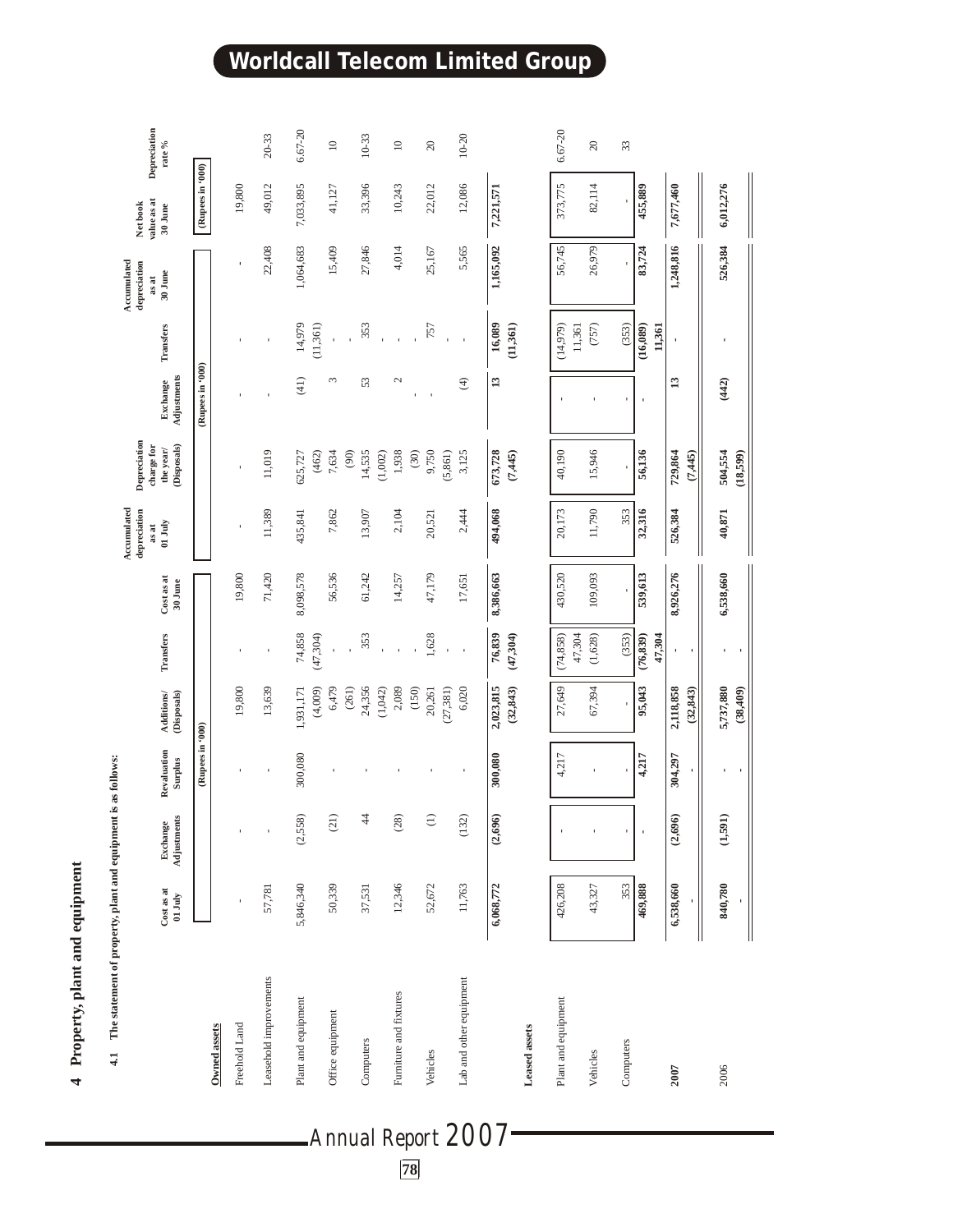- **4.2** Additions for the year ended 30 June 2006 include Rs. 2,634 million representing acquisition through business combination.
- **4.3** The Company has revalued its plant and equipment on 31 March 2007, resulting in a net surplus of Rs. 304.30 million. The valuation was conducted by an independent valuer, M/s. Surval. Valuation for plant and equipment was the open market value of the asset based on estimated gross replacement cost, depreciated to reflect the residual service potential of the asset having paid due regard to age, condition and obsolescence.

Had there been no revaluation, the net book value of plant and equipment as at 30 June 2007 would have amounted to Rs. 7,093.815 million.

| (Rupees in '000)                                                    |         |
|---------------------------------------------------------------------|---------|
| 4.4 Depreciation charge for the year has been allocated as follows: |         |
| 32<br>666,361<br>Direct cost                                        | 457,813 |
| 63,503<br>33<br>Operating cost                                      | 46,741  |
| 729,864                                                             | 504,554 |

#### **4.5 Property, plant and equipment sold during the year**

| <b>Description</b>              | Cost   | <b>Accumulated Book</b><br>depreciation | <b>Value</b>             | <b>Sale</b><br>proceeds | Mode of<br>disposal | Sold to                       |
|---------------------------------|--------|-----------------------------------------|--------------------------|-------------------------|---------------------|-------------------------------|
|                                 |        |                                         |                          | (Rupees in '000)        |                     |                               |
| <b>Plant and equipment</b>      |        |                                         |                          |                         |                     |                               |
| Intergy Rectifier (Cable Plant) | 268    | 62                                      | 206                      | 170                     | Insurance claim     |                               |
| Cable plant & equipment         | 3,741  | 400                                     | 3,341                    | 3,382                   | Insurance claim     |                               |
| <b>Office Equipment</b>         |        |                                         |                          |                         |                     |                               |
| Photo Copier                    | 250    | 83                                      | 167                      | 202                     | Insurance claim     |                               |
| Mobile Phone                    | 11     | 7                                       | 4                        | 11                      | Negotiation         | Mustafa Pirzada - Ex-Employee |
| <b>Computers</b>                |        |                                         |                          |                         |                     |                               |
| Compaq Proliant Server          | 567    | 567                                     | $\overline{\phantom{0}}$ | 295                     | Insurance claim     |                               |
| <b>IBM</b> Server               | 360    | 360                                     | $\blacksquare$           | 198                     | Insurance claim     |                               |
| Laptop                          | 97     | 64                                      | 33                       | 33                      | Settlement          | Asad Ullah-Ex-Employee        |
| Desktop                         | 18     | 11                                      | 7                        | 8                       | Insurance claim     |                               |
| <b>Furniture &amp; Fixture</b>  | 150    | 30                                      | 120                      | 60                      | Negotiation         | Kashif                        |
| <b>Vehicles</b>                 |        |                                         |                          |                         |                     |                               |
| Honda City                      | 825    | 825                                     |                          | 575                     | Insurance claim     |                               |
| Suzuki Pick Up                  | 339    | 339                                     | $\overline{a}$           | 300                     | Insurance claim     |                               |
| Suzuki Pick Up                  | 339    | 339                                     | $\overline{a}$           | 300                     | Insurance claim     |                               |
| Vehicle -Shehzor                | 602    | 602                                     | $\overline{a}$           | 290                     | Negotiation         | Farooq Hamed                  |
| Honda Civic                     | 1,485  | 965                                     | 520                      | 850                     | Settlement          | Shuaib Yousaf- Ex-Employee    |
| KIA                             | 575    | 125                                     | 450                      | 450                     | Negotiation         | M.Sadiq                       |
| Honda City                      | 973    | 146                                     | 827                      | 650                     | Negotiation         | Tanvir Ahmed- Ex-Employee     |
| Suzuki Bolan                    | 239    | 52                                      | 187                      | 160                     | Negotiation         | Muhammad Sadiq                |
| Suzuki cultus                   | 592    | 592                                     | $\overline{\phantom{a}}$ | 240                     | Negotiation         | Amjad Afzal -Ex-Employee      |
| Mercedes Benz                   | 10,225 | 852                                     | 9,373                    | 9,600                   | Negotiation         | Muhammad Imran                |
| Toyota Land Cruiser             | 5,468  | 547                                     | 4,921                    | 4,400                   | Negotiation         | Awais Saeed                   |
| Toyota Land Cruiser             | 5,719  | 477                                     | 5,242                    | 5,000                   | Negotiation         | Usman Zia                     |
| <b>Total</b>                    | 32,843 | 7,445                                   | 25,398                   | 27,174                  |                     |                               |
|                                 |        |                                         |                          | Annual Report 2007      |                     |                               |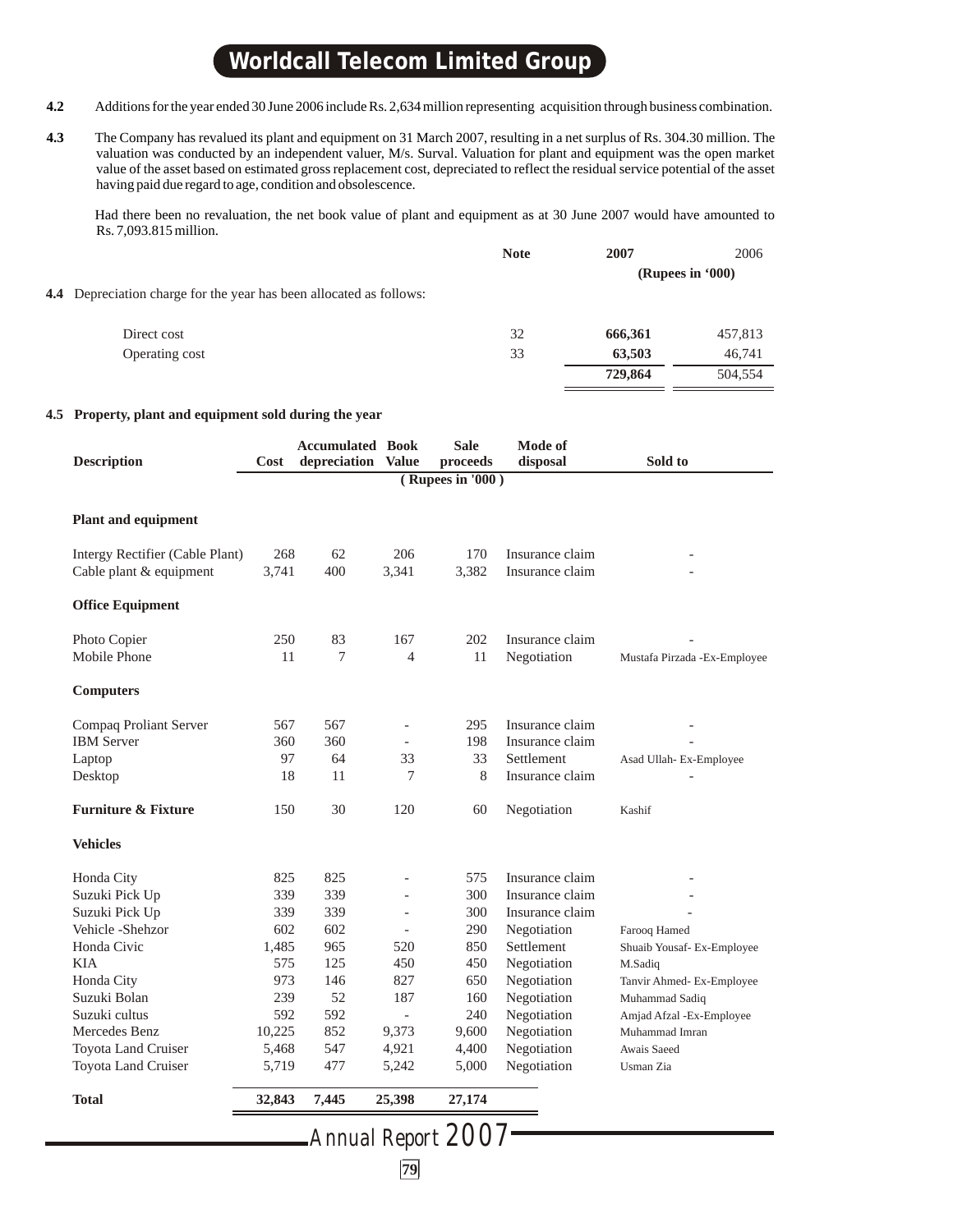#### **5 Capital work-in-progress Owned** Civil works **130,520** 36,287 Plant and equipment **1,464,479** 638,285 Store and spares held for capital expenditure **162,313** 183,407 **1,757,312** 857,979 **Le sa ed** Plant and equipments subject to finance lease **23,581** 29,354 **1,780,893** 887,333 **2007** 2006 **(Rupees in '000)**

#### **6 Intangible assets**

|                        | Cost as at<br>01 July | <b>Additions/</b><br>(adjustments) | Cost as at<br>30 June | <b>Accumulated</b><br>amortization<br>as at 01 July | Amortization/<br>(adjustments)<br>for the year | <b>Accumulated</b><br>amortization<br>as at 30 June | Net book<br>value as at<br>30 June | Rate<br>$\frac{0}{0}$ |
|------------------------|-----------------------|------------------------------------|-----------------------|-----------------------------------------------------|------------------------------------------------|-----------------------------------------------------|------------------------------------|-----------------------|
|                        |                       | (Rupees in '000)                   |                       |                                                     |                                                | (Rupees in '000)                                    |                                    |                       |
| Licenses               | 2,454,340             | 3,375                              | 2,457,715             | 199,978                                             | 122,965                                        | 322,943                                             | 2,134,772                          | 5                     |
| Patents and copyrights | 5,333                 | $\sim$                             | 5,333                 | 801                                                 | 801                                            | 1,602                                               | 3,731                              | 10                    |
| Software               | 18,124                | 1,764                              | 19,888                | 3,761                                               | 3,625                                          | 7,386                                               | 12,502                             | 20                    |
| Goodwill               | 2,720,979             | $\sim$                             | 2,690,403             | 138,438                                             |                                                | 136,909                                             | 2,553,494                          |                       |
|                        |                       | (30, 576)                          |                       |                                                     | (1,529)                                        |                                                     |                                    |                       |
| 2007                   | 5,198,776             | 5,139                              | 5,173,339             | 342,978                                             | 127,391                                        | 468,840                                             | 4,704,499                          |                       |
|                        |                       | (30, 576)                          |                       |                                                     | (1,529)                                        |                                                     |                                    |                       |
| 2006                   | 2,491,891             | 2,729,969                          | 5,198,776             | 78,871                                              | 265,520                                        | 342,978                                             | 4,855,798                          |                       |
|                        |                       | (23,084)                           |                       |                                                     | (1, 413)                                       |                                                     |                                    |                       |

6.1 Additions for the year ended 30 June 2006 include Rs. 2,726.312 million representing acquisition through business combination.

|                                                                        | <b>Note</b> | 2007             | 2006    |
|------------------------------------------------------------------------|-------------|------------------|---------|
|                                                                        |             | (Rupees in '000) |         |
| Amortization charge for the year has been allocated as follows:<br>6.2 |             |                  |         |
| Direct Cost                                                            | 32          | 58,273           | 42,943  |
| Operating cost                                                         | 33          | 2,500            | 157,147 |
| Capitalized during the year                                            |             | 66,618           | 65,430  |
|                                                                        |             | 127,391          | 265,520 |

6.3 The adjustment to the carrying value of Goodwill reprsents impairment loss recognised during the year, relating to Goodwill arisen on the acquisition of Subsidiary. The accumulated impairment loss at the beginning of the year was nil.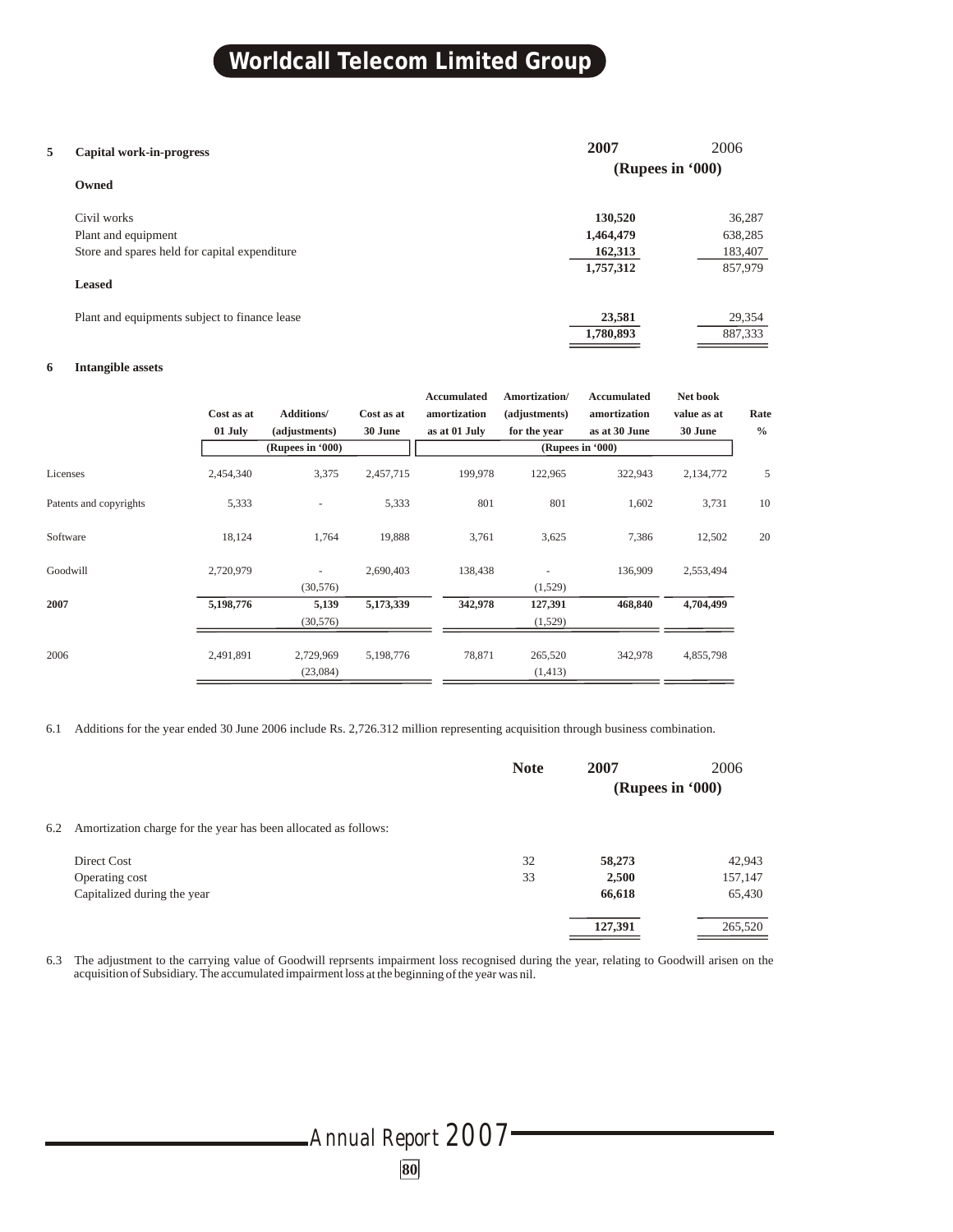| 2006             |                                    |
|------------------|------------------------------------|
| (Rupees in '000) |                                    |
|                  | -                                  |
| ۰                | 35,634                             |
|                  | 21,000                             |
|                  | 56,634                             |
| <b>Note</b>      | 2007<br>56,634<br>15,516<br>72,150 |

Investment property comprises commercial property that is rented to Total Media Limited, an associated company.

The carrying value of investment property is the fair value of the property as determined by approved independent valuer M/s PEE DEE & Associates as at 30 June 2007. Fair value was determined giving due regard to recent market transactions for similar properties in the same location and condition as the Company's investment property.

|   |                                                                     | <b>Note</b> | 2007      | 2006             |
|---|---------------------------------------------------------------------|-------------|-----------|------------------|
|   |                                                                     |             |           | (Rupees in '000) |
| 8 | Long term investments - at cost                                     |             |           |                  |
|   | <b>Associated company - Unquoted</b>                                |             |           |                  |
|   | <b>Total Media Limited</b>                                          |             |           |                  |
|   | <b>Incorporated in Pakistan</b>                                     |             |           |                  |
|   | 2,599,500 (2006: 2,599,500) ordinary shares                         |             |           |                  |
|   | of Rs. 10/-each                                                     |             | 25,995    | 25,995           |
|   | Equity held 30.12% (2006: 30.12%)                                   |             |           |                  |
|   | Share deposit money                                                 |             | 16,000    | 16,000           |
|   | Share of post acquisition losses of associate                       |             | (12, 315) | (14,072)         |
|   |                                                                     |             |           |                  |
|   |                                                                     |             | 29,680    | 27,923           |
|   | 8.1 Summarized information of Total Media Limited<br>is as follows: |             |           |                  |
|   | Total assets as at 30 June                                          |             | 323,780   | 180,897          |
|   | Total liabilities as at 30 June                                     |             | 155,518   | 154,075          |
|   | Revenue for the year ended 30 June                                  |             | 110,812   | 30,217           |
|   | Profit/(loss) after taxation for the year ended 30 June             |             | 5,833     | (47, 102)        |

| $\blacksquare$ Annual Report $2007$ |  |  |  |
|-------------------------------------|--|--|--|
|-------------------------------------|--|--|--|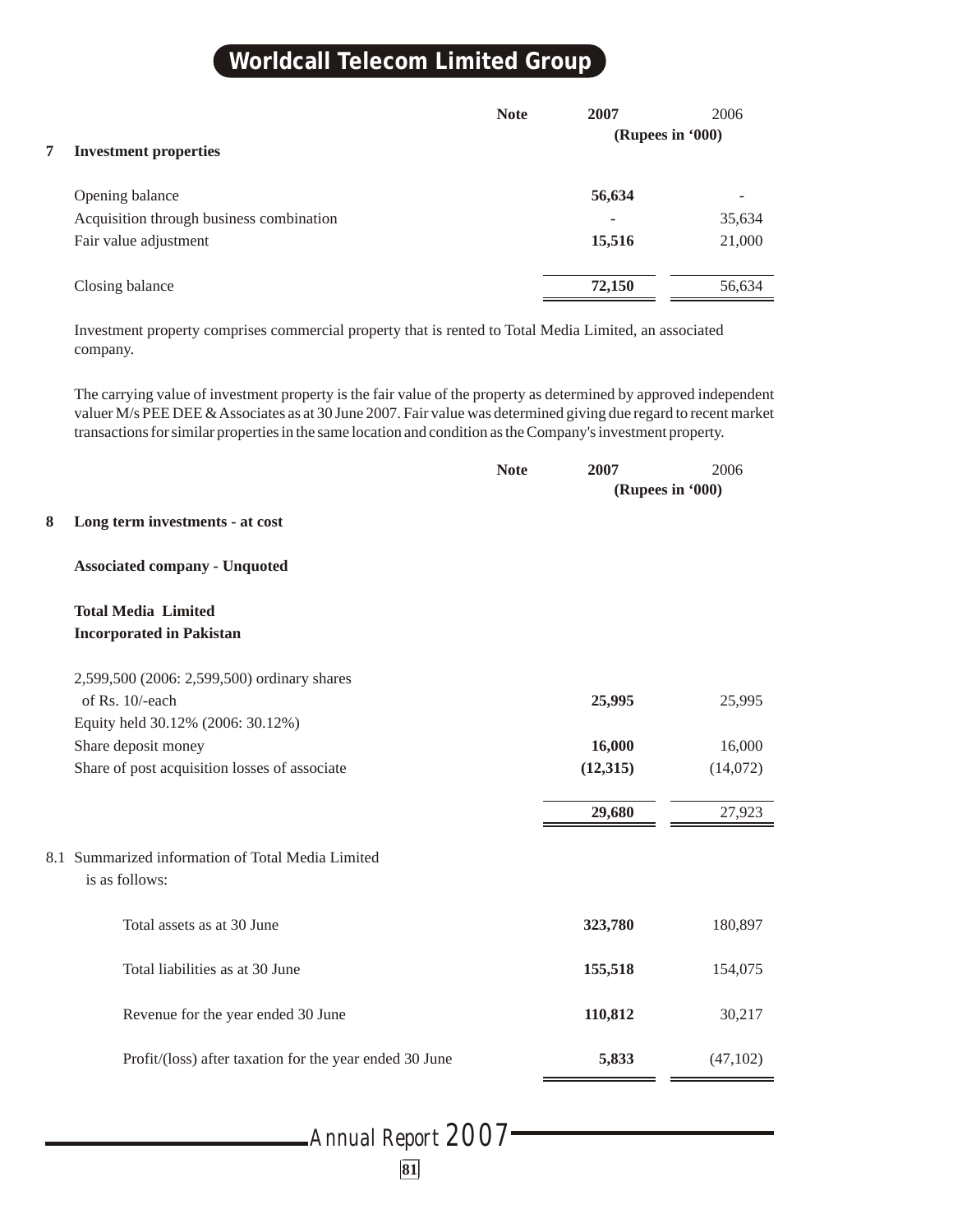|   |                                      | <b>Note</b> | 2007             | 2006    |
|---|--------------------------------------|-------------|------------------|---------|
| 9 | Long term deposits                   |             | (Rupees in '000) |         |
|   | Security deposit with PTCL           |             | 20,998           | 28,539  |
|   | Deposits with financial institutions | 9.1         | 167,668          | 153,545 |
|   | Others                               |             | 56,088           | 25,838  |
|   |                                      |             | 244,754          | 207,922 |
|   | Less: Current maturity               | 13          | (21,371)         | (8,218) |
|   |                                      |             | 223,383          | 199,704 |
|   |                                      |             |                  |         |

9.1 These include amount deposited in debt service reserve account with Habib Bank Limited amounting to Rs. 96.1 million (2006: Rs. 95 million) on which syndicate banks have created a lien as mentioned in note 22.3. This carries markup at the rate of 2.25 % per annum (2006: 2.25% per annum).

|    |                                                              | <b>Note</b> | 2007             | 2006      |
|----|--------------------------------------------------------------|-------------|------------------|-----------|
|    |                                                              |             | (Rupees in '000) |           |
| 10 | <b>Deferred costs</b>                                        |             |                  |           |
|    | Opening balance                                              |             | 10,063           |           |
|    | Acquired through business combination                        |             |                  | 25,996    |
|    | Less: Amortization during the year                           |             | (5, 336)         | (15,933)  |
|    | Closing balance                                              |             | 4,727            | 10,063    |
| 11 | <b>Trade debts</b>                                           |             |                  |           |
|    | Considered good - Unsecured                                  | 11.1        | 899,714          | 701,744   |
|    | Considered doubtful - Unsecured                              |             | 118,427          | 57,520    |
|    |                                                              |             | 1,018,141        | 759,264   |
|    | Less: Provision for doubtful debts                           | 11.2        | (118, 427)       | (57, 520) |
|    |                                                              |             | 899,714          | 701,744   |
|    | 11.1 This includes due from associated companies as follows: |             |                  |           |
|    | Pace (Pakistan) Limited                                      |             | 462              | 437       |
|    | <b>Total Media Limited</b>                                   |             | 35               | 534       |
|    | First Capital Securities Corporation Limited                 |             | 115              | 10        |
|    | Media Times Limited                                          |             | 405              | 158       |
|    |                                                              |             | 1,017            | 1,139     |
|    | 11.2 Provision for doubtful debts                            |             |                  |           |
|    | Opening balance                                              |             | 57,520           |           |
|    | Addition during the year                                     |             | 61,030           | 65,917    |
|    | Acquisition through busines combination                      |             |                  | 1,639     |
|    | Less: write off during the year                              |             | (5)              | (10,036)  |
|    | Exchange rate adjustments                                    |             | (118)            |           |
|    | Closing balance                                              |             | 118,427          | 57,520    |

Annual Report  $2007$   $-$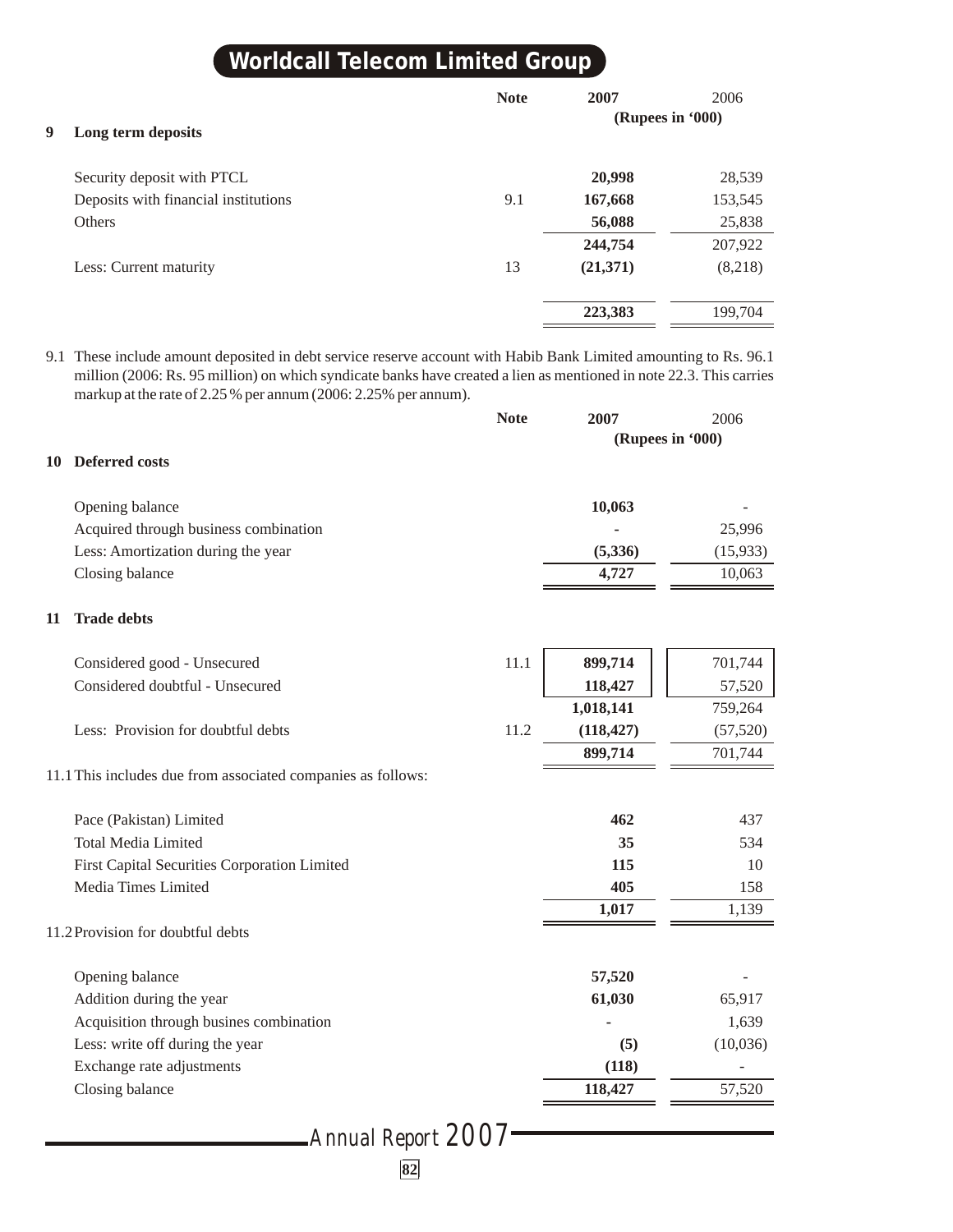|                                 | <b>Note</b>                             | 2007    | 2006             |
|---------------------------------|-----------------------------------------|---------|------------------|
|                                 |                                         |         | (Rupees in '000) |
| Loans and advances to employees | 12.1                                    | 32,638  | 23,456           |
| Advances to suppliers           | 12.2                                    | 53,671  | 61,378           |
| Advance to associated company   | 12.3                                    | 28,886  | 49,261           |
|                                 |                                         | 115,195 | 134,095          |
|                                 | 12 Loans and advances - considered good |         |                  |

12.1These loans and advances are unsecured and interest free and include advances given to executives of Rs. 2.46 million (2006 : Rs. 0.365 million).

12.2This include unsecured advance given to World Press (Private) Limited of Rs. 12.121 million (2006: Rs. 2.5 million).

12.3This represents unsecured advance given to Media Times Limited carrying markup at the rate of 14% to 16% per annum (2006: 14% to 16% per annum).

12.4Chief Executive and directors have not taken any loan/advance from the Company (2006: Rs. Nil)

|    |                                        | <b>Note</b> | 2007             | 2006    |
|----|----------------------------------------|-------------|------------------|---------|
|    |                                        |             | (Rupees in '000) |         |
| 13 | Deposits and prepayments               |             |                  |         |
|    | Margin deposits                        | 13.1        | 81,585           | 125,201 |
|    | Prepayments                            |             | 69,709           | 43,100  |
|    | Current maturity of long term deposits | 9           | 21,371           | 8,218   |
|    | Short term deposits                    |             | 6,036            | 14,823  |
|    | Deposit with regulatory authorities    |             | 86               | 86      |
|    |                                        |             | 178,787          | 191,428 |

13.1These include deposits placed with banks against various guarantees and letters of credit.

|    |                                                      | <b>Note</b> | 2007     | 2006             |
|----|------------------------------------------------------|-------------|----------|------------------|
|    |                                                      |             |          | (Rupees in '000) |
| 14 | <b>Other receivables</b>                             |             |          |                  |
|    | Sales tax refundable                                 |             |          | 13,960           |
|    | Receivable from PTCL - Unsecured considered good     | 14.1        | 204,149  | 214,527          |
|    | Receivable from PTCL - Unsecured considered doubtful |             | 12,590   |                  |
|    |                                                      |             | 216,739  | 214,527          |
|    | Less: provision for doubtful receivables             |             | (12,590) |                  |
|    |                                                      |             | 204,149  | 214,527          |

Annual Report  $2007$   $-$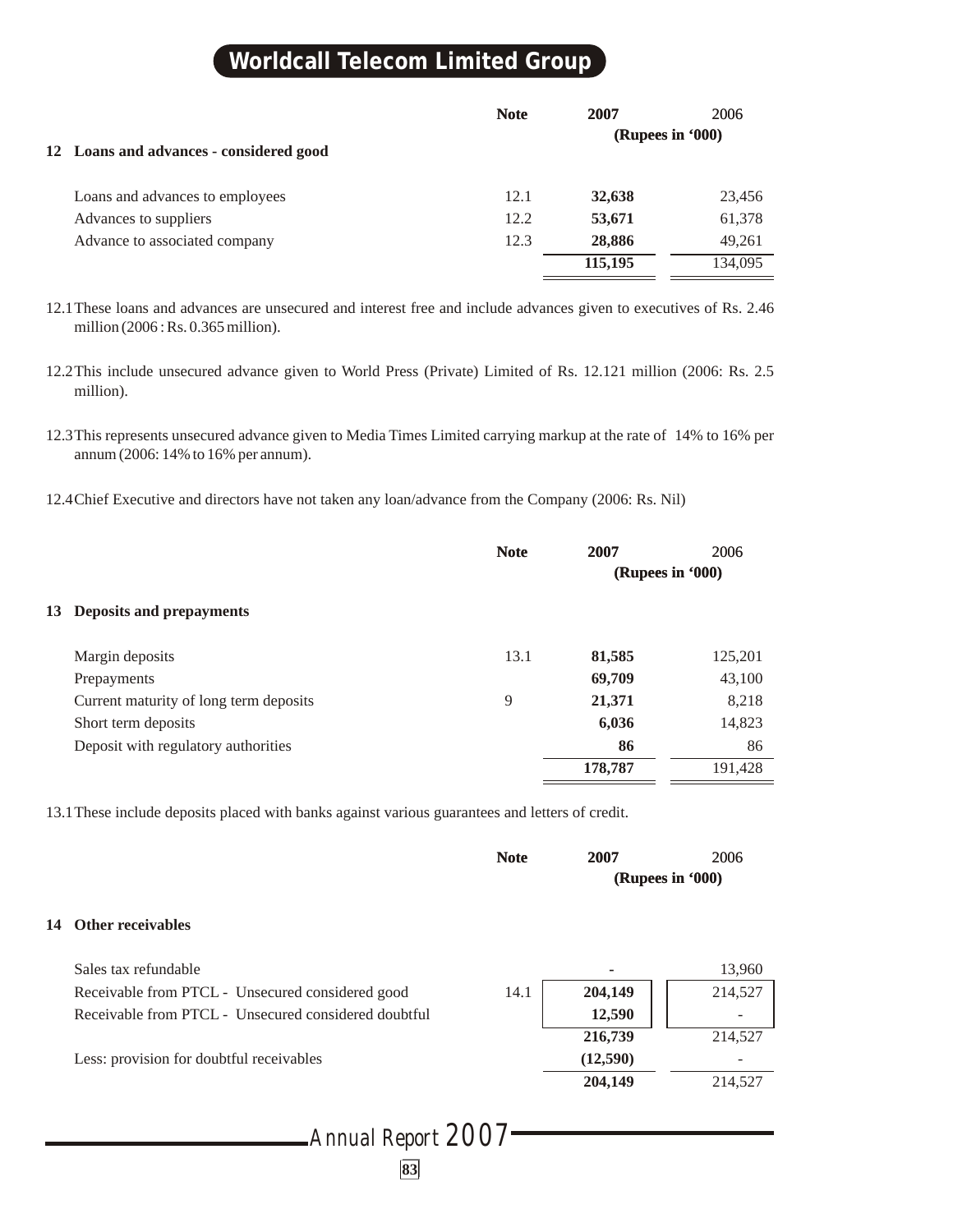|                                                      | <b>Note</b> | 2007             | 2006     |
|------------------------------------------------------|-------------|------------------|----------|
|                                                      |             | (Rupees in '000) |          |
| Receivable from Pakistan Telecommunication Authority |             | 173,006          | 58,151   |
| Rural subisdy project                                |             | 716              | 772      |
| Other receivables - considered good                  |             | 34,232           | 137,643  |
| Other receivables - considered doubtful              |             | 21,319           | 21,319   |
|                                                      |             | 55,551           | 158,962  |
| Less: provision for doubtful receivables             |             | (21,319)         | (21,319) |
|                                                      |             | 34,232           | 137,643  |
|                                                      |             |                  |          |
|                                                      |             | 412,103          | 425,053  |

14.1This includes Rs. 174 million (2006: Rs. 174 million) representing claims lodged by Worldcall Communications Limited (WCL), merged last year into the Company, with Pakistan Telecommunication Company Limited (PTCL) for excess billing on short duration calls, border line calls and 0900 facility. These claims were initially acknowledged by PTCL's Corporate Clients Committee through its decision dated 15 December 2003. However, PTCL subsequently through its letter dated 09 September 2005 withdrew its decision. The Company has invoked the available arbitration clause in the agreement to realize the claimed amount. The management is hopeful for a favorable outcome in this respect.

|    |                                                          | <b>Note</b> | 2007             | 2006     |
|----|----------------------------------------------------------|-------------|------------------|----------|
|    |                                                          |             | (Rupees in '000) |          |
| 15 | <b>Short term investments</b>                            |             |                  |          |
|    | At fair value through profit and loss - Carrying value   | 15.1        | 6,050            | 99,242   |
|    | Fair value adjustment                                    |             | 850              | (3, 112) |
|    |                                                          |             | 6,900            | 96,130   |
|    | <b>Related parties</b>                                   |             |                  |          |
|    | At fair value through profit and loss - Carrying value   | 15.2        | 275,708          | 134,233  |
|    | Fair value adjustment                                    |             | 277,883          | 141,475  |
|    |                                                          |             | 553,591          | 275,708  |
|    | Placements under reverse repurchase agreements - Secured |             |                  |          |
|    | Quoted shares                                            | 15.3        |                  | 412,704  |
|    | <b>Investment with non-financial institution</b>         |             |                  |          |
|    | At fair value through profit and loss - Carrying value   | 15.4        | 10,000           |          |
|    | Fair value adjustment                                    |             | 450              |          |
|    |                                                          |             | 10,450           |          |
|    | Total carrying value of short term investments           |             | 291,758          | 646,179  |
|    | Total fair value adjustment                              |             | 279,183          | 138,363  |
|    |                                                          |             | 570,941          | 784,542  |
|    |                                                          |             |                  |          |
|    | $\Lambda$ nnual Deport $2007$                            |             |                  |          |

-Annual Report  $\boldsymbol{z}$ UU7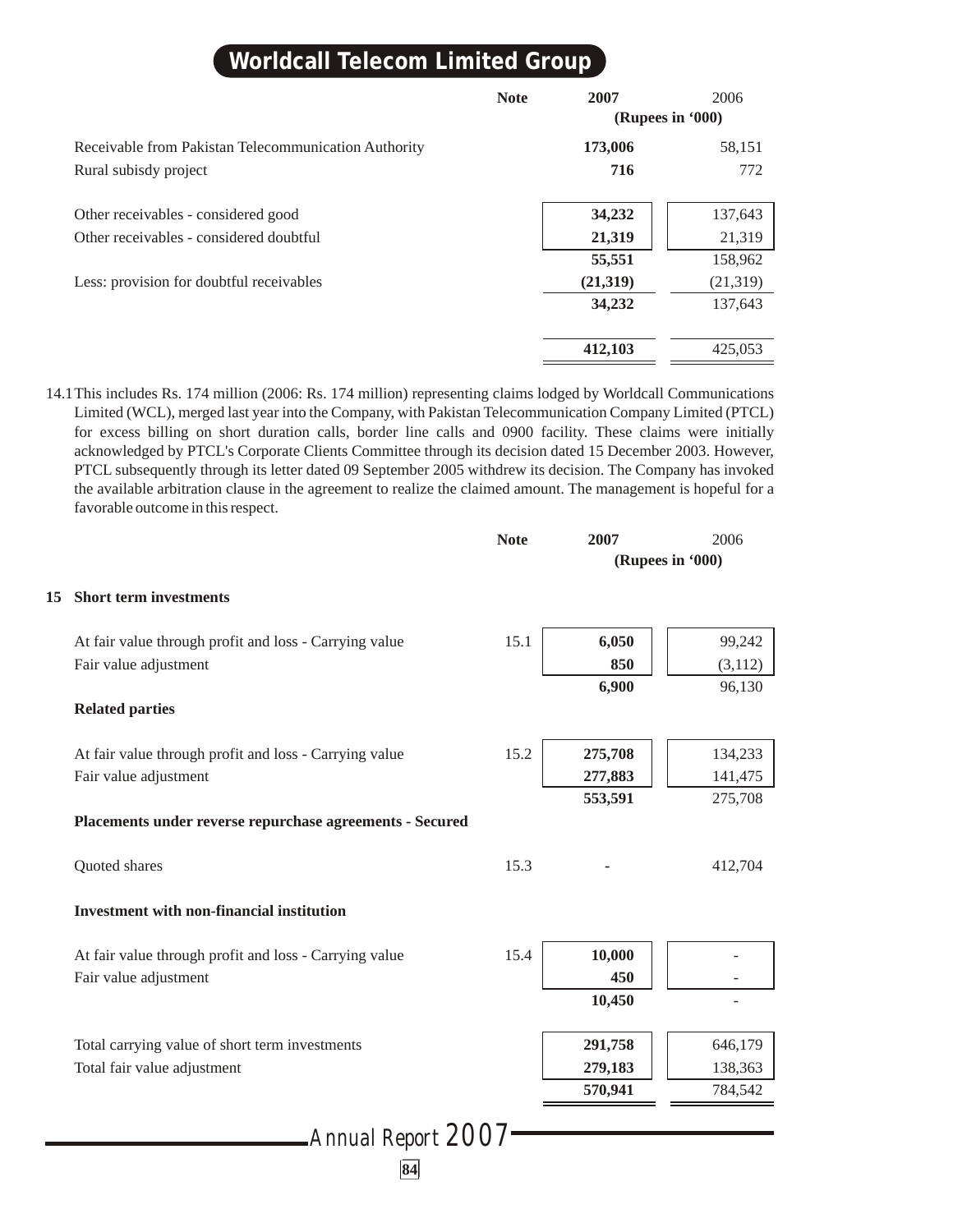#### 15.1**Particulars of listed shares - At fair value through profit and loss**

All shares have face value of Rs. 10 each.

| <b>Name</b>                                                                                                              | No. of shares  |                                      |                                               |                        |                                               |                                   |
|--------------------------------------------------------------------------------------------------------------------------|----------------|--------------------------------------|-----------------------------------------------|------------------------|-----------------------------------------------|-----------------------------------|
|                                                                                                                          | 2007           | 2006                                 | 2007<br>Carrying<br>value<br>(Rupees in '000) | <b>Market</b><br>value | 2006<br>Carrying<br>value<br>(Rupees in '000) | Market<br>value                   |
| <b>Commercial Banks</b>                                                                                                  |                |                                      |                                               |                        |                                               |                                   |
| The Bank of Punjab<br><b>United Bank Limited</b><br>National Bank of Pakistan                                            | 7,658          | 75,709<br>20,000<br>37,500           | 472<br>ä,                                     | 892                    | 6,002<br>2,802<br>8,767                       | 6,212<br>2,755<br>8,081           |
| <b>Mutual Fund</b>                                                                                                       |                |                                      |                                               |                        |                                               |                                   |
| First Dawood Mutual Fund                                                                                                 | 580,750        | 505,000                              | 4,697                                         | 5,226                  | 4,359                                         | 4,697                             |
| <b>Cement</b>                                                                                                            |                |                                      |                                               |                        |                                               |                                   |
| DG Khan Cement Limited<br>Lucky Cement Limited                                                                           |                | 75,000<br>100,000                    | ä,                                            | ä,                     | 6,842<br>10,424                               | 6,529<br>10,355                   |
| <b>Chemicals &amp; Pharmaceuticals</b>                                                                                   |                |                                      |                                               |                        |                                               |                                   |
| Engro Chemical (Pakistan) Limited<br>Fauji Fertilizers (Bin Qasim) Limited                                               | $\blacksquare$ | 35,000<br>110,000                    |                                               | ۰                      | 6,362<br>3,773                                | 5,929<br>3,218                    |
| <b>Textile</b>                                                                                                           |                |                                      |                                               |                        |                                               |                                   |
| Nishat Mills Limited<br>Samin Textile Limited                                                                            |                | 50,000<br>40,500                     |                                               |                        | 5,308<br>537                                  | 5.240<br>618                      |
| <b>Fuel &amp; Energy</b>                                                                                                 |                |                                      |                                               |                        |                                               |                                   |
| Oil & Gas Development<br>Company Limited<br>Pak Oilfields Limited<br>Pak Petroleum Limited<br>Pakistan State Oil Limited | ×,             | 70,000<br>30,000<br>25,000<br>10,000 | ä,                                            | ×,<br>٠                | 9,658<br>11,133<br>5,583<br>3,044             | 9,573<br>10,044<br>5,296<br>3,090 |
| <b>Electric Appliances</b>                                                                                               |                |                                      |                                               |                        |                                               |                                   |
| Pak Elektron Limited                                                                                                     | 75             | 27,000                               | 8                                             | 5                      | 2,635                                         | 2,861                             |
| <b>Engineering &amp; Allied Industry</b>                                                                                 |                |                                      |                                               |                        |                                               |                                   |
| Pak Suzuki Motors Limited                                                                                                |                | 13,800                               |                                               |                        | 4,257                                         | 4,319                             |
| Leasing                                                                                                                  |                |                                      |                                               |                        |                                               |                                   |
| <b>Union Leasing Limited</b>                                                                                             | 70,000         |                                      | 873                                           | 777                    |                                               |                                   |
| Telecommunication                                                                                                        |                |                                      |                                               |                        |                                               |                                   |
| Pakistan Telecommunication<br>Company Limited                                                                            |                | 180,000                              |                                               |                        | 7,756                                         | 7,313                             |
|                                                                                                                          |                |                                      | 6,050                                         | 6,900                  | 99,242                                        | 96,130                            |

Annual Report 2007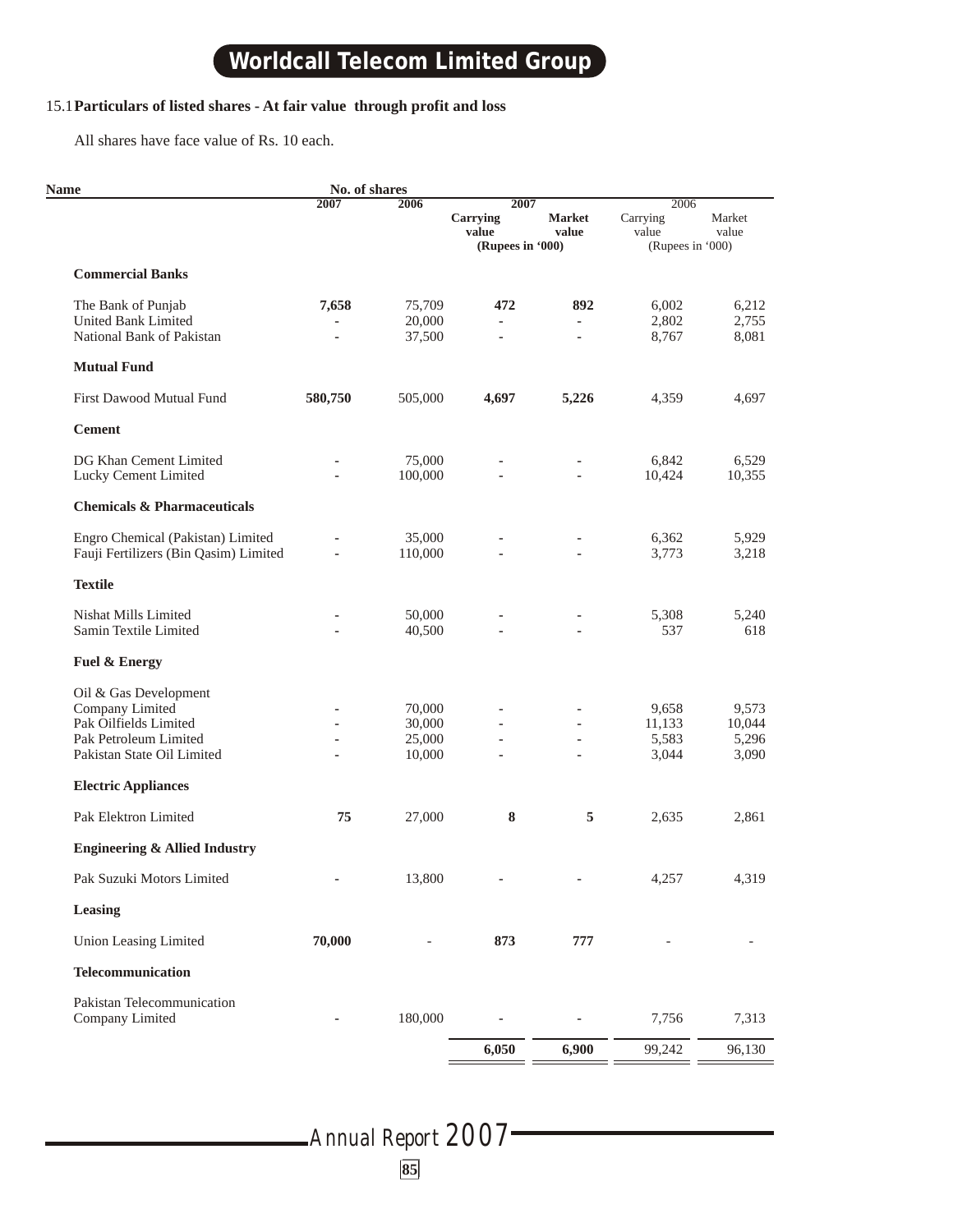#### 15.2 **Particulars of listed shares of related parties - At fair value through profit and loss**

All shares have face value of Rs. 10 each.

| <b>Name</b>                                            |           | No. of shares |                   |                        |                   |                 |
|--------------------------------------------------------|-----------|---------------|-------------------|------------------------|-------------------|-----------------|
|                                                        | 2007      | 2006          | 2007              |                        | 2006              |                 |
|                                                        |           |               | Carrying<br>value | <b>Market</b><br>value | Carrying<br>value | Market<br>value |
|                                                        |           |               | (Rupees in '000)  |                        | (Rupees in '000)  |                 |
| <b>First Capital Securities</b><br>Corporation Limited | 1,707,543 | 1,264,847     | 44,459            | 119,272                | 22,767            | 44,459          |
| Percentage of equity held<br>$1.26\%$ (2006: 1.26%)    |           |               |                   |                        |                   |                 |
| Shaheen Insurance Company Limited 2,744,844            |           | 1,569,625     | 148,330           | 236,229                | 45,785            | 148,330         |
| Percentage of equity held<br>$15.68\%$ (2006: 15.68%)  |           |               |                   |                        |                   |                 |
| Pace (Pakistan) Limited                                | 6,959,290 | 5,922,800     | 82,919            | 198,090                | 65,681            | 82,919          |
| Percentage of equity held<br>$3.70\%$ (2006: 5.69%)    |           |               |                   |                        |                   |                 |
|                                                        |           |               | 275,708           | 553,591                | 134.233           | 275,708         |

- 15.3 This represents placements for a period upto 35 days, secured against quoted shares having market value of Rs.425.9 million at year ended 30 June 2006 and carrying mark-up at the rate ranging from 13% to 18% per annum.
- 15.4 This represents investment in Pak Oman Advantage Fund, a closed end mutual fund listed on Karachi Stock Exchange. The Company has bought one million certificates of Rs. 10 each. The market value of each certificate as at 30 June 2007 is Rs. 10.45.

|    |                                                                        | <b>Note</b>  | 2007                                  | 2006<br>(Rupees in '000)                   |
|----|------------------------------------------------------------------------|--------------|---------------------------------------|--------------------------------------------|
| 16 | <b>Cash and bank balances</b>                                          |              |                                       |                                            |
|    | At banks in<br>Current accounts<br>Saving accounts<br>Deposit accounts | 16.1<br>16.2 | 36,112<br>478,572<br>1,437<br>516,121 | 198,702<br>276,259<br>933,213<br>1,408,174 |
|    | Cash in hand                                                           |              | 46,864                                | 48,342                                     |
|    |                                                                        |              | 562,985                               | 1,456,516                                  |

- 16.1 The balances in saving accounts bear mark up at the rate of 0.13% to 11% per annum (2006: 1.5% to 5% per annum). The balance includes Rs. 40 million (2006: Rs. 40 million ) deposited in Escrow account as stated in note 27.1.2.
- 16.2 The balances in deposit accounts bear mark up at the rate of 9% to 10.5% per annum (2006: 3% to 10.7 % per annum).

Annual Report  $2007$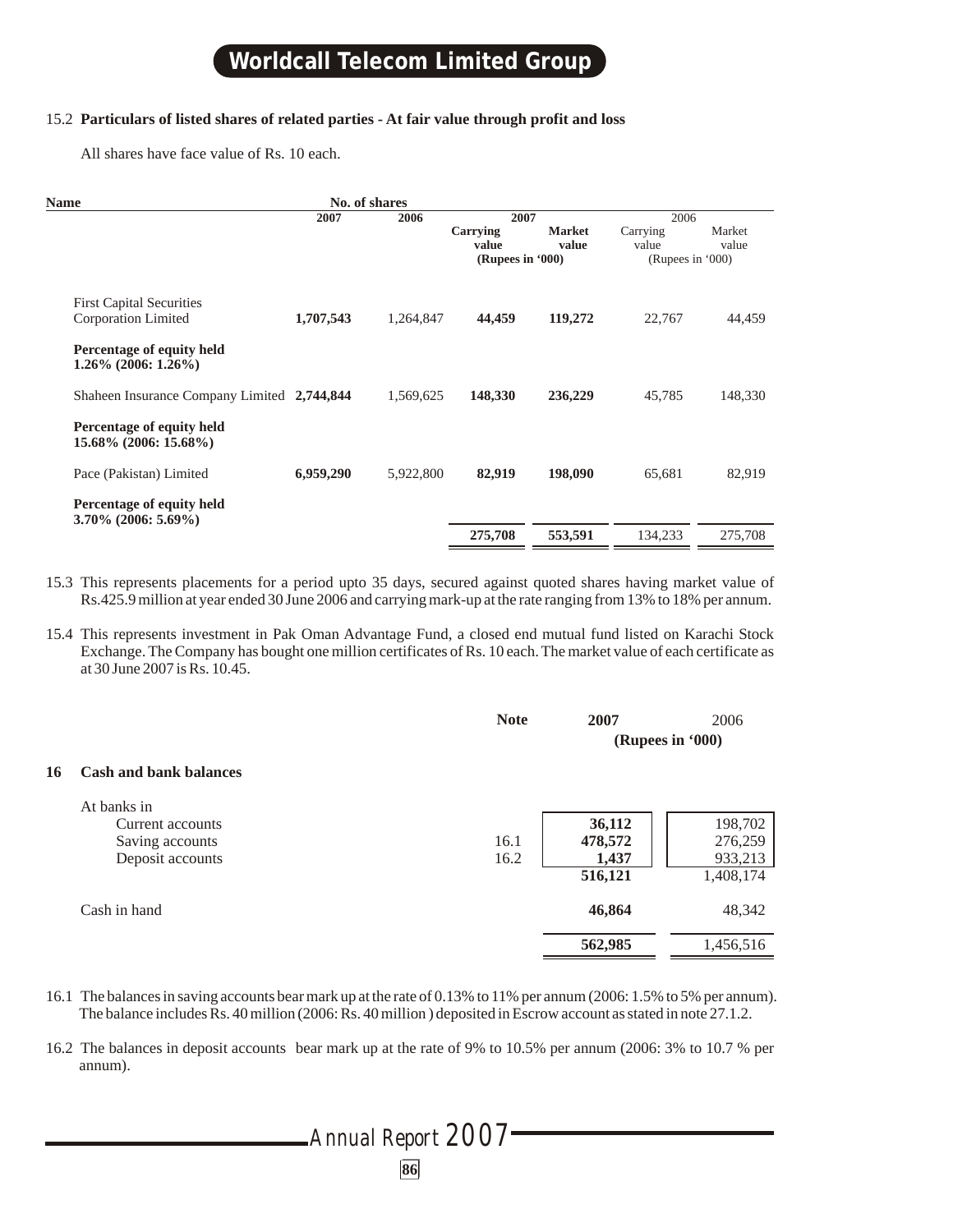|    |                                                      | <b>Note</b> | 2007             | 2006    |
|----|------------------------------------------------------|-------------|------------------|---------|
|    |                                                      |             | (Rupees in '000) |         |
| 17 | <b>Current maturities of non-current liabilities</b> |             |                  |         |
|    | Term finance certificates                            | 21          | 50,110           | 100,000 |
|    | Long term finances                                   | 22          | 441,170          | 433,830 |
|    | Liabilities against assets subject to finance lease  | 25          | 189,040          | 188,932 |
|    | License fee payable                                  | 26          | 71,000           | 71,000  |
|    |                                                      |             | 751,320          | 793.762 |

#### **18 Running finance under markup arrangements-Secured**

Short term running finances available from commercial banks under mark up arrangements amount to Rs. 870 million (2006: Rs. 2,075 million). Mark up is charged at rates ranging from 10.7% to 14.1% per annum (2006: 7.7% to 13% per annum). These are secured by hypothecation charge over fixed assets, stores, stock in trade and receivables.

| 19<br><b>Trade and other payables</b><br>Trade creditors<br>2,536<br>Related parties - associated companies<br>763,493<br><b>Others</b><br>766,029<br>Accrued and other liabilities<br>130,950<br>Advance from customers<br>81,866<br>646<br>Commitment fee payable<br>29,214<br>Retention money<br>Sales tax payable<br>8,854<br>Tax deducted at source<br>12,326<br>Un claimed dividend<br>14,421<br>1,044,306<br>20<br>Interest and mark-up accrued |                  |
|--------------------------------------------------------------------------------------------------------------------------------------------------------------------------------------------------------------------------------------------------------------------------------------------------------------------------------------------------------------------------------------------------------------------------------------------------------|------------------|
|                                                                                                                                                                                                                                                                                                                                                                                                                                                        | (Rupees in '000) |
|                                                                                                                                                                                                                                                                                                                                                                                                                                                        |                  |
|                                                                                                                                                                                                                                                                                                                                                                                                                                                        |                  |
|                                                                                                                                                                                                                                                                                                                                                                                                                                                        | 4,348            |
|                                                                                                                                                                                                                                                                                                                                                                                                                                                        | 655,381          |
|                                                                                                                                                                                                                                                                                                                                                                                                                                                        | 659,729          |
|                                                                                                                                                                                                                                                                                                                                                                                                                                                        | 77,679           |
|                                                                                                                                                                                                                                                                                                                                                                                                                                                        | 67,466           |
|                                                                                                                                                                                                                                                                                                                                                                                                                                                        | 1,925            |
|                                                                                                                                                                                                                                                                                                                                                                                                                                                        | 23,017           |
|                                                                                                                                                                                                                                                                                                                                                                                                                                                        |                  |
|                                                                                                                                                                                                                                                                                                                                                                                                                                                        | 6,951            |
|                                                                                                                                                                                                                                                                                                                                                                                                                                                        | 14,421           |
|                                                                                                                                                                                                                                                                                                                                                                                                                                                        | 851,188          |
|                                                                                                                                                                                                                                                                                                                                                                                                                                                        |                  |
| Long term financing<br>15,748                                                                                                                                                                                                                                                                                                                                                                                                                          | 23,116           |
| Short term borrowings<br>9,900                                                                                                                                                                                                                                                                                                                                                                                                                         | 5,085            |
| Share deposit money<br>972                                                                                                                                                                                                                                                                                                                                                                                                                             | 972              |
| Finance lease<br>13                                                                                                                                                                                                                                                                                                                                                                                                                                    | 367              |
| Term finance certificates<br>5,348                                                                                                                                                                                                                                                                                                                                                                                                                     | 4,591            |
| 31,981                                                                                                                                                                                                                                                                                                                                                                                                                                                 | 34,131           |
| <b>Term finance certificates - Secured</b><br>21                                                                                                                                                                                                                                                                                                                                                                                                       |                  |
| <b>Term Finance Certificates</b><br>21.1<br>392,965                                                                                                                                                                                                                                                                                                                                                                                                    | 149,909          |
| 17<br>(50, 110)<br>Less: Current maturity                                                                                                                                                                                                                                                                                                                                                                                                              | (100,000)        |
| 342,855                                                                                                                                                                                                                                                                                                                                                                                                                                                | 49,909           |

#### 21.1 These represent listed Term Finance Certificates (TFC-1) and (TFC-2) with face value of Rs. 5,000 per certificate.

#### **TFC-1**

These TFCs are redeemable in seven equal semi annual installments commencing September 2004. Profit rate is charged at State Bank of Pakistan discount rate plus 1.75% per annum with a floor of 12.25% per annum and cap of

Annual Report  $2007$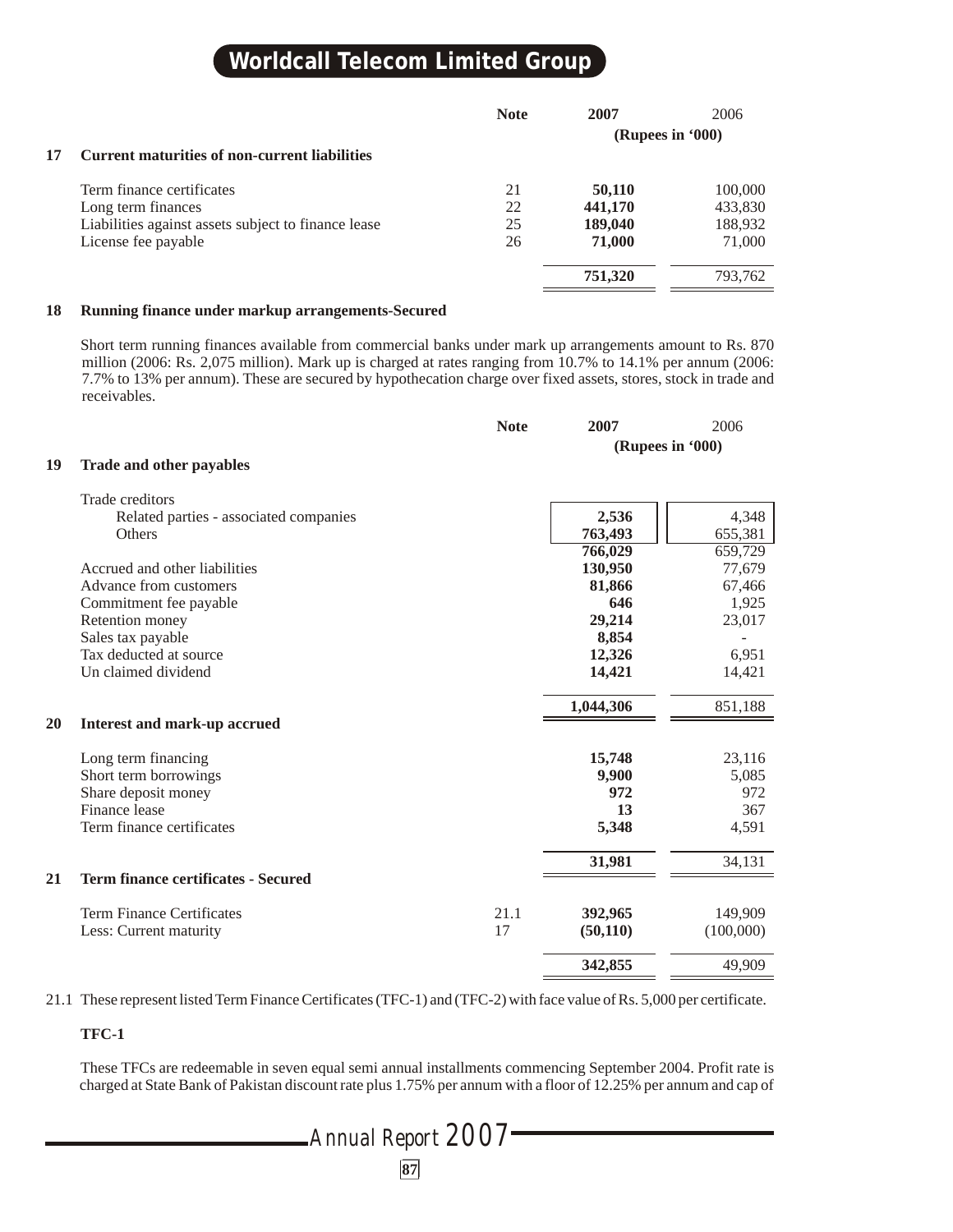16.25% per annum. These are secured by way of first pari passu hypothecation charge on the present and future fixed assets of the Company amounting to Rs. 437.5 million.

If the Company fails to redeem any TFC-1 on the respective redemption date thereof and such default is not rectified within seven business days of such redemption date, then the entire obligation shall become immediately due and payable and the security created pursuant to the security documents shall become immediately enforceable.

#### **TFC-2**

These represent listed Term Finance Certificates amounting to Rs. 350 million issued during the year. These TFCs are redeemable in six equal semi annual installments commencing May 2009. Profit rate is charged at six months average KIBOR plus 2.75% per annum. These are secured by way of first pari passu hypothecation charge on the present and future fixed assets of the Company amounting to Rs. 467 million.

If the Company fails to redeem any TFC-2 on the redemption date, the obligation shall become immediately due.

| <b>Note</b> | 2007                 | 2006 |
|-------------|----------------------|------|
|             | (Rupees in $(000)$ ) |      |

#### **22 Long term finances**

Long term finances utilized under mark up arrangements:

#### **Banking companies and other financial institutions**

| Convertible Ioan from Amatis Limited - Un secured | 22.2 | 60,048     | 66,371    |
|---------------------------------------------------|------|------------|-----------|
| Syndicated Loan I - Secured                       | 22.3 | 689,188    | 826,212   |
| Syndicated Loan II - Secured                      | 22.4 | 305,558    | 427,778   |
| Syndicated Loan III - Secured                     | 22.5 |            | 74,563    |
| Faysal Bank Limited - Secured                     | 22.6 | 16,667     | 33,333    |
| Habib Metropolitan Bank Limited - Secured         | 22.7 | 20,417     | 32,083    |
| Orix Investment Bank Limited - Secured            | 22.8 | 8,333      | 15,000    |
| Pak Kuwait Investment Company Limited - Secured   | 22.9 | 41,667     | 75,000    |
|                                                   |      | 1,141,878  | 1,550,340 |
| Initial transaction costs incurred                |      | (43,920)   | (43, 866) |
|                                                   |      | 1,097,958  | 1,506,474 |
| Accumulated amortization of transaction costs     |      | 20,676     | 12,373    |
|                                                   |      | 1,118,634  | 1,518,847 |
| Less: Current portion                             | 17   | (441, 170) | (433,830) |
|                                                   |      | 677,464    | 1,085,017 |
|                                                   |      |            |           |

#### 22.1 **Finance costs**

Finance cost amounting to Rs. 92.037 million (2006: Rs. 120.665 million) was capitalized during the year in property, plant and equipment. This includes Rs. 77.519 million (2006: Rs. 101.575 million) on financing specifically obtained for the expansion of WLL project and Rs. 14.518 million (2006: Rs. 19.08 million) on financing obtained for the expansion of Broad Band operations.

#### 22.2 **Convertible loan from Amatis Limited**

The Company has arranged a long term loan from Amatis Limited ("the lender") of Rs. 1.497 billion. The purpose of the loan is project expansion of WLL operations. The loan bears an interest rate of 1% per annum payable annually in arrears within 25 days of each anniversary. The term of the loan is 7 years. The loan is convertible into ordinary shares at par value of Rs. 10 each and the conversion option can be exercised by the lender at any time. The loan is to be used exclusively for the agreed purpose.

## Annual Report  $2007$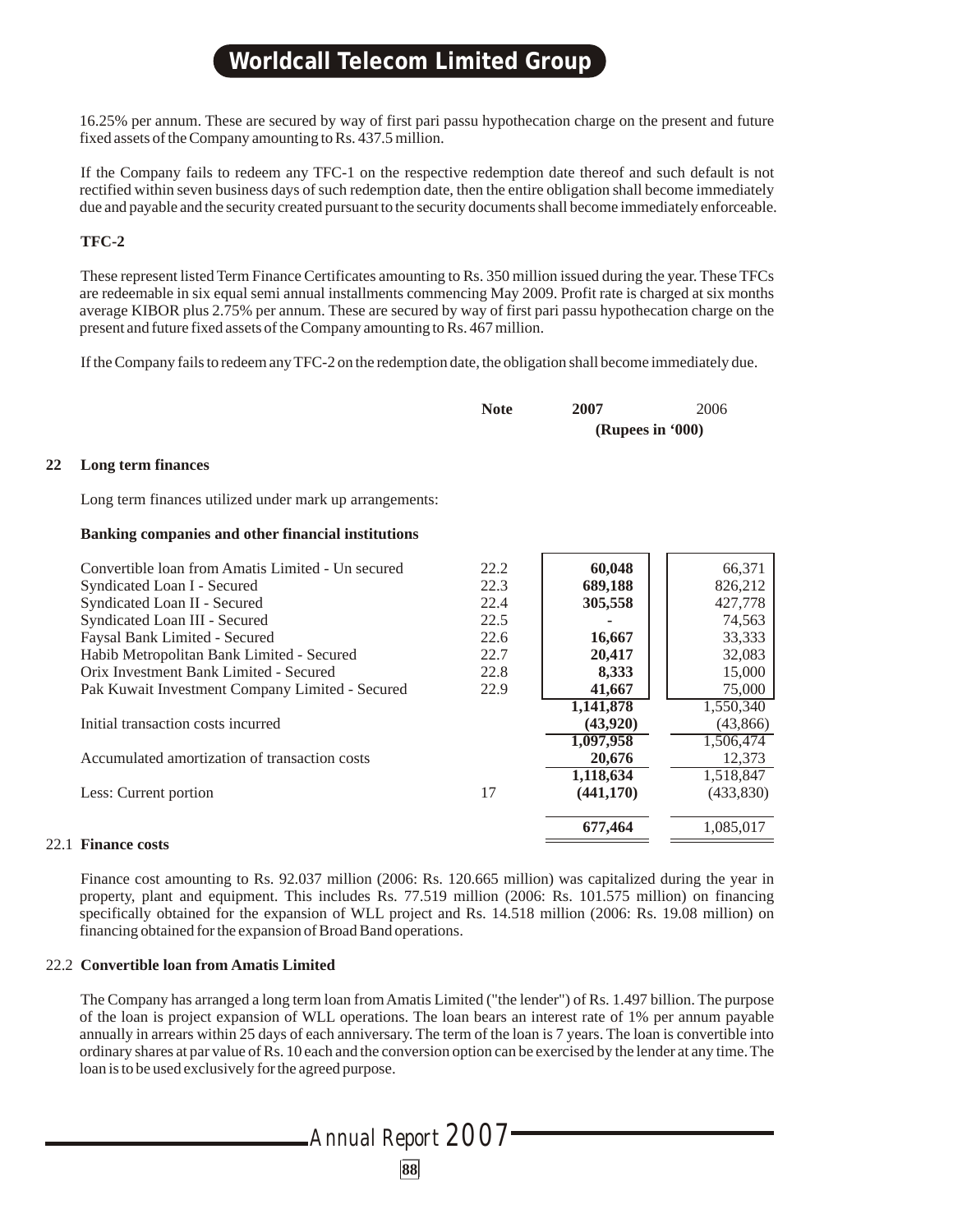|          |                                                                                          | <b>Note</b> | 2007        | 2006             |
|----------|------------------------------------------------------------------------------------------|-------------|-------------|------------------|
|          | 22.2.1 The convertible loan recognized in the balance sheet<br>is calculated as follows: |             |             | (Rupees in '000) |
|          | Face value of convertible loan                                                           |             | 1,497,105   | 1,497,105        |
|          | Less transaction cost                                                                    |             | (29,091)    | (32, 380)        |
|          |                                                                                          |             | 1,468,014   | 1,464,725        |
|          | Equity component                                                                         |             | (1,403,575) | (1,400,430)      |
|          | Liability component                                                                      |             | 64,439      | 64,295           |
|          | Less: Paid during the year                                                               |             | (14, 971)   |                  |
|          |                                                                                          |             | 49,468      | 64,295           |
|          | Interest expense                                                                         | 22.2.1.1    | 10,580      | 2,076            |
| 22.2.1.1 | <b>Interest Expense</b>                                                                  |             | 60,048      | 66,371           |
|          |                                                                                          |             |             |                  |
|          | Opening balance                                                                          |             | 2,076       |                  |
|          | Add: Recognized during the year                                                          |             | 8,504       | 2,076            |
|          | Closing balance                                                                          |             | 10,580      | 2,076            |
|          |                                                                                          |             |             |                  |

The fair value of the liability component of the convertible loan as at 30 June 2006 is calculated by discounting cash flows at a rate of 12.5% which represents the effective borrowing rate of the Company. The residual amount, representing the value of the equity conversion component, is included in shareholders equity as convertible loan reserve.

22.2.2 Interest expense on the loan is calculated using the effective interest method by applying the effective interest rate of 12.5% to the liability component.

|                                  | 2007             |             | 2006             |             |
|----------------------------------|------------------|-------------|------------------|-------------|
| 22.3 Syndicated Loan I - Secured | Limit            | Outstanding | Limit            | Outstanding |
|                                  | (Rupees in '000) |             | (Rupees in '000) |             |
| Habib Bank Limited               | 750,000          | 287,160     | 750,000          | 344,255     |
| National Bank of Pakistan        | 750,000          | 287,158     | 750,000          | 344,255     |
| <b>MCB Bank Limited</b>          | 150,000          | 57,435      | 150,000          | 68,851      |
| Askari Commercial Bank Limited   | 150,000          | 57,435      | 150,000          | 68,851      |
|                                  | 1,800,000        | 689,188     | 1,800,000        | 826,212     |
|                                  |                  |             |                  |             |

The Company obtained a long term loan facility of Rs. 1,800 million from above mentioned syndicate for the purpose of acquiring 20 years license from Pakistan Telecommunication Authority (PTA) to operate WLL network and import of equipment under various letters of credit. The amount initially agreed to be disbursed for financing the payment of license fee is now available to the Company for roll out of phase-III of WLL network due to moratorium granted by PTA for license fee. The loan is payable in 14 equal quarterly installments starting from November 2006 with a grace period of 18 months. Markup is charged at a rate of six months ASK KIBOR prevailing two working days prior to the beginning of each installment period plus 4% with no floor or cap. The markup is payable on quarterly basis.

The facility is secured against First Exclusive Mortgage over the present and future fixed assets, First Exclusive Hypothecation charge over equipment and related other moveable assets of the WLL project, mortgage on personal properties of Directors, assignment of all benefits and rights of the Company under various equipment supply contracts with suppliers, lien over collection account, debt service reserve account and debt payment account and pledge of 51% shares of sponsors of the Company.

## Annual Report 2007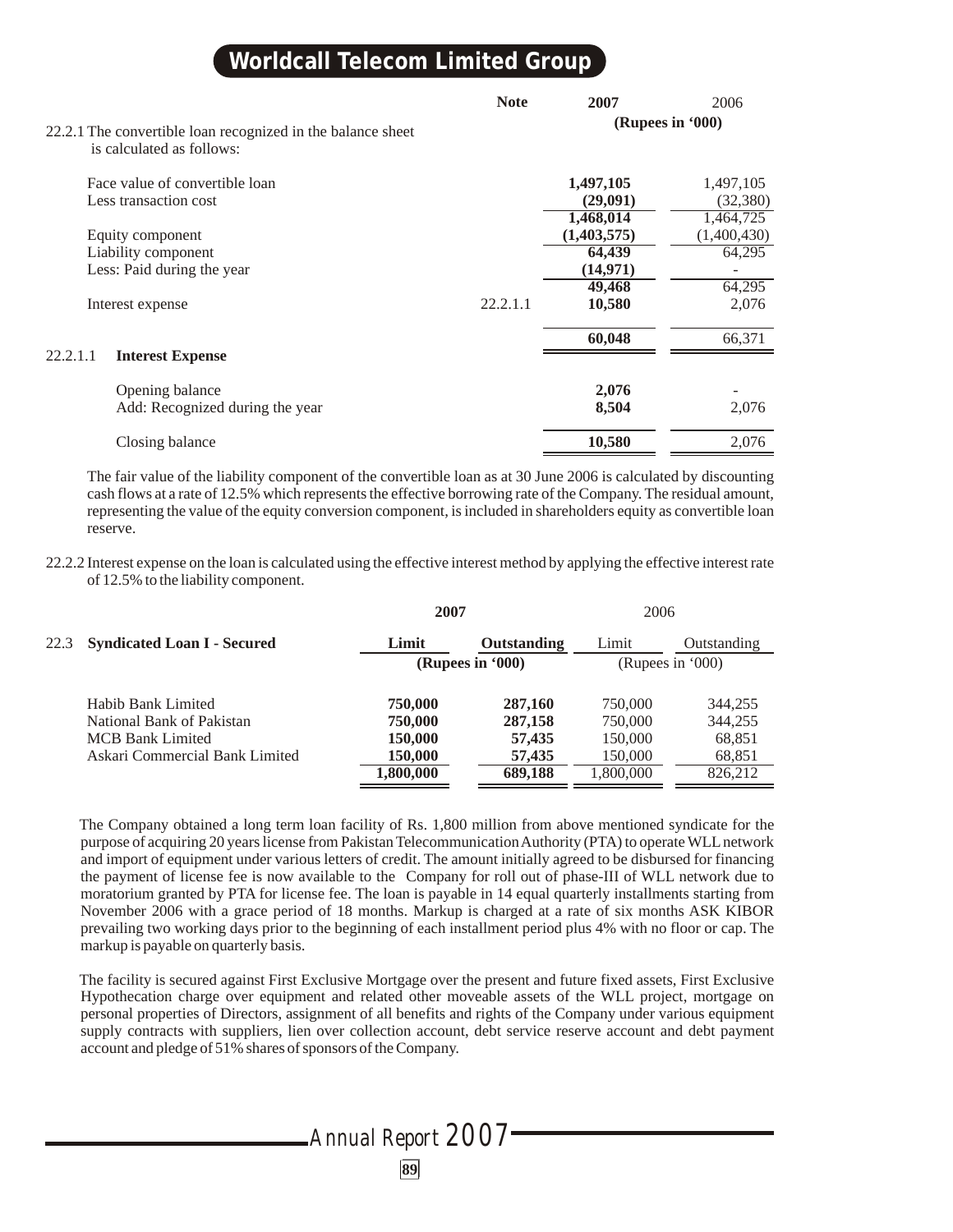In case of default in payment of any installment, the Company will be liable to pay additional 1.5% liquidated damages on outstanding amount from date of default till the final settlement of outstanding installment. As per terms of agreement, the syndicate has option to convert the lower of 20% of total principal amount or entire outstanding principal loan amount into ordinary shares of the Company after two years from first draw down. The conversion price would be determined as the lower of (a) average daily market value for a period of three months commencing from the date falling four months prior to the option exercise date and ending one month prior to the option exercise date less discount at 30% and (b) present/current market value on the date of option exercise less discount at 30%. The option can be availed upon giving the Company a thirty days notice in writing.

As per terms of the agreement, the Company shall pay by way of commitment fee to the Syndicate, a sum calculated at the rate of 0.25% per annum of such part of loan which remains undrawn by the Company commencing from the date mentioned in the disbursement schedule till the final draw down date.

|      |                                             | 2007    |                  | 2006             |             |
|------|---------------------------------------------|---------|------------------|------------------|-------------|
| 22.4 | <b>Syndicated Loan II - Secured</b>         | Limit   | Outstanding      | Limit            | Outstanding |
|      |                                             |         | (Rupees in '000) | (Rupees in '000) |             |
|      | The Bank of Punjab                          | 100,000 | 55,556           | 100,000          | 77,778      |
|      | <b>KASB Bank Limited</b>                    | 100,000 | 55,556           | 100,000          | 77.778      |
|      | Habib Metropolitan Bank Limited             | 35,000  | 19,444           | 35,000           | 27,222      |
|      | The Bank of Khyber                          | 50,000  | 27,778           | 50,000           | 38,889      |
|      | <b>PICIC</b>                                | 50,000  | 27,778           | 50,000           | 38,889      |
|      | <b>PICIC Commercial Bank Limited</b>        | 100,000 | 55,556           | 100,000          | 77,778      |
|      | Orix Investment Bank Pakistan Limited       | 30,000  | 16,667           | 30,000           | 23,333      |
|      | <b>Crescent Commercial Bank Limited</b>     | 25,000  | 13,889           | 25,000           | 19,444      |
|      | Soneri Bank Limited                         | 25,000  | 13,889           | 25,000           | 19,444      |
|      | Saudi Pak Commercial Bank Limited           | 25,000  | 13,889           | 25,000           | 19,444      |
|      | First Dawood Investment Bank Limited        | 5,000   | 2,778            | 5,000            | 3,890       |
|      | <b>Crescent Leasing Corporation Limited</b> | 5,000   | 2,778            | 5,000            | 3,889       |
|      |                                             | 550,000 | 305,558          | 550,000          | 427,778     |

The loan was obtained in September 2004 for a period of five years from above mentioned syndicate of banking companies at mark up of 4.25% per annum above six months KIBOR with a floor of 6.5% per annum and a cap of 10.5% per annum and is repayable in nine bi-annual installments starting from September 2005. The loan is secured by way of First Exclusive Hypothecation charge ranking pari passu of Rs. 764 million on Broadband Karachi Division's fixed assets excluding land and building.

- 22.5 Syndicated loan III has been fully repaid during the year.
- 22.6 The loan was obtained in June 2005 from Faysal Bank Limited for a period of three years under term morabaha facility at mark up of six months KIBOR plus 3.5% with floor at 9% and no cap reset on quarterly basis. The loan is repayable in 36 equal monthly installments and is secured by way of charge on all fixed assets of Broadband Lahore Division upto Rs. 75 million.
- 22.7 The loan was obtained in March 2006 from Habib Metropolitan Bank Limited (formerly Habib Bank AG Zurich) for a period of three years at a mark up of three months KIBOR plus 2.75% with no floor or cap. The loan is repayable in 12 equal quarterly installments and is secured by way of charge on current assets of Broadband Lahore Division upto Rs. 47 million with 25% margin.
- 22.8 The loan was obtained in August 2005 from Orix Investment Bank Limited for a period of three years at a mark up of six months KIBOR plus 4% with no floor or cap reset on quarterly basis. The loan is repayable in 12 equal quarterly installments starting from November 2005 and is secured by way of charge on fixed assets of Broadband Lahore Division upto Rs. 26.667 million, inclusive of a 25% margin and demand promissory note amounting to Rs. 25.950 million.

## Annual Report 2007-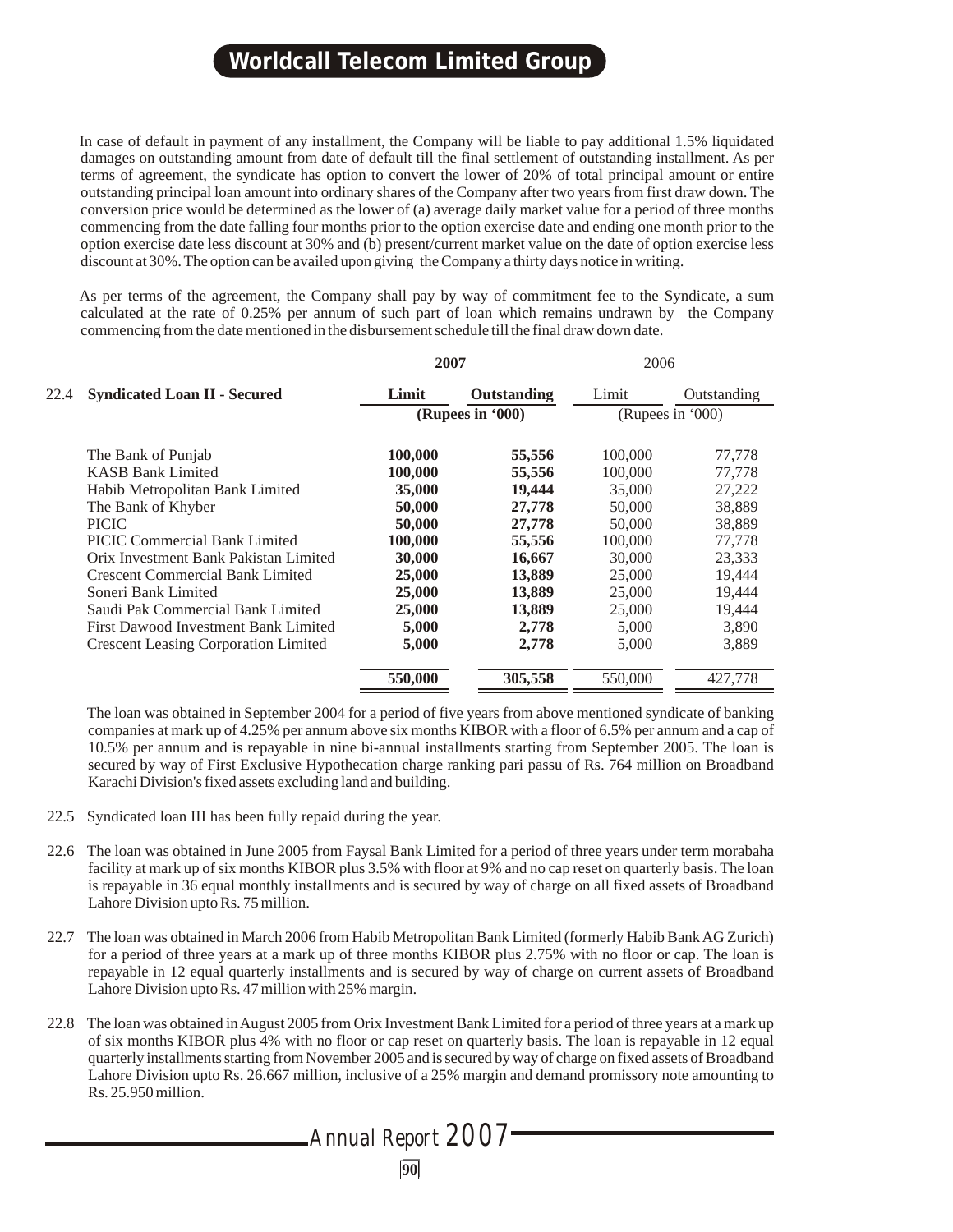21.9 The loan was obtained in September 2004 from Pak Kuwait Investment Company Limited for a period of four years at a mark up of 4.75% above six months KIBOR with a floor of 7% and a cap of 10% per annum and is repayable in thirty six monthly installments starting after one year from the date of disbursement. The loan is secured by way of first exclusive hypothecation charge ranking pari passu for Rs. 133 million on Broadband Karachi Division's fixed assets excluding land and building.

|    |                                                                                 | <b>Note</b> | 2007                 | 2006              |
|----|---------------------------------------------------------------------------------|-------------|----------------------|-------------------|
| 23 | <b>Deferred taxation</b>                                                        |             | (Rupees in '000)     |                   |
|    | This is composed of:                                                            |             |                      |                   |
|    | Liability for deferred taxation comprising<br>temporary differences related to: |             |                      |                   |
|    | Accelerated tax depreciation<br>Surplus on revaluation of plant and equipment   |             | 1,414,455<br>106,504 | 1,114,390         |
|    | Others                                                                          |             | 155,529              | 77,801            |
|    | Asset for deferred taxation comprising<br>temporary differences related to:     |             |                      |                   |
|    | Unused tax losses and tax credits                                               |             | (1,009,863)          | (714, 646)        |
| 24 | <b>Retirement benefits</b>                                                      |             | 666,625              | 477,545           |
|    | <b>Gratuity</b>                                                                 |             |                      |                   |
|    | The amount recognized in the balance sheet is as follows:                       |             |                      |                   |
|    | Present value of defined benefit obligation<br>Unrecognized actuarial losses    |             | 107,126<br>(8,616)   | 73,978<br>(4,155) |
|    | Benefits due but not paid                                                       |             | 346                  |                   |
|    | Subsidiary's gratuity obligation                                                |             | 98,856<br>455        | 69,823<br>280     |
|    |                                                                                 |             | 99,311               | 70,103            |
|    | Liability at beginning of the year                                              |             | 70,103               | 5,760             |
|    | Acquisition through business combination<br>Charge for the year                 | 24.1        | 43,756               | 42,743<br>33,010  |
|    | Additional liability due to transferred employees                               |             | 20                   | L,                |
|    | Paid during the year                                                            |             | (14, 542)            | (11, 410)         |
|    | Exchange rate adjustment on Subsidiary's gratuity obligation                    |             | (26)                 |                   |
|    |                                                                                 |             | 99,311               | 70,103            |

24.1 Salaries, wages, amenities and other benefits include the following in respect of retirement and other benefits:

|                                                                                                 | <b>Note</b> | 2007                 | 2006                   |
|-------------------------------------------------------------------------------------------------|-------------|----------------------|------------------------|
|                                                                                                 |             | (Rupees in '000)     |                        |
| Interest cost for the year<br>Current service cost<br>Actuarial loss recognized during the year |             | 9,469<br>34,287<br>۰ | 4,608<br>28,292<br>110 |
|                                                                                                 | 24.2        | 43,756               | 33,010                 |
| Annual Report 2007                                                                              |             |                      |                        |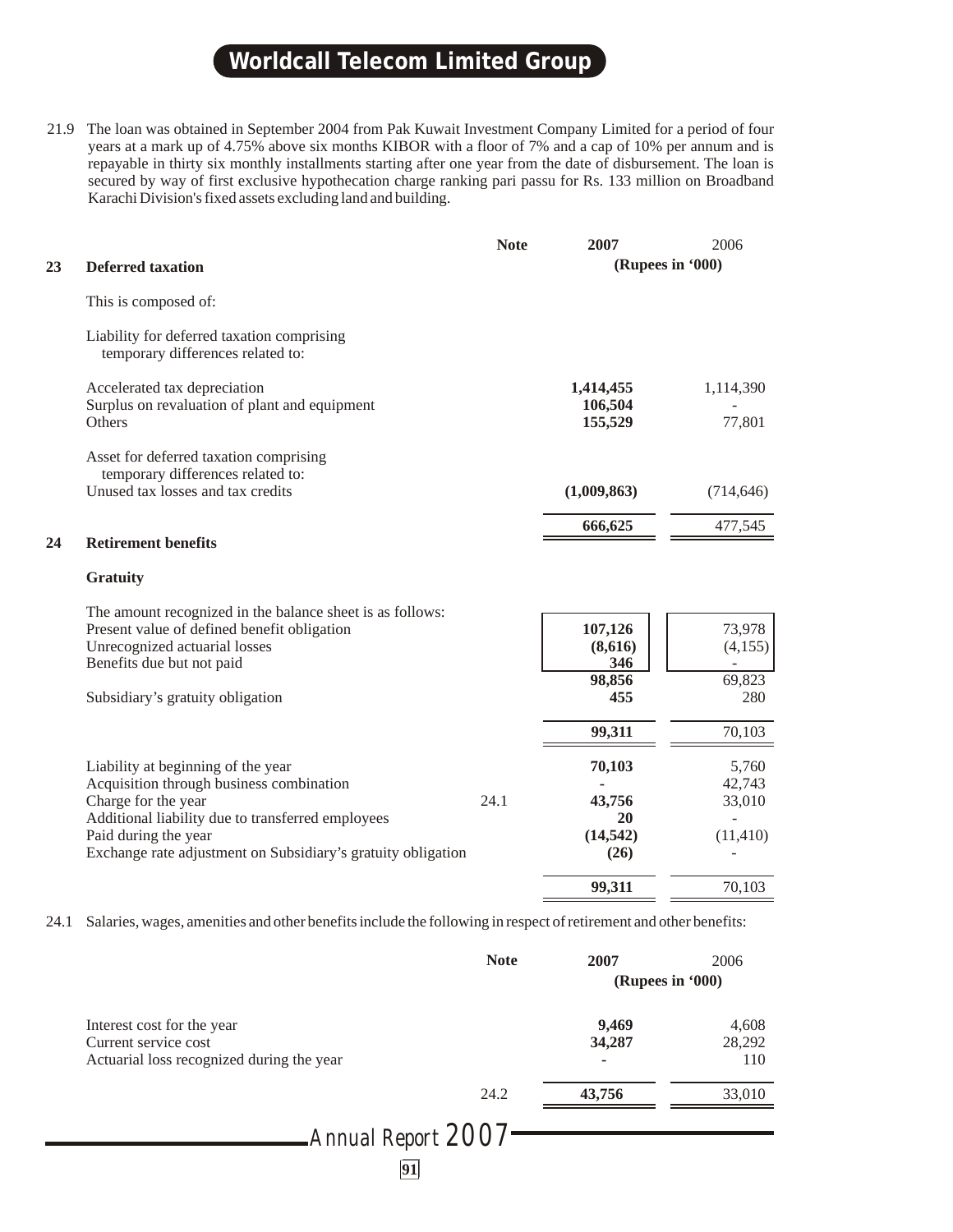| 2007                 | 2006 |
|----------------------|------|
| (Rupees in $(000)$ ) |      |

24.2 Charge for the year has been allocated as follows:

| Operating cost              | 38,500 | 28,496 |
|-----------------------------|--------|--------|
| Capitalized during the year | 5.256  | 4.514  |
|                             | 43,756 | 33,010 |

24.3 Recent actuarial valuation of plan was carried out on 30 June 2007 by Nauman Associates.

Significant actuarial assumptions used for valuation of these plans are as follows:

|    |                                                                                                  | <b>Note</b> | 2007<br>per annum    | 2006<br>per annum     |
|----|--------------------------------------------------------------------------------------------------|-------------|----------------------|-----------------------|
|    | Discount rate<br>Expected rate of salary increase                                                |             | 10%<br>9%            | 9%<br>8%              |
|    |                                                                                                  |             | 2007                 | 2006                  |
|    |                                                                                                  |             |                      | (Rupees in '000)      |
| 25 | Liabilities against assets subject to finance lease                                              |             |                      |                       |
|    | Present value of minimum lease payments<br>Less: Current portion shown under current liabilities | 17          | 383,066<br>(189,040) | 364,556<br>(188, 932) |
|    |                                                                                                  |             | 194,026              | 175,624               |
|    |                                                                                                  |             |                      |                       |

Interest rate used as discounting factor is ranging from 7.5 % to 16% per annum (2006: 6% to 17% per annum). Taxes, repairs, replacements and insurance costs are to be borne by lessee. Under the terms of the agreements, the Company has an option to acquire the assets at the end of the respective lease terms by adjusting the deposit amount against the residual value of the assets. The Company intends to exercise the option. In case of default in payment of installments, the Company will be liable to pay additional lease rental on overdue payment at the rate of 0.1% per day.

The amount of future payments of the lease and the period in which these payments will become due are as follows:

|                | 2007           |                  |                             | 2006    |                            |
|----------------|----------------|------------------|-----------------------------|---------|----------------------------|
| <b>Minimum</b> | <b>Finance</b> | <b>Principal</b> | Minimum                     | Finance | Principal                  |
| <b>Lease</b>   | cost           |                  | Lease                       | cost    |                            |
| <b>Payment</b> |                |                  | Payment                     |         |                            |
|                |                |                  |                             |         |                            |
|                |                |                  |                             |         | 188,932                    |
|                |                |                  |                             |         |                            |
| 217,674        | 23,648         | 194,026          | 185,850                     | 10,226  | 175,624                    |
| 429,743        | 46,677         | 383,066          | 402,190                     | 37,634  | 364,556                    |
|                | 212,069        | 23,029           | (Rupees in '000)<br>189,040 | 216,340 | (Rupees in '000)<br>27,408 |

Annual Report  $2007$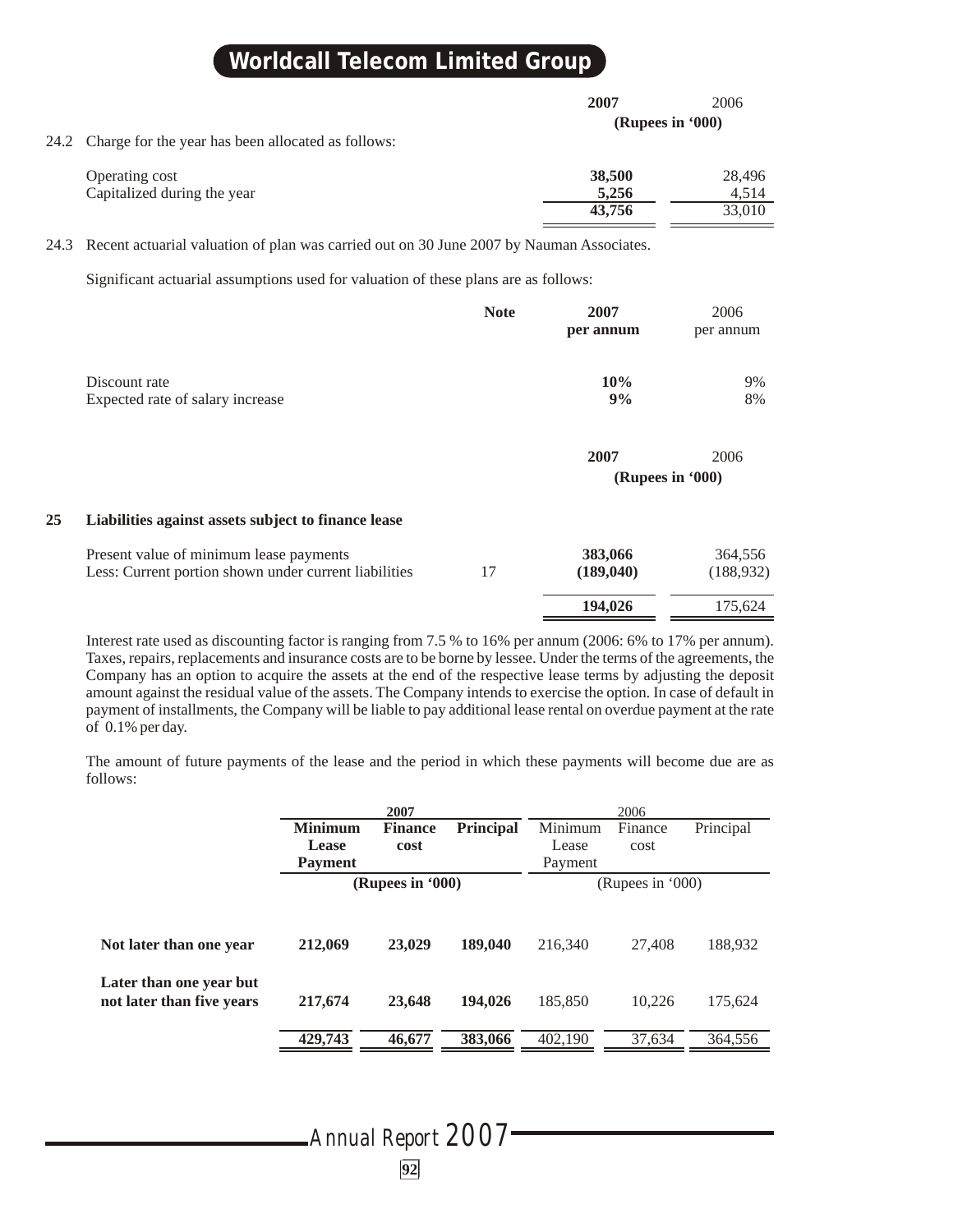|    |                                                       | <b>Note</b> | 2007             | 2006       |
|----|-------------------------------------------------------|-------------|------------------|------------|
| 26 | License fee payable                                   |             | (Rupees in '000) |            |
|    | Carrying value of license fee payable to PTA          |             | 1,206,000        | 1,206,000  |
|    | Less: present value adjustment                        |             | (453, 107)       | (453, 107) |
|    |                                                       |             | 752,893          | 752,893    |
|    | Accumulated Interest charged to profit and loss       |             | 124,898          | 23,774     |
|    | Less: current portion shown under current liabilities | 17          | (71,000)         | (71,000)   |
|    |                                                       |             | 806,791          | 705,667    |

This represents interest free license fee payable to PTA for WLL license. As per the agreement with PTA, the total of Rs. 1,135 million is payable after three years by March 2010. The long term portion has been discounted using the effective interest rate of 12.5%.

#### **27 Contingencies and commitments**

#### 27.1 **Billing disputes with PTCL**

- 27.1.1 There is a dispute of Rs. 75.2 million (2006: Rs. 13.7 million) with PTCL for billing of non revenue time of prepaid calling cards and excess minutes billed on account of interconnect and settlement charges.
- 27.1.2 PTCL has charged the Company excess Domestic Private Lease Circuits (DPLC) and International Private Lease Circuits (IPLC) charges amounting to Rs. 20.2 million (2006: Rs. Nil) on account of difference in rates. Further the Company has also deposited Rs. 40 million (2006 : Rs. 40 million) in Escrow account on account of dispute of charging of bandwidth charges from the date of activation of Digital Interface Units (DIU) for commercial operation and in proportion to activation of DIUs related to each DPLC link and excess charging in respect of Karachi-Rawalpindi link which was never activated.

#### 27.2 **Billing disputes with Pakistan Telecommunication Authority (PTA)**

There is a dispute of Rs. 491 million with PTA on account of Universal Service Fund (USF) representing contribution to USF for period prior to the formation of the USF by the Federal Government. Out of this amount, Rs. 223 million relating to prior periods has been deposited with PTA. Based on the legal advice, the management is confident that the matter will be decided in favour of the Company.

- 27.3 The Income Tax proceedings have been finalized upto Tax Year 2006 with the exception of the following issues:
	- 27.3.1 The Taxation Officer reassessed the Income for the tax year 2006 by making additions on account of brought forward losses, gratuity and goodwill of Rs. 773 million. The reassessment has only reduced the loss declared by the Company for the year and it has not made any impact on the tax liability. The Company has filed an appeal before CIT(A) against the order of Taxation Officer.
	- 27.3.2 During the year the Taxation Officer passed an order under section 161/205 of the Income Tax Ordinance, 2001 for the tax year 2004 and 2005 on account of sales of Payphone services and calling cards creating tax demand of Rs. 173 million by treating the Company as assessee in default for non-deduction of tax under section 236 of the Income Tax Ordinance 2001. The Company has filed an appeal before CIT(A) against the order of the Taxation Officer. The management of the Company is confident that the appeal will be decided in their favour as they have not made any default on account of tax deduction.
	- 27.3.3 During the year, the sales tax authorities served show cause notices to various payphone companies, including the Company on account of alleged wrong claim of refund of Rs. 167 million under section 66 of the Sales Tax Act 1990. Subsequent to the balance sheet date, Additional Collector (Adjudication) Sales Tax Lahore has given a decision against the Company and imposed a penalty on the Company and Chief Executive, equivalent to the amount of orginal alleged claim. The Company is in the process of filling appeal to the Collector Sales Tax (Appeals) and Federal Tax Ombudsman. The management believes based upon the factual and legal grounds that the matter will be decided in favour of the Company at a higher judicial forum.

## $\,$ Annual Report  $2007$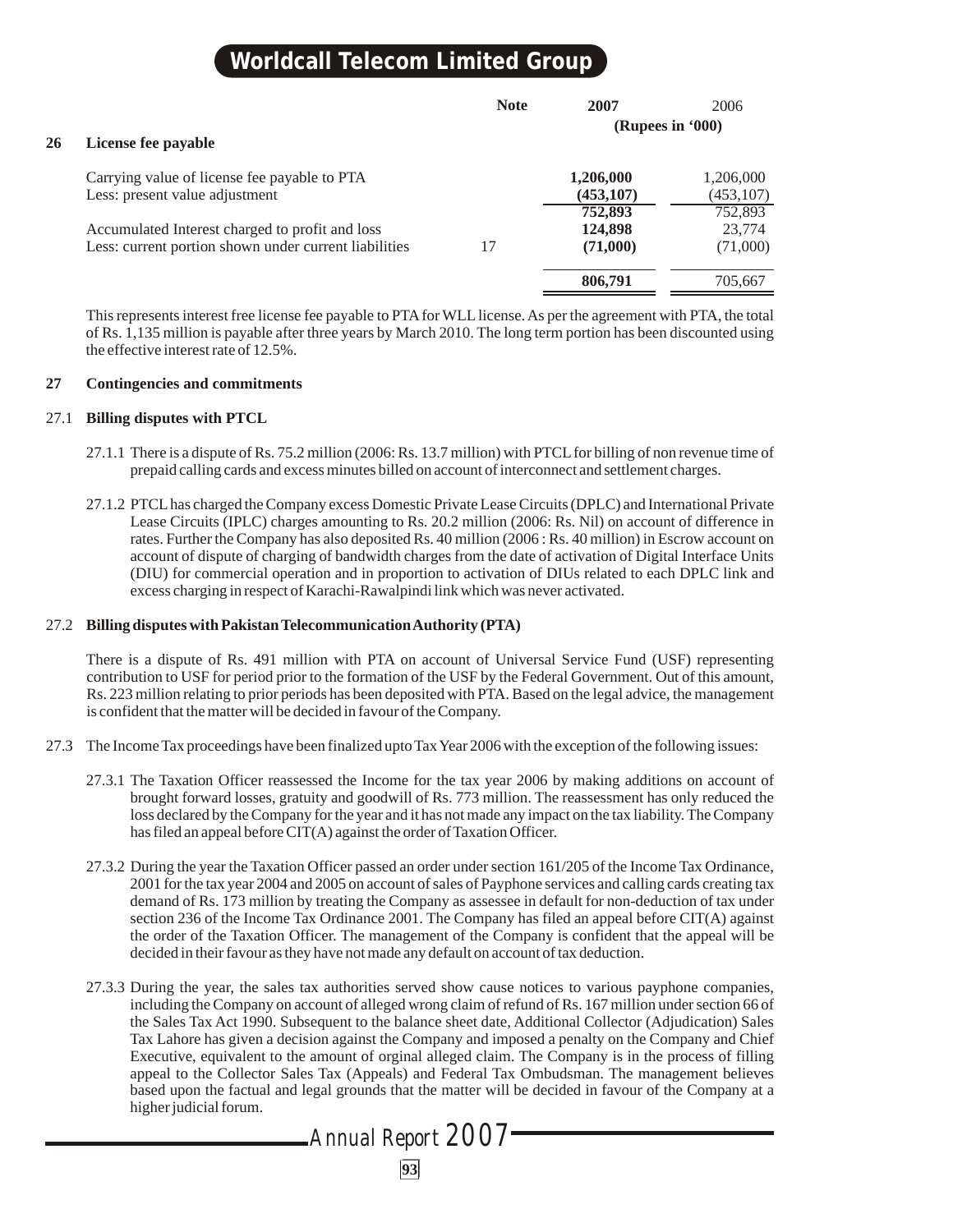|      |                                                                                                             | <b>Note</b> | 2007                 | 2006               |
|------|-------------------------------------------------------------------------------------------------------------|-------------|----------------------|--------------------|
|      |                                                                                                             |             |                      | (Rupees in '000)   |
|      |                                                                                                             |             |                      |                    |
| 27.4 | Outstanding guarantees                                                                                      |             | 197,006              | 196,161            |
| 27.5 | Commitments in respect of capital expenditure                                                               |             | 179,261              | 66,349             |
| 27.6 | Outstanding letters of credit                                                                               |             | 31,084               | 324,277            |
| 28   | Issued, subscribed and paid up capital                                                                      |             |                      |                    |
|      | Ordinary shares of Rs. 10 each as fully paid in cash<br>Ordinary shares of Rs. 10 each issued in accordance |             | 3,440,000            | 3,440,000          |
|      | with the scheme of merger<br>Ordinary shares of Rs. 10 each issued as fully paid Bonus shares               |             | 3,099,658<br>980,949 | 3,099,658          |
|      |                                                                                                             |             | 7,520,607            | 6,539,658          |
|      |                                                                                                             |             |                      |                    |
|      |                                                                                                             |             | 2007                 | 2006               |
|      |                                                                                                             |             |                      | (Number of shares) |
| 28.1 | Reconciliation of Issued, subscribed and paid up capital                                                    |             |                      |                    |
|      | Opening balance                                                                                             |             | 653,965,789          | 275,000,000        |
|      | Issued as fully paid in cash                                                                                |             |                      | 69,000,000         |
|      | Issued in accordance with the scheme of merger<br>Issued as fully paid bonus shares                         |             | 98,094,868           | 309,965,789        |
|      |                                                                                                             |             | 752,060,657          | 653,965,789        |
|      |                                                                                                             |             |                      |                    |

28.2 The detail of the Company's shares held by associated companies as at 30 June 2007 is as follows:

|                                                                                | 2007                    | 2006<br>(Number of shares) |
|--------------------------------------------------------------------------------|-------------------------|----------------------------|
| Name of associated undertaking                                                 |                         |                            |
| <b>First Capital Securities Corporation Limited</b><br>Pace (Pakistan) Limited | 84,159,661<br>1,800,912 | 78,538,838<br>1,566,011    |
|                                                                                | 85,960,573              | 80,104,849                 |

#### **29 Share premium**

This reserve can be utilized by the Company only for the purposes specified in section 83(2) of the Companies Ordinance, 1984.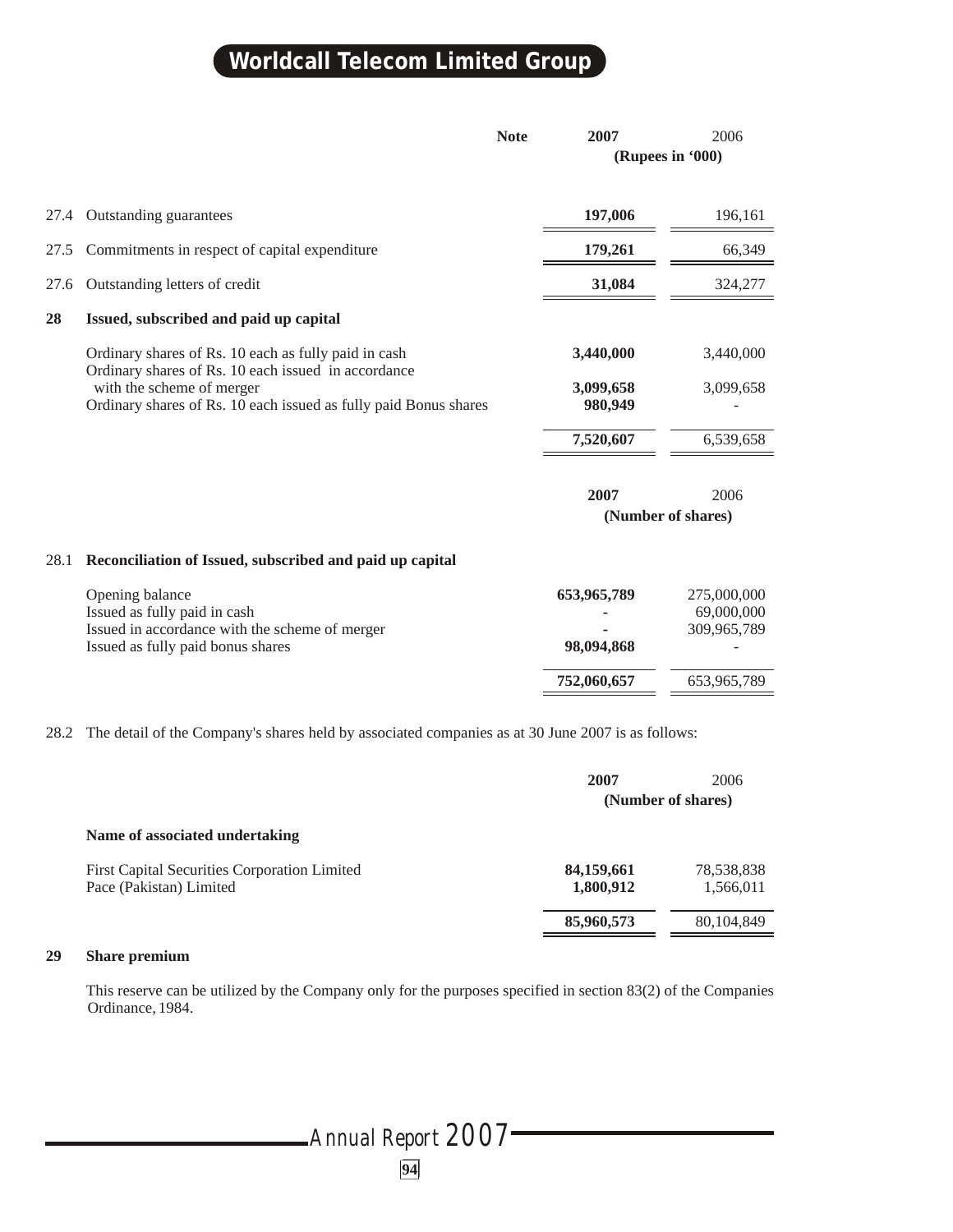|    |                                          | 2007                  | 2006          |
|----|------------------------------------------|-----------------------|---------------|
| 30 | <b>Surplus on Revaluation</b>            | (Rupees in '000)      |               |
|    | Revaluation surplus on plant & equipment | 304,297               | ۰             |
|    | Less: Related deferred tax liability     | (106, 504)<br>197,793 | $\equiv$<br>- |
|    |                                          |                       |               |

30.1 The surplus on revaluation shall not be utilized directly or indirectly by way of dividend or bonus shares as per Section 235 of the Companies Ordinance, 1984.

|      |                                                  | <b>Note</b> | 2007                   | 2006                 |
|------|--------------------------------------------------|-------------|------------------------|----------------------|
|      |                                                  |             | (Rupees in '000)       |                      |
| 31   | <b>Revenue -Net</b>                              |             |                        |                      |
|      | Telecom services<br><b>Broadband services</b>    |             | 3,398,756              | 4,153,102<br>906,881 |
|      |                                                  |             | 1,280,157<br>4,678,913 | 5,059,983            |
|      | Less:                                            |             |                        |                      |
|      | Sales tax<br>Discount and commission             |             | 203,962<br>146,200     | 252,563<br>427,525   |
|      |                                                  |             | 350,162                | 680,088              |
|      |                                                  |             | 4,328,751              | 4,379,895            |
| 32   | <b>Direct cost</b>                               |             |                        |                      |
|      | Interconnect, settlement and other charges       |             | 1,370,531              | 1,764,009            |
|      | Bandwidth and other PTCL charges                 |             | 263,043                | 259,420              |
|      | Depreciation                                     | 4.4         | 666,361                | 457,813              |
|      | Amortization of intangible assets                | 6.2         | 58,273                 | 42,943               |
|      | Power consumption and pole rent                  |             | 123,017                | 89,267               |
|      | PTA charges                                      | 32.1        | 28,534                 | 33,031               |
|      | Cable License fee<br>Salaries and other benefits |             | 32,768<br>13,241       | 10,085<br>8,331      |
|      | Inventory consumed                               |             | 30,983                 | 23,380               |
|      | Stores and spares consumed                       |             | 9,647                  | 8,856                |
|      | Annual Spectrum Fee                              |             | 13,243                 | 16,378               |
|      | Content cost                                     |             | 24,814                 | 21,414               |
|      | Network maintenance & insurance                  |             | 9,833                  | 2,887                |
|      | Cable modem and accessories                      |             |                        | 5,617                |
|      | Others                                           |             | 2,252                  | 2,118                |
|      |                                                  |             | 2,646,540              | 2,745,549            |
| 32.1 | <b>PTA Charges</b>                               |             |                        |                      |
|      | <b>LDI</b> License                               | 32.1.1      | 10,321                 | 12,522               |
|      | <b>WLL</b> License                               | 32.1.2      | 12,345                 | 7,621                |
|      | Payphones License                                |             | 555                    | 8,311                |
|      | <b>Broadband License</b>                         |             | 4,465                  | 3,023                |
|      | Telephony License                                | 32.1.3      | 175                    | 333                  |
|      | Annual numbering charges                         |             | 198                    | 1,221                |
|      | Testing and other charges                        |             | 475                    |                      |
|      |                                                  |             | 28,534                 | 33,031               |

 $\blacksquare$ Annual Report  $2007$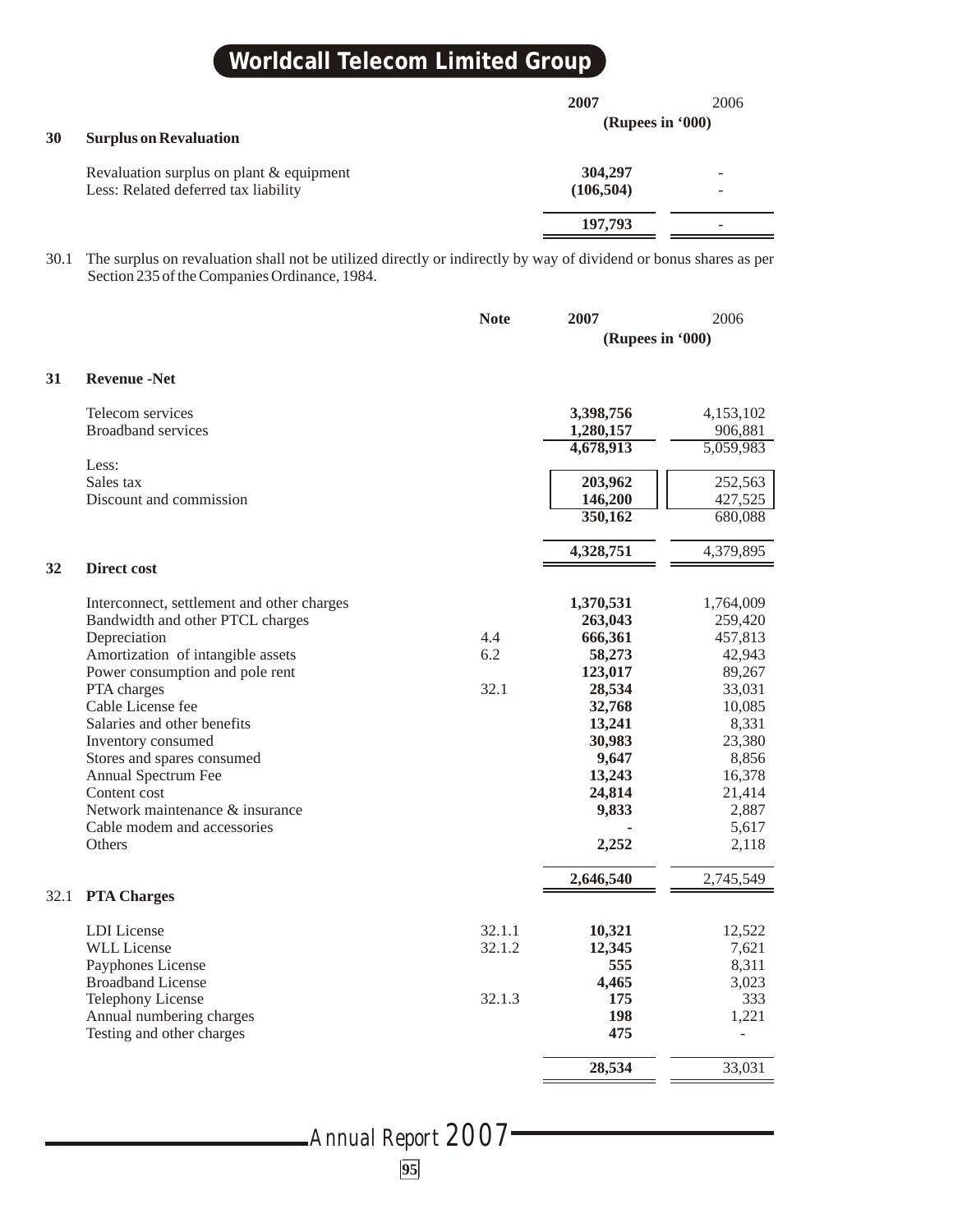- 32.1.1 This provision represents charges payable to Pakistan Telecommunication Authority (PTA) in respect of contribution to the Research and Development Fund established by Federal Government (Rs. 6.132 million), Universal Service Fund (Rs. 1.123 million) and annual regulatory fee (Rs. 3.066 million) under the license agreement for LDI project.
- 32.1.2 This provision represents charges payable to Pakistan Telecommunication Authority (PTA) in respect of contribution to the Research and Development Fund established by Federal Government (Rs. 6.157 million), Universal Service Fund (Rs. 3.109 million) and annual regulatory fee (Rs. 3.079 million) under the license agreement for WLL project.

The gross revenue on which this provision has been calculated, represents revenue from licensed services only i.e. connection charges, post paid billing to customers, air time of prepaid cards utilized by customers, line rent of both prepaid and post paid connections and local and international inbound revenue. It does not include one time initial fee received from customers on activation of connection i.e. membership fee and license fee.

32.1.3 This provision represents charges payable to Pakistan Telecommunication Authority (PTA) in respect of contribution to the Research and Development Fund established by Federal Government (Rs. 0.113 million) and annual regulatory fee (Rs. 0.062 million) for the current year under the license agreement for Telephony project.

|    |                                               | <b>Note</b> | 2007             | 2006      |
|----|-----------------------------------------------|-------------|------------------|-----------|
|    |                                               |             | (Rupees in '000) |           |
| 33 | <b>Operating cost</b>                         |             |                  |           |
|    | Salaries, wages and benefits                  |             | 476,164          | 385,036   |
|    | Marketing, advertisement and selling expenses |             | 149,475          | 99,659    |
|    | Rent, rates and taxes                         |             | 53,861           | 44,056    |
|    | Communications                                |             | 30,739           | 33,736    |
|    | Transportation                                |             | 18,615           | 20,006    |
|    | Legal and professional                        | 33.1        | 11,492           | 14,973    |
|    | Insurance                                     |             | 23,065           | 24,665    |
|    | <b>Utilities</b>                              |             | 25,129           | 21,483    |
|    | Printing and stationery                       |             | 18,061           | 17,517    |
|    | Entertainment                                 |             | 19,063           | 16,650    |
|    | Travel and conveyance                         |             | 41,524           | 14,194    |
|    | Repairs and maintenance                       |             | 18,884           | 12,413    |
|    | Provision for doubtful debts                  |             | 73,619           | 77,200    |
|    | Bad debts written off                         |             |                  | 10,036    |
|    | Donations                                     | 33.2        | 571              | 5,129     |
|    | Fees and subscriptions                        |             | 9,587            | 4,122     |
|    | Postage and courier                           |             | 8,288            | 3,783     |
|    | Newspapers and periodicals                    |             | 647              | 2,445     |
|    | Consultancy                                   |             |                  | 2,182     |
|    | Auditor's remuneration                        | 33.3        | 4,064            | 3,686     |
|    | Depreciation                                  | 4.4         | 63,503           | 46,741    |
|    | Amortization of intangible assets             | 6.2         | 2,500            | 157,147   |
|    | Amortization of deferred cost                 |             | 5,336            | 15,933    |
|    | Miscellaneous                                 |             | 12,279           | 10,949    |
|    |                                               |             | 1,066,466        | 1,043,741 |

- 33.1 These include operating expenses amounting to Rs. 0.091 million (2006: Rs. 0.091 million) with respect to investment properties.
- 33.2 None of the Directors of the Company or any of their spouses have any interest in or otherwise associated with any of the recipients of donations made by the Company during the year.

## Annual Report 2007-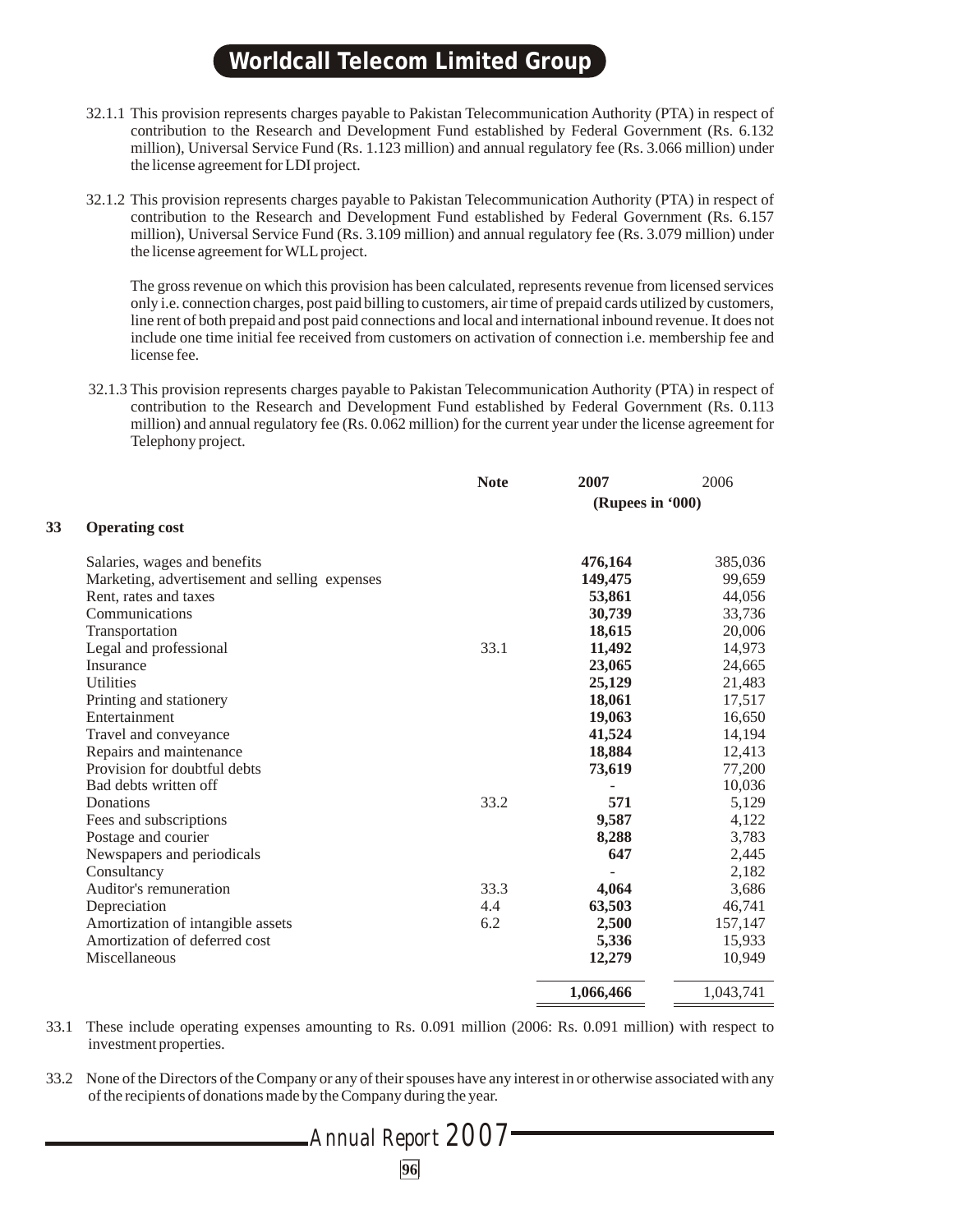|                             | <b>Note</b> | 2007             | 2006  |  |
|-----------------------------|-------------|------------------|-------|--|
|                             |             | (Rupees in '000) |       |  |
| 33.3 Auditor's remuneration |             |                  |       |  |
| Statutory audit             | 33.3.1      | 2.624            | 2,416 |  |
| Half year review            |             | 700              | 650   |  |
| Other sundry certifications |             | 400              | 310   |  |
| Out of pocket expenses      |             | 340              | 310   |  |
|                             |             | 4.064            | 3,686 |  |

33.3.1This includes Rs. 0.124 million (2006: Rs. 0.116 million) relating to KPMG Ford, Rhodes, Thorton & Company, the statutory auditors of the Subsidiary.

#### **34 Finance cost**

| Mark-up on long term loan                                                    | 34.1 | 101,683 | 70.767       |
|------------------------------------------------------------------------------|------|---------|--------------|
| Interest on PTA license fee                                                  |      | 101,125 | 23,774       |
| Financial charge on leased liabilities                                       |      | 32,772  | 33,011       |
| Mark-up on Term Finance Certificates                                         |      | 40,389  | 24,527       |
| Mark-up on running finance                                                   |      | 30,001  | 16,934       |
| Bank charges and commission<br>Mark-up on advances from associated companies |      | 7.496   | 10.473<br>89 |
|                                                                              |      | 313,466 | 179,575      |

34.1 This includes Rs. 7.985 million (2006: Rs. 9.178 million) in respect of amortization of initial transaction cost.

|    |                                                     |      | 2007             | 2006    |
|----|-----------------------------------------------------|------|------------------|---------|
| 35 | Other operating income                              |      | (Rupees in '000) |         |
|    | <b>Income from financial assets</b>                 |      |                  |         |
|    | Profit on sale of investments                       |      | 85,274           | 104,868 |
|    | Income on deposit and saving accounts               |      | 25,628           | 15,622  |
|    | Dividend Income                                     |      | 2,490            |         |
|    | Mark-up on advance to associated company            |      | 6,483            | 9,458   |
|    |                                                     |      | 119,875          | 129,948 |
|    | <b>Income from non-financial assets</b>             |      |                  |         |
|    | Rental income from investment property              |      | 4,084            | 3,712   |
|    | Scrap sales                                         |      | 469              |         |
|    | Gain/(loss) on sale of Property plant and equipment |      | 1,776            | (3,695) |
|    | Miscellaneous                                       |      | 11,934           | 28,205  |
|    |                                                     |      | 18,263           | 28,222  |
|    |                                                     |      | 138,138          | 158,170 |
| 36 | Other expenses                                      |      |                  |         |
|    | <b>Impairment of Goodwill</b>                       | 6    | 29,047           |         |
|    | Exchange (gain)/loss                                |      | (2,055)          | 4,635   |
|    |                                                     |      | 26,992           | 4,635   |
| 37 | <b>Taxation</b>                                     |      |                  |         |
|    | for the year                                        |      |                  |         |
|    | Current                                             | 37.1 | 334              |         |
|    | Deferred                                            |      | 82,576           | 234,610 |
|    |                                                     |      | 82,910           | 234,610 |
|    | Share of taxation from Associate                    |      | 1,115            | (4,822) |
|    |                                                     |      | 84,025           | 229,788 |
|    |                                                     |      |                  |         |

Annual Report 2007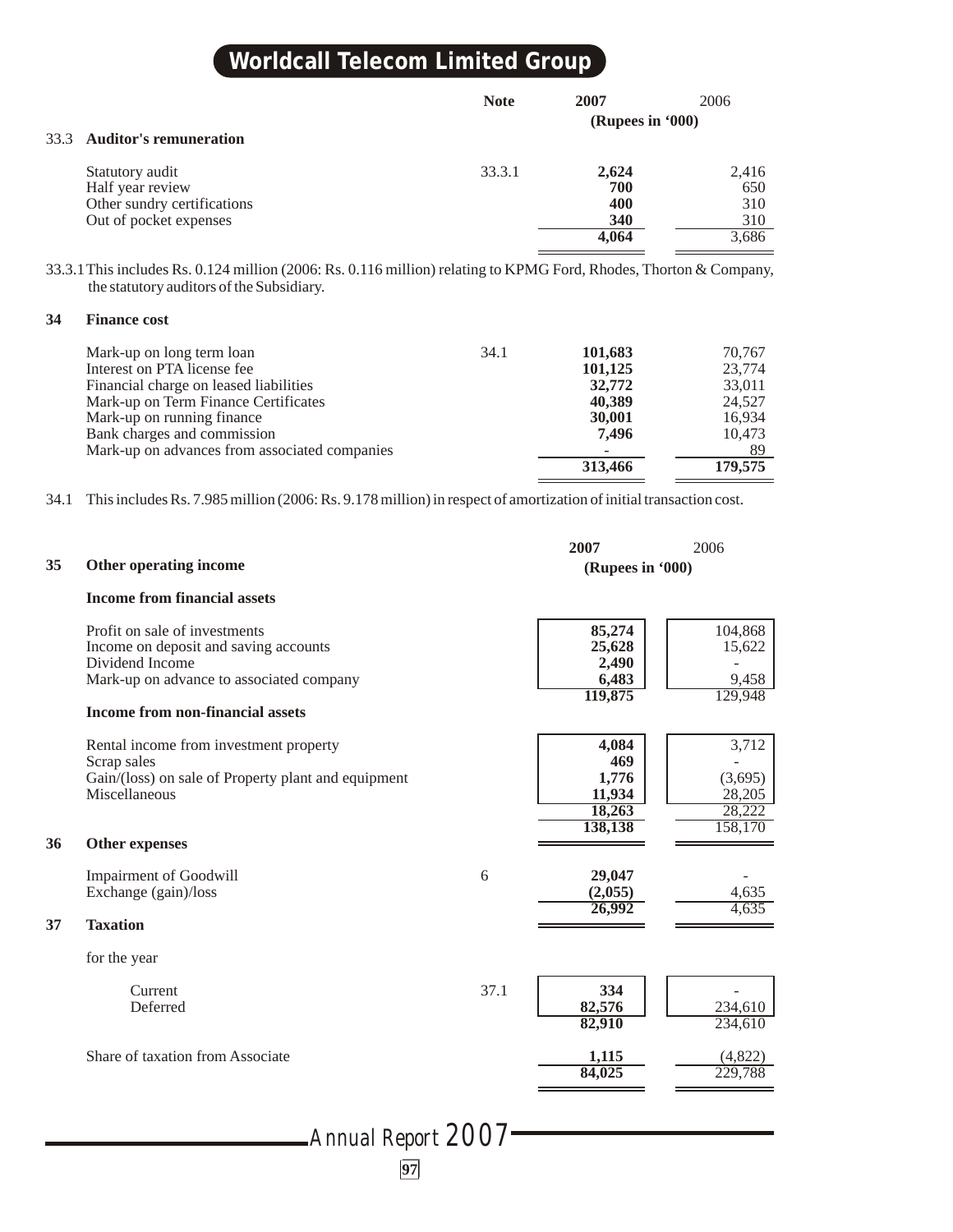37.1 The Company has not made provision for current taxation, except for income covered under presumptive tax regime, as carried forward losses and accelerated tax depreciation are available to the Company under Income Tax Ordinance 2001. As per section 113 of the Income Tax Ordinance, 2001, minimum tax paid by the Company is adjustable against tax payable by the Company in respect of future taxable profits.

|      |                                                                                                                                                                                                                                       |                   | 2007                                                          | 2006                                                |
|------|---------------------------------------------------------------------------------------------------------------------------------------------------------------------------------------------------------------------------------------|-------------------|---------------------------------------------------------------|-----------------------------------------------------|
| 37.2 | Tax charge reconciliation                                                                                                                                                                                                             |                   |                                                               |                                                     |
|      | Numerical reconciliation between the average effective tax<br>rate and the applicable tax rate.                                                                                                                                       |                   |                                                               |                                                     |
|      | Applicable tax rate                                                                                                                                                                                                                   |                   | $\frac{0}{0}$<br>35                                           | $\%$<br>35                                          |
|      | Tax effect of amounts:                                                                                                                                                                                                                |                   |                                                               |                                                     |
|      | Not deductible for tax purposes<br>Admissible for tax purposes<br>Exempt from tax<br>Covered under presumptive tax regime<br>Of Subsidary<br>Of Associate<br>Average effective tax rate (tax expense divided<br>by profit before tax) |                   | 7.58<br>(12.31)<br>(18.71)<br>(0.28)<br>0.52<br>0.02<br>11.82 | 13.10<br>(6.89)<br>(21.68)<br>0.16<br>0.15<br>19.84 |
|      |                                                                                                                                                                                                                                       |                   |                                                               |                                                     |
| 38   | <b>Earnings per share</b>                                                                                                                                                                                                             |                   | 2007                                                          | 2006                                                |
| 38.1 | <b>Basic earnings per share</b>                                                                                                                                                                                                       |                   |                                                               |                                                     |
|      | Profit after taxation available for distribution<br>to ordinary shareholders                                                                                                                                                          | Rupees<br>in '000 | 626,970                                                       | 928,353                                             |
|      | Weighted average number of ordinary shares                                                                                                                                                                                            | Number<br>in '000 | 752,061                                                       | 738,836                                             |
|      | Basic earnings per share                                                                                                                                                                                                              | Rupees            | 0.83                                                          | 1.26                                                |
|      | 38.2 Diluted earnings per share                                                                                                                                                                                                       | <b>Note</b>       | 2007                                                          | 2006<br>(Rupees in '000)                            |
|      |                                                                                                                                                                                                                                       |                   |                                                               |                                                     |
|      | Profit after taxation available for distribution to<br>ordinary shareholders                                                                                                                                                          |                   | 626,970                                                       | 928,353                                             |
|      | After tax effect of interest on convertible loan from<br>Amatis Limited                                                                                                                                                               |                   | 8,504                                                         | 2,076                                               |
|      | After tax effect of interest on Syndicated loan-I                                                                                                                                                                                     |                   | 1,377                                                         |                                                     |
|      | Profit after taxation available for distribution to<br>ordinary shareholders (diluted)                                                                                                                                                |                   | 636,851                                                       | 930,429                                             |
|      |                                                                                                                                                                                                                                       |                   |                                                               |                                                     |

 $\blacksquare$ Annual Report  $2007$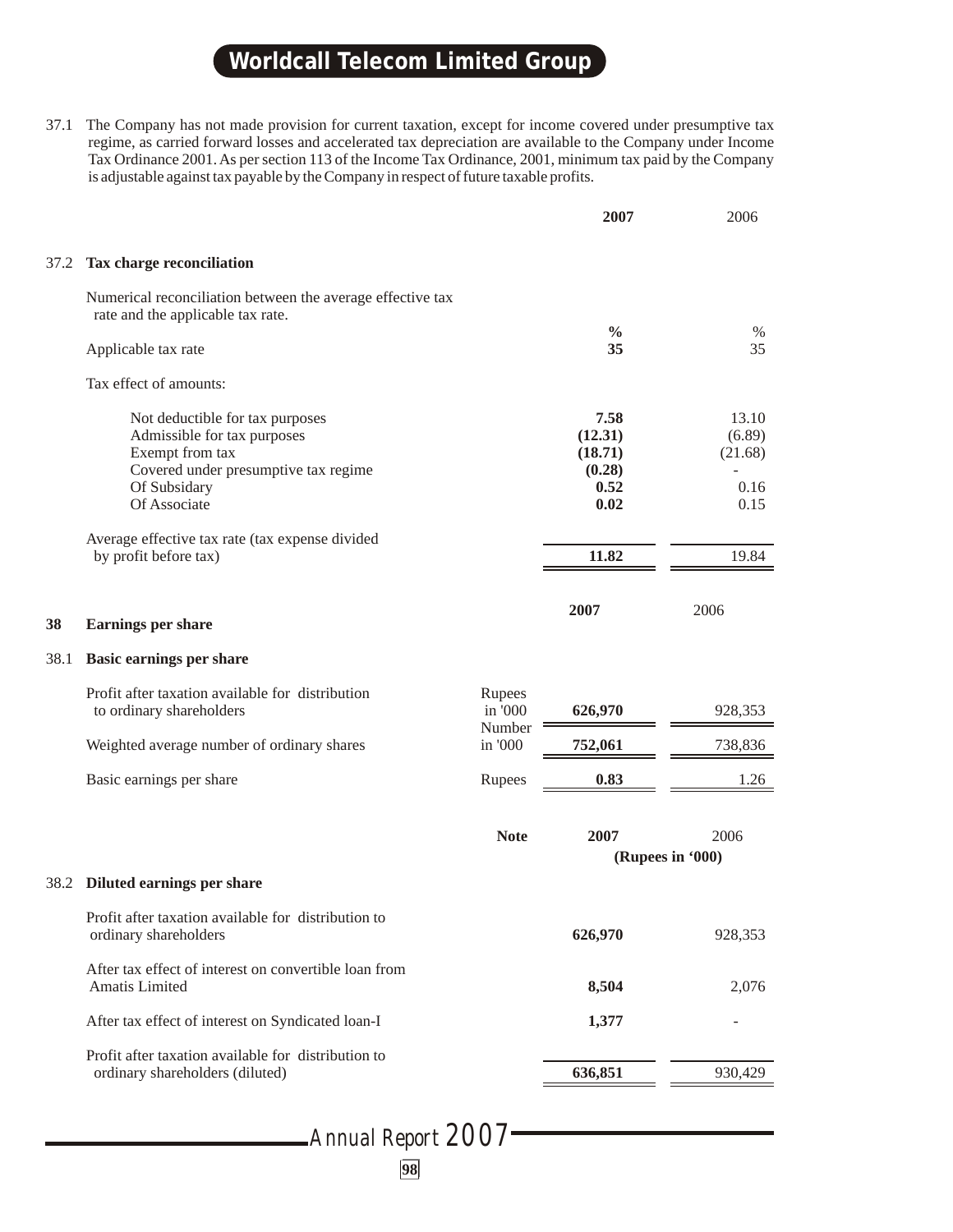|                                                              |        | 2007    | 2006<br>(Number in $000$ ) |
|--------------------------------------------------------------|--------|---------|----------------------------|
| Weighted average number of ordinary shares                   |        | 752,061 | 738,836                    |
| Effect of conversion of convertible loan from Amatis Limited |        | 107,164 | 44,736                     |
| Effect of conversion of syndicated loan-I                    |        | 3,903   |                            |
| Weighted average number of ordinary shares (diluted)         |        | 863,128 | 783,572                    |
| Diluted earnings per share                                   | Rupees | 0.74    | 1.19                       |

The basic and diluted earning per share for the last year is adjusted to give effect of bonus issue during the current year.

#### **39 Related party transactions**

The related parties comprise foreign subsidiary, local associated companies, related group companies, directors of the Company, companies where directors also hold directorship, and key management employees. Amounts due from and to related parties are shown under receivables and payables and remuneration of directors and key management employees is disclosed in note 42. Other significant transactions with related parties are as follows:

|      |                                                                                                                        | 2007<br>(Rupees in '000) | 2006            |
|------|------------------------------------------------------------------------------------------------------------------------|--------------------------|-----------------|
|      | <b>Associated companies</b>                                                                                            |                          |                 |
|      | Purchase of goods and services<br>Sale of goods and services                                                           | 52,348<br>10,013         | 41,083<br>4,453 |
|      |                                                                                                                        |                          |                 |
| 39.1 | Long term payables include Rs. 12.746 million (2006: Rs. 6.433 million)<br>payable to related party of the Subsidiary. |                          |                 |
|      | All transactions with related parties have been carried out on<br>commercial terms and conditions.                     |                          |                 |
| 40   | Cash generated from operations                                                                                         |                          |                 |
|      | Profit before taxation                                                                                                 | 710,995                  | 1,158,141       |
|      | Adjustment for non-cash charges and other items:                                                                       |                          |                 |
|      | Depreciation                                                                                                           | 729,864                  | 504,554         |
|      | Amortization of intangible assets                                                                                      | 60,773                   | 200,090         |
|      | Amortization of deferred cost                                                                                          | 5,336                    | 15,933          |
|      | Amortization of transaction cost                                                                                       | 7,985                    | 9,178           |
|      | Interest on PTA license fee                                                                                            | 101,125                  | 23,774          |
|      | Provision for doubtful receivables                                                                                     | 73,619                   | 77,200          |
|      | Bad debts written off                                                                                                  |                          | 10,036          |
|      | Gain on sale of short term investments                                                                                 | (85,274)                 | (104, 868)      |
|      | Property, plant and equipment written off                                                                              |                          | 4,516           |
|      | (Profit)/Loss on disposal of property, plant and equipment                                                             | (1,776)                  | 3,695           |
|      | <b>Impairment of Goodwill</b>                                                                                          | 29,047                   |                 |
|      | Share of (gain)/loss from associate                                                                                    | (2,871)                  | 18,894          |
|      | Gain on re-measurement of investments at fair value                                                                    | (279, 183)               | (138, 363)      |
|      | Gain on re-measurement of investment property at fair value                                                            | (15,516)                 | (21,000)        |
|      | Gain on re-measurement of long term liabilities at present value                                                       |                          | (453, 107)      |
|      | Retirement benefits                                                                                                    | 38,500                   | 33,010          |
|      | Finance costs                                                                                                          | 203,829                  | 155,801         |
|      | Profit before working capital changes                                                                                  | 1,576,453                | 1,497,484       |
|      |                                                                                                                        |                          |                 |

Annual Report  $2007$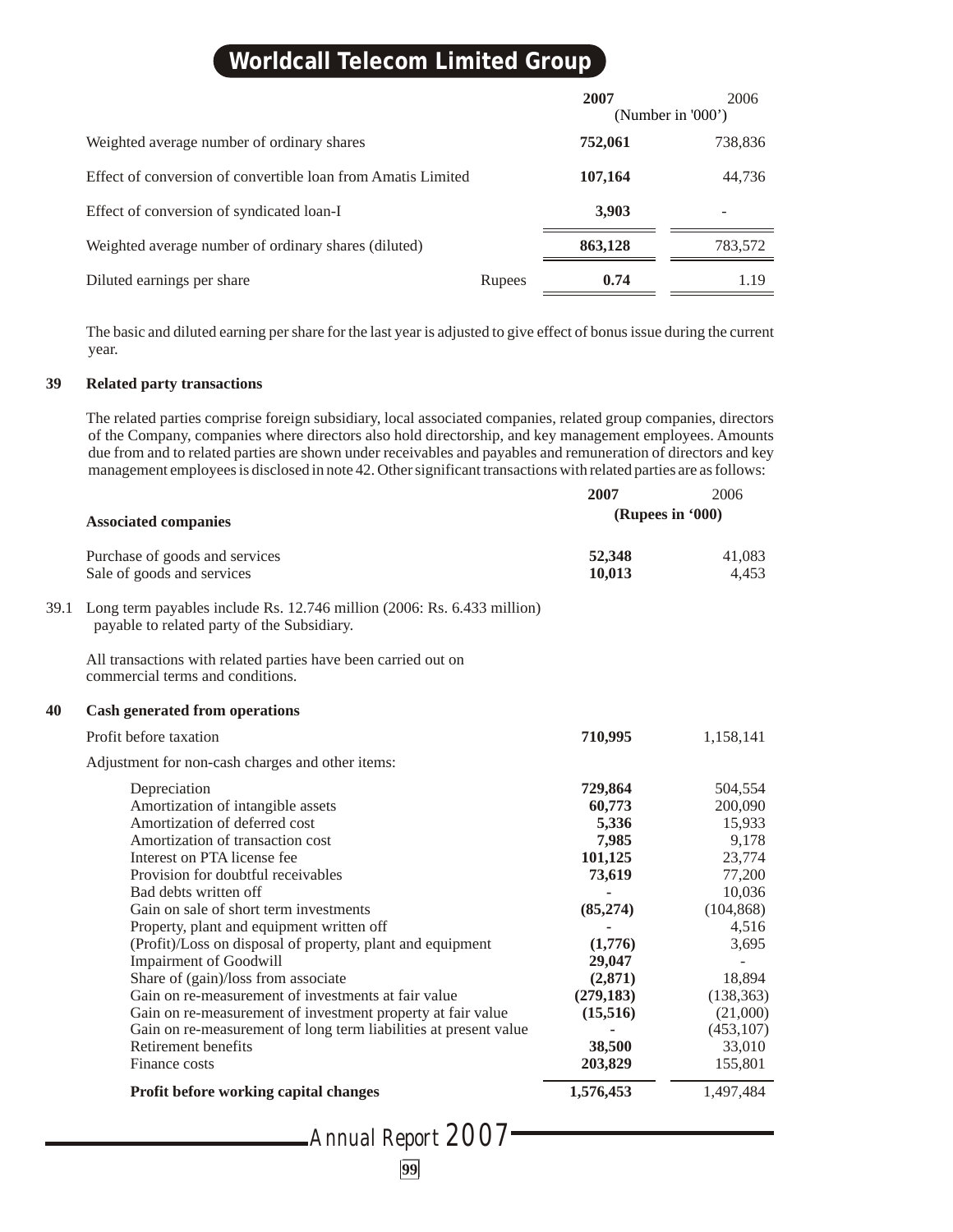**Note**

**2006** 2005 **(Rupees in '000)**

Effect on cash flow due to working capital changes:

*(Increase)/Decrease in the current assets*

|    | Stores and spares                                 |    | (32, 814)  | (2,657)    |
|----|---------------------------------------------------|----|------------|------------|
|    | Stock in trade                                    |    | (13,988)   | (4,310)    |
|    | Trade debts                                       |    | (259, 032) | (132, 472) |
|    | Loans and advances                                |    | 18,900     | 168,767    |
|    | Deposits and prepayments                          |    | 12,608     | 26,696     |
|    | Other receivables                                 |    | (1,484)    | (124, 488) |
|    | Increase/(Decrease) in the current liabilities    |    |            |            |
|    | Trade and other payables                          |    | 196,419    | (567, 557) |
|    |                                                   |    | (79,391)   | (636, 021) |
|    |                                                   |    | 1,497,062  | 861,463    |
| 41 | <b>Cash and cash equivalents</b>                  |    |            |            |
|    | Cash and bank balances                            | 16 | 562,985    | 1,456,516  |
|    | Running finance under markup arrangements-Secured | 18 | (525, 459) | (273, 207) |
|    | Cash and cash equivalents as previously reported  |    | 37,526     | 1,183,309  |
|    | Effect of exchange rate changes                   |    |            | (269)      |
|    | Cash and cash equivalents as restaed              |    | 37,526     | 1,183,040  |
|    |                                                   |    |            |            |

#### **42 Remuneration of Chief Executive, directors and executives**

The aggregate amount charged in the financial statements for the year for remuneration, including certain benefits, to the Chief Executive, directors and executives of the Group are as follows:

|                          | <b>Chief Executive</b> |       | <b>Directors</b> |       | <b>Executives</b> |        |
|--------------------------|------------------------|-------|------------------|-------|-------------------|--------|
|                          | 2007                   | 2006  | 2007             | 2006  | 2007              | 2006   |
|                          | (Rupees in '000)       |       | (Rupees in '000) |       | (Rupees in '000)  |        |
| Managerial remuneration  | 1,584                  | 1,584 | 2,540            | 2,528 | 68,857            | 37,902 |
| Retirement benefits      | 200                    | 200   | 200              | 100   | 9,187             | 2,506  |
| Housing                  | 648                    | 648   | 655              | 848   | 27,543            | 15,225 |
| <b>Utilities</b>         | 168                    | 168   | 164              | 212   | 6,886             | 3,833  |
|                          | 2,600                  | 2,600 | 3,559            | 3,688 | 112,473           | 59,466 |
| <b>Number of persons</b> | 1                      | 1     | $\overline{2}$   | 3     | <b>100</b>        | 56     |

The Chief Executive, directors and certain executives of the Company are provided with Company maintained vehicles and residential telephones.

No meeting fee was paid to directors during the year (2006: Rs. Nil).

Annual Report 2007-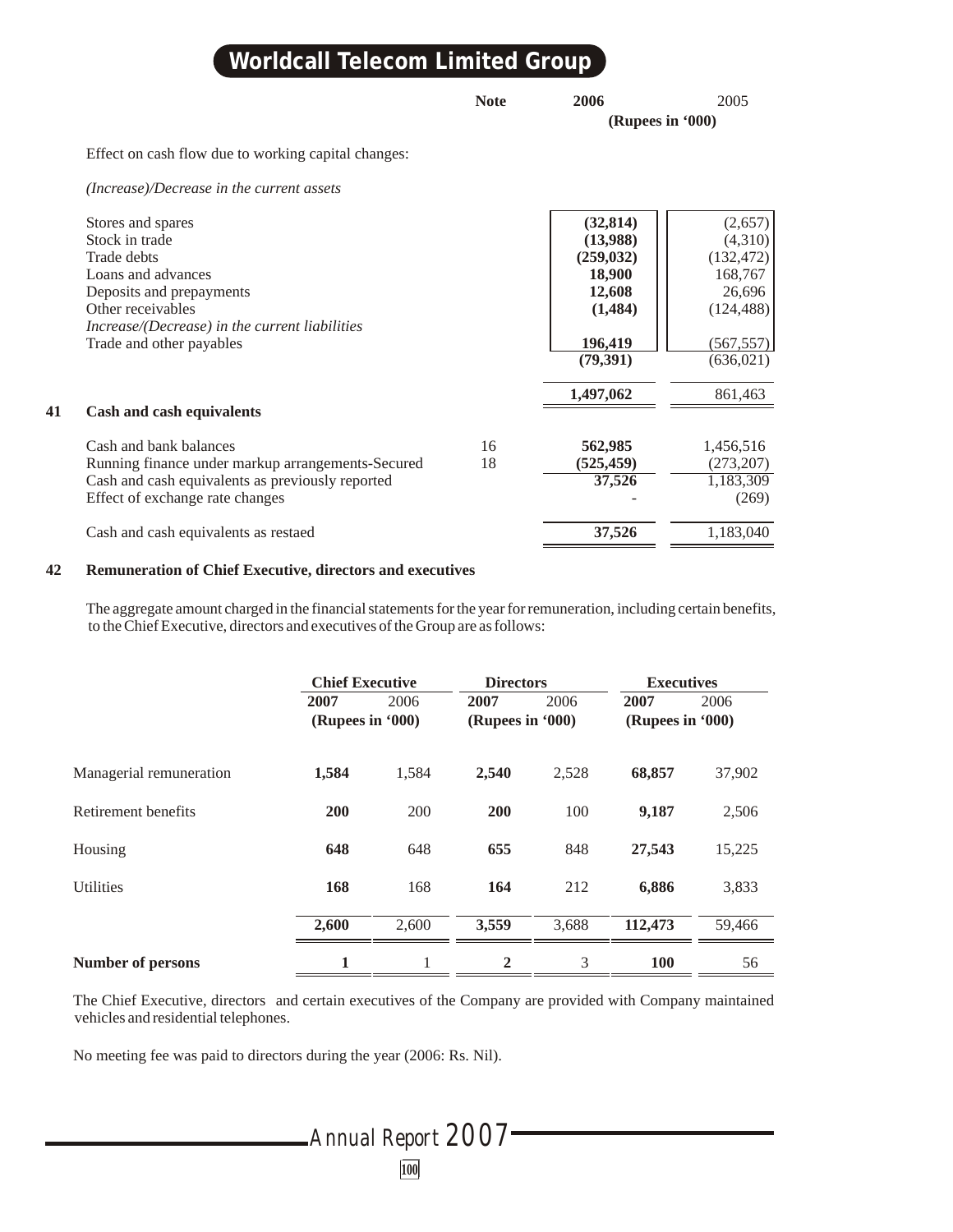|                                                                                                                                                                     |                  | Interest / mark up bearing |                              |           |                   | Non interest/mark up bearing |                              |           |                                |                               |
|---------------------------------------------------------------------------------------------------------------------------------------------------------------------|------------------|----------------------------|------------------------------|-----------|-------------------|------------------------------|------------------------------|-----------|--------------------------------|-------------------------------|
|                                                                                                                                                                     | Maturity<br>upto | Maturity<br>after          | Maturity<br>after            |           | Maturity<br>upto  | Maturity<br>after            | Maturity<br>after            |           |                                |                               |
|                                                                                                                                                                     | one year         | upto two years<br>one year | upto five years<br>two years | Sub total | one year          | upto two years<br>one year   | upto five years<br>two years | Sub total | Total<br>2007                  | 2006                          |
|                                                                                                                                                                     |                  |                            | (Rupees in '000)             |           |                   |                              | (Rupees in '000)             |           | (Rupees in '000)               |                               |
| <b>Financial</b> assets                                                                                                                                             |                  |                            |                              |           |                   |                              |                              |           |                                |                               |
| Long term deposits                                                                                                                                                  |                  |                            |                              |           |                   |                              | 223,383                      | 244,754   | 244,754                        | 207,922                       |
| Trade debts                                                                                                                                                         |                  |                            |                              |           | 21,371<br>899,714 |                              |                              | 899,714   | 899,714                        | 701,434                       |
| Loans and advances - considered good                                                                                                                                | 28,886           |                            |                              | 28,886    |                   |                              |                              |           | 28,886<br>87,621               | 134,095                       |
| Deposits and short term prepayments                                                                                                                                 |                  |                            |                              |           | 87,621            |                              |                              | 87,621    |                                | 140,110                       |
| Other receivables                                                                                                                                                   |                  |                            |                              |           | 411,387           |                              |                              | 411,387   | 411,387                        | 411,093                       |
| Short term investments                                                                                                                                              |                  |                            |                              |           | 570,941           |                              |                              | 570,941   | 570,941                        | 784,542                       |
| Cash and bank balances                                                                                                                                              | 480,009          |                            |                              | 480,009   | 82,976            |                              |                              | 82,976    | 562,985                        | 1,456,516                     |
|                                                                                                                                                                     | 508,895          |                            |                              | 508,895   | 2,074,010         |                              | 223,383                      | 2,297,393 | 2,806,288                      | 3.835.712                     |
| <b>Financial liabilities</b>                                                                                                                                        |                  |                            |                              |           |                   |                              |                              |           |                                |                               |
| Term finance certificates - Secured                                                                                                                                 | 50,110           | 58,357                     |                              | 392,965   |                   |                              |                              |           | 392,965                        | 149,909                       |
| Long term finances-secured                                                                                                                                          | 441,170          | 489,503                    |                              | 1,118,634 |                   |                              |                              |           | 1,118,634                      | 1,518,847                     |
| Liabilities against assets subject to finance lease                                                                                                                 | 189,040          | 143,817                    | 284,498<br>187,961<br>50,209 | 383,066   |                   |                              |                              |           | 383,066                        | 364,556                       |
| Long term payables                                                                                                                                                  |                  |                            |                              |           |                   | 105,060                      | 41,813                       | 146,873   | 146,873                        | 6,261                         |
| Long term deposits                                                                                                                                                  |                  |                            |                              |           |                   |                              | 60,627                       | 60,627    | 60,627                         | 77,214                        |
| License fee payable                                                                                                                                                 |                  |                            |                              |           |                   |                              | 806,791                      | 806,791   | 806,791                        | 705,667                       |
| Running finance under markup                                                                                                                                        |                  |                            |                              |           |                   |                              |                              |           |                                |                               |
| arrangements-Secured                                                                                                                                                | 525,459          |                            |                              | 525,459   |                   |                              |                              |           | 525,459                        | 273,207                       |
| Trade and other payables                                                                                                                                            |                  |                            |                              |           | 953,586           |                              |                              | 953,586   | 953,586                        | 783,204                       |
| Interest and mark up accrued                                                                                                                                        |                  |                            |                              |           | 31,981            |                              |                              | 31,981    | 31,981                         | 34,131                        |
|                                                                                                                                                                     | 1,205,779        | 691,677                    | 522,668                      | 2,420,124 | 985,567           | 105,060                      | 909,231                      | 1,999,858 | 4,419,982                      | 3,912,996                     |
| Off balance sheet financial instruments                                                                                                                             |                  |                            |                              |           |                   |                              |                              |           |                                |                               |
| Contingencies and commitments<br>Letters of credit<br>Guarantees                                                                                                    |                  |                            |                              |           |                   |                              |                              |           | 197,006<br>1,272,661<br>31,084 | 267,309<br>324,277<br>196,161 |
| The effective interest/ mark-up rates for the monetary financial assets and liabilities are mentioned in respective notes to the consolidated financial statements. |                  |                            |                              |           |                   |                              |                              |           | 1,500,751                      | 787,747                       |
| 43.1 Financial risk management objectives                                                                                                                           |                  |                            |                              |           |                   |                              |                              |           |                                |                               |

The Group finances its operations through equity, borrowings and management of working capital with a view to obtain a reasonable mix between the various sources of finance to minimize the risk. The Group finances its operations through equity, borrowings and management of working capital with a view to obtain a reasonable mix between the various sources of finance to minimize the risk.

Taken as a whole, risk arising from the Group's financial instruments is limited as there is no significant exposure to market risk in respect of such instruments. Taken as a whole, risk arising from the Group's financial instruments is limited as there is no significant exposure to market risk in respect of such instruments.

# 43.2 Foreign exchange risk management 43.2 **Foreign exchange risk management**

Foreign currency risk arisesmainly where receivables and payables exist due to transactions entered into foreign currency.The Group is exposed to foreign currency risk on sales, purchases and borrowingsthat are entered in Foreign currency risk arises mainly where receivables and payables exist due to transactions entered into foreign currency. The Group is exposed to foreign currency risk on sales, purchases and borrowings that are entered currency otherthan PakRupees.The Group usesforward exchange contractsto hedge itsforeign currency risk, when considered appropriate.

## **Worldcall Telecom Limited Group**

43 Financial assets and liabilities **43 Financial assets and liabilities**

 $\blacksquare$ Annual Report  $2007$ 

**101**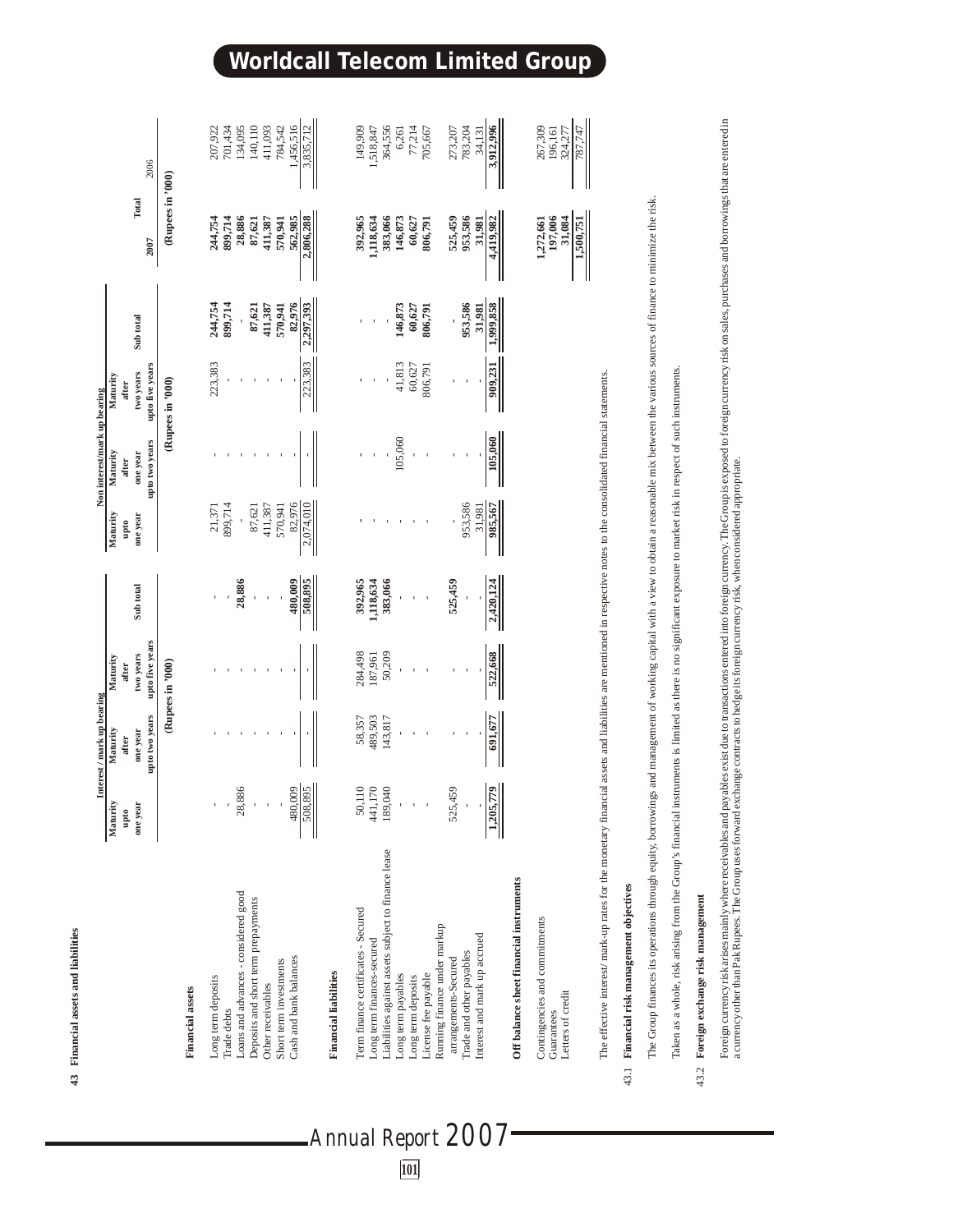#### 43.3 **Concentration of credit risk**

Credit risk represents the accounting loss that would be recognized at the reporting date if counter parties failed completely to perform as contracted. The Group's credit risk is primarily attributable to its trade debts and loans and advances. The Group has no significant concentration of credit risk as exposure is spread over a large number of counter parties in the case of trade debts. Total financial assets of Rs. 2,806 million (2006: Rs. 3,836 million) include financial assets Rs. 1,672 million (2006: Rs. 1,595 million), which are subject to credit risk. To manage exposure to credit risk, the Group applies credit limits to its customers and obtains advances from them.

#### 43.4 **Fair values of financial assets and liabilities**

The carrying values of all financial assets and liabilities reflected in financial statements approximate their fair values. Fair value is determined on the basis of objective evidence at each reporting date.

#### 43.5 **Liquidity risk**

Liquidity risk reflects an enterprise's inability in raising funds to meet commitments. The Group follows an effective cash management and planning policy and maintains flexibility in funding by keeping committed credit lines available.

#### 43.6 **Interest rate risk**

Interest rate risk is the risk that the value of a financial instrument will fluctuate due to changes in market interest rates. The Group has adopted appropriate policies to cover interest rate risk.

#### **44 Segment reporting**

Segment information is presented in respect of the Group's business. The primary format, business segment, is based on the Group's management reporting structure.

Segment results, assets and liabilities include items directly attributable to a segment as well as those that can be allocated on a reasonable basis.

Segment capital expenditure is the total cost incurred during the year to acquire segment assets that are expected to be used for more than one year.

The Group's operations comprise of the following main business segments:

-Telecom segment which comprises of WLL, LDI and Operation and Maintenance of payphone network.

-Broadband segment which comprises of internet over cable and cable TV services.

All inter-segment sales are on arms length basis.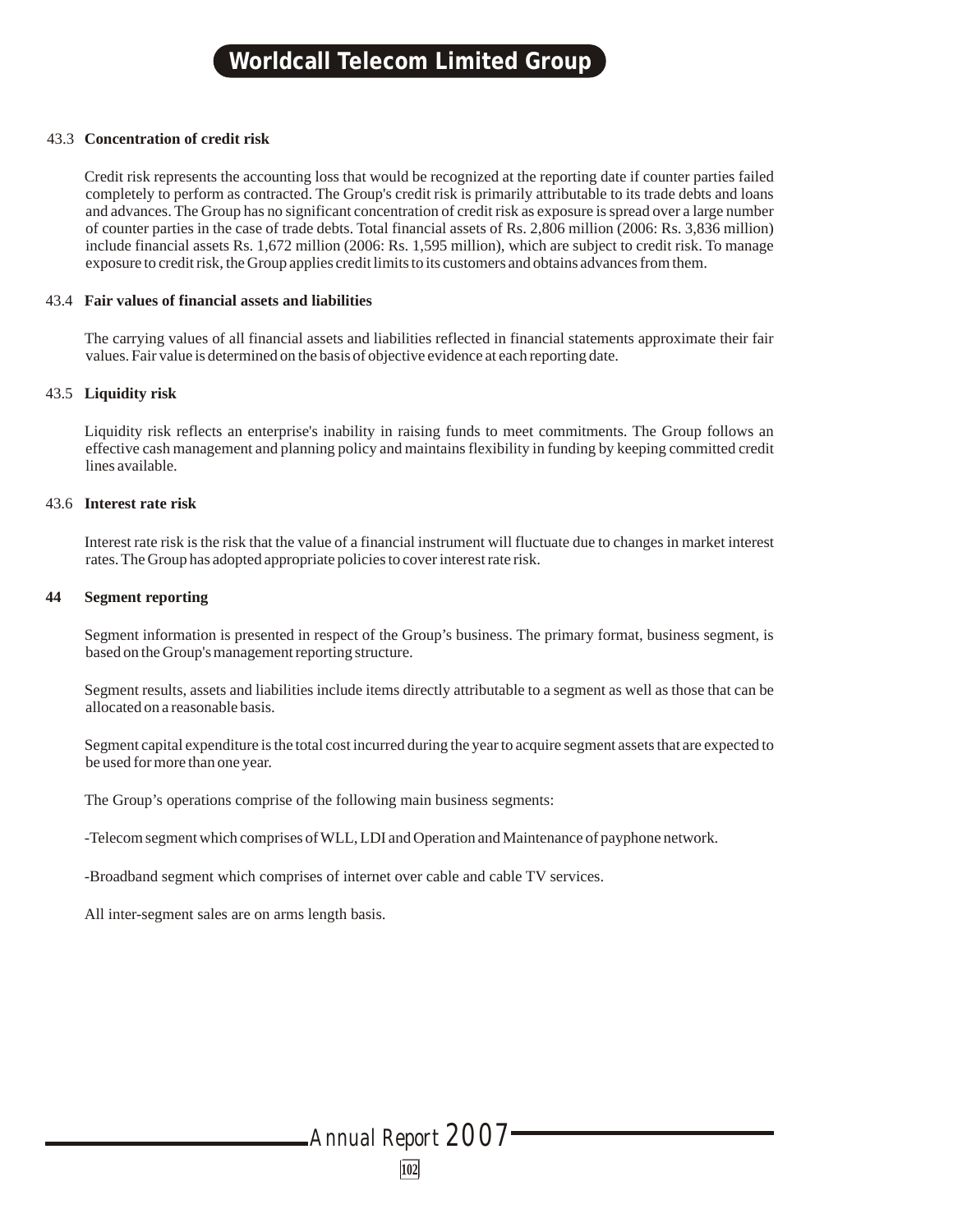#### **Segment analysis for the year ended 30 June 2007**

|                                            | <b>Telecom</b> | <b>Broadband</b> | <b>Eliminations</b> | <b>Total</b> |
|--------------------------------------------|----------------|------------------|---------------------|--------------|
|                                            |                | (Rupees in '000) |                     |              |
| <b>Sales</b>                               |                |                  |                     |              |
| External sales                             | 3,398,756      | 1,280,157        |                     | 4,678,913    |
| Inter-segment sales                        | 8,350          | 25,830           | (34, 180)           |              |
| Sales tax                                  | (161, 923)     | (42, 039)        |                     | (203,962)    |
| Discount and commission                    | (136, 664)     | (9,536)          |                     | (146,200)    |
| Total revenue                              | 3,108,519      | 1,254,412        | (34, 180)           | 4,328,751    |
| Profit before tax and unallocated expenses | 256,614        | 454,381          |                     | 710,995      |
| Unallocated corporate expenses             |                |                  |                     |              |
| Taxation                                   |                |                  |                     | (84, 025)    |
| Profit after taxation                      |                |                  |                     | 626,970      |
|                                            |                |                  |                     |              |
|                                            |                | <b>Telecom</b>   | <b>Broadband</b>    | <b>Total</b> |
|                                            |                |                  | (Rupees in '000)    |              |
| <b>Segment assets and liabilities</b>      |                |                  |                     |              |
| Segment assets                             |                | 12,949,886       | 4,444,507           | 17,394,393   |
| Consolidated total assets                  |                |                  |                     | 17,394,393   |
| Segment liabilities                        |                | 3,691,198        | 989,815             | 4,681,013    |
| Unallocated segment liabilities            |                |                  |                     | 666,625      |
| Consolidated total liabilities             |                |                  |                     | 5,347,638    |
| <b>Segment capital expenditure</b>         |                | 1,674,840        | 449,157             | 2,123,997    |
|                                            |                |                  |                     | 2,123,997    |
| Non-cash expenses other than depreciation  |                |                  |                     |              |
| and amortization                           |                | 175,253          | 40,044              | 215,297      |
| <b>Depreciation and amortization</b>       |                | 659,815          | 197,440             | 857,255      |

#### **Segment analysis for the year ended 30 June 2006**

|                                            | <b>Telecom</b> | <b>Broadband</b><br>(Rupees in '000) | <b>Eliminations</b> | <b>Total</b> |
|--------------------------------------------|----------------|--------------------------------------|---------------------|--------------|
| <b>Sales</b>                               |                |                                      |                     |              |
| External sales                             | 4,153,102      | 906,881                              |                     | 5,059,983    |
| Inter-segment sales                        | 19,104         | 12,073                               | (31, 177)           |              |
| Sales tax                                  | (229,106)      | (23, 457)                            |                     | (252, 563)   |
| Discount and commission                    | (413,340)      | (14, 185)                            |                     | (427, 525)   |
|                                            |                |                                      |                     |              |
| Total revenue - net                        | 3,529,760      | 881,312                              | (31, 177)           | 4,379,895    |
| Profit before tax and unallocated expenses | 921,359        | 241,604                              |                     | 1,162,963    |
| Unallocated corporate expenses             |                |                                      |                     |              |
| Taxation                                   |                |                                      |                     | (234, 610)   |
| Profit after taxation                      |                |                                      |                     | 928,353      |
| Annual Report 2007                         |                |                                      |                     |              |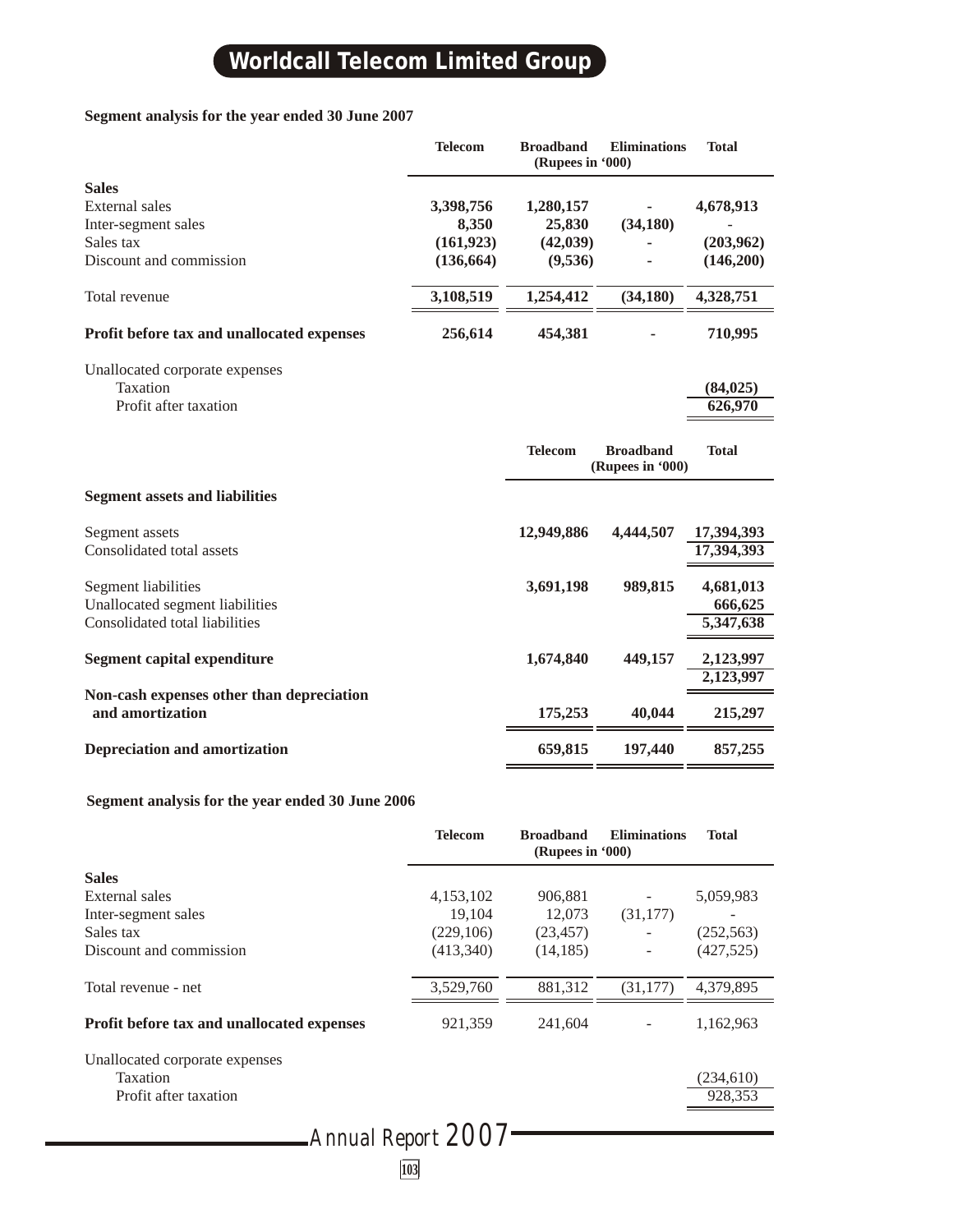|                                           | <b>Broadband</b><br><b>Total</b><br><b>Telecom</b><br>(Rupees in '000) |           |            |
|-------------------------------------------|------------------------------------------------------------------------|-----------|------------|
| <b>Segment assets and liabilities</b>     |                                                                        |           |            |
| Segment assets                            | 12,836,718                                                             | 3,091,453 | 15,928,171 |
| Consolidated total assets                 |                                                                        |           | 15,928,171 |
|                                           |                                                                        |           |            |
| Segment liabilities                       | 3,809,933                                                              | 897,330   | 4,707,263  |
| Consolidated total liabilities            |                                                                        |           | 4,707,263  |
| <b>Segment capital expenditure</b>        | 2,475,330                                                              | 632,440   | 3,107,770  |
|                                           |                                                                        |           | 3,107,770  |
| Non-cash expenses other than depreciation |                                                                        |           |            |
| and amortization                          | 44,850                                                                 | 67,497    | 112,347    |
|                                           |                                                                        |           |            |
| Depreciation and amortization             | 538,048                                                                | 166,596   | 704.644    |

#### **45 Standards, interpretations and amendments to published approved accounting standards that are yet not effective**

Certain amendments to IAS 1 'Presentation of financial statements' - Capital Disclosure have been published that are applicable to the Company's financial statements covering annual periods, beginning on or after 01 July 2007. Adoption of amendments to IAS 1 will impact only the nature and extent of disclosures made in the future financial statements of the Company. In addition IAS 23 "Borrowing Costs" has been revised and is effective for the Company's accounting period beginning after 01 July 2009. Adoption of this standard will have no impact on the Company's financial statements.

During the previous year International Financial Reporting Interpretation Committee (IFRIC) of the International Accounting Standards Board issued IFRIC Interpretation 4 (IFRIC-4) "Determining whether an Arrangement contains a Lease". The interpretation was initially effective for financial periods ending 30 June 2007, however, SECP vide its circular no. 7 of 2007 has deferred the implementation of said interpretation till 30 June 2009. The Company has in place certain arrangements which under IFRIC - 4 require re-assessment for potential classification as a lease. The financial impact, if any, as a result of this re-assessment is under review.

Other Standards, interpretations and amendments to published approved accounting standards are not relevant to the Company.

#### **46 Post balance sheet date event**

Oman Telecommunications Company (Omantel) has shown interest in buying majority stakes in the Company and have conducted financial and legal due diligence for this purpose. As of date of this report, the Company is expecting a final decision from the board of directors of Omantel.

#### **47 Date of authorization for issue**

These financial statements were authorized for issue on 06 October 2007 by the Board of Directors.

Annual Report 2007-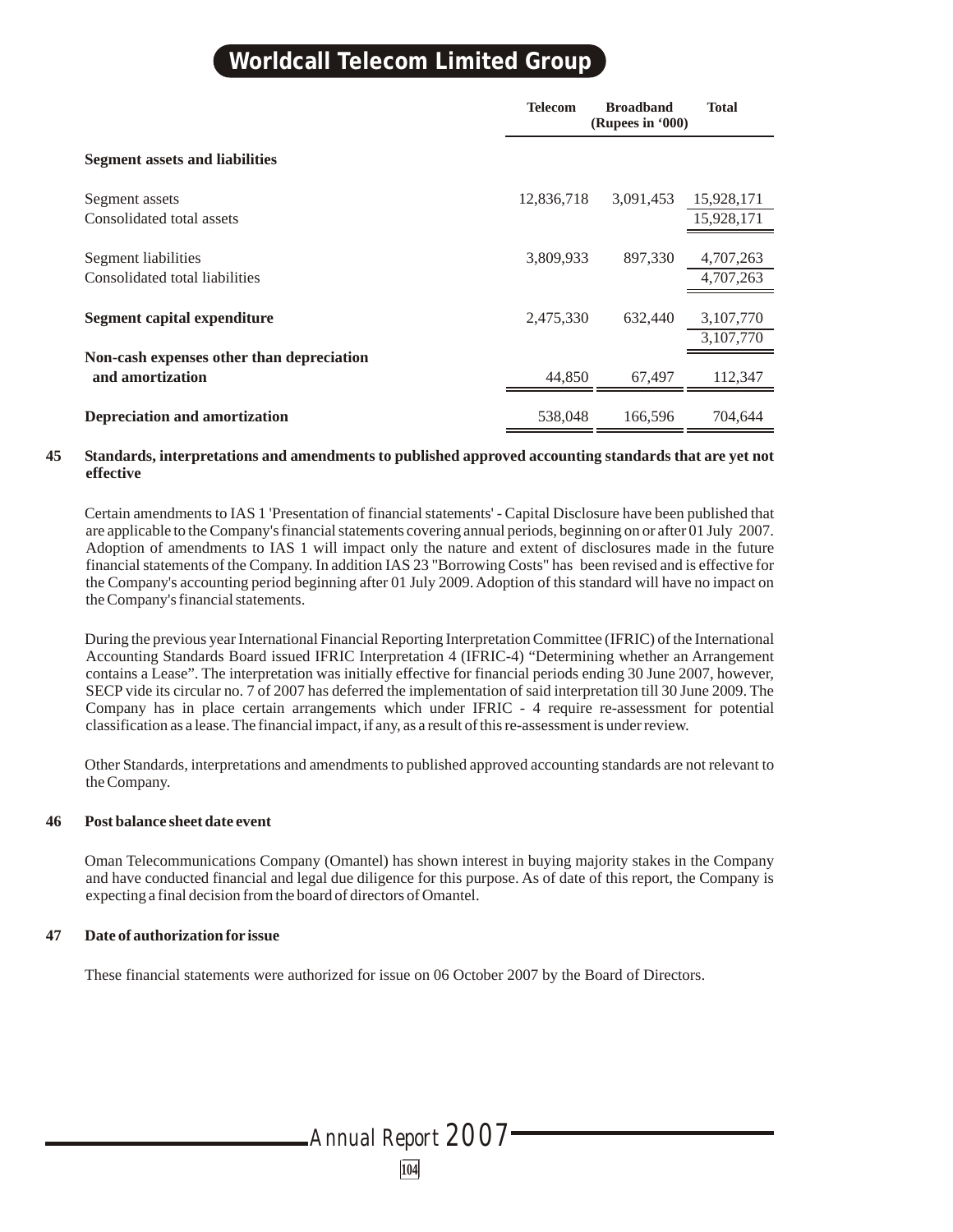#### **48 General**

- 48.1 Figures have been rounded off to the nearest of thousand of rupee.
- 48.2 Previous year's figures have been rearranged, wherever necessary for the purpose of comparison. Material rearrangements are summarized below;
	- Amortization of license fee amounting to Rs. 42.943 million previously grouped in amortization in operating costs, has been shown as line item in direct cost.
	- Provision for taxation amounting to Rs. 101.202 million previously shown as separate line item on the face of balance sheet has been shown on net basis with the income tax recoverable on the face of balance sheet. Income tax recoverable amounting to Rs. 128.161 million was previously shown as line item in other receivables.
	- Cable license fee amounting to Rs. 10.085 million previously grouped in legal and professional charges in operating cost, has been shown as line item in direct cost.

The Chief Executive is out of Pakistan and in his absence these consolidated financial statements have been signed by two directors as required under section 241(2) of the Companies Ordinance, 1984.

Babaul **DIRECTOR DIRECTOR**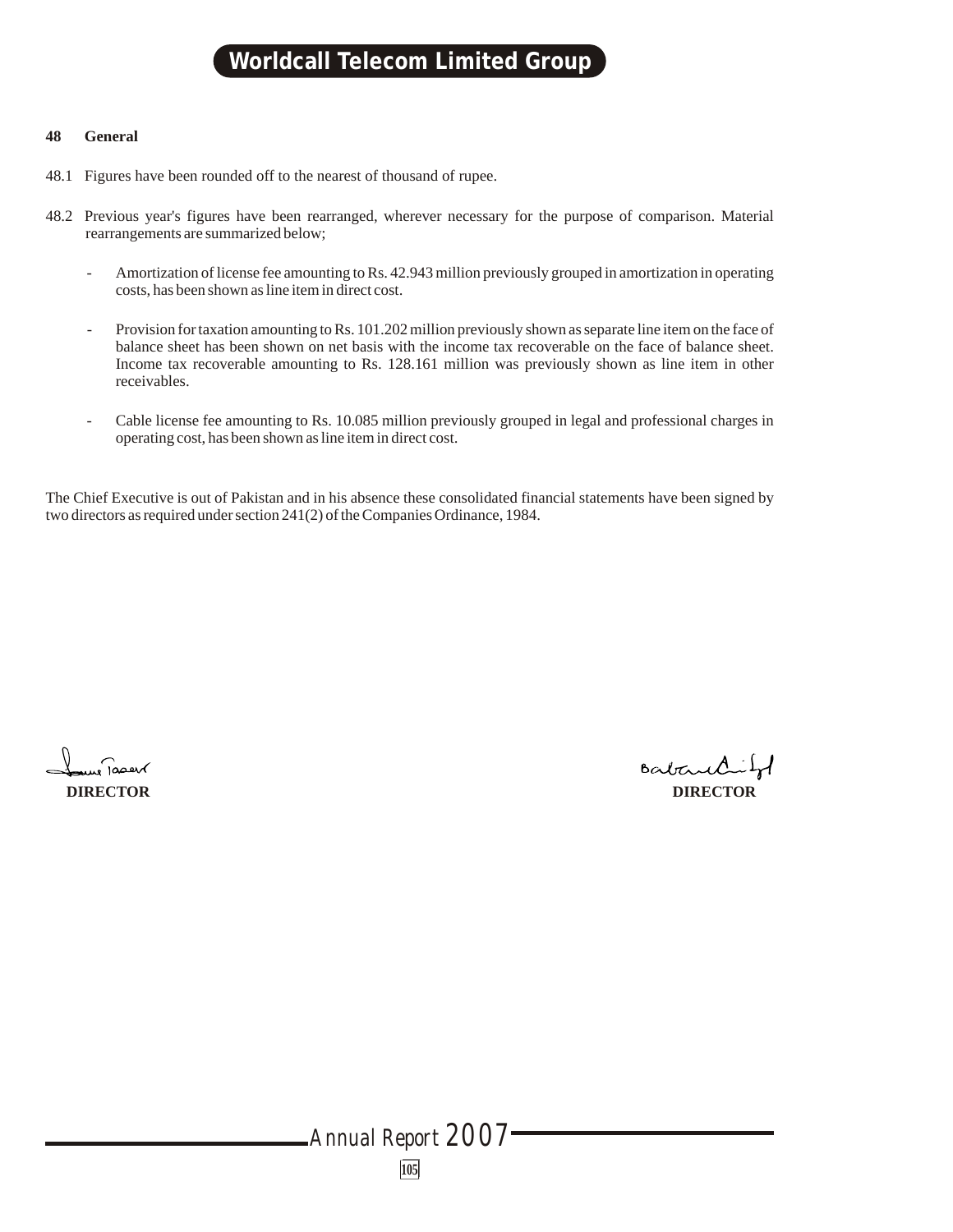### **PATTERN OF SHAREHOLDING AS AT 30 JUNE 2007**

| No. of                      | <b>Shareholdings</b> |           | <b>Shares Held</b> |           |  |
|-----------------------------|----------------------|-----------|--------------------|-----------|--|
| <b>Shareholders</b>         | From                 | <b>To</b> |                    |           |  |
| 569                         | $\mathbf{1}$         |           | 100                | 27,441    |  |
| 1503                        | 101                  |           | 500                | 430,891   |  |
| 3800                        | 501                  |           | 1000               | 2,530,663 |  |
| 1961                        | 1001                 |           | 5000               | 4,684,583 |  |
| 351                         | 5001                 |           | 10000              | 2,690,868 |  |
| 132                         | 10001                |           | 15000              | 1,612,126 |  |
| 102                         | 15001                |           | 20000              | 1,841,873 |  |
| $40\,$                      | 20001                |           | 25000              | 947,037   |  |
| $24\,$                      | 25001                |           | 30000              | 663,586   |  |
| 19                          | 30001                |           | 35000              | 610,079   |  |
| $23\,$                      | 35001                |           | 40000              | 869,584   |  |
| $\,8\,$                     | 40001                |           | 45000              | 334,251   |  |
| 33                          | 45001                |           | 50000              | 1,624,331 |  |
| $\sqrt{6}$                  | 50001                |           | 55000              | 305,735   |  |
| 15                          | 55001                |           | 60000              | 868,862   |  |
| $\sqrt{5}$                  | 60001                |           | 65000              | 315,340   |  |
| $\overline{4}$              | 65001                |           | 70000              | 270,927   |  |
| $\overline{9}$              | 70001                |           | 75000              | 651,917   |  |
| $\overline{4}$              | 75001                |           | 80000              | 310,414   |  |
| $\ensuremath{\mathfrak{Z}}$ | 80001                |           | 85000              | 246,958   |  |
| $\ensuremath{\mathfrak{Z}}$ | 85001                |           | 90000              | 264,823   |  |
| $\,1$                       | 90001                |           | 95000              | 90,960    |  |
| $25\,$                      | 95001                |           | 100000             | 2,488,373 |  |
| $\sqrt{2}$                  | 100001               |           | 105000             | 204,875   |  |
| $\sqrt{2}$                  | 105001               |           | 110000             | 217,801   |  |
| $\ensuremath{\mathfrak{Z}}$ | 110001               |           | 115000             | 339,702   |  |
| $\ensuremath{\mathfrak{Z}}$ | 115001               |           | 120000             | 354,980   |  |
| $\mathbf{1}$                | 130001               |           | 135000             | 131,000   |  |
| $\mathbf{1}$                | 135001               |           | 140000             | 136,931   |  |
| $\mathfrak z$               | 145001               |           | 150000             | 446,712   |  |
| $\sqrt{2}$                  | 150001               |           | 155000             | 302,076   |  |
| $\mathbf{1}$                | 175001               |           | 180000             | 176,065   |  |
| $\mathbf{1}$                | 185001               |           | 190000             | 186,266   |  |
| $\sqrt{2}$                  | 190001               |           | 195000             | 386,539   |  |
| $\overline{6}$              | 195001               |           | 200000             | 1,190,266 |  |
| $\overline{1}$              | 200001               |           | 205000             | 205,000   |  |

#### *INCORPORATION NUMBER: 004200 of 15-03-2001*

Annual Report 2007–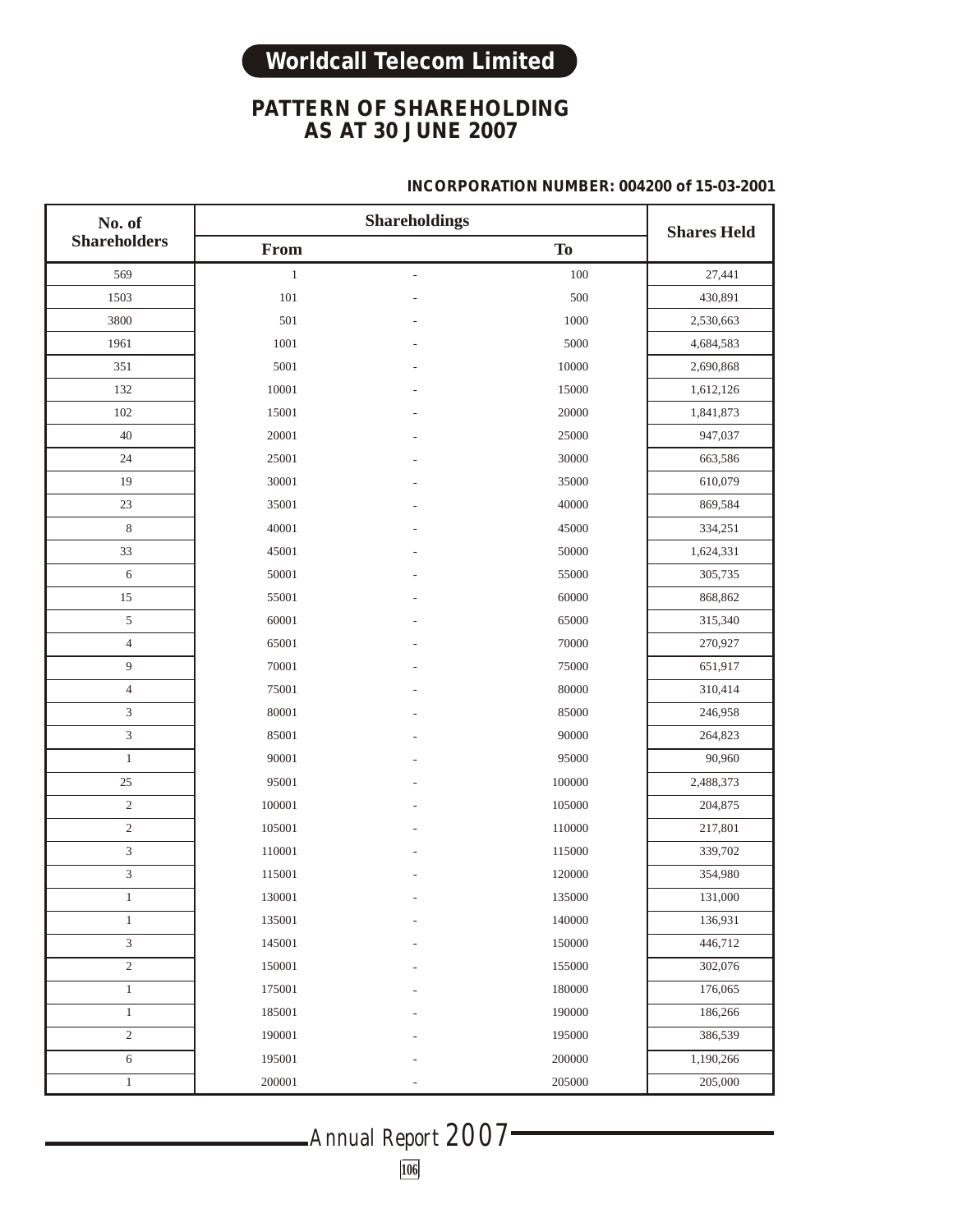## **Worldcall Telecom Limited**

| No. of              | <b>Shareholdings</b> |  |           | <b>Shares Held</b> |
|---------------------|----------------------|--|-----------|--------------------|
| <b>Shareholders</b> | From                 |  | <b>To</b> |                    |
| $\mathbf{1}$        | 210001               |  | 215000    | 211,500            |
| $\sqrt{2}$          | 220001               |  | 225000    | 445,365            |
| $\mathbf{1}$        | 225001               |  | 230000    | 228,545            |
| $\sqrt{2}$          | 245001               |  | 250000    | 500,000            |
| $\mathbf{1}$        | 250001               |  | 255000    | 250,500            |
| $\,1$               | 255001               |  | 260000    | 259,500            |
| $\,1$               | 275001               |  | 280000    | 276,762            |
| $\,1\,$             | 280001               |  | 285000    | 285,000            |
| $\,1$               | 340001               |  | 345000    | 342,500            |
| $\mathbf{1}$        | 345001               |  | 350000    | 350,000            |
| $\mathbf{1}$        | 350001               |  | 355000    | 350,700            |
| $\sqrt{2}$          | 360001               |  | 365000    | 726,851            |
| $\,1$               | 375001               |  | 380000    | 378,460            |
| $\,1$               | 390001               |  | 395000    | 395,000            |
| $\,1$               | 395001               |  | 400000    | 400,000            |
| $\,1$               | 410001               |  | 415000    | 410,800            |
| $\,1\,$             | 455001               |  | 460000    | 460,000            |
| $\,1$               | 460001               |  | 465000    | 462,530            |
| $\,1$               | 475001               |  | 480000    | 476,445            |
| 3                   | 495001               |  | 500000    | 1,500,000          |
| $\mathbf{1}$        | 510001               |  | 515000    | 511,000            |
| $\mathbf{1}$        | 540001               |  | 545000    | 542,500            |
| $\,1$               | 575001               |  | 580000    | 575,943            |
| $\mathbf{1}$        | 615001               |  | 620000    | 616,000            |
| $\sqrt{2}$          | 700001               |  | 705000    | 1,401,600          |
| $\mathbf{1}$        | 715001               |  | 720000    | 718,500            |
| $\,1\,$             | 750001               |  | 755000    | 752,840            |
| 1                   | 770001               |  | 775000    | 775,000            |
| $\mathbf{1}$        | 780001               |  | 785000    | 783,500            |
| $\mathbf{1}$        | 795001               |  | 800000    | 800,000            |
| $\,1\,$             | 850001               |  | 855000    | 854,500            |
| $\,1\,$             | 865001               |  | 870000    | 868,000            |
| $\mathbf{1}$        | 995001               |  | 1000000   | 1,000,000          |
| $\mathbf{1}$        | 1020001              |  | 1025000   | 1,025,000          |
| $\,1\,$             | 1050001              |  | 1055000   | 1,054,000          |
| $\,1\,$             | 1180001              |  | 1185000   | 1,182,000          |
| $\mathbf{1}$        | 1215001              |  | 1220000   | 1,220,000          |
| $\mathbf{1}$        | 1225001              |  | 1230000   | 1,227,500          |
| $\mathbf{1}$        | 1245001              |  | 1250000   | 1,250,000          |
| $\sqrt{2}$          | 1345001              |  | 1350000   | 2,700,000          |
| $\,1\,$             | 1425001              |  | 1430000   | 1,430,000          |

Annual Report 2007<sup>——</sup>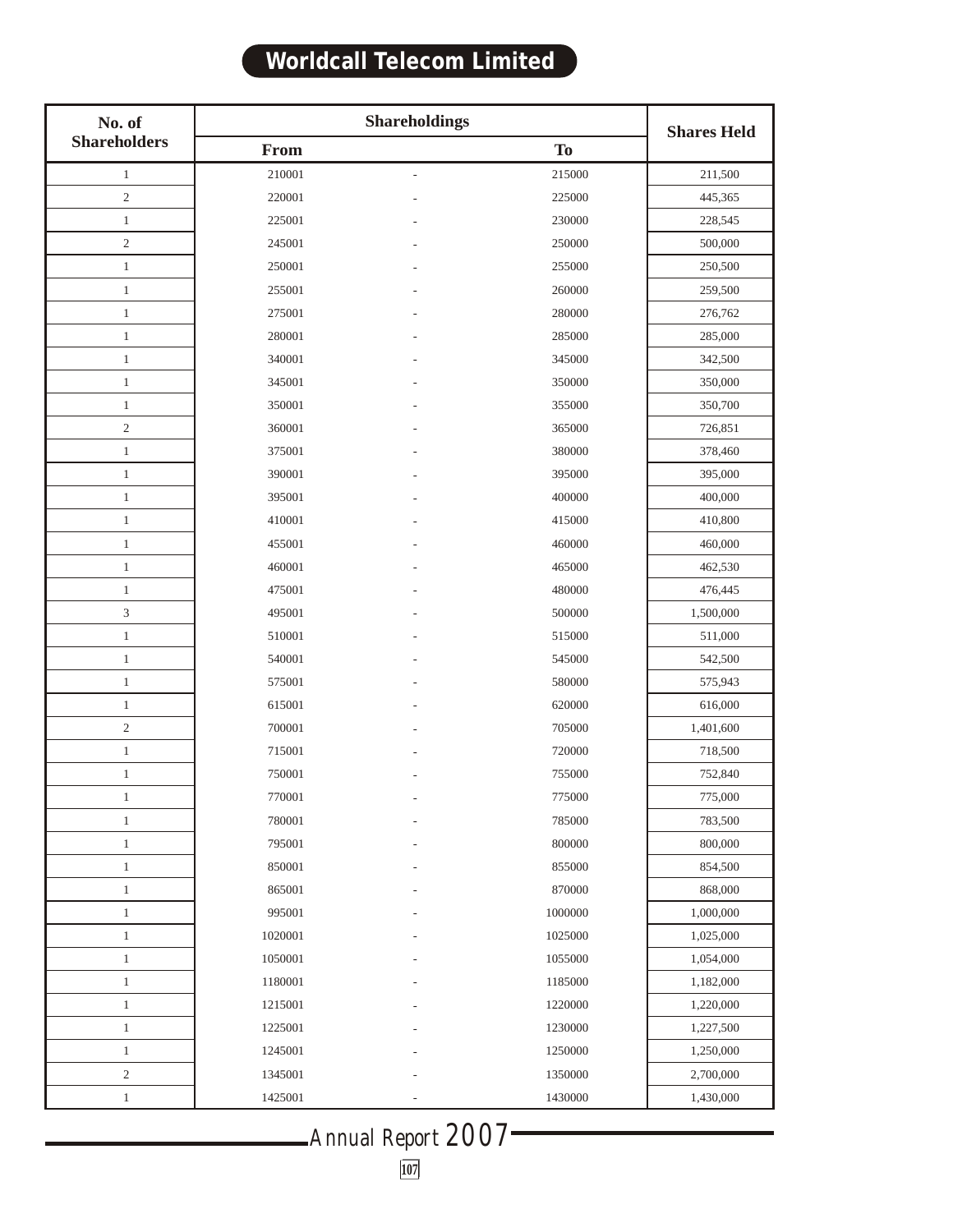## **Worldcall Telecom Limited**

| No. of              | <b>Shareholdings</b> |  |           | <b>Shares Held</b> |  |
|---------------------|----------------------|--|-----------|--------------------|--|
| <b>Shareholders</b> | From                 |  | <b>To</b> |                    |  |
| $\mathbf{1}$        | 1565001              |  | 1570000   | 1,568,500          |  |
| $\mathbf{1}$        | 1795001              |  | 1800000   | 1,796,500          |  |
| $\mathbf{1}$        | 1800001              |  | 1805000   | 1,800,912          |  |
| 1                   | 1970001              |  | 1975000   | 1,974,000          |  |
| 1                   | 2225001              |  | 2230000   | 2,228,500          |  |
|                     | 2615001              |  | 2620000   | 2,619,260          |  |
|                     | 2745001              |  | 2750000   | 2,750,000          |  |
|                     | 3220001              |  | 3225000   | 3,223,675          |  |
|                     | 4505001              |  | 4510000   | 4,505,454          |  |
|                     | 4795001              |  | 4800000   | 4,800,000          |  |
|                     | 5475001              |  | 5480000   | 5,478,000          |  |
|                     | 5580001              |  | 5585000   | 5,581,844          |  |
| 1                   | 5880001              |  | 5885000   | 5,885,000          |  |
| $\mathbf{1}$        | 5995001              |  | 6000000   | 6,000,000          |  |
| $\mathbf{1}$        | 6205001              |  | 6210000   | 6,207,574          |  |
| $\mathbf{1}$        | 6575001              |  | 6580000   | 6,576,029          |  |
| $\mathbf{1}$        | 6995001              |  | 7000000   | 6,995,500          |  |
| $\mathbf{1}$        | 7230001              |  | 7235000   | 7,234,732          |  |
| $\mathbf{1}$        | 7520001              |  | 7525000   | 7,521,000          |  |
| 1                   | 8185001              |  | 8190000   | 8,190,000          |  |
| 1                   | 8240001              |  | 8245000   | 8,241,627          |  |
| T                   | 8400001              |  | 8405000   | 8,405,000          |  |
|                     | 8695001              |  | 8700000   | 8,695,653          |  |
|                     | 8875001              |  | 8880000   | 8,876,000          |  |
|                     | 8995001              |  | 9000000   | 9,000,000          |  |
|                     | 9045001              |  | 9050000   | 9,050,000          |  |
|                     | 9615001              |  | 9620000   | 9,618,527          |  |
| $\mathbf{1}$        | 10845001             |  | 10850000  | 10,846,700         |  |
| 1                   | 11395001             |  | 11400000  | 11,400,000         |  |
| $\mathbf{1}$        | 12470001             |  | 12475000  | 12,470,532         |  |
| $\mathbf{1}$        | 12500001             |  | 12505000  | 12,504,500         |  |
| $\mathbf{1}$        | 13720001             |  | 13725000  | 13,724,561         |  |
| $\mathbf{1}$        | 14170001             |  | 14175000  | 14,170,480         |  |
| $\mathbf{1}$        | 15895001             |  | 15900000  | 15,896,979         |  |
| $\mathbf{1}$        | 18175001             |  | 18180000  | 18,177,751         |  |
| 1                   | 20300001             |  | 20305000  | 20,304,939         |  |
| Τ                   | 22805001             |  | 22810000  | 22,810,000         |  |
|                     | 24145001             |  | 24150000  | 24,150,000         |  |
|                     | 25775001             |  | 25780000  | 25,779,438         |  |
|                     | 32035001             |  | 32040000  | 32,039,380         |  |
|                     | 34495001             |  | 34500000  | 34,500,000         |  |
|                     | 39775001             |  | 39780000  | 39,776,387         |  |
|                     | 53380001             |  | 53385000  | 53,380,643         |  |
|                     | 65370001             |  | 65375000  | 65,371,904         |  |
| $\mathbf{1}$        | 110970001            |  | 110975000 | 110,975,000        |  |
|                     |                      |  |           |                    |  |
| 8761                |                      |  |           | 752,060,657        |  |

## $\blacksquare$ Annual Report  $2007$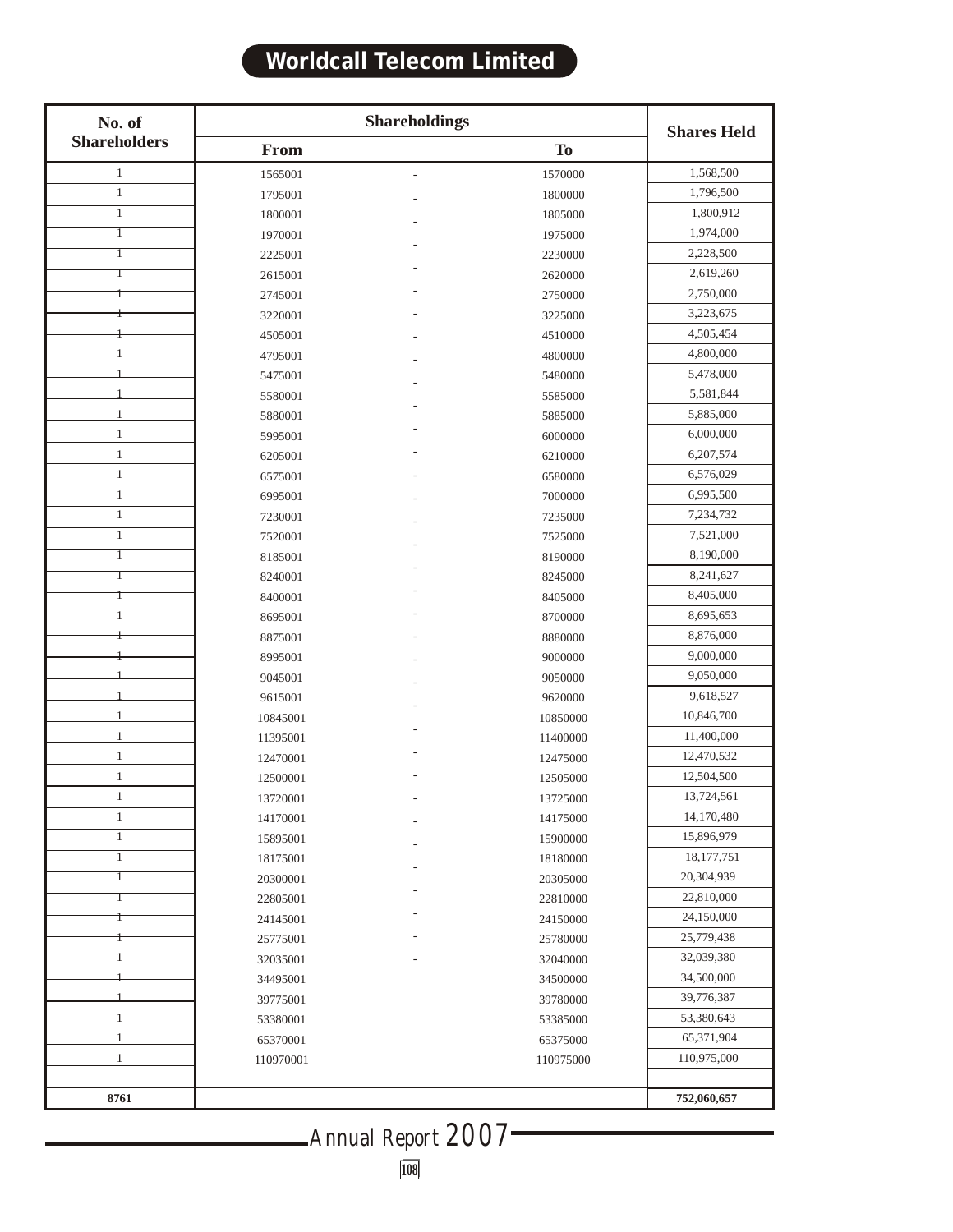#### **PATTERN OF SHAREHOLDING AS AT 30 JUNE 2007**

| <b>Categories of Shareholders</b>                                                        | <b>Shares</b> held                      | Percentage               |
|------------------------------------------------------------------------------------------|-----------------------------------------|--------------------------|
| Directors, Chief Executive Officer,<br>and their spouse and minor children               | 355,123,625                             | 47.220                   |
| Associated Companies, undertakings<br>and related parties.                               | 85,960,573                              | 11.430                   |
| NIT and ICP                                                                              | 938.975                                 | 0.125                    |
| Banks, Development Financial Institutions,<br>Non Banking Finance Companies              | 35,697,313                              | 4.747                    |
| Modarabas and Mutual Funds                                                               | 34,162,062                              | 4.542                    |
| <b>Insurance Companies</b>                                                               | 339,985                                 | 0.045                    |
| Share holders holding 10% or more                                                        | 432,041,003                             | 57.448                   |
| General Public<br>a) Local<br>b) Foreign                                                 | 66,872,541<br>658,185                   | 8.892<br>0.101           |
| Others<br>- Public Sector Com. & Corp.<br>- Joint Stock Companies<br>- Foreign Companies | 17,605,928<br>120,834,850<br>33,866,620 | 2.341<br>16.067<br>4.503 |

Note: Some of the shareholders are reflected in more than one category.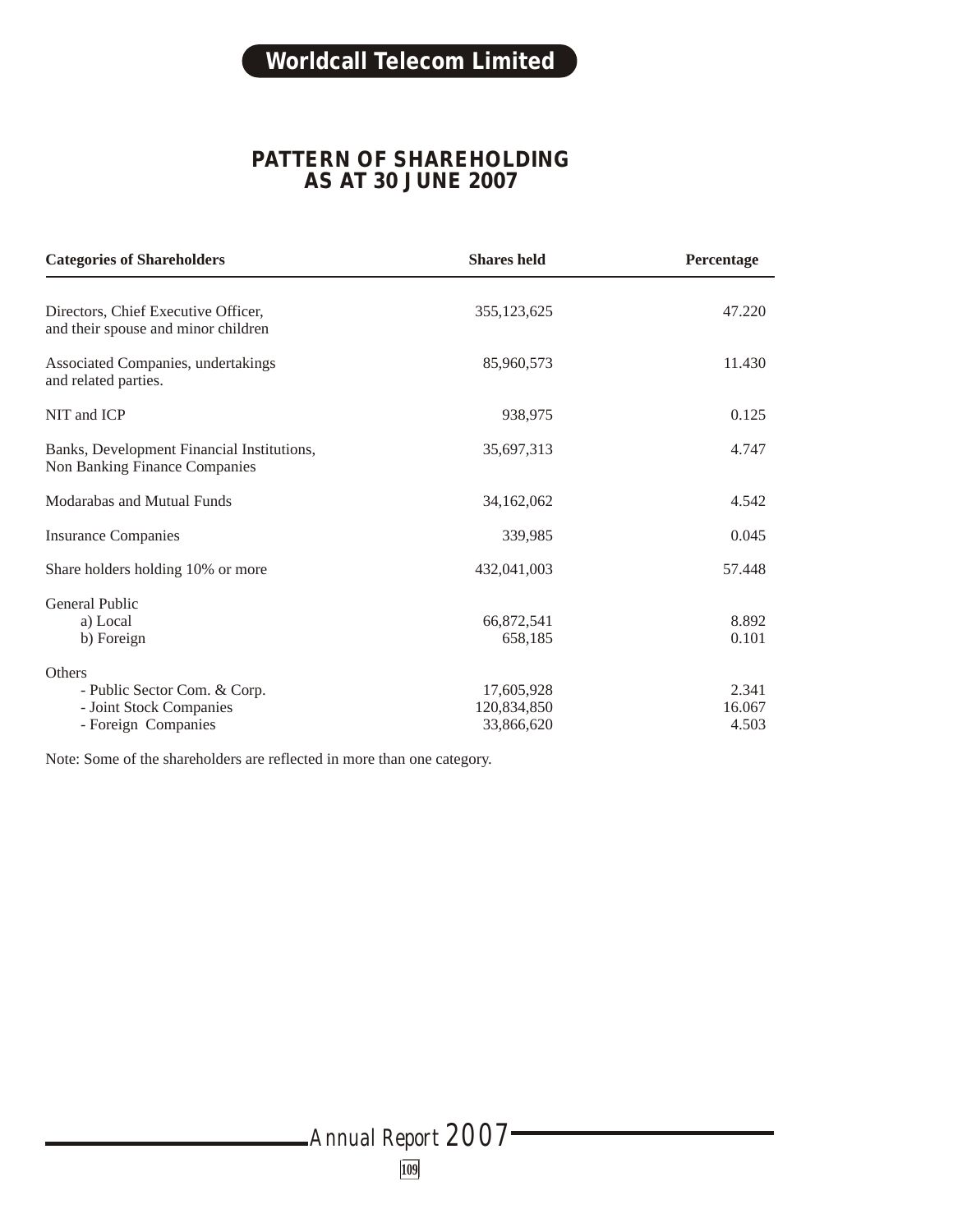#### **PATTERN OF SHAREHOLDING AS PER LISTING REGULATIONS AS AT 30 JUNE 2007**

| <b>Shareholders' Category</b>                                                                                                                      | Number of<br><b>Shares</b> held |
|----------------------------------------------------------------------------------------------------------------------------------------------------|---------------------------------|
| <b>Associated Companies, undertaking and related parties</b>                                                                                       |                                 |
| First Capital Securities Corporation Limited<br>Pace (Pakistan) Limited                                                                            | 84,159,661<br>1,800,912         |
| <b>NIT and ICP</b>                                                                                                                                 | 938,975                         |
| Directors, CEO & their Spouse and Minor Children                                                                                                   |                                 |
| Sulieman Ahmed Said Al-Hoqani                                                                                                                      | 347,896,342                     |
| Salmaan Taseer                                                                                                                                     | 7,235,281                       |
| Aamna Taseer                                                                                                                                       | 1,746                           |
| <b>Shaan Taseer</b>                                                                                                                                | 1,500                           |
| Abid Raza                                                                                                                                          | 2,243                           |
| Air Vice Marshal (Retd) Syed Imtiaz Hyder (Resigned)*                                                                                              | 575                             |
| Jamal Said Al-Ojaili                                                                                                                               | 938                             |
| Babar Ali Syed                                                                                                                                     | 575                             |
| * Air Vice Marshal (R)Arshad Rashid Sethi appointed as a Director in place of Air Vice Marshal (R)Syed Imtiaz Hyder<br>subsequent to the year-end. |                                 |
| <b>Executives</b>                                                                                                                                  |                                 |
| <b>Public Sector Companies and Corporations</b>                                                                                                    | 17,605,928                      |
| <b>Banks Development Financial Institutions, Non-Banking Finance Companies,</b><br><b>Insurance Companies, Modarabas and Mutual Funds etc.</b>     | 70,199,360                      |
| Shareholders holding 10% or more voting interest in the Company                                                                                    |                                 |
| Sulieman Ahmad Said Al-Hoqani<br><b>First Capital Securities Corporation Limited</b>                                                               | 347,896,342<br>84,159,661       |

Annual Report 2007<sup>——</sup>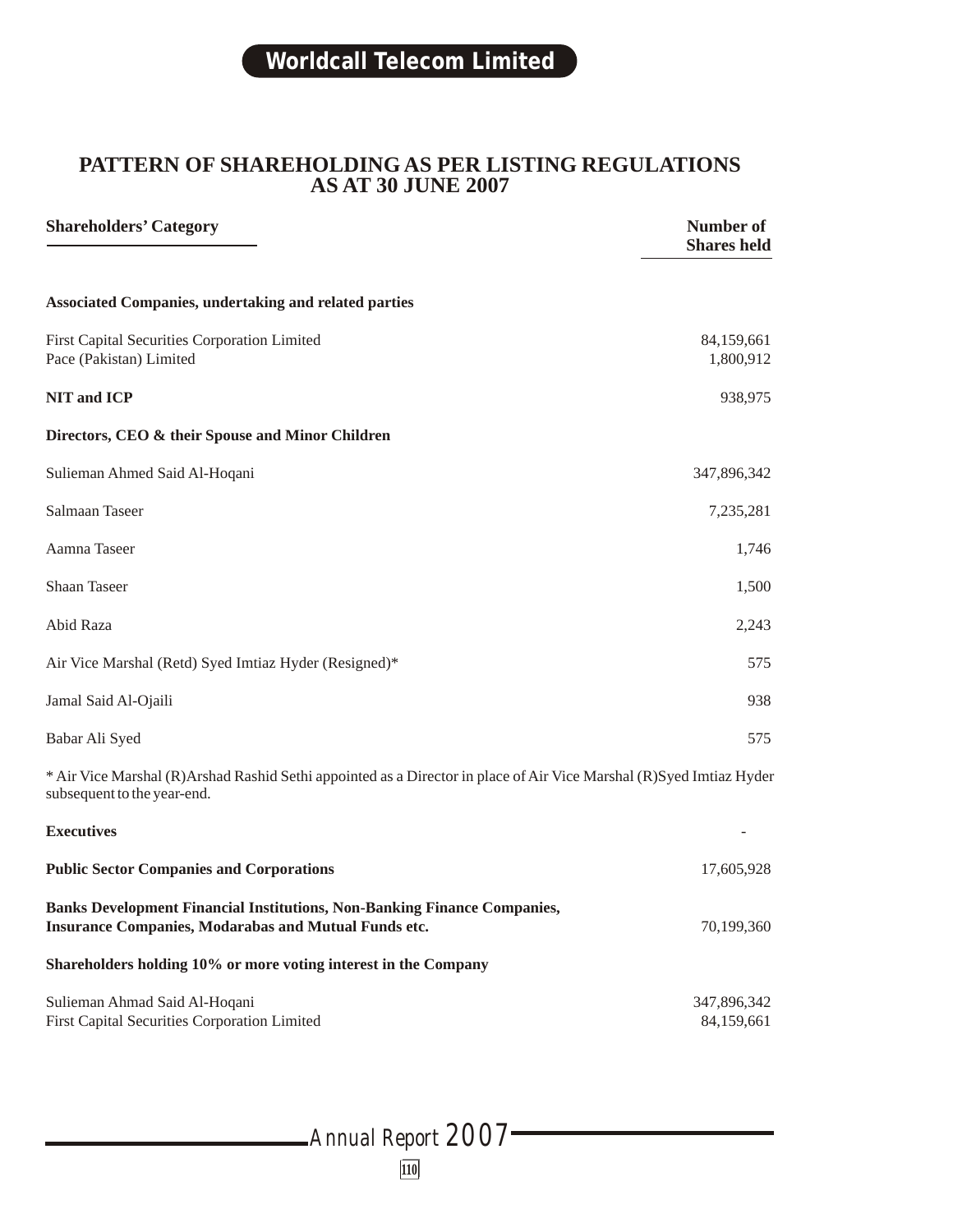## **Worldcall Telecom Limited**

## **FORM OF PROXY**

| The Company Secretary<br>Worldcall Telecom Limited<br>103-C/II, Gulberg-III<br>Lahore                                                                                                                                                                                                                                                                                                                                                                                                     |                                                                                               | Folio No./CDC A/c No.<br>Shares Held:                              |  |
|-------------------------------------------------------------------------------------------------------------------------------------------------------------------------------------------------------------------------------------------------------------------------------------------------------------------------------------------------------------------------------------------------------------------------------------------------------------------------------------------|-----------------------------------------------------------------------------------------------|--------------------------------------------------------------------|--|
| (Name)                                                                                                                                                                                                                                                                                                                                                                                                                                                                                    |                                                                                               | (Address)                                                          |  |
|                                                                                                                                                                                                                                                                                                                                                                                                                                                                                           |                                                                                               |                                                                    |  |
| the<br>being                                                                                                                                                                                                                                                                                                                                                                                                                                                                              |                                                                                               | member (s) of Worldcall Telecom Limited hereby appoint Mr. / Mrs./ |  |
|                                                                                                                                                                                                                                                                                                                                                                                                                                                                                           |                                                                                               |                                                                    |  |
| (Name)                                                                                                                                                                                                                                                                                                                                                                                                                                                                                    |                                                                                               | (Address)                                                          |  |
|                                                                                                                                                                                                                                                                                                                                                                                                                                                                                           |                                                                                               |                                                                    |  |
|                                                                                                                                                                                                                                                                                                                                                                                                                                                                                           | (Name)                                                                                        | (Address)                                                          |  |
| [who is also member of the Company vide Registered Folio No. ____________ (being the member of the<br>Company)] as my / our proxy to attend at and vote for me / us and on my / our behalf at the Annual General<br>Meeting of the Company to be held at the Registered Office of the Company, 103-C/II, Gulberg-III, Lahore,<br>on 31 October 2007 at 12:30 p.m. and at any adjournment thereof.<br>Signature this _______________________________Day of __________________________2007. |                                                                                               |                                                                    |  |
| (Witnesses)                                                                                                                                                                                                                                                                                                                                                                                                                                                                               |                                                                                               | Affix Revenue Stamp<br>of Rupees Five                              |  |
|                                                                                                                                                                                                                                                                                                                                                                                                                                                                                           |                                                                                               |                                                                    |  |
| 2.                                                                                                                                                                                                                                                                                                                                                                                                                                                                                        | (Signature appended should agree with the specimen<br>signature registered with the Company.) |                                                                    |  |
| Notes:                                                                                                                                                                                                                                                                                                                                                                                                                                                                                    |                                                                                               |                                                                    |  |
| This Proxy Form, duly completed and signed, must be received at the Registered Office of the<br>1.<br>Company not later than 48 hours before the time of holding the meeting.                                                                                                                                                                                                                                                                                                             |                                                                                               |                                                                    |  |
| No person shall act as proxy unless he himself is a member of the Company, except that a corporation<br>2.<br>may appoint a person who is not a member.                                                                                                                                                                                                                                                                                                                                   |                                                                                               |                                                                    |  |
| CDC account holders will further have to follow the guidelines as laid down in Circular No. 1 dated 26<br>3.<br>January 2000 issued by the Securities and Exchange Commission of Pakistan.                                                                                                                                                                                                                                                                                                |                                                                                               |                                                                    |  |

Annual Report 2007<sup>-1</sup>